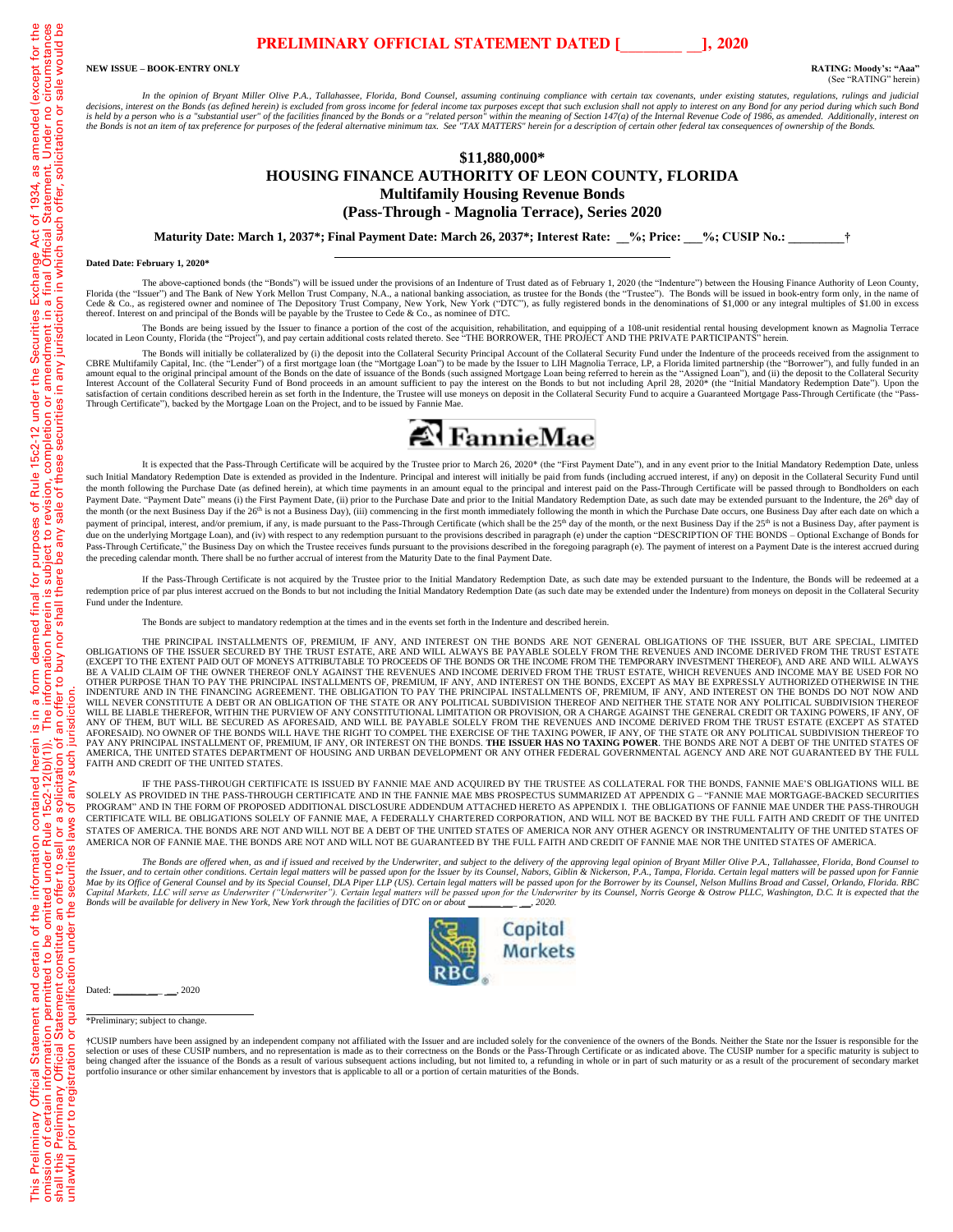This Official Statement does not constitute an offer to sell or the solicitation of an offer to buy, nor shall there be any sale of the Bonds to any person in any jurisdiction in which it is unlawful for such person to make such offer, solicitation or sale. No dealer, broker, salesman or other person has been authorized by the Issuer, the Borrower, Fannie Mae or the Underwriter to give any information or to make any representations other than as contained in this Official Statement. If given or made, such other information or representations must not be relied upon as having been authorized by any of the foregoing.

The information set forth herein has been obtained from the Issuer; Fannie Mae; the Borrower (in the case of information contained herein relating to the Borrower, the Mortgage Loan and the Project); and other sources which are believed to be reliable. Such information herein is not guaranteed as to accuracy or completeness, and is not to be construed as a representation by any of such sources as to information from any other source. The information and expressions of opinion herein are subject to change without notice, and neither the delivery of this Official Statement nor any sale made hereunder shall under any circumstances create any implication that there has been no change in the affairs of the Issuer, Fannie Mae or the Borrower, since the date hereof.

The information set forth herein relating to the Issuer under the headings "THE ISSUER" and "NO LITIGATION – The Issuer" has been obtained from the Issuer. The Issuer has not reviewed or approved any information in this Official Statement except the information relating to the Issuer under the foregoing headings. The information herein is subject to change without notice, and neither the delivery of this Official Statement nor any sale made hereunder shall under any circumstances create any implication that there has been no change in the affairs of the Issuer since the date hereof. The Issuer has not and will not agree to provide any annual financial statements or other credit information of the Issuer to investors on a periodic basis.

The Underwriter has reviewed the information in this Official Statement in accordance with, and as part of, its responsibilities to investors under the federal securities laws as applied to the facts and circumstances of this transaction, but the Underwriter does not guarantee the accuracy or completeness of such information.

IN CONNECTION WITH THIS OFFERING, THE UNDERWRITER MAY OVER-ALLOT OR EFFECT TRANSACTIONS WHICH STABILIZE OR MAINTAIN THE MARKET PRICE OF THE BONDS AT A LEVEL ABOVE THAT WHICH MIGHT OTHERWISE PREVAIL IN THE OPEN MARKET. SUCH STABILIZING, IF COMMENCED, MAY BE DISCONTINUED AT ANY TIME. THE UNDERWRITER MAY OFFER AND SELL THE BONDS TO CERTAIN DEALERS AND DEALER BANKS AND OTHERS AT A PRICE LOWER THAN THE PUBLIC OFFERING PRICE STATED ON THE COVER PAGE HEREOF AND SAID PUBLIC OFFERING PRICE MAY BE CHANGED FROM TIME TO TIME BY THE UNDERWRITER.

THE BONDS HAVE NOT BEEN APPROVED OR DISAPPROVED BY THE SECURITIES AND EXCHANGE COMMISSION OR ANY STATE SECURITIES COMMISSION, NOR HAS THE SECURITIES AND EXCHANGE COMMISSION OR ANY STATE SECURITIES COMMISSION PASSED UPON THE ACCURACY OR ADEQUACY OF THIS OFFICIAL STATEMENT.

**Fannie Mae has not reviewed or undertaken to determine the accuracy of any of the information contained in this Official Statement, other than providing a link to the template Fannie Mae MBS Prospectus in APPENDIX G and the Additional Disclosure Addendum in APPENDIX I, and makes no representation or warranty, express or implied, as to any of the other matters contained in this Official Statement, including, but not limited to (i) the accuracy or completeness of such information, (ii) the suitability of the Bonds for any investor, (iii) the feasibility or performance of any project, (iv) the structure, provisions or terms of the Bonds and any cash flows related thereto, or (v) compliance with any securities, tax or other laws or regulations including but not limited to the validity of the Bonds and the tax-exempt status of the Bonds. Fannie Mae's role with respect to the Bonds is limited to issuing and discharging its obligations under the Pass-Through Certificate if and when delivered.**

The Trustee has not participated in the preparation of this Official Statement or any other disclosure documents relating to the Bonds. Except for information under the heading "THE TRUSTEE," the Trustee has or assumes no responsibility as to the accuracy or completeness of any information contained in this Official Statement or any other such disclosure documents.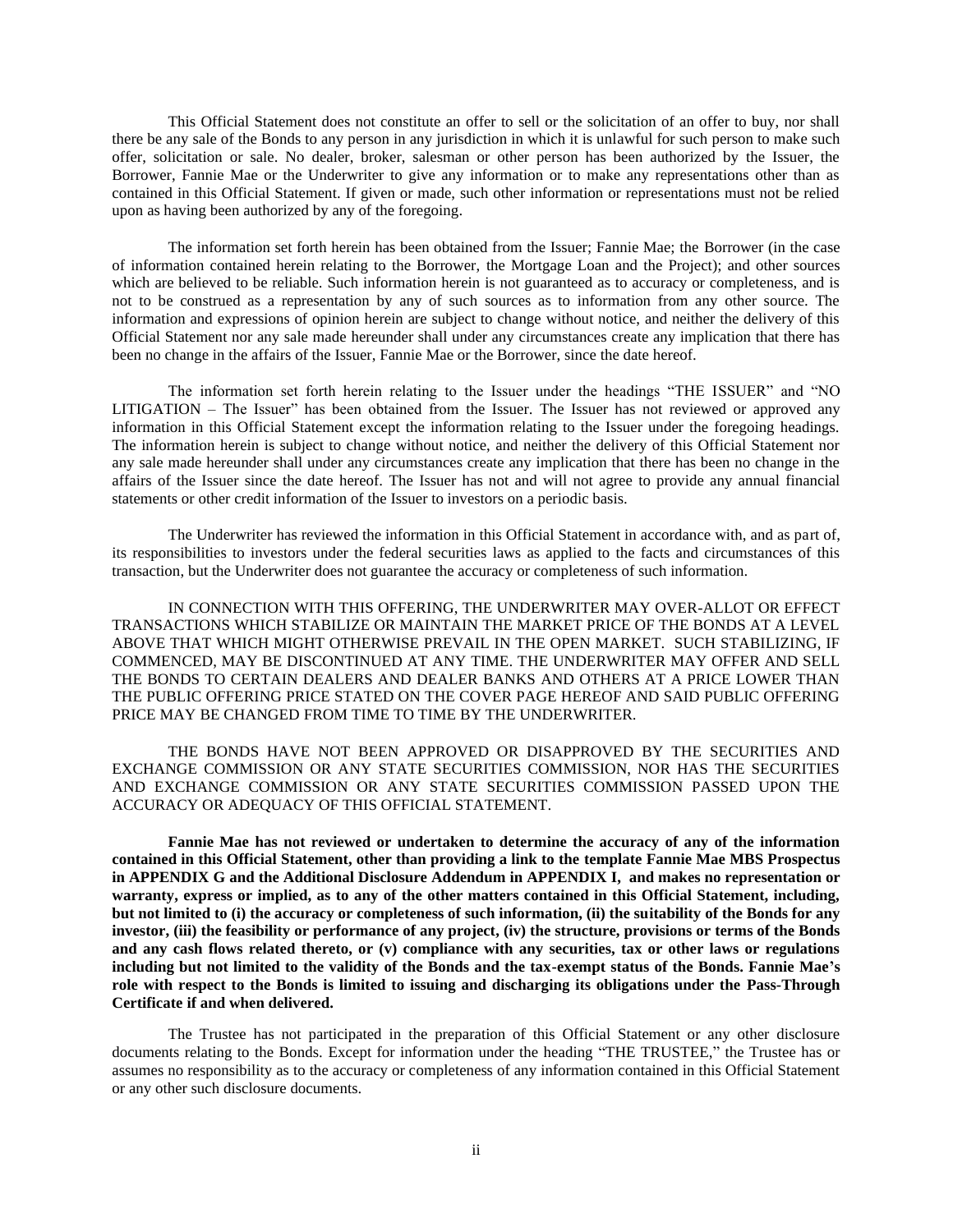## TABLE OF CONTENTS

|                                        |                                                               | Page |
|----------------------------------------|---------------------------------------------------------------|------|
|                                        |                                                               |      |
|                                        |                                                               |      |
|                                        |                                                               |      |
|                                        |                                                               |      |
|                                        |                                                               |      |
|                                        |                                                               |      |
|                                        |                                                               |      |
|                                        |                                                               |      |
|                                        |                                                               |      |
|                                        |                                                               |      |
|                                        |                                                               |      |
|                                        |                                                               |      |
|                                        |                                                               |      |
|                                        |                                                               |      |
|                                        |                                                               |      |
|                                        |                                                               |      |
|                                        |                                                               |      |
|                                        |                                                               |      |
|                                        |                                                               |      |
|                                        |                                                               |      |
|                                        |                                                               |      |
|                                        |                                                               |      |
|                                        |                                                               |      |
| APPENDIX A<br><b>APPENDIX B</b>        |                                                               |      |
| APPENDIX C                             | SUMMARY OF CERTAIN PROVISIONS OF THE FINANCING AGREEMENT C-1  |      |
| <b>APPENDIX D</b><br><b>APPENDIX E</b> | SUMMARY OF CERTAIN PROVISIONS OF THE REGULATORY AGREEMENT D-1 |      |
| <b>APPENDIX F</b>                      |                                                               |      |
| <b>APPENDIX G</b><br><b>APPENDIX H</b> |                                                               |      |
| <b>APPENDIX I</b>                      |                                                               |      |
| <b>APPENDIX J</b>                      |                                                               |      |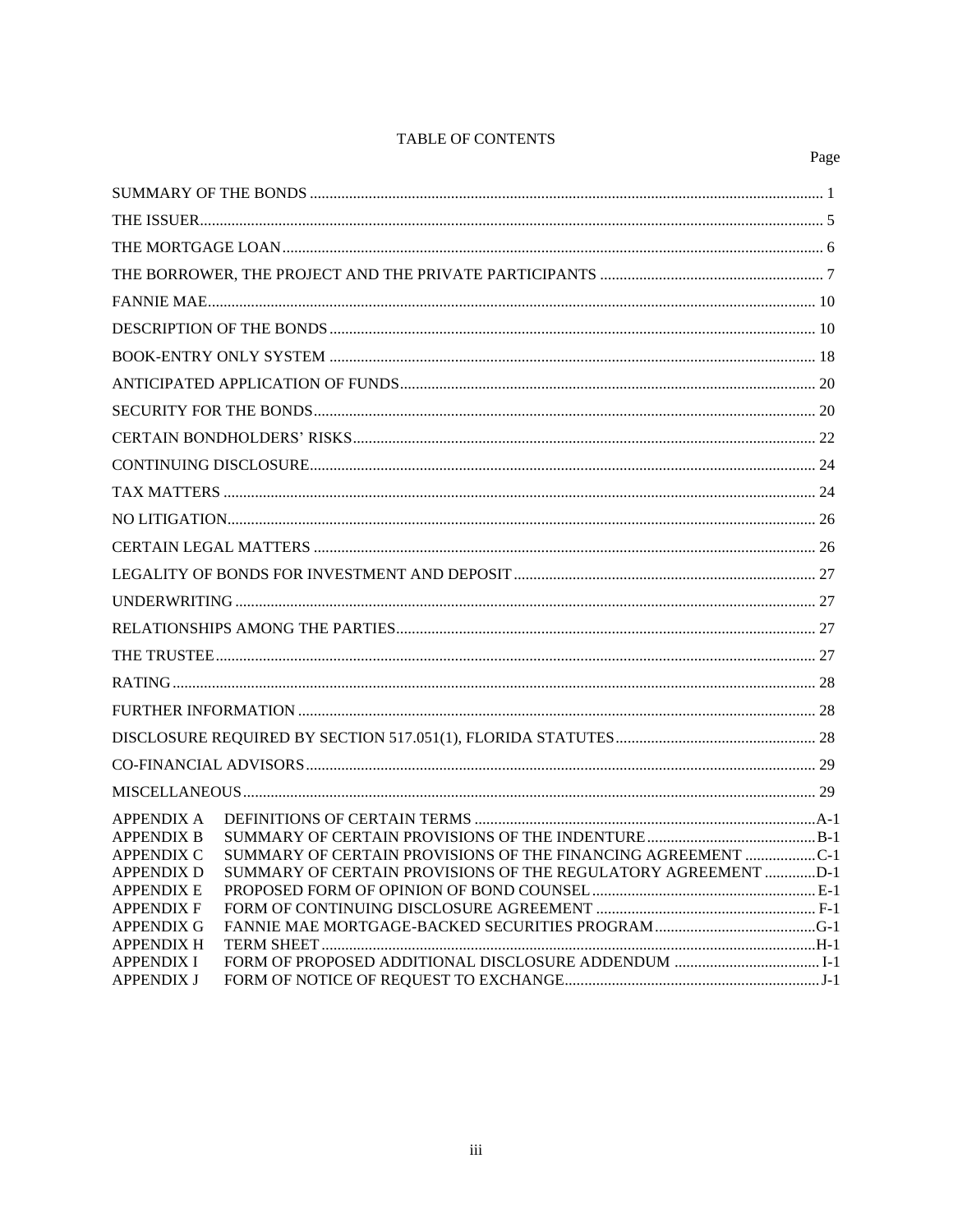## **HOUSING FINANCE AUTHORITY OF LEON COUNTY, FLORIDA**

### **\$11,880,000\* Multifamily Housing Revenue Bonds (Pass-Through - Magnolia Terrace), Series 2020**

This Official Statement (including the cover page, the inside cover page and appendices) provides certain information concerning the Issuer in connection with the sale of \$11,880,000\* in aggregate principal amount of its Multifamily Housing Revenue Bonds (Pass-Through - Magnolia Terrace), Series 2020 (the "Bonds").

The Bonds are authorized to be issued pursuant to the Florida Housing Finance Authority Law, Sections 159.601 through 159.623, Part IV, Florida Statutes, as amended; Chapter 2, Article III, Division 3, Sections 2071 et seq., Leon County Code of Laws, as supplemented and amended; a Resolution of the Issuer adopted on March 15, 2019 and a Resolution of the Issuer adopted on February 13, 2020; Resolution No. 2019-09 of the Board of County Commissioners of Leon County, Florida adopted on May 28, 2019; and other applicable provisions of law (collectively, the "Act"), and pursuant to an Indenture of Trust, dated as of February 1, 2020 (the "Indenture") between the Housing Finance Authority of Leon County, Florida (the "Issuer") and The Bank of New York Mellon Trust Company, N.A., as Trustee (the "Trustee"). Pursuant to the Indenture, bonds issued thereunder are equally and ratably secured by the pledges and covenants contained therein. Certain defined terms used herein are set forth in APPENDIX A hereto.

### **SUMMARY OF THE BONDS**

<span id="page-3-0"></span>This summary highlights information contained elsewhere in this Official Statement. As a summary, it speaks in general terms without giving details or discussing any exceptions. Before buying the Bonds, one should have the information necessary to make a fully informed investment decision. For that, one must read this Official Statement in its entirety (and any documents to which we refer in this Official Statement).

|                     | The Issuer is a public body corporate and politic duly created, organized and<br>existing under the laws of the State of Florida (the "State"). The Issuer is<br>empowered pursuant to the Act to issue its bonds for the purposes, among<br>others, of financing the acquisition, rehabilitation, and development of<br>multifamily residential rental projects.                                                                                                                                                                                                                                                                                                                                                                                                                                                                                                                                                                                                                                                                                                                                                                                                                                                                                                                                                                                                                                                                                                                                                                                         |
|---------------------|-----------------------------------------------------------------------------------------------------------------------------------------------------------------------------------------------------------------------------------------------------------------------------------------------------------------------------------------------------------------------------------------------------------------------------------------------------------------------------------------------------------------------------------------------------------------------------------------------------------------------------------------------------------------------------------------------------------------------------------------------------------------------------------------------------------------------------------------------------------------------------------------------------------------------------------------------------------------------------------------------------------------------------------------------------------------------------------------------------------------------------------------------------------------------------------------------------------------------------------------------------------------------------------------------------------------------------------------------------------------------------------------------------------------------------------------------------------------------------------------------------------------------------------------------------------|
| Limited Obligations | The principal installments of, premium, if any, and interest on the Bonds<br>are not general obligations of the Issuer, but are special, limited<br>obligations of the Issuer secured by the Trust Estate, are and will always<br>be payable solely from the revenues and income derived from the Trust<br>Estate (except to the extent paid out of moneys attributable to proceeds of<br>the Bonds or the income from the temporary investment thereof), and are<br>and will always be a valid claim of the owner thereof only against the<br>revenues and income derived from the Trust Estate, which revenues and<br>income may be used for no other purpose than to pay the principal<br>installments of, premium, if any, and interest on the Bonds, except as<br>may be expressly authorized otherwise in the Indenture and in the<br>Financing Agreement. The obligation to pay the principal installments of,<br>premium, if any, and interest on the Bonds do not now and will never<br>constitute a debt or an obligation of the State or any political subdivision<br>thereof and neither the State nor any political subdivision thereof will be<br>liable therefor, within the purview of any constitutional limitation or<br>provision, or a charge against the general credit or taxing powers, if any,<br>of any of them, but will be secured as aforesaid, and will be payable solely<br>from the revenues and income derived from the Trust Estate (except as<br>stated aforesaid). No owner of the Bonds will have the right to compel |

<sup>\*</sup> Preliminary; subject to change.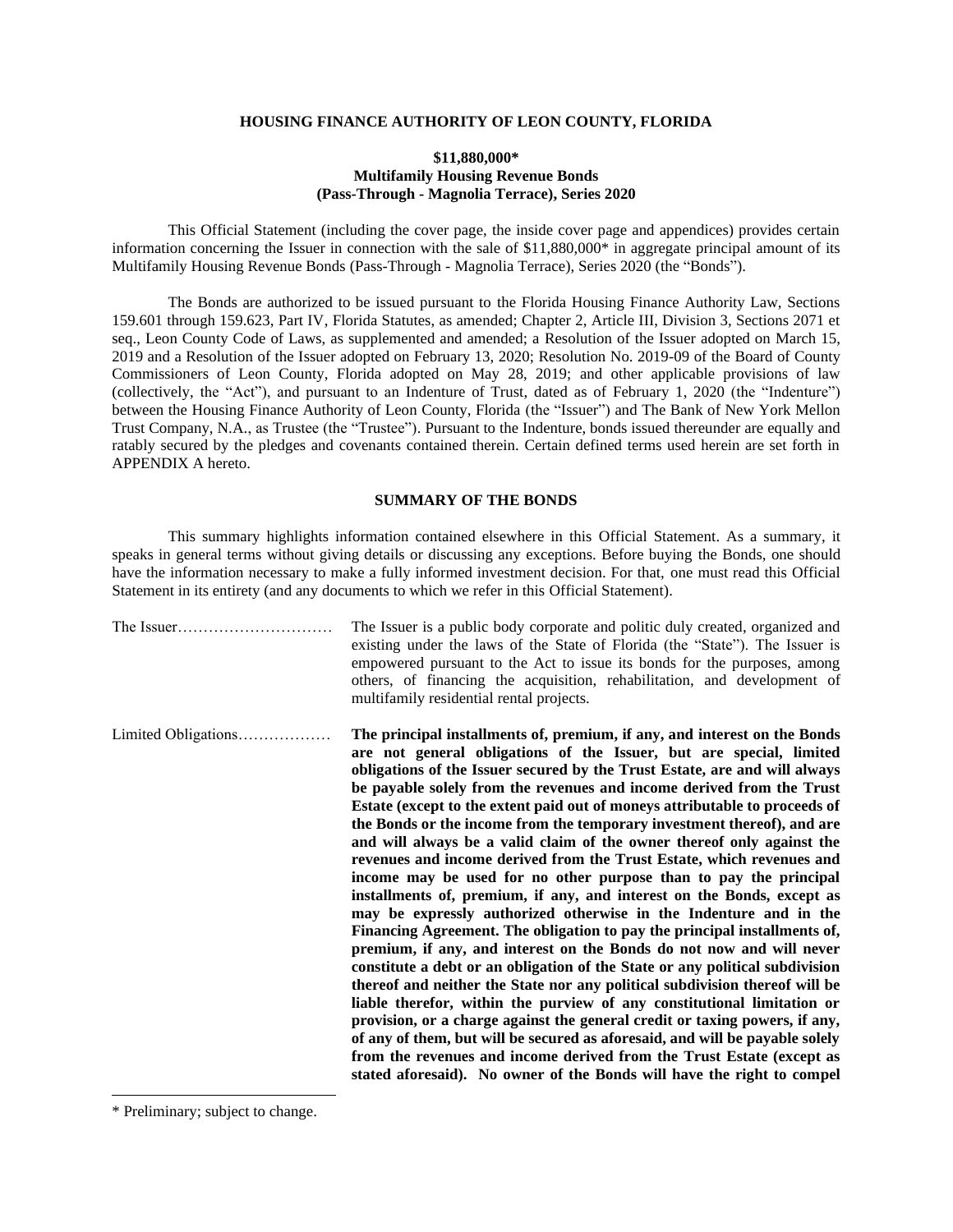|                                                                     | the exercise of the taxing power, if any, of the State or any political<br>subdivision thereof to pay any principal installment of, premium, if any,<br>or interest on the Bonds. The Issuer has no taxing power. The Bonds are<br>not a debt of the United States of America, the United States Department<br>of Housing and Urban Development or any other federal governmental<br>agency and are not guaranteed by the full faith and credit of the United<br>States.                                                                                                                                                                                                                                                                                                                                                                                                                                                                                                                                                                                                                                                                                                                                               |
|---------------------------------------------------------------------|------------------------------------------------------------------------------------------------------------------------------------------------------------------------------------------------------------------------------------------------------------------------------------------------------------------------------------------------------------------------------------------------------------------------------------------------------------------------------------------------------------------------------------------------------------------------------------------------------------------------------------------------------------------------------------------------------------------------------------------------------------------------------------------------------------------------------------------------------------------------------------------------------------------------------------------------------------------------------------------------------------------------------------------------------------------------------------------------------------------------------------------------------------------------------------------------------------------------|
| The Borrower                                                        | LIH Magnolia Terrace, LP, a Florida limited partnership (the "Borrower").<br>The Borrower is a single purpose entity formed to acquire, rehabilitate and<br>operate the Project.                                                                                                                                                                                                                                                                                                                                                                                                                                                                                                                                                                                                                                                                                                                                                                                                                                                                                                                                                                                                                                       |
|                                                                     | Magnolia Terrace, a 108-unit residential rental housing facility consisting of<br>twenty-eight residential buildings and one office building in Leon County,<br>Florida (the "Project").                                                                                                                                                                                                                                                                                                                                                                                                                                                                                                                                                                                                                                                                                                                                                                                                                                                                                                                                                                                                                               |
| The Bonds, the Mortgage Loan<br>and the Pass-Through<br>Certificate | The Bonds will be issued under the provisions of the Indenture. The Bonds<br>will be issued in book-entry form only, in the name of Cede $\&$ Co., as<br>registered owner and nominee of The Depository Trust Company, New York,<br>New York ("DTC"), as fully registered bonds in the denomination of \$1,000<br>or any integral multiples of \$1.00 in excess thereof.                                                                                                                                                                                                                                                                                                                                                                                                                                                                                                                                                                                                                                                                                                                                                                                                                                               |
|                                                                     | The Bonds are being issued by the Issuer to finance a portion of the cost of<br>the acquisition, rehabilitation and equipping of the Project and pay certain<br>additional costs related thereto.                                                                                                                                                                                                                                                                                                                                                                                                                                                                                                                                                                                                                                                                                                                                                                                                                                                                                                                                                                                                                      |
|                                                                     | Upon the issuance of the Bonds, Bond proceeds in an amount equal to the<br>interest thereon to but not including April 28, 2020* (the "Initial Mandatory<br>Redemption Date") (together with accrued interest, if any) will be deposited<br>to the Collateral Security Interest Account of the Collateral Security Fund<br>under the Indenture, and the balance of the Bond proceeds will be deposited<br>into the Proceeds Fund. Pursuant to the terms of a Financing Agreement<br>dated as of February 1, 2020 (the "Financing Agreement") among the Issuer,<br>the Trustee, the Borrower and CBRE Multifamily Capital, Inc. (the<br>"Lender"), Bond proceeds deposited into the Proceeds Fund will (i) be used to<br>pay or reimburse the Borrower for payment of certain costs of the Project or<br>(ii) will be deposited to a Rehabilitation Account of the Proceeds Fund and<br>used as directed by the Lender for rehabilitation of the Project. Bond<br>proceeds (other than amounts deposited to the Collateral Security Interest<br>Account, and bond premium, if any, deposited to the Collateral Security<br>Principal Account) shall not be part of the Trust Estate securing repayment of<br>the Bonds. |
|                                                                     | The Bonds will initially be collateralized, in part, by the deposit into the<br>Collateral Security Principal Account of the Collateral Security Fund under<br>the Indenture of the proceeds received from the assignment to the Lender of a<br>first mortgage loan (the "Mortgage Loan") to be made and fully funded in an<br>amount equal to the original principal amount of the Bonds on the date of<br>issuance of the Bonds (such assigned Mortgage Loan being referred to herein<br>as the "Assigned Loan"). The Bonds will be further collateralized by the<br>deposit to the Collateral Security Interest Account of the Collateral Security<br>Fund of Bond proceeds in an amount sufficient to pay the interest on the                                                                                                                                                                                                                                                                                                                                                                                                                                                                                      |

Bonds to but not including the Initial Mandatory Redemption Date. The Trustee will use moneys on deposit in the Collateral Security Fund to acquire a Guaranteed Mortgage Pass-Through Certificate (the "Pass-Through Certificate"), backed by the Mortgage Loan on the Project, and to be issued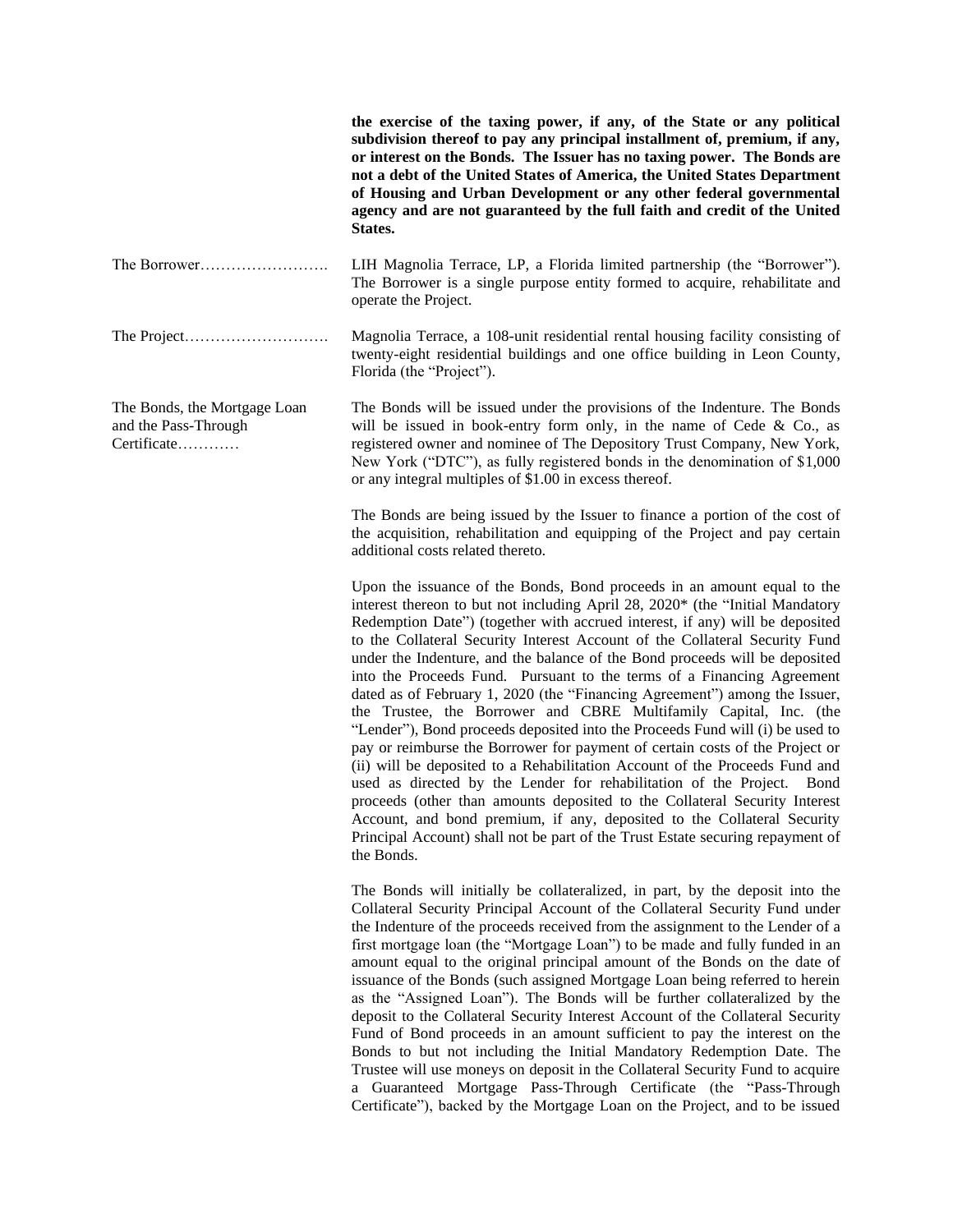| by Fannie Mae, upon satisfaction of the conditions set forth in the Indenture  |
|--------------------------------------------------------------------------------|
| and upon satisfaction of the conditions precedent to the issuance of the Pass- |
| Through Certificate and compliance with the commitment between Fannie          |
| Mae and the Lender.                                                            |

It is anticipated that the conditions to the issuance of the Pass-Through Certificate will be satisfied and that the Pass-Through Certificate will be available for acquisition by the Trustee prior to March 26, 2020\* (the "First Payment Date"), and in any event prior to the Initial Mandatory Redemption Date, unless such Initial Mandatory Redemption Date is extended as provided in the Indenture. Payments of principal and interest on the Bonds will initially be payable from funds (including accrued interest, if any) on deposit in the Collateral Security Fund until the month following the Purchase Date (as defined herein), at which time payments in an amount equal to the principal and interest paid on the Pass-Through Certificate, if issued, will be passed through to Bondholders on each Payment Date (as defined below – see "Bond Payment Dates").

| <b>Extraordinary Redemption For</b> | If the Pass-Through Certificate is not acquired by the Trustee prior to the    |
|-------------------------------------|--------------------------------------------------------------------------------|
| Failure to Purchase Pass-Through    | Initial Mandatory Redemption Date (as such date may be extended pursuant       |
|                                     | to the Indenture) the Bonds will be redeemed at a redemption price of par plus |
|                                     | interest accrued on the Outstanding principal amount of the Bonds to but not   |
|                                     | including the Initial Mandatory Redemption Date (as such date may be           |
|                                     | extended under the Indenture), from moneys on deposit in the Collateral        |
|                                     | Security Fund under the Indenture.                                             |
|                                     |                                                                                |

Optional Exchange of Bonds for Pass-Through Certificate………… At certain times, a Beneficial Owner of Bonds may file with the Trustee a written request to exchange Bonds for a like principal amount of the Pass-Through Certificate. See "DESCRIPTION OF THE BONDS – Optional Exchange of Bonds for Pass-Through Certificate."

Bond Payment Dates…………….. Payment Date (on the Bonds) means (i) the First Payment Date, (ii) prior to the Purchase Date and prior to the Initial Mandatory Redemption Date, as such date may be extended pursuant to the Indenture, the 26th day of the month (or the next Business Day if the 26th is not a Business Day), (iii) commencing in the first month immediately following the month in which the Purchase Date occurs, one Business Day after each date principal, interest, or premium, if any, payment is made pursuant to the Pass-Through Certificate (which shall be the 25th day of the month, or the next Business Day if the 25th is not a Business Day, after payment is due on the underlying Mortgage Loan), and (iv) with respect to any redemption pursuant to the provisions described in paragraph (e) under the caption "DESCRIPTION OF THE BONDS – Optional Exchange of Bonds for Pass-Through Certificate," the Business Day on which the Trustee receives funds pursuant to the provisions described in paragraph (e) under the caption "DESCRIPTION OF THE BONDS – Optional Exchange of Bonds for Pass-Through Certificate." The payment of interest on a Payment Date is the interest accrued on the Mortgage Loan and the Pass-Through Certificate at the Pass-Through Rate during the preceding calendar month. For example, if the Pass-Through Certificate is acquired by the Trustee prior to the First Payment Date (March 26, 2020\*), then on such date the Bondholders will receive a payment of interest on the Bonds in an amount equal to the interest at the Pass-Through Rate which is equal to the interest rate on the Bonds, which accrued on the Bonds during the

<sup>\*</sup> Preliminary; subject to change.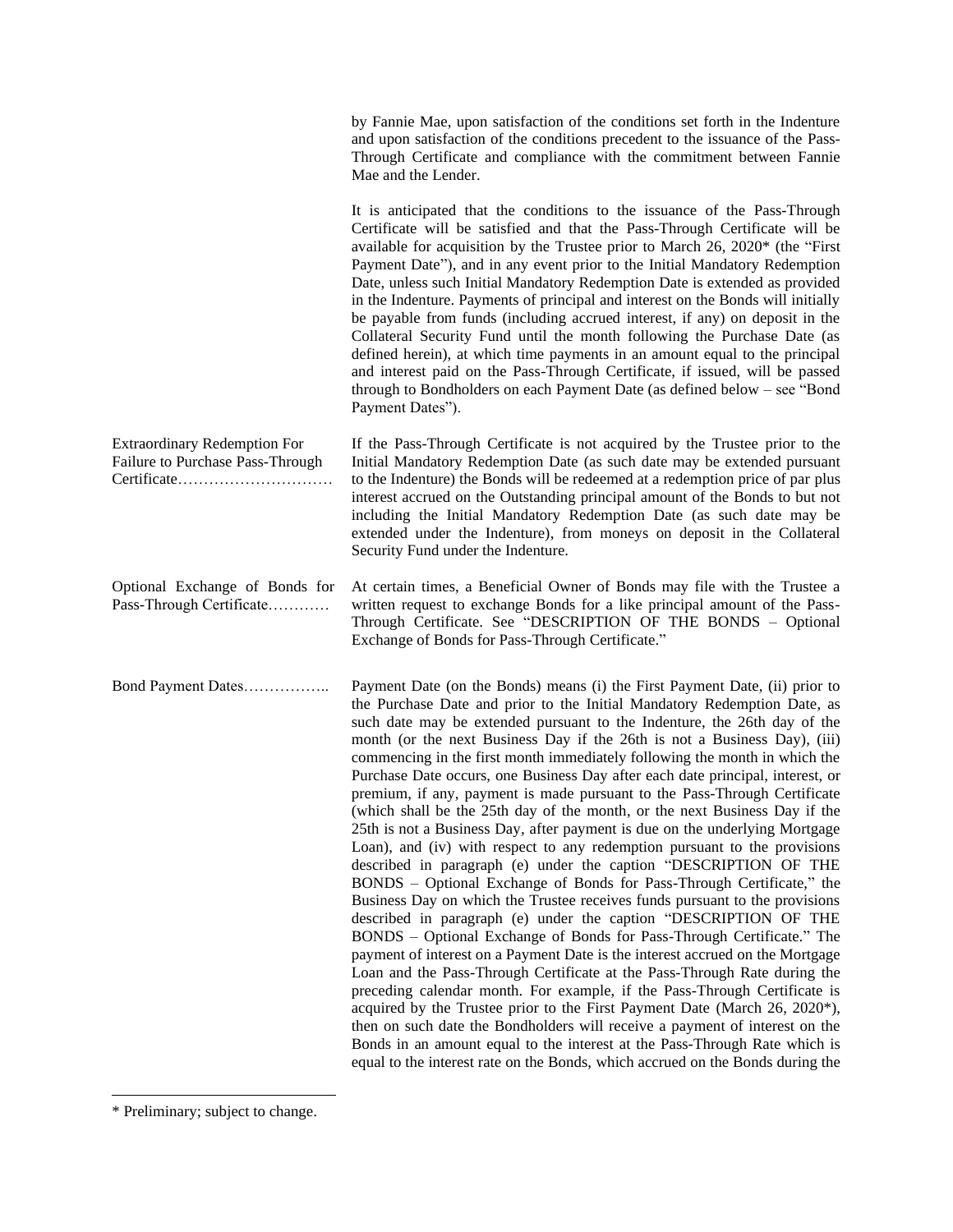month of February 2020\*. Except as otherwise described herein with respect to certain payments prior to the Purchase Date, the Bonds are pass-through securities designed to pass through to registered owners of the Bonds principal and interest payments on the Pass-Through Certificate one Business Day after their receipt by the Trustee. There shall be no further accrual of interest from the Maturity Date (March 1, 2037\*) to the final Payment Date on the Bonds (March 26, 2037\*). After the Purchase Date, any balance remaining in the Collateral Security Interest Account of the Collateral Security Fund, after application of moneys therein to pay any accrued interest on the Pass-Through Certificate or interest on the Bonds on the next Payment Date, as applicable, will be transferred to the Proceeds Fund or otherwise disbursed to the Borrower (after application of moneys therein to pay accrued interest). See "Effective Yield on Bonds Lower Than Interest Rate on Pass-Through Certificate" below.

Bonds…………………………….. Prior to the Purchase Date and in the month the Purchase Date occurs, interest payments on the Bonds will equal accrued interest on the Bonds to but not including the next Payment Date. After the month in which the Purchase Date occurs, interest payments on the Bonds will equal interest payments received by the Trustee on each Distribution Date (as defined herein) for the Pass-Through Certificate, which is expected to commence on April 27, 2020\*. Although interest accrues on the Pass-Through Certificate during a calendar month, as described above, Fannie Mae will not distribute interest to the Trustee as certificateholder until the Distribution Date in the following calendar month. Interest on the Bonds shall be calculated on an "Actual/360" basis. "Actual/360" means a computation of interest accrual on the basis of a three hundred sixty (360) day year and the actual number of calendar days during the applicable month, calculated by multiplying the unpaid principal balance of the Bonds by the Pass-Through Rate, dividing the product by three hundred sixty (360), and multiplying the quotient obtained by the actual number of days elapsed in the applicable month.

> Prior to the Purchase Date and in the month the Purchase Date occurs, principal payments on the Bonds will equal the amount set forth in the Mortgage Loan amortization schedule on the first day of the month in which such Payment Date occurs. After the month in which the Purchase Date occurs, principal payments on the Bonds will equal principal payments received by the Trustee on the Pass-Through Certificate on each Distribution Date for the Pass-Through Certificate. The final principal payment on the Pass-Through Certificate will occur on March 25, 2037\*, which principal payment will pass through to the registered owners of the Bonds on the following Business Day.

> > Regularly scheduled payments of principal (and interest) on the Mortgage Loan will be passed through monthly on the Pass-Through Certificate. Unscheduled principal payments on the Mortgage Loan also will be passed through on the Pass-Through Certificate. A portion of the prepayment premium, if collected, may be shared with certificateholders under the circumstances described in "**YIELD, MATURITY AND PREPAYMENT CONSIDERATIONS—Maturity and Prepayment Considerations— Prepayment of a Mortgage Loan—Prepayment Premiums**" in the Fannie Mae MBS Prospectus. Any prepayment premium that is allocable to certificateholders is not guaranteed by Fannie Mae. Additionally, any prepayment premium paid after the yield maintenance end date will not be

Interest Payments on the

Principal Payments on the Bonds……………………………...

<sup>\*</sup> Preliminary; subject to change.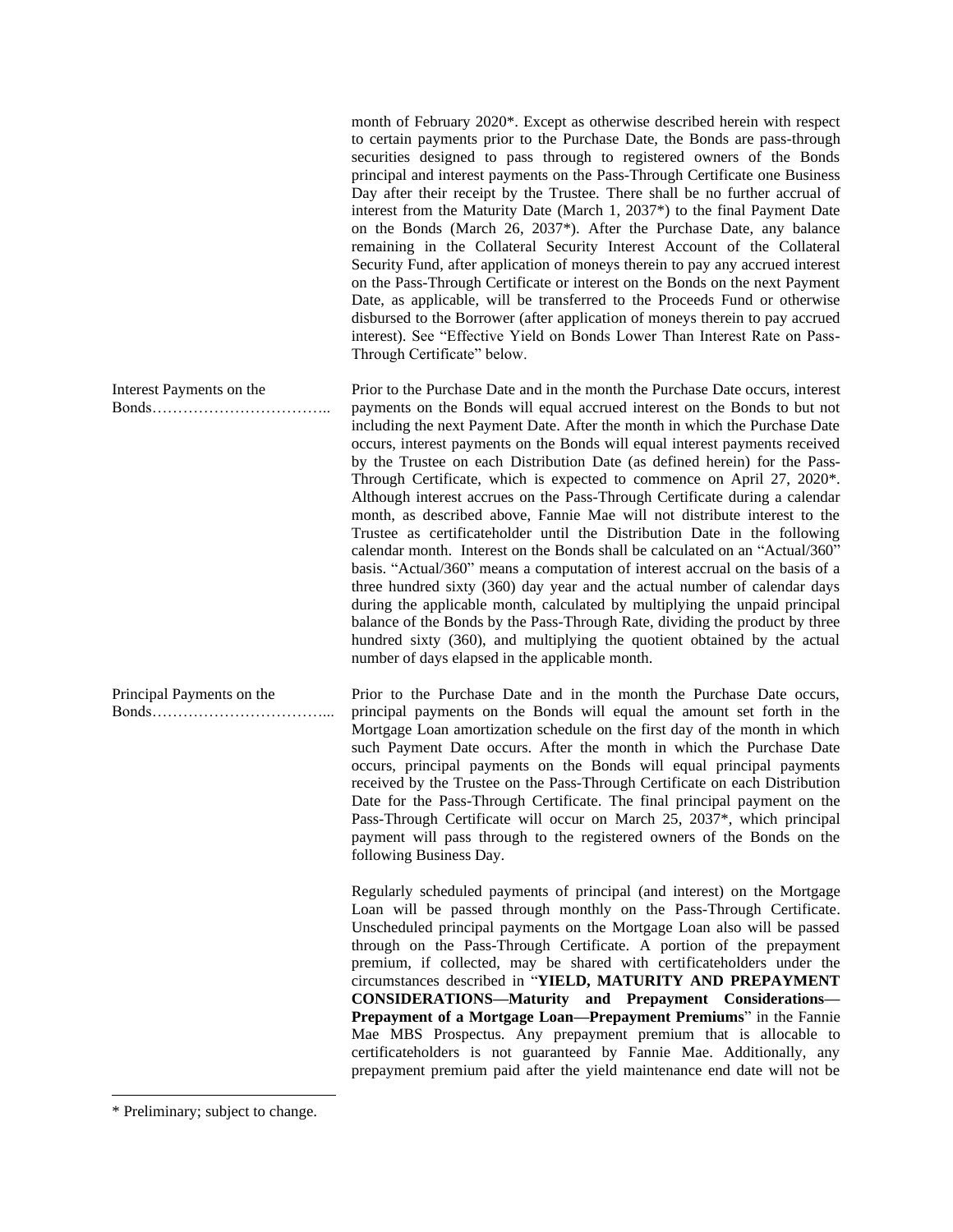|                                                                                               | passed through to certificate holders. See APPENDIX G hereto.                                                                                                                                                                                                                                                                                                                                                                                                                                                                                                                                                                                                                                                                                                                                                                                                                                                                                                                                           |
|-----------------------------------------------------------------------------------------------|---------------------------------------------------------------------------------------------------------------------------------------------------------------------------------------------------------------------------------------------------------------------------------------------------------------------------------------------------------------------------------------------------------------------------------------------------------------------------------------------------------------------------------------------------------------------------------------------------------------------------------------------------------------------------------------------------------------------------------------------------------------------------------------------------------------------------------------------------------------------------------------------------------------------------------------------------------------------------------------------------------|
| <b>Effective Yield on Bonds</b><br>Lower Than Interest Rate on<br>Pass-Through<br>Certificate | As stated above, because of the lag in payments of interest and principal<br>inherent in the Pass-Through Certificate and the one (additional) Business<br>Day (as defined in the Indenture) lag in payment inherent in the Bonds, the<br>effective yield on the Bonds will be lower than the Pass-Through Rate on the<br>Pass-Through Certificate and the stated interest rate on the Bonds.                                                                                                                                                                                                                                                                                                                                                                                                                                                                                                                                                                                                           |
| Same Terms of Bonds and Pass-                                                                 | Prior to the Purchase Date, the terms of the Bonds, including, without<br>limitation, the dated date, the Pass-Through Rate, Payment Dates and<br>prepayment provisions, shall be the same as would have been the case if the<br>Pass-Through Certificate had already been purchased by the Trustee and had<br>been in place as of the Closing Date.                                                                                                                                                                                                                                                                                                                                                                                                                                                                                                                                                                                                                                                    |
|                                                                                               | On the date of delivery of the Bonds, Bryant Miller Olive P.A., Tallahassee,<br>Florida, Bond Counsel, will deliver their opinion that, assuming continuing<br>compliance with certain tax covenants, under existing statutes, regulations,<br>rulings and judicial decisions, interest on the Bonds (as defined herein) is<br>excluded from gross income for federal income tax purposes except that such<br>exclusion shall not apply to interest on any Bond for any period during which<br>such Bond is held by a person who is a "substantial user" of the facilities<br>financed by the Bonds or a "related person" within the meaning of Section<br>$147(a)$ of the Internal Revenue Code of 1986, as amended. Additionally, the<br>opinion will state that interest on the Bonds is not an item of tax preference<br>for purposes of the federal alternative minimum tax. See "TAX MATTERS"<br>herein for a description of certain other federal tax consequences of ownership<br>of the Bonds. |

### **Limited Role of Fannie Mae**

IF THE PASS-THROUGH CERTIFICATE IS ISSUED BY FANNIE MAE AND ACQUIRED BY THE TRUSTEE AS COLLATERAL FOR THE BONDS, FANNIE MAE'S OBLIGATIONS WILL BE SOLELY AS PROVIDED IN THE PASS-THROUGH CERTIFICATE AND IN THE FANNIE MAE MBS PROSPECTUS SUMMARIZED AT APPENDIX G – "FANNIE MAE MORTGAGE-BACKED SECURITIES PROGRAM" AND IN THE FORM OF PROPOSED ADDITIONAL DISCLOSURE ADDENDUM ATTACHED HERETO AS APPENDIX I. THE OBLIGATIONS OF FANNIE MAE UNDER THE PASS-THROUGH CERTIFICATE WILL BE OBLIGATIONS SOLELY OF FANNIE MAE, A FEDERALLY CHARTERED CORPORATION, AND WILL NOT BE BACKED BY THE FULL FAITH AND CREDIT OF THE UNITED STATES OF AMERICA. THE BONDS ARE NOT AND WILL NOT BE A DEBT OF THE UNITED STATES OF AMERICA NOR ANY OTHER AGENCY OR INSTRUMENTALITY OF THE UNITED STATES OF AMERICA NOR OF FANNIE MAE. THE BONDS ARE NOT AND WILL NOT BE GUARANTEED BY THE FULL FAITH AND CREDIT OF FANNIE MAE NOR THE UNITED STATES OF AMERICA.

#### **THE ISSUER**

<span id="page-7-0"></span>*The information under this heading has been furnished by the Issuer, and has not been independently verified by the Trustee, the Borrower, or the Underwriter. None of the Trustee, the Borrower, or the Underwriter makes any representation whatsoever as to the accuracy, adequacy or completeness of such information.*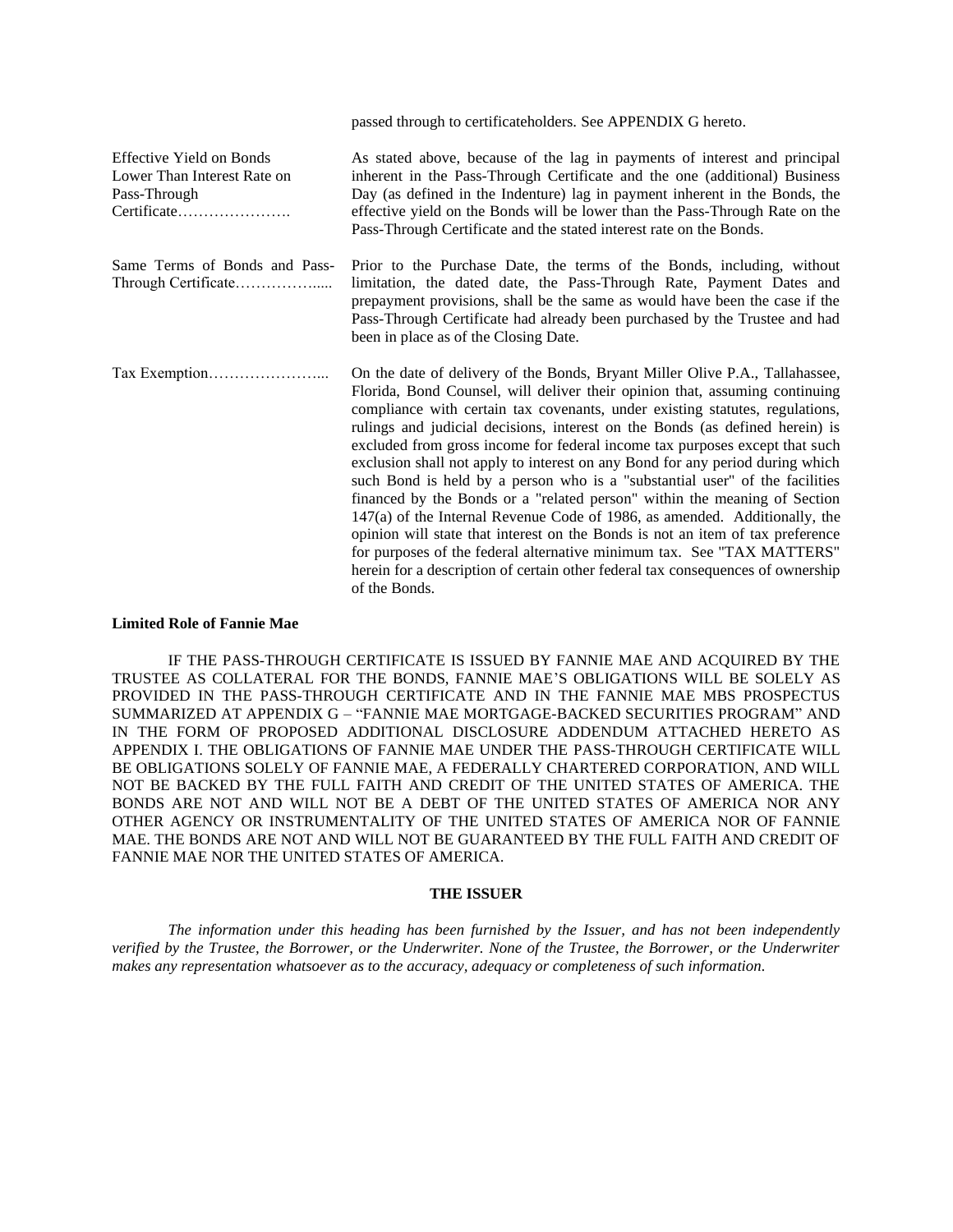#### <span id="page-8-0"></span>**General**

The Issuer is a separate body corporate and politic created by Leon County (the "County") pursuant to the Act. The Issuer is composed of a seven-member Board of Directors. The Issuer is authorized, in furtherance of the public purposes described in the Act, to alleviate a shortage of affordable housing and capital investment for persons, or families of low, moderate or middle income of the County.

The seven members of the Issuer, all of whom are appointed by the Board of County Commissioners of the County, are set out below. Members of the Issuer serve terms not exceeding four years or until a successor is appointed.

| <b>Members</b>                 | <b>Occupation</b>                     | <b>Term Expires</b> |  |
|--------------------------------|---------------------------------------|---------------------|--|
| Marnie George, Chair           | Governmental Consultant               | September 30, 2020  |  |
| Mike Rogers, Vice Chair        | Real Estate Consultant                | September 30, 2020  |  |
| Dr. Jeffrey Sharkey, Secretary | Governmental Consultant               | September 30, 2021  |  |
| Andrew Gay, Treasurer          | Certified <b>Rublint Ant</b> countant | September 13012021  |  |
| Thomas Lewis, Member           | <b>Real Estate Consultant</b>         | September 30, 2020  |  |
| Gail Milon, Member             | <b>Financial Consultant</b>           | September 30, 2021  |  |
| Charles White, Member          | Real Estate Developer/Consultant      | September 30, 2023  |  |

The Issuer will neither own, build, nor develop the multifamily rental housing development for which the proceeds of the Bonds will ultimately be utilized, and the Issuer will have no responsibility with respect thereto or with respect to the collection, transfer or payment of any of the moneys derived from any such developments.

Mark Hendrickson of The Hendrickson Company serves as the Issuer contact. His office is located at 1404 Alban Avenue, Tallahassee, Florida 32301, and his email address is mark@thehendricksoncompany.com.

### **THE MORTGAGE LOAN**

The Indenture authorizes the Issuer to issue the Bonds to finance a portion of the cost of the acquisition, rehabilitation and equipping of the Project and pay certain additional costs related thereto. The Bonds will be secured initially by the proceeds from the assignment to the Lender of the Mortgage Loan (to be funded from sources other than the proceeds of the Bonds in an amount equal to the original principal amount of the Bonds) deposited in the Collateral Security Fund, as described herein (see "SUMMARY OF THE BONDS – The Bonds, the Mortgage Loan and the Pass-Through Certificate") and then by the Pass-Through Certificate, if issued. Fannie Mae is expected to deliver the Pass-Through Certificate to the Trustee on the Purchase Date, as described herein. The Lender has undertaken to certify that the Pass-Through Certificate has terms consistent with the Term Sheet and meets the requirements set forth in the Indenture, on which certification the Trustee may rely and act without further investigation. The Mortgage Loan is to be evidenced by the Mortgage Note, executed by the Borrower in favor of the Lender and secured by the Mortgage. The Borrower is required under the Mortgage Note to make monthly payments sufficient in the aggregate to pay debt service on the Mortgage Loan.

The ability of the Borrower to pay the Mortgage Loan is dependent on the revenues derived from the Project. See "CERTAIN BONDHOLDERS' RISKS – Estimated Rental Revenues / Vacancies" herein.

Failure of the Borrower to make payments when due under the Mortgage Loan will result in an event of default under the Mortgage Loan and may result in a mandatory redemption of all or a portion of the Bonds. See "DESCRIPTION OF THE BONDS – Redemption of Bonds; Prepayment" herein.

The Mortgage Loan is a non-recourse obligation of the Borrower with respect to which neither the Borrower nor its partners have personal liability and as to which the Borrower and its partners have not pledged for the benefit of the Bondholders any of their respective assets, other than the Project and its rents, profits and proceeds.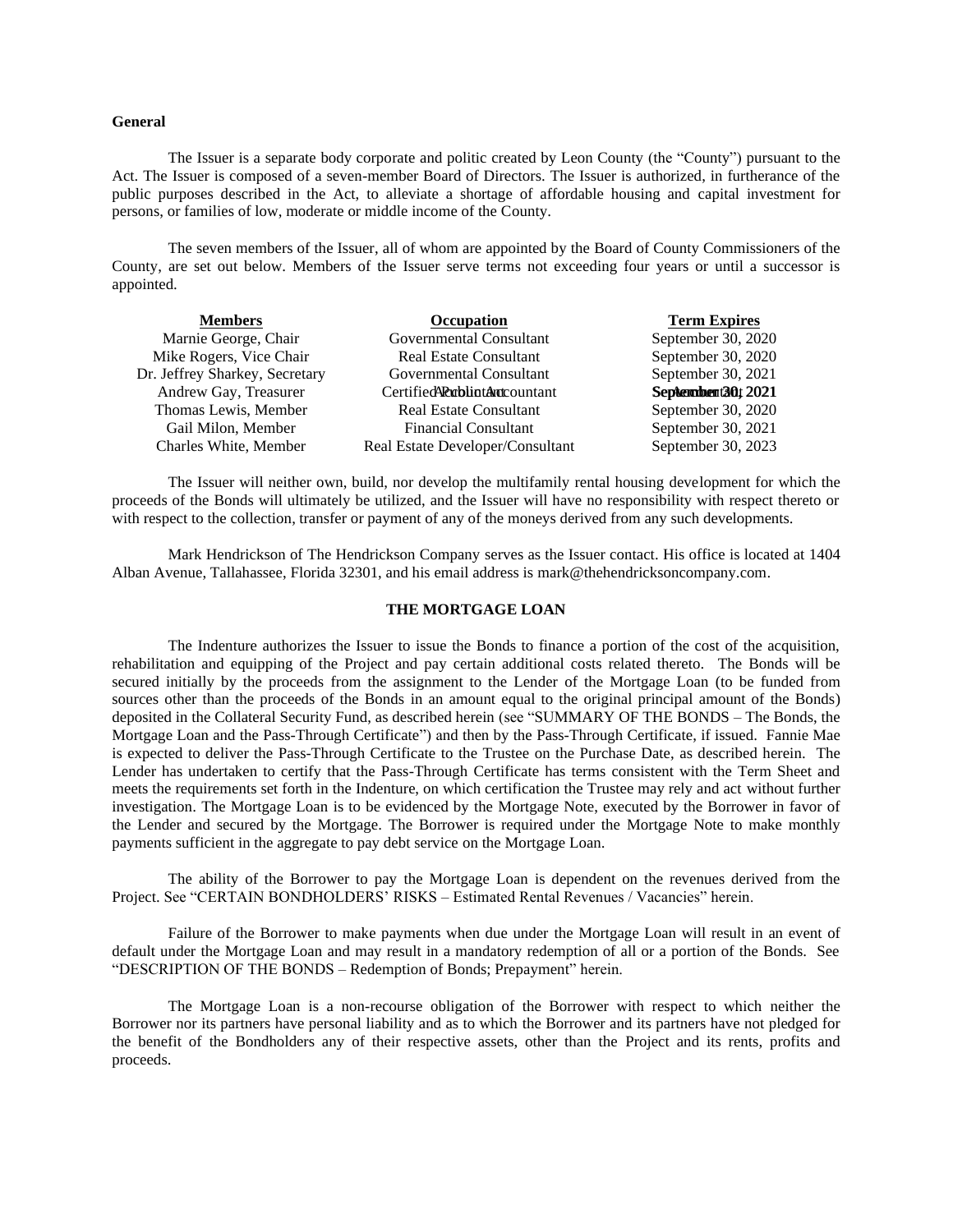### **THE BORROWER, THE PROJECT AND THE PRIVATE PARTICIPANTS**

#### <span id="page-9-0"></span>**The Borrower**

The Borrower is LIH Magnolia Terrace, LP, a Florida Limited Partnership (the "Borrower") that was formed for the specific purpose of acquiring, rehabilitating and operating the Project. As such, the Borrower has not previously engaged in any other business operation and has no historical earnings and has no assets other than its interest in the Project. Accordingly, it is expected that the Borrower will not have any sources of funds to make payments on the Mortgage, other than revenues generated by the Project.

The general partner of the Borrower is LIH Magnolia Terrace GP, LLC, a Florida limited liability company (the "General Partner"), which has a 0.01% membership interest in the Borrower. The General Partner and/or its delegates will have the responsibility for supervising the operations of the Borrower and will be responsible for overseeing the operation and management of the Project. Jacob Levy is the manager of the General Partner.

Organized on June 18, 2019, Magnolia Terrace Developer, LLC, a Florida limited liability company (the "Developer") is 100% owned by Jacob Levy and formed exclusively for the purpose of serving as the Developer contracting the improvements for Magnolia Terrace Apartments. Jacob Levy has been in the business of acquiring, owning, and developing affordable apartment complexes for six years. Mr. Levy began his career with Levy Affiliates, a Wilshire California based real estate development company with a portfolio of retail, office and multifamily properties.

Jacob Levy, currently operates low income housing tax credit projects real estate of more than 25 apartment complexes containing approximately 2,900 units across seven states.

### **The Project**

The Bonds are being issued to finance a portion of the acquisition and rehabilitation costs of the Project, which is a 108-unit residential rental housing facility known as Magnolia Terrace, located at 509 East Magnolia Drive, Tallahassee, Florida 32301. The rehabilitation of the Project is anticipated to commence on or about March 2020\* and is expected to be completed on or about December 2020\*.

The Project is intended to be a project based section 8 affordable housing apartment for qualifying section 8 eligible tenants and households. Project amenities are expected to include laundry facilities, a community room, and a playground. The Project's tenants are expected to remain in residence during the rehabilitation. The unit mix of the Project is as follows:

| <b>Number</b>          |                        | Approximate           |  |
|------------------------|------------------------|-----------------------|--|
| <b>Of Rental Units</b> | Composition            | <b>Square Footage</b> |  |
| 25                     | 1 Bedroom / 1 Bath     | 600                   |  |
| 50                     | 2 Bedroom / 1 Bath     | 777                   |  |
| 25                     | 3 Bedroom / 1.5 Bath   | 904                   |  |
| 8                      | 4 Bedroom $/ 1.5$ Bath | 1.042                 |  |

**TOTAL: 108**

### **The General Contractor**

The general contractor for the Project is expected to be Wilshire Pacific Builders, LLC (the "General Contractor"). The General Contractor has over ten years of experience in renovating residential multifamily housing developments.

Any previous experience of the General Contractor is no assurance that the Development will be successful.

<sup>\*</sup> Preliminary; subject to change.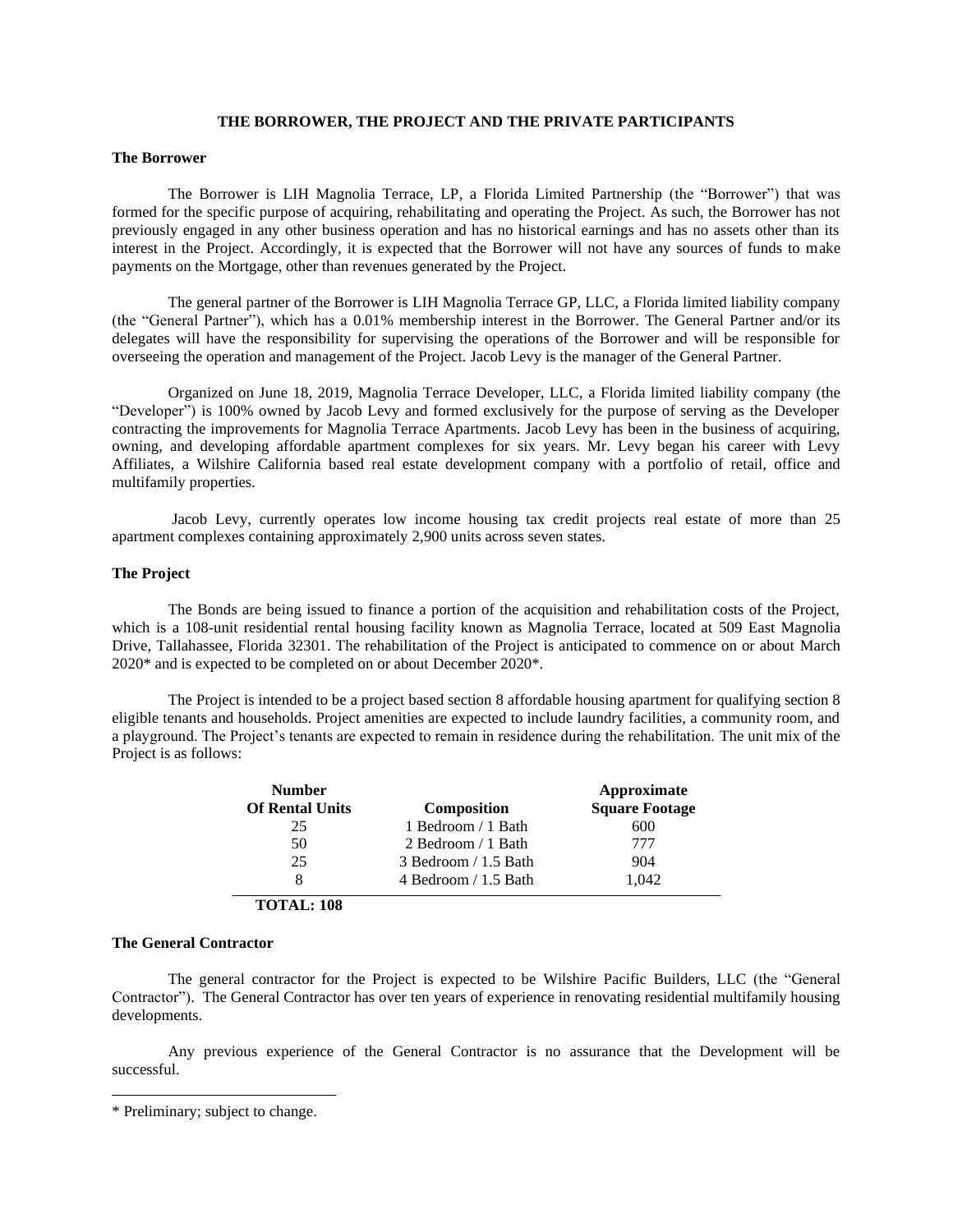## **Property Manager**

The Project will be managed by Strategic Management Partners, LLC, a Georgia limited liability company (the "Property Manager"). The Property Manager was established in Georgia and currently manages over 20,000 multifamily units throughout Florida, Alabama, Georgia, South Carolina and Texas.

Any previous experience of the Property Manager is no assurance that the Development will be successful.

### **The Architect**

The architect for the Project will be Mark Anderson Architects, Inc. dba Pacific Rim Architects (the "Architect"). Established in 2015 by Mark Anderson and Ulises Araujo, the practice incorporated in 2017 and provides architectural, construction management and accessibility services for both public agencies and private clients. The Architect has been the principal architect on eight multifamily projects containing nearly 1,000 units throughout California and Florida while also serving as accessibility consultant on numerous other multifamily projects. Mr. Anderson is also licensed in Washington, Nevada, Arizona, Texas, South Carolina and North Carolina.

Any previous experience of the Architect is no assurance that the Development will be successful.

#### **The HAP Contract**

The Borrower will receive the benefit of a new 20-year HAP Contract covering all 108 units at the Project (the "HAP Contract").

#### **Income and Rent Restrictions**

The Borrower is restricted by several agreements that limit the incomes of, and rents that may be charged to, its tenants. Generally, the Land Use Restriction Agreement, by and among the Issuer, the Trustee and the Borrower (the "Regulatory Agreement"), is expected to limit the incomes of tenants in at least 100% of the units to individuals or families having an annual household income which does not exceed 60% of area median gross income ("AMI").

In addition, restrictions contained in a Low Income Housing Tax Credit Extended Use Agreement between the Borrower and the Issuer to be executed by the Borrower on or after the Closing Date (the "Extended Use Agreement") related to the Tax Credits are expected to require the Borrower to rent at least 100% of the residential rental units in the Project to tenants whose annual household income does not exceed 60% of AMI and to charge rents which do not exceed 30% of imputed income for the size of such tenant's apartment (subject to various adjustments).

In connection with the HAP Contract, the Borrower will enter into a new Section 8 Use Agreement ("Section 8 Use Agreement") that encumbers the Project requiring the Borrower to maintain the Project as affordable housing for low-income families for a period of twenty (20) years in accordance with the Section 8 project-based housing assistance payment program (the "Section 8 Program").

In the event of any conflict among these regulatory agreements, the more restrictive provisions of the Regulatory Agreement, the Extended Use Agreement, or Section 8 Use Agreement are expected to control. See the summary of the Regulatory Agreement in APPENDIX D to this Official Statement and "TAX MATTERS" herein.

[Remainder of Page Intentionally Left Blank]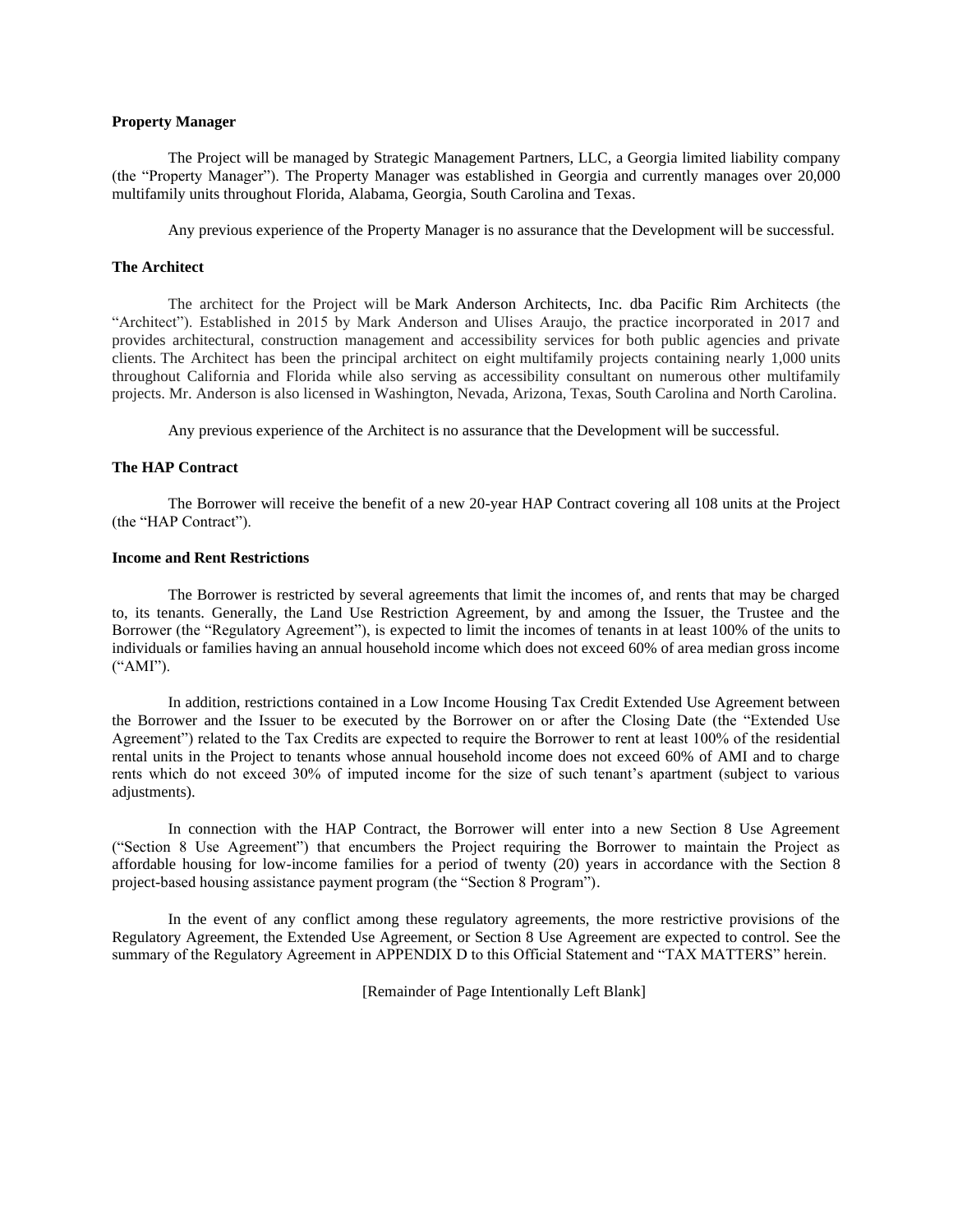## **Plan of Financing**

The sources and uses to develop the Project are expected to be approximately as follows:

#### **Sources of Funds\***

| Mortgage Loan                                 | \$11,880,000 |
|-----------------------------------------------|--------------|
| Tax Credit Equity                             | 5,763,000    |
| Seller Loan                                   | 1,000,000    |
| Deferred Developer Fee                        | 1,071,176    |
| Total Sources of Funds at Closing             | \$19,714,176 |
| Uses of Funds*                                |              |
| <b>Acquisition Costs</b>                      | \$9,175,000  |
| Rehabilitation & Construction Costs           | 5,922,164    |
| <b>Financial Costs</b>                        | 768,425      |
| <b>General Development Costs</b>              | 299,147      |
| Capitalized Interest                          | 434,339      |
| <b>Operating and Other Reserves</b>           | 500,000      |
| Developer Fee                                 | 2,615,101    |
| Total Uses of Funds at Closing                | \$19,714,176 |
| Sources and Uses of Funds Under the Indenture |              |
| Sources of Funds                              |              |

#### rces of Fund Bond Proceeds (including accrued interest) Proceeds of Mortgage Loan \$ Total Sources of Funds at Closing \$\_\_\_\_\_\_\_\_\_ **Uses of Funds** Deposit to Collateral Security Interest Account of the Collateral Security Fund<sup>1</sup> Deposit of Bond Proceeds (net of deposit to Collateral Security Interest Account) to the Proceeds Fund Deposit of Assigned Loan Proceeds to Collateral Security Principal Account of Collateral Security Fund \$ Total Uses of Funds at Closing \$\_\_\_\_\_\_\_\_\_ <sup>1</sup> The deposit to the Collateral Security Interest Account of the Collateral Security Fund has been calculated to be sufficient to cover the interest which will become due on the Bonds to but not including the Initial Mandatory Redemption Date.

#### **Mortgage Loan**

Simultaneously with the closing of the Bonds, the Lender will make the Mortgage Loan to the Borrower in an amount equal to \$11,880,000\*. The Mortgage Loan will be secured by a lien on the property and bear interest at the rate of \_\_\_% per annum. The Mortgage Loan will have a term of 17\* years and will be amortized over 35\* years. As described herein, on the Purchase Date, Fannie Mae is expected to deliver the Pass-Through Certificate to the Trustee in exchange for Mortgage Loan proceeds in an amount equal to the Outstanding principal amount of the Mortgage Loan. Following the Purchase Date, payments on the Bonds will be payable by the Trustee from payments received by the Trustee pursuant to the Pass-Through Certificate.

<sup>\*</sup> Preliminary; subject to change.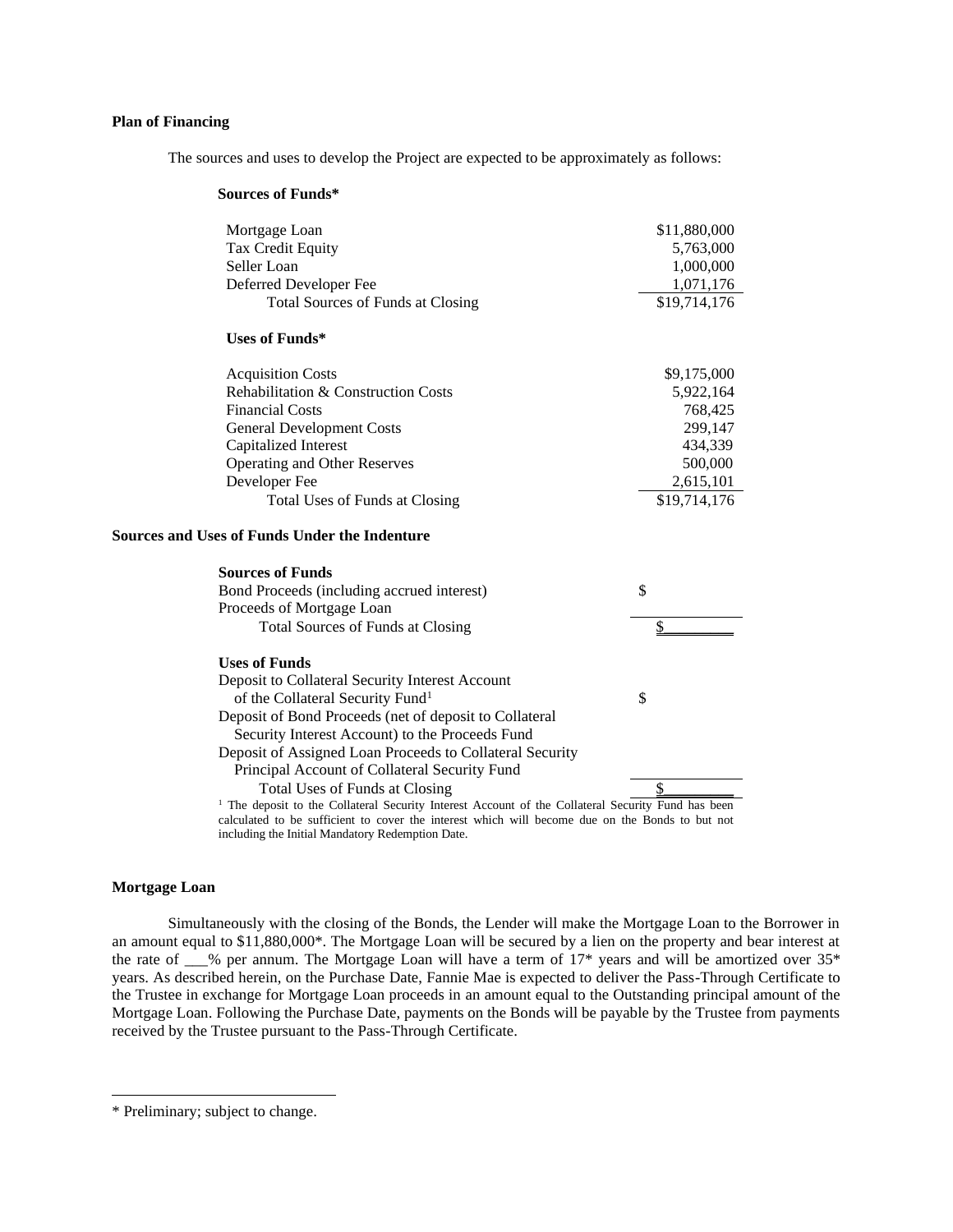## **Tax Credits**

Simultaneously with the issuance of the Bonds, the Borrower expects to admit HCP-ILP, LLC, a Nevada limited liability company (the "Investment Partner") to the Borrower with a 99.99% membership interest in the Borrower. The funding of the Tax Credit equity by the Investment Partner is expected to total approximately \$5,763,000\*. The funding levels and the timing of the funding are subject to numerous adjustments and conditions which could result in the amounts funded and/or the timing or even occurrence of the funding varying significantly from the projections set forth above and no representation is made as to the availability of such funds.

#### **Seller Loan**

Simultaneously with the issuance of the Bonds, Affordable Housing America, Inc., a [\_\_\_\_\_\_] corporation (the "Seller Loan Lender") will make a loan to the Borrower in an amount equal to approximately \$1,000,000\* (the "Seller Loan"). The Seller Loan will be secured by a subordinate mortgage, will be repayable from 33% of cash flow, will bear interest at a rate of 3.35% per annum, and will mature on February . 2075\*.

## **FANNIE MAE**

<span id="page-12-0"></span>The Pass-Through Certificate, if issued by Fannie Mae and acquired by the Trustee as described herein, will be an obligation of Fannie Mae. **The securities of Fannie Mae, including the Pass-Through Certificate, if issued, are not guaranteed by the United States and do not constitute a debt or obligation of the United States or any agency or instrumentality thereof other than Fannie Mae.**

Information on Fannie Mae and its financial condition are contained in periodic reports that are filed with the Securities and Exchange Commission (the "SEC"). Fannie Mae's SEC filings are available at the SEC's website at [www.sec.gov](http://www.sec.gov/) and are also available on Fannie Mae's web site at [http://www.fanniemae.com](http://www.fanniemae.com/) or from Fannie Mae at the Office of Investor Relations at 202-752-7115.

Fannie Mae makes no representation as to the contents of this Official Statement (other than the link to the template Fannie Mae MBS Prospectus in Appendix G and the Additional Disclosure Addendum in Appendix I), the suitability of the Bonds for any investor, the feasibility of performance of any project, or compliance with any securities, tax or other laws or regulations. Fannie Mae's role with respect to the Bonds is limited to issuing and discharging its obligations under the Pass-Through Certificate and exercising the rights reserved to it in the Indenture.

### **DESCRIPTION OF THE BONDS**

### <span id="page-12-1"></span>**General**

The Bonds will be issued as registered bonds in authorized denominations of \$1,000 or any integral multiples of \$1.00 in excess thereof. The Bonds will be dated February 1, 2020\*. Principal and interest will initially be paid from funds (including accrued interest, if any) on deposit in the Collateral Security Fund until the month following the Purchase Date, at which time payments in an amount equal to the principal and interest paid on the Pass-Through Certificate will be passed through to Bondholders on each Payment Date. Payment Date is defined as (i) the First Payment Date, (ii) prior to the Purchase Date and prior to the Initial Mandatory Redemption Date, as such date may be extended pursuant to the Indenture, the 26th day of the month (or the next Business Day if the 26th is not a Business Day), (iii) commencing in the first month immediately following the month in which the Purchase Date occurs, one Business Day after each date principal, interest, or premium, if any, payment is made pursuant to the Pass-Through Certificate (which shall be the 25th day of the month, or the next Business Day if the 25th is not a Business Day, after payment is due on the underlying Mortgage Loan), and (iv) with respect to any redemption pursuant to the provisions described in paragraph (e) under the caption "Optional Exchange of Bonds for Pass-Through Certificate" below, the Business Day on which the Trustee receives funds pursuant to the provisions described in paragraph (e) under the caption "Optional Exchange of Bonds for Pass-Through Certificate" below.

<sup>\*</sup> Preliminary; subject to change.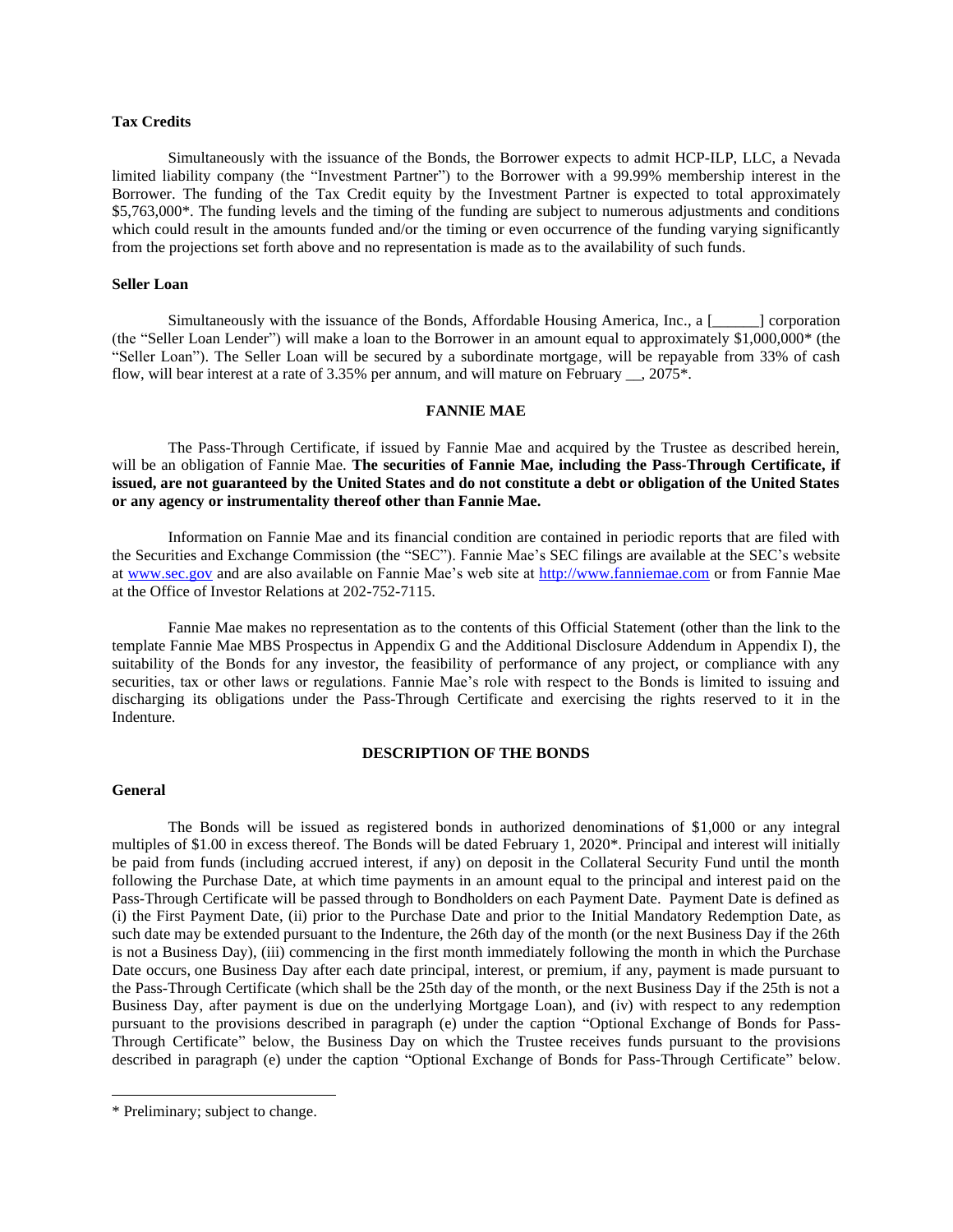The payment of interest on a Payment Date is the interest accrued during the preceding calendar month. There shall be no further accrual of interest from the Maturity Date to the final Payment Date. After the Purchase Date, any balance remaining in the Collateral Security Interest Account of the Collateral Security Fund, after application of moneys therein to pay any accrued interest on the Pass-Through Certificate or interest on the Bonds on the next Payment Date, as applicable, will be transferred to the Proceeds Fund or otherwise disbursed to the Borrower. As further described herein and in the Fannie Mae MBS Prospectus, the Pass-Through Certificate and the Bonds pay interest monthly on an Actual/360 Basis. "Actual/360" means, in the case of the Bonds, a computation of interest accrual on the basis of a three hundred sixty (360) day year and the actual number of calendar days during the applicable month, calculated by multiplying the unpaid principal balance of the Bonds (which is expected to be the same as the balance on the Pass-Through Certificate), by the Pass-Through Rate, dividing the product by three hundred sixty (360), and multiplying the quotient obtained by the actual number of days elapsed in the applicable month.

Payment of the principal of and interest or premium, if any, on any Bond shall be made to the person appearing on the Bond Register as the registered owner thereof as of the applicable Record Date, on and after the Purchase Date, in the amounts and on the dates interest, principal and premium, if any, is paid on the Pass-Through Certificate (except if the Bonds are redeemed due to a failure to purchase the Pass-Through Certificate). See "DESCRIPTION OF THE BONDS – Redemption of Bonds; Prepayment" below. The principal of and the interest on the Bonds shall be payable in coin or currency of the United States of America which at the time of payment is legal tender for the payment of public and private debts of the United States of America.

### **Registration, Transfer and Exchange of Bonds; Persons Treated as Owners**

The Issuer shall cause books for the registration, transfer and exchange of the Bonds as provided in the Indenture to be kept by the Trustee, which is constituted and appointed the bond registrar with respect to the Bonds (the "Bond Registrar"). At reasonable times and under reasonable regulations established by the Trustee, said books may be inspected and copied by the Issuer or by owners (or a designated representative thereof) of a majority in aggregate principal amount of the Bonds then Outstanding.

The registration of each Bond is transferable by the registered owner thereof in person or by its attorney duly authorized in writing at the designated corporate trust office of the Trustee. Upon surrender for registration of transfer of any Bond at such office, the Trustee shall authenticate and deliver in the name of the transferee or transferees a new Bond of the same maturity or maturities and authorized denomination for the same aggregate principal amount. Bonds to be exchanged shall be surrendered at said designated corporate trust office of the Trustee, and the Trustee shall authenticate and deliver in exchange therefore a Bond of equal aggregate principal amount of the same maturity and authorized denomination. The transferor shall also provide or cause to be provided to the Trustee all information necessary to allow the Trustee to comply with any applicable tax reporting obligations, including without limitation any cost basis reporting obligations under Internal Revenue Code Section 6045. The Trustee may rely on the information provided to it and shall have no responsibility to verify or ensure the accuracy of such information.

All Bonds presented for registration of a transfer, exchange or payment (if so required by the Issuer or the Trustee) shall be accompanied by a written instrument or instruments of transfer or authorization for exchange, in form and with guaranty of signature satisfactory to the Trustee, duly executed by the registered owner or by its duly authorized attorney.

The Issuer, the Bond Registrar and the Trustee shall not be required (a) to issue, register the transfer of or exchange any Bonds during a period beginning at the Trustee's opening of business on the applicable Record Date and ending at the Trustee's close of business on the applicable Payment Date; or (b) to register the transfer of or exchange any Bond selected, called or being called for redemption as provided in the Indenture. No charge shall be made to any Bondholder for the privilege of registration of transfer or exchange as provided in the Indenture, but any Bondholder requesting any such registration of transfer or exchange shall pay any tax or governmental charge required to be paid therefor.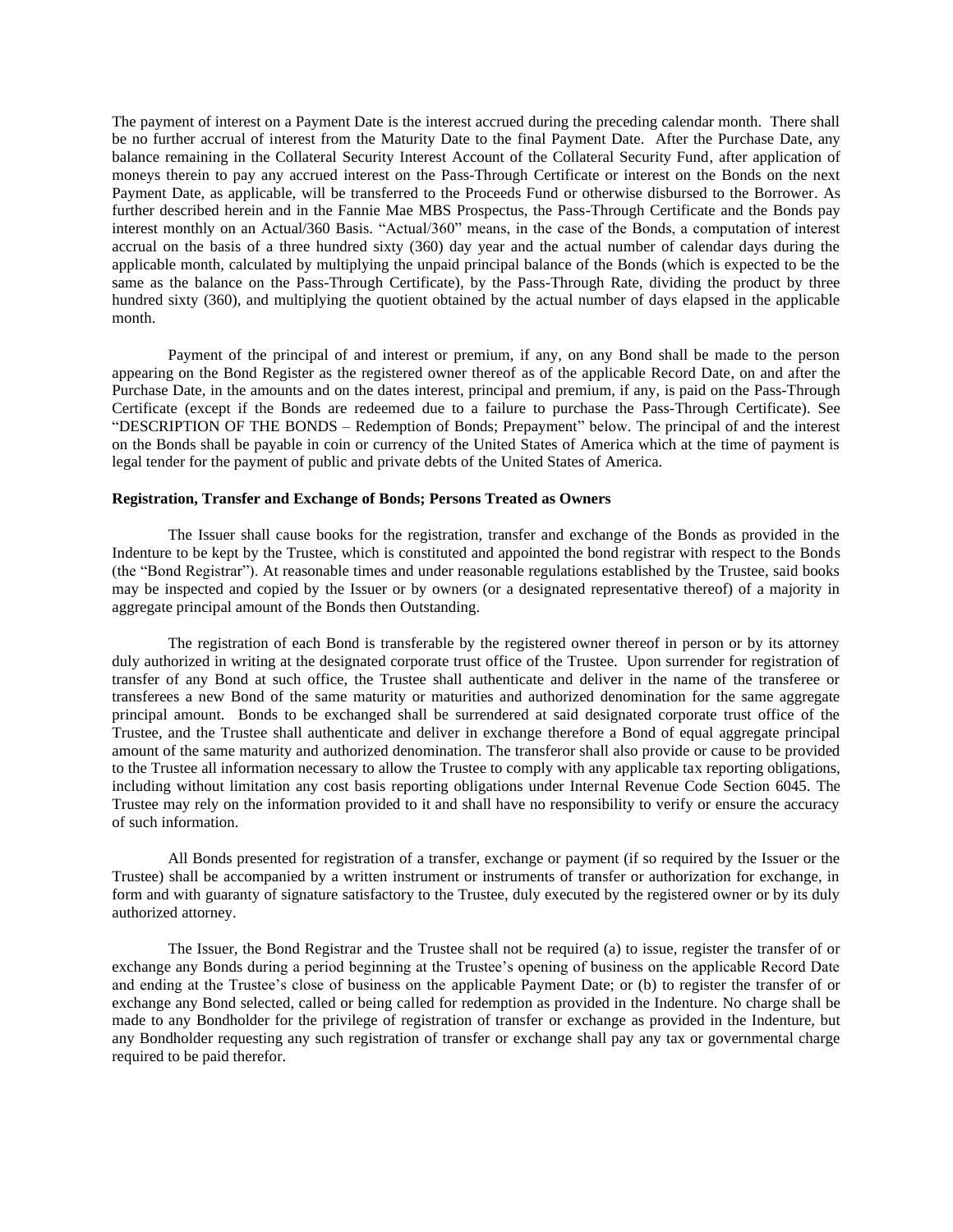New Bonds delivered upon any registration of transfer or exchange shall be valid obligations of the Issuer, evidencing the same debt as the Bonds surrendered, shall be secured by the Indenture and shall be entitled to all of the security and benefits of the Indenture to the same extent as the Bonds surrendered.

The person in whose name any Bond is registered shall be deemed the owner thereof by the Issuer and the Trustee, and any notice to the contrary shall not be binding upon the Issuer or the Trustee. Notwithstanding anything in the Indenture to the contrary, to the extent the Bonds are Book Entry Bonds, the provisions of the Indenture shall govern the exchange and registration of Bonds.

### **Book-Entry System; Limited Obligation**

The Bonds shall be initially issued in the form of a separate single fully registered Bond (which may be typewritten) for each maturity of the Bonds. Upon initial execution, authentication and delivery, the ownership of each such global Bond shall be registered in the Bond Register in the name of the Nominee as nominee of the Depository. Except as described below under the caption "Transfer Outside Book-Entry System," all of the Outstanding Bonds shall be registered in the Bond Register kept by the Trustee in the name of the Nominee and the Bonds may be transferred, in whole but not in part, only to the Depository, to a Substitute Depository or to another nominee of the Depository or of a Substitute Depository. Each global Bond shall bear a legend substantially to the following effect: "UNLESS THIS BOND IS PRESENTED BY AN AUTHORIZED REPRESENTATIVE OF THE DEPOSITORY (AS DEFINED IN THE INDENTURE) TO THE TRUSTEE FOR REGISTRATION OF TRANSFER, EXCHANGE OR PAYMENT, AND ANY BOND ISSUED IS REGISTERED IN THE NAME OF CEDE & CO. OR IN SUCH OTHER NAME AS IS REQUESTED BY AN AUTHORIZED REPRESENTATIVE OF THE DEPOSITORY (AND ANY PAYMENT IS MADE TO CEDE & CO. OR TO SUCH OTHER ENTITY AS IS REQUESTED BY AN AUTHORIZED REPRESENTATIVE OF THE DEPOSITORY), ANY TRANSFER, PLEDGE OR OTHER USE HEREOF FOR VALUE OR OTHERWISE BY OR TO ANY PERSON IS WRONGFUL INASMUCH AS THE REGISTERED OWNER HEREOF, CEDE & CO., HAS AN INTEREST HEREIN." See "BOOK-ENTRY ONLY SYSTEM" below.

With respect to Bonds registered in the Bond Register in the name of the Nominee, the Issuer and the Trustee shall have no responsibility or obligation to any Participant or to any person on behalf of which such a Participant holds a beneficial interest in the Bonds. Without limiting the immediately preceding sentence, the Issuer and the Trustee shall have no responsibility or obligation with respect to (a) the accuracy of the records of the Depository, the Nominee or any Participant with respect to any beneficial ownership interest in the Bonds, (b) the delivery to any Participant, Beneficial Owner or any other person, other than the Depository, of any notice with respect to the Bonds, including any redemption notice with respect to the Bonds, including any redemption notice following a failure to purchase the Pass-Through Certificate, (c) the selection by the Depository and the Participants of the beneficial interests in the Bonds to be redeemed in part, or (d) the payment to any Participant, Beneficial Owner or any other person, other than the Depository, of any amount with respect to principal of, premium, if any, or interest on the Bonds. The Issuer and the Trustee may treat and consider the person in whose name each Bond is registered in the Bond Register as the holder and absolute owner of such Bond for the purpose of payment of the principal of, premium, if any, and interest on such Bond, for the purpose of giving redemption notices pursuant to the Indenture and other notices with respect to such Bond, and for all other purposes whatsoever, including, without limitation, registering transfers or exchanges with respect to the Bonds.

The Trustee shall pay all principal of, premium, if any, and interest on the Bonds only to or upon the order of the respective Bondholders, as shown in the Bond Register kept by the Trustee as of the Record Date, or their respective attorneys duly authorized in writing, and all such payments shall be valid under the Indenture with respect to payment of the principal of, premium, if any, and interest on the Bonds to the extent of the sum or sums so paid. No person other than a Bondholder, as shown in the Bond Register as of the Record Date, shall receive a Bond evidencing the obligation to make payments of the principal, premium, if any, and interest pursuant to the Indenture. Upon delivery by the Depository to the Trustee and the Issuer of written notice to the effect that the Depository has determined to substitute a new nominee in place of the Nominee, and subject to the provisions of the Indenture with respect to Record Dates, the word Nominee in the Indenture shall refer to such new nominee of the Depository.

The Issuer and the Trustee will recognize the Depository or its nominee as the Bondholder of Book Entry Bonds for all purposes, including receipt of payments, notices and voting, provided the Trustee may recognize votes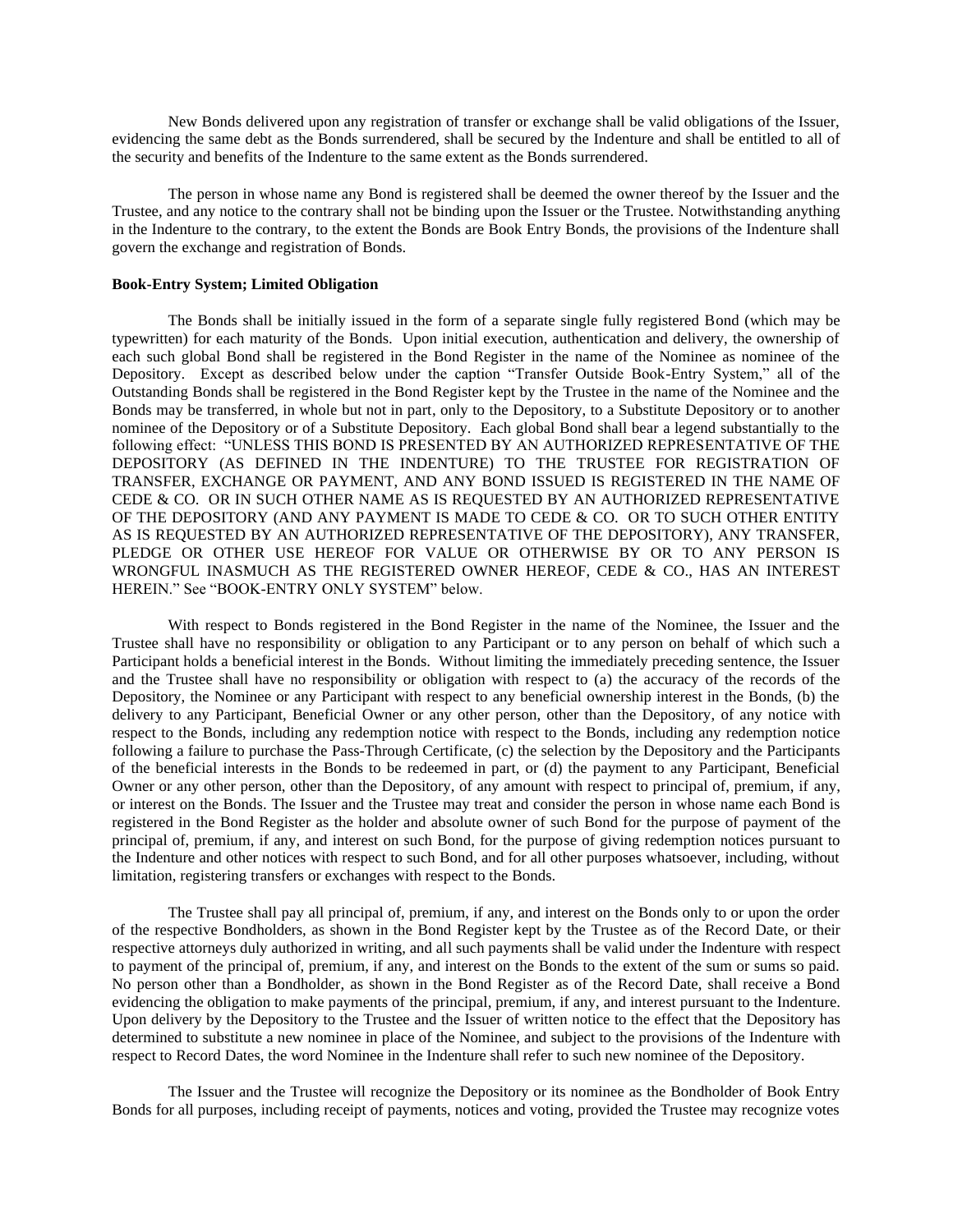by or on behalf of Beneficial Owners as if such votes were made by Bondholders of a related portion of the Bonds when such votes are received in compliance with an omnibus proxy of the Depository or otherwise pursuant to the rules of the Depository or the provisions of the Representation Letter or other comparable evidence delivered to the Trustee by the Bondholders.

SO LONG AS A BOOK ENTRY SYSTEM OF EVIDENCE OF TRANSFER OR OWNERSHIP OF ALL THE BONDS IS MAINTAINED IN ACCORDANCE WITH THE INDENTURE, THE PROVISIONS OF THE INDENTURE RELATING TO THE DELIVERY OF PHYSICAL BOND CERTIFICATES SHALL BE DEEMED TO GIVE FULL EFFECT TO SUCH BOOK ENTRY SYSTEM AND ALL DELIVERIES OF ANY SUCH BONDS SHALL BE MADE PURSUANT TO THE DELIVERY ORDER PROCEDURES OF DTC, AS IN EFFECT FROM TIME TO TIME.

#### **Initial Depository and Nominee**

The initial Depository under the Indenture shall be DTC. The initial Nominee shall be Cede  $\&$  Co., as nominee of DTC. See "BOOK-ENTRY ONLY SYSTEM" below.

#### **Representation Letter**

In order to qualify the Bonds for the Depository's book-entry system, if necessary, any Authorized Officer is authorized to execute, seal, countersign and deliver on behalf of the Issuer to such Depository a letter from the Issuer in substantially the Depository's standard form representing such matters as shall be necessary to so qualify the Bonds (the "Representation Letter"). The Representation Letter includes such letter as it may be amended, supplemented or restated from time to time, or any agreement entered into in substitution therefor. The execution by the Issuer and delivery of the Representation Letter shall not in any way limit the provisions described under the heading "Book-Entry System; Limited Obligation" above, or in any other way impose upon the Issuer any obligation whatsoever with respect to persons having beneficial interests in the Bonds other than the registered owners, as shown in the Bond Register kept by the Trustee. In the written acceptance by the Trustee of the Representation Letter, the Trustee agrees to take all actions necessary for all representations of the Issuer in the Representation Letter with respect to the Trustee to at all times be complied with. In addition to the execution and delivery of the Representation Letter, any Authorized Officer is authorized to take any other actions, not inconsistent with the Indenture, to qualify the Bonds for the Depository's book-entry program.

The terms and provisions of the Representation Letter shall govern in the event of any inconsistency between the provisions of the Indenture and the Representation Letter. The Representation Letter may be amended without Bondholder consent.

### **Transfers Outside Book-Entry System**

If at any time the Issuer determines that continuation of the book entry system through DTC (or a successor securities Depository) is not in the best interest of the owners of the Bonds, if at any time the Depository notifies the Issuer and the Trustee that it is unwilling or unable to continue as Depository with respect to the Bonds or if at any time the Depository shall no longer be registered or in good standing under the Securities Exchange Act of 1934, as amended, or other applicable statute or regulation and a Substitute Depository is not appointed by the Issuer within 90 days after the Issuer and the Trustee receive notice or become aware of such condition, as the case may be, the provisions described under the heading "Book-Entry System; Limited Obligation" above shall no longer be applicable and the Issuer shall execute and the Trustee shall authorize and deliver bonds representing the Bonds as provided below. In addition, the Issuer may determine at any time that the Bonds shall no longer be represented by global bonds and that the provisions described under the heading "Book-Entry System; Limited Obligation" above shall no longer apply to the Bonds. In any such event, the Issuer shall execute and the Trustee shall authenticate and deliver bonds representing the Bonds as provided below. Bonds issued in exchange for global bonds pursuant to the provisions described under this caption shall be registered in such names and delivered in such authorized denominations as the Depository, pursuant to instructions from the Participants or otherwise, shall instruct the Issuer and the Trustee. The Trustee shall deliver such bonds representing the Bonds to the persons in whose names such Bonds are so registered.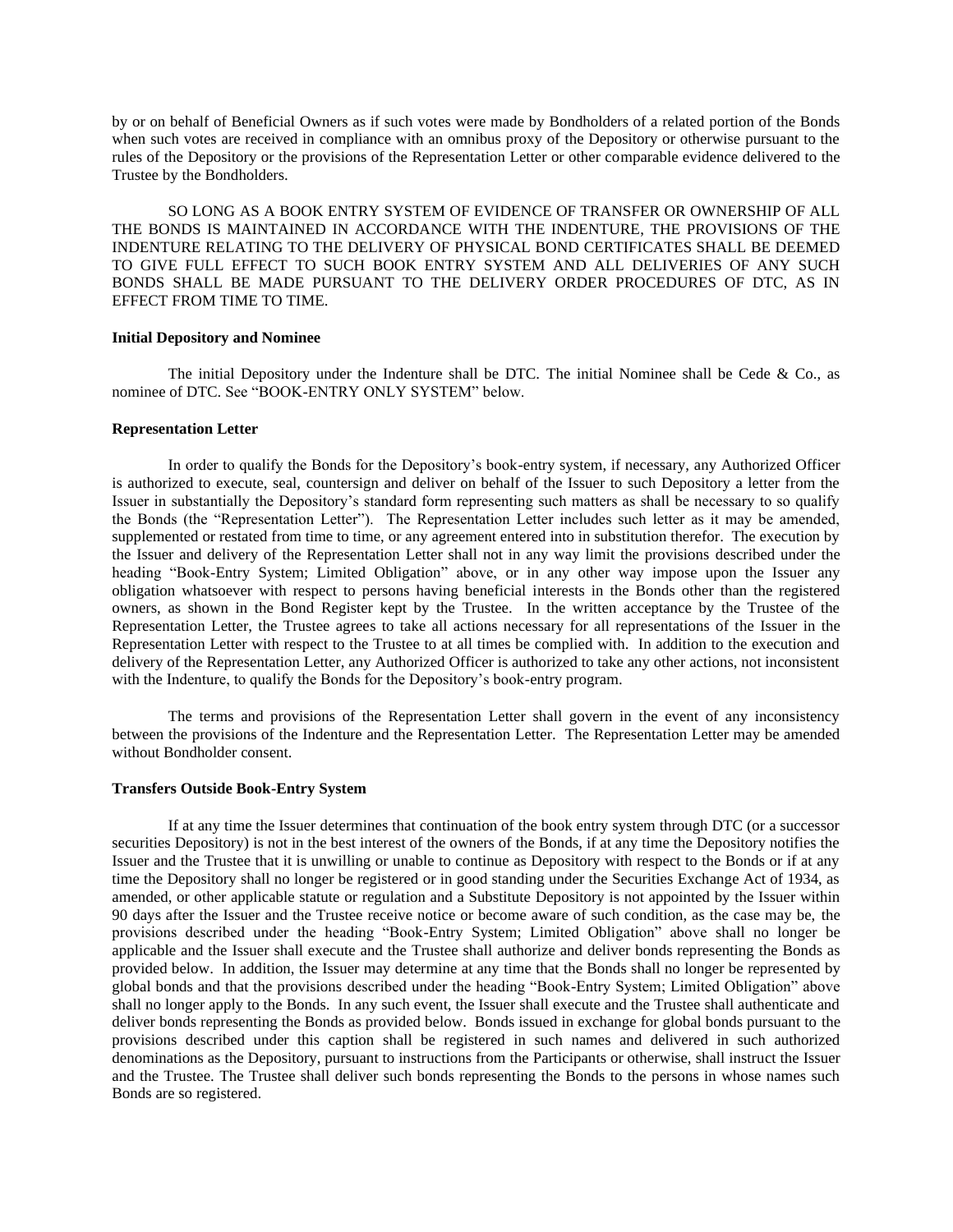If the Issuer determines to replace the Depository with another qualified securities depository, the Issuer shall prepare or cause to be prepared a new fully-registered global bond for each of the maturities of each type of Bond, registered in the name of such successor or substitute securities depository or its nominee, or make such other arrangements as are acceptable to the Issuer, the Trustee and such securities depository and not inconsistent with the terms of the Indenture.

In connection with any proposed transfer outside the Book-Entry Only system, the Issuer or DTC shall provide or cause to be provided to the Trustee all information necessary to allow the Trustee to comply with any applicable tax reporting obligations, including without limitation any cost basis reporting obligations under Internal Revenue Code Section 6045. The Trustee may rely on the information provided to it and shall have no responsibility to verify or ensure the accuracy of such information.

#### **Payments and Notices to the Nominee**

Notwithstanding any other provision of the Indenture to the contrary, so long as any Bond is registered in the name of the Nominee, all payments with respect to principal of, premium, if any, and interest on such Bond and all notices with respect to such Bond shall be made and given, respectively, as provided in the Representation Letter or as otherwise instructed by the Depository, with duplicate information transmitted to Bloomberg at its notice address set forth in the Indenture.

#### **Payment of Bonds Not in Book-Entry Only Form**

Unless the Bonds are Book Entry Bonds, the principal of the Bonds shall be payable to the registered owners thereof upon presentation (except no presentation is required in connection with a redemption of Bonds as described in clauses (i) or (iii) under the caption "Redemption of Bonds; Prepayment – Mandatory Redemption from Principal Payments or Prepayments" or "Redemption of Bonds; Prepayment – Mandatory Redemption upon Failure to Purchase the Pass-Through Certificate" below) at the designated corporate trust office of the Trustee or its successors. Unless the Bonds are Book Entry Bonds, payments of interest on the Bonds and redemption of the Bonds shall be paid by check or draft mailed to the registered owner thereof as of the applicable Record Date at such owner's address as it appears on the registration books maintained by the Trustee on the applicable Record Date or at such other address as is furnished to the Trustee in writing by such registered owner. The Trustee shall cause CUSIP number identification with appropriate dollar amounts for each CUSIP number to accompany all payments of principal, interest or the Redemption Price made to such owners, whether such payment is made by check or wire transfer. All payments of principal of, premium, if any, and interest on Book Entry Bonds shall be made and given at the times and in the manner set out in the Representation Letter, as more fully specified under the captions "Book-Entry System; Limited Obligation" and "Representation Letter" above.

#### **Optional Exchange of Bonds for Pass-Through Certificate**

(a) A Beneficial Owner of the Bonds may file with the Trustee a written request to exchange Bonds for a like principal amount of the Pass-Through Certificate in the form of notice of request to exchange attached hereto as Appendix J or such other form as may be approved by the Trustee (the "Request Notice"), provided, that (i) the exchanged Pass-Through Certificate will be, when delivered, in an original face amount equal to \$1,000 or a multiple of \$1.00 in excess thereof, and (ii) the Project is complete and placed in service by the Borrower as evidenced by a certificate of occupancy (if applicable) for the Project delivered by the Borrower to the Trustee accompanied by a letter from the Borrower confirming that the Project is placed in service for purposes of Section 42 of the Code. A Request Notice filed with the Trustee by a Beneficial Owner at a time when items (i) and (ii) of the preceding sentence are not satisfied shall be of no force or effect and the Trustee shall notify the Beneficial Owner who provided the Request Notice that the exchange request cannot be accommodated. Such Request Notice must specify the date on which the exchange is requested, which shall be not less than five (5) Business Days after receipt by the Trustee of the Request Notice (the "Exchange Date"). The Beneficial Owner will arrange with its securities dealer (and/or DTC participant) to deliver such Bonds to the Trustee (via DTC withdrawal or Deposit/Withdrawal At Custodian ("DWAC")) on or before the Exchange Date. Upon receipt of such Bonds from the requesting Beneficial Owner, the Trustee will promptly cancel the Bonds being exchanged or redeemed, which will not be reissued. Upon receipt of a Request Notice, the Trustee shall immediately notify the Issuer, the Borrower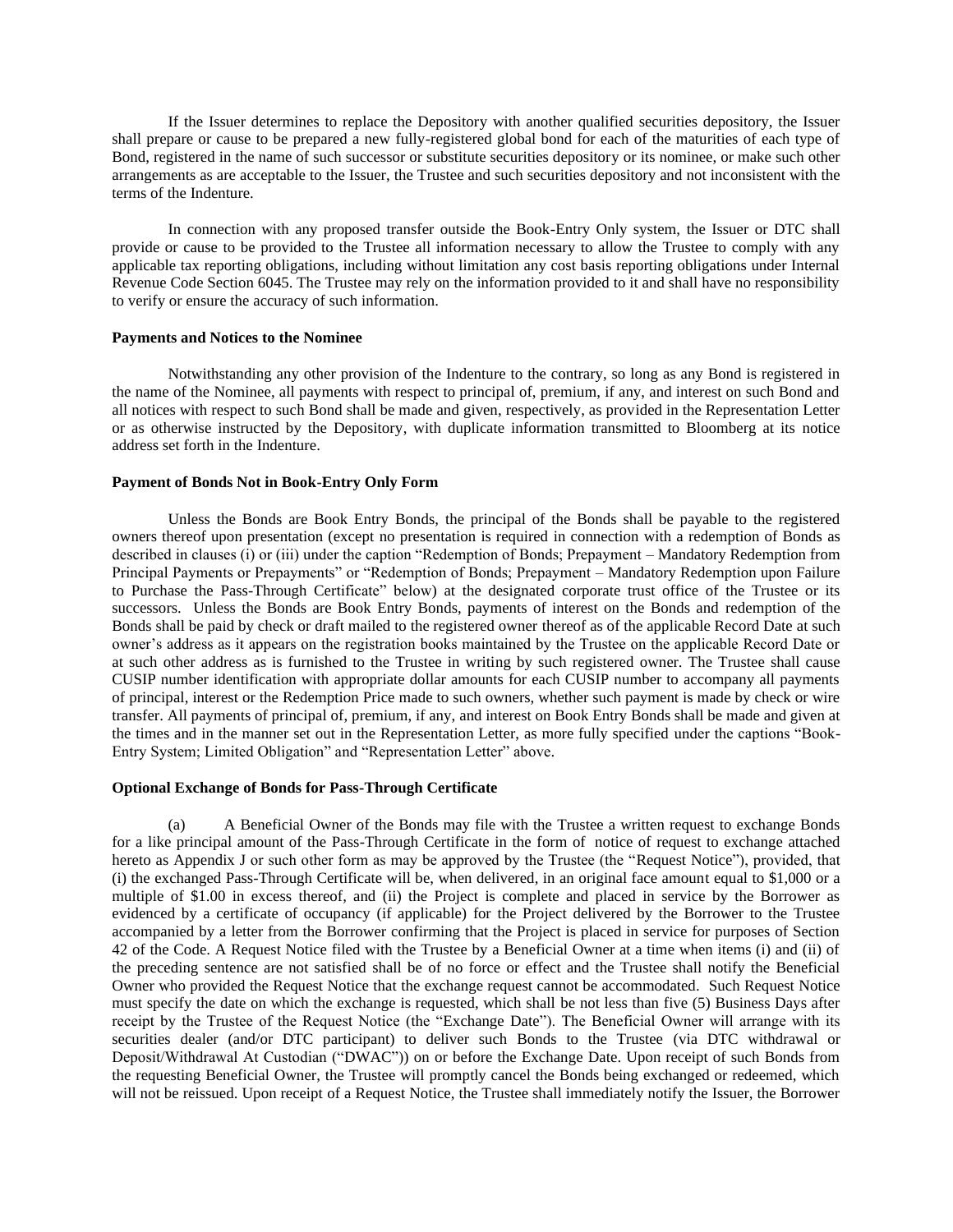and the Lender of such Request Notice, irrespective of whether the Trustee has received evidence of the placed in service status of the Project.

(b) The Issuer shall then have the option, in its sole discretion, of either (i) delivering to the Beneficial Owner of the Bonds its proportional interest in the Pass-Through Certificate based upon its proportional interest in the Bonds, or (ii) redeeming the Beneficial Owner's Bonds for an amount equal to the Cash Value ("Cash Value") as of the Transfer Date, determined as follows:

Cash Value = original face amount of the Pass-Through Certificate x MBS Factor x  $(1 +$ Redemption Premium  $(R)$  + (Initial Offering Premium (I) x MBS Factor)) – an amount equal to the principal to be received by such Beneficial Owner on the next Payment Date (if the date of redemption occurs between the Record Date and such Payment Date)

Where  $R = 5\%$  if the exchange occurs during the first five years from the Closing Date;

- $= 4\%$  during the sixth year;
- $= 3\%$  during the seventh year;
- $= 2\%$  during the eighth year;
- $= 1\%$  during the ninth year; and
- $= 0\%$  thereafter

and  $I =$  initial offering price of the Bonds - 100%

(c) The Issuer shall notify the Trustee of its decision whether to exchange or redeem within three (3) Business Days of being notified by the Trustee of the Request Notice; if the Issuer elects to redeem Bonds, such notice shall provide the Trustee with the calculated Cash Value as of the date of determination, which may vary from the calculated Cash Value as of the Transfer Date. As soon as practicable upon receiving notice of the Issuer's decision, the Trustee shall notify such Beneficial Owner of the Issuer's decision and, if applicable, of such Cash Value. The Trustee shall have no duty to calculate or confirm or verify that the calculation of such Cash Value meets the requirements set forth in the Indenture.

(d) In the event that the Issuer elects to exchange the Pass-Through Certificate in lieu of redeeming the Bonds, after determining that the conditions of clauses (i) and (ii) of the first sentence of paragraph (a) have been satisfied, the Trustee shall transfer and deliver to such requesting Beneficial Owner the Trustee's beneficial ownership interest in a like principal amount of the Pass-Through Certificate (appropriately reduced by any principal payment received or to be received by the Beneficial Owner as a result of it being the record owner of the Bonds to be exchanged on the next succeeding Payment Date) promptly following (i) delivery to the Trustee (via DWAC) of the Bonds being exchanged and (ii) payment by the requesting owner of the Trustee's exchange fee (\$2,500 as of the date of the Indenture) with respect to such Bonds. Such Pass-Through Certificate will be in book-entry form. Transfers of the Pass-Through Certificate will be made in accordance with current market practices, including the applicable provisions of the SIFMA's Uniform Practices for the Clearance and Settlement of Mortgage-Backed Securities and Other Related Securities. The Pass-Through Certificate delivered in such an exchange will not be exchangeable for Bonds. If the Exchange Date is subsequent to a Record Date and prior to a corresponding Payment Date for the Bonds, the Trustee shall wire the applicable principal and interest payments on the exchanged Bonds to the Beneficial Owner using the wire transfer instructions set forth on the Request Notice.

(e) If the Issuer elects to redeem Bonds, the Beneficial Owner shall arrange with its securities dealer (and/or DTC participant) to deliver such Bonds to the Trustee (via DTC withdrawal or DWAC) on or before the Exchange Date. Once the DTC DWAC has been verified and approved by the Trustee, the Trustee shall transfer the current like principal amount of the Pass-Through Certificate to or upon the order of the Issuer in exchange for an amount equal to the Cash Value as of the Transfer Date plus accrued interest to the date of redemption (less any interest to be received by the Beneficial Owner on the next Payment Date if the redemption occurs between the Record Date and such Payment Date) (the date on which the Trustee makes such transfer is referred to as the "Transfer Date"), from funds provided by the Issuer, and apply the proceeds of such transfer to the payment of the Redemption Price of the Bonds on the Payment Date by wiring such amount to the Beneficial Owner at its wire transfer instructions set forth on the Request Notice.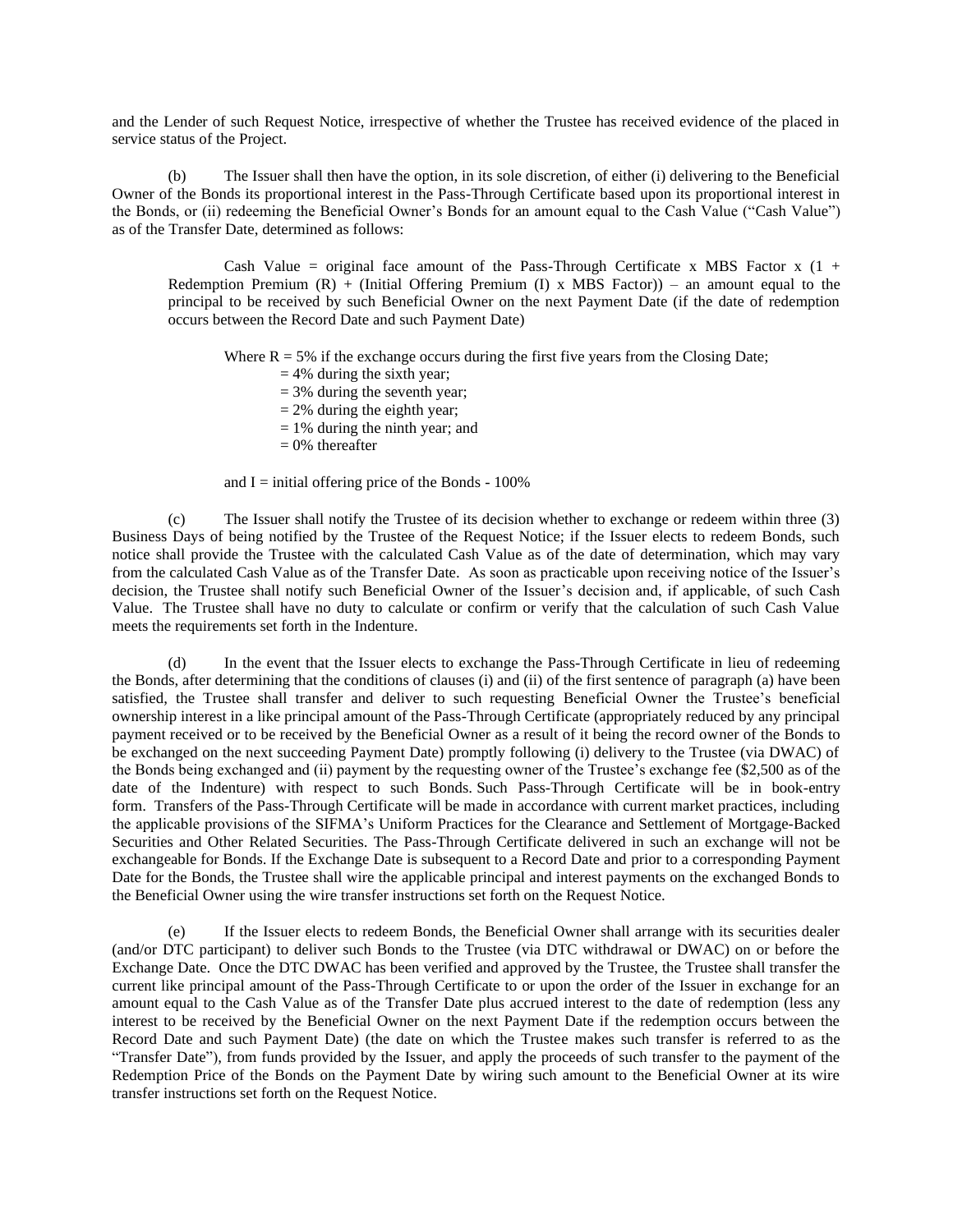(f) None of Fannie Mae, the Trustee or the Issuer shall have any liability to the Beneficial Owner arising from (i) the exercise by the Issuer in its sole discretion of the option to exchange or redeem the Bonds, (ii) any exchange or redemption of Bonds effected by the Indenture, or (iii) any of the costs or expenses of the exchange or redemption. Interest on the Pass-Through Certificate is not excludable from gross income for federal income tax purposes. Owners of Bonds should consult their own tax advisors concerning that and other tax consequences of any exchange of a Bond for the Pass-Through Certificate.

### **Redemption of Bonds; Prepayment**

The Bonds shall be subject to redemption prior to the stated maturity thereof only as set forth in the Indenture as described under this caption.

Mandatory Redemption from Principal Payments or Prepayments. The Bonds are subject to mandatory redemption, in whole or in part, in the amounts and one Business Day after the dates (i) scheduled principal payments are received pursuant to the Pass-Through Certificate at a Redemption Price equal to 100% of the principal amount received pursuant to the Pass-Through Certificate, plus interest received pursuant to the Pass-Through Certificate, (ii) unscheduled principal payments are received with respect to the Pass-Through Certificate as a result of a partial or full prepayment of the Mortgage Loan or a purchase of the Mortgage Loan from the applicable MBS pool, at a Redemption Price equal to 100% of the principal amount received pursuant to the Pass-Through Certificate, plus interest and premium, if any, received pursuant to the Pass-Through Certificate, or (iii) on which prior to the Purchase Date, redemption is otherwise required under the provisions of the Indenture. Notwithstanding the provisions described under the caption "Notice of Redemption" below, no prior notice shall be a prerequisite to the effectiveness of any redemption under clause (i), (ii), or (iii) described in this paragraph, and, with respect to clause (ii), such redemption shall occur and be effective irrespective of whether the Trustee fulfills its obligation to provide the notice with respect to such redemption required by the provisions described under the caption "Notice of Redemption" below.

Mandatory Redemption upon Failure to Purchase the Pass-Through Certificate. The Bonds are subject to mandatory redemption in whole on April 28, 2020\* (as such date may be extended, the "Initial Mandatory Redemption Date") at a Redemption Price equal to 100% of the Outstanding principal amount of the Bonds plus interest accrued thereon to, but not including, the Initial Mandatory Redemption Date upon five Business Days' notice if (i) a Purchase Date has not occurred by the last date on which timely notice of such redemption may be given preceding such Initial Mandatory Redemption Date and (ii) an Extension Deposit has not been made pursuant to the Indenture, such that the balance in the Collateral Security Fund is equal to 100% of the Outstanding principal amount of the Bonds plus interest accrued on the Bonds to but not including the new proposed Mandatory Redemption Date. If the notice for any such mandatory redemption was conditioned upon the Purchase Date not having occurred before the close of business on the second Business Day preceding the Initial Mandatory Redemption Date and such Purchase Date does in fact occur, the noticed mandatory redemption shall not occur. In the event that the Pass-Through Certificate has not been purchased by the Trustee 10 Business Days prior to the Initial Mandatory Redemption Date, the Trustee shall provide written notice to the Borrower and the Issuer of such non-purchase.

Mandatory Redemption in Lieu of Exchange. The Bonds are subject to mandatory redemption in whole or in part in the event the Issuer elects pursuant to the provisions described under the caption "Optional Exchange of Bonds for Pass-Through Certificate" above to redeem a Beneficial Owner's Bonds for an amount equal to the Cash Value in lieu of delivering to the Beneficial Owner of the Bonds its proportional interest in the Pass-Through Certificate based upon its proportional interest in the Bonds. Any such redemption shall be made in the amounts, from the sources and in accordance with the provisions described under the caption "Optional Exchange of Bonds for Pass-Through Certificate" above.

### **Notice of Redemption**

When the Trustee receives notice that the Pass-Through Certificate will be prepaid (other than pursuant to the provisions described under the caption "Optional Exchange of Bonds for Pass-Through Certificate" above), the

<sup>\*</sup> Preliminary; subject to change.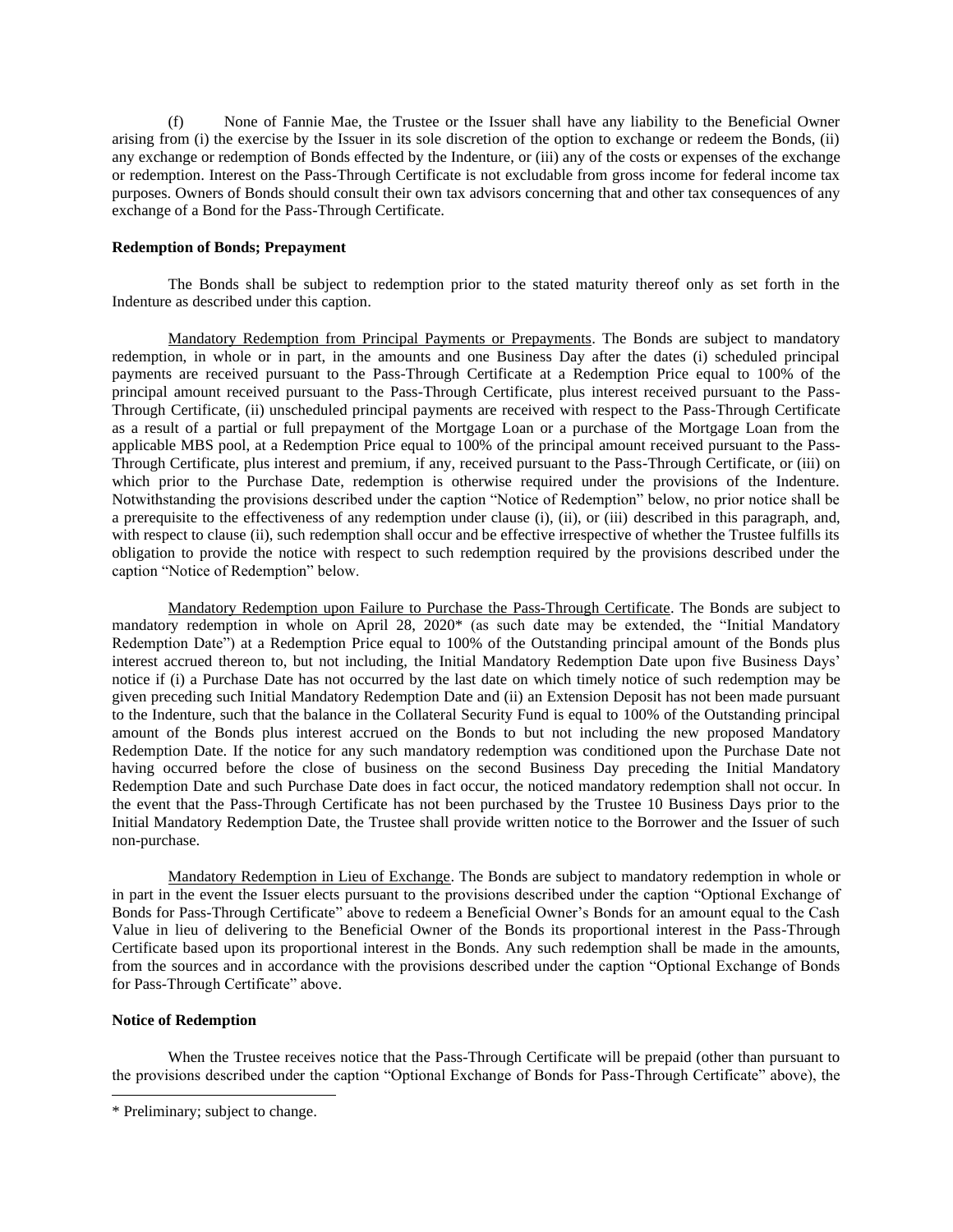Trustee, in accordance with the provisions of the Indenture, shall use its best efforts to give the Bondholders not less than 20 nor more than 30 days' notice of the redemption of the Bonds pursuant to the provisions described in clause (ii) under the caption "Redemption of Bonds; Prepayment – Mandatory Redemption from Principal Payments or Prepayments" above, which notice shall specify the following: (i) the maturity dates and principal amounts of the Bonds to be redeemed; (ii) the CUSIP number, if any, of the Bonds to be redeemed; (iii) the date of such notice; (iv) the issuance date for such Bonds; (v) the interest rate on the Bonds to be redeemed; (vi) the redemption date; (vii) any conditions to the occurrence of the redemption; (viii) the place or places where amounts due upon such redemption will be payable; (ix) the Redemption Price; (x) the Trustee's name and address with a contact person and a phone number; and (xi) that on the redemption date, the Redemption Price shall be paid. Such notice for the Bonds other than Book-Entry Bonds shall be sent to the holders of the Bonds by first-class mail, postage prepaid, at their respective addresses appearing on the Bond Register. Neither the giving of such notice by the Trustee nor the receipt of such notice by the Bondholders shall be a condition precedent to the effectiveness of any such redemption.

Notwithstanding anything in the Indenture to the contrary, no notice of redemption shall be required for any redemption of Bonds pursuant to the provisions described in clauses (i) or (iii) under the subcaption "Mandatory Redemption from Principal Payments or Prepayments" above. Notices of redemption pursuant to the provisions described under the caption "Mandatory Redemption in Lieu of Exchange" above shall be governed by the provisions described under the caption "Optional Exchange of Bonds for Pass-Through Certificate" above.

The Trustee shall give the Bondholders not less than five (5) Business Days' notice of the redemption of the Bonds pursuant to the provisions described under the subcaption "Mandatory Redemption upon Failure to Purchase the Pass-Through Certificate" above, which notice shall specify the following: (i) the maturity dates and principal amounts of the Bonds to be redeemed; (ii) the CUSIP number, if any, of the Bonds to be redeemed; (iii) the date of such notice; (iv) the issuance date for such Bonds; (v) the interest rate on the Bonds to be redeemed; (vi) the redemption date; (vii) any conditions to the occurrence of the redemption (which may include a condition to the effect that if a Purchase Date occurs not later than the close of business on the second (2nd) Business Day preceding the Initial Mandatory Redemption Date as such date may be extended under the Indenture, the redemption will not occur); (viii) the place or places where amounts due upon such redemption will be payable; (ix) the Redemption Price; (x) the Trustee's name and address with a phone number; and (xi) that on the redemption date, the Redemption Price shall be paid. For Bonds other than Book-Entry Bonds such notice shall be sent to the holders of the Bonds by first class mail, postage prepaid, at their respective addresses appearing on the Bond Register. Neither the giving of such notice by the Trustee nor the receipt of such notice by the Bondholders shall be a condition precedent to the effectiveness of any such redemption.

Except as otherwise provided under the caption "Optional Exchange of Bonds for Pass-Through Certificate" above, the Bonds to be redeemed pursuant to the provisions described under the caption "Redemption of Bonds; Prepayment" above will be selected in accordance with the operational arrangements of DTC or any successor Substitute Depository, and any partial prepayments pursuant thereto shall be made in accordance with the "Pro Rata Pass-Through Distributions of Principal" procedures of DTC or comparable procedures of any successor Substitute Depository. Notice of redemption given pursuant to the provisions described under this caption will be given in accordance with the operational arrangements of DTC or any successor Substitute Depository.

#### **Payment of Redemption Price**

With respect to any redemption pursuant to the provisions described under the caption "Redemption of Bonds; Prepayment" above, notice having been given in the manner as provided for under the caption "Notice of Redemption" above (or not required to be given as a result of a redemption pursuant to clause (i) or (iii) under the subcaption "Mandatory Redemption from Principal Payments or Prepayments" above), and all conditions to the redemption contained in such notice, if applicable, having been met, the Bonds so called for redemption shall become due and payable on the redemption date so designated at the Redemption Price, and upon presentation and surrender thereof (except in connection with a redemption of Bonds pursuant to the provisions described under clauses (i) and (iii) under the caption "Redemption of Bonds; Prepayment – Mandatory Redemption from Principal Payments or Prepayments" and under the caption "Redemption of Bonds; Prepayment – Mandatory Redemption Upon Failure to Purchase the Pass-Through Certificate" above), at the offices specified in such notice, together with, in the case of Bonds presented by other than the registered owner, a written instrument of transfer duly executed by the registered owner or its duly authorized attorney; provided, however, that so long as the Bonds are registered in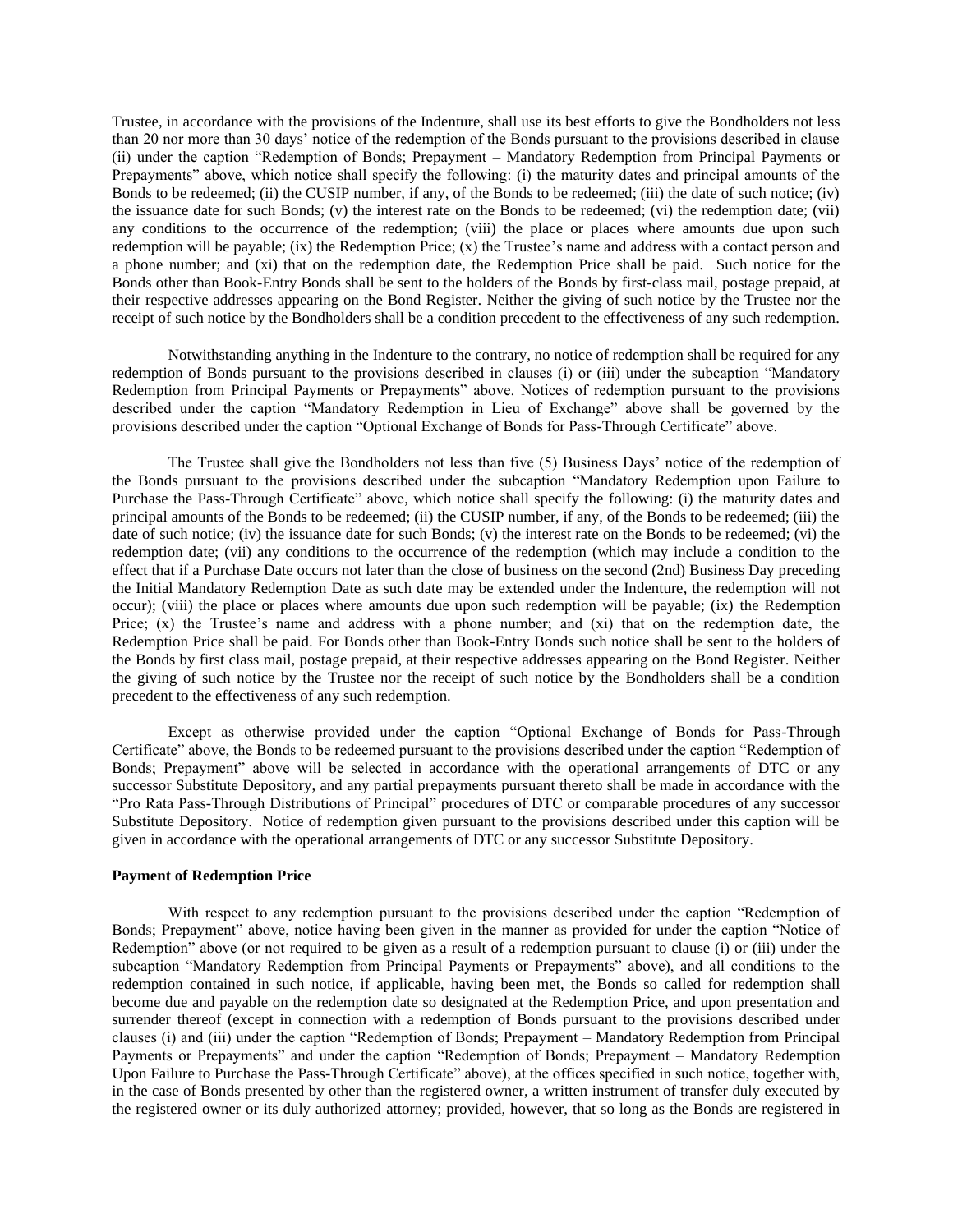the name of the Depository, payment for such redeemed Bonds shall be made in accordance with the Representation Letter, as more fully described under the captions "Book-Entry System; Limited Obligation" and "Representation Letter" above, and for Bonds redeemed pursuant to the provisions described under the caption "Optional Exchange of Bonds for Pass-Through Certificate" above, such redemption shall be made in accordance with the procedures described under such caption. If, on the redemption date, moneys for the redemption of all the Bonds or the Bonds to be redeemed, together with all interest and premium, if any, received pursuant to the Pass-Through Certificate comprising the Redemption Price, shall be held by the Trustee so as to be available therefor on said date and if notice of redemption shall have been given as aforesaid (if required), then, from and after the redemption date, interest on the Bonds so called for redemption shall cease to accrue.

A portion of the prepayment premium, if collected, may be shared with certificateholders, and thereby passed through to bondholders, under the circumstances described in "**YIELD, MATURITY AND PREPAYMENT CONSIDERATIONS—Maturity and Prepayment Considerations—Prepayment of a Mortgage Loan—Prepayment Premiums**" in the Fannie Mae MBS Prospectus. Any prepayment premium that is allocable to certificateholders is not guaranteed by Fannie Mae. Additionally, any prepayment premium paid after the yield maintenance end date will not be passed through to certificateholders. See APPENDIX G hereto.

#### **BOOK-ENTRY ONLY SYSTEM**

<span id="page-20-0"></span>*The information in this section concerning DTC and DTC's book-entry system has been obtained from sources that the Issuer, the Underwriter, and the Borrower believe to be reliable, but the Issuer, the Underwriter, and the Borrower take no responsibility for the accuracy thereof.*

The Depository Trust Company, New York, New York ("DTC"), will act as securities depository for the Bonds. The Bonds will be initially issued and issuable only as one fully-registered Bond certificate for each maturity, registered in the name of Cede & Co. as partnership nominee of DTC. Those fully-registered Bonds will be deposited with and retained in the custody of DTC.

For ease of reference in this and other discussions, reference to "DTC" includes when applicable any successor securities depository and the nominee of the depository.

For all purposes under the Bond proceedings, DTC will be and will be considered by the Issuer and the Trustee to be the owner or Holder of the Bonds.

Owners of book entry interests in the Bonds (book entry interest owners) will not receive or have the right to receive physical delivery of Bonds, and will not be or be considered by the Issuer and the Trustee to be, and will not have any rights as, owners or holders of Bonds under the Bond proceedings.

DTC, the world's largest securities depository, is a limited-purpose trust company organized under the New York Banking Law, a "banking organization" within the meaning of the New York Banking Law, a member of the Federal Reserve System, a "clearing corporation" within the meaning of the New York Uniform Commercial Code, and a "clearing agency" registered pursuant to the provisions of Section 17A of the Securities Exchange Act of 1934. DTC holds and provides asset servicing for over 3.5 million issues of U.S. and non-U.S. equity issues, corporate and municipal debt issues, and money market instruments (from over 100 countries) that DTC's participants ("Direct Participants") deposit with DTC. DTC also facilitates the post-trade settlement among Direct Participants of sales and other securities transactions in deposited securities through electronic computerized bookentry transfers and pledges between Direct Participants' accounts. This eliminates the need for physical movement of securities certificates. Direct Participants include both U.S. and non-U.S. securities brokers and dealers, banks, trust companies, clearing corporations, and certain other organizations. DTC is a wholly-owned subsidiary of The Depository Trust & Clearing Corporation ("DTCC"). DTCC is the holding company for DTC, National Securities Clearing Corporation and Fixed Income Clearing Corporation, all of which are registered clearing agencies. DTCC is owned by the users of its regulated subsidiaries. Access to the DTC system is also available to others such as both U.S. and non-U.S. securities brokers and dealers, banks, trust companies, and clearing corporations that clear through or maintain a custodial relationship with a Direct Participant, either directly or indirectly ("Indirect Participants"). DTC has an S&P rating of AA+. The DTC Rules applicable to its Participants are on file with the SEC. More information about DTC can be found at www.dtcc.com.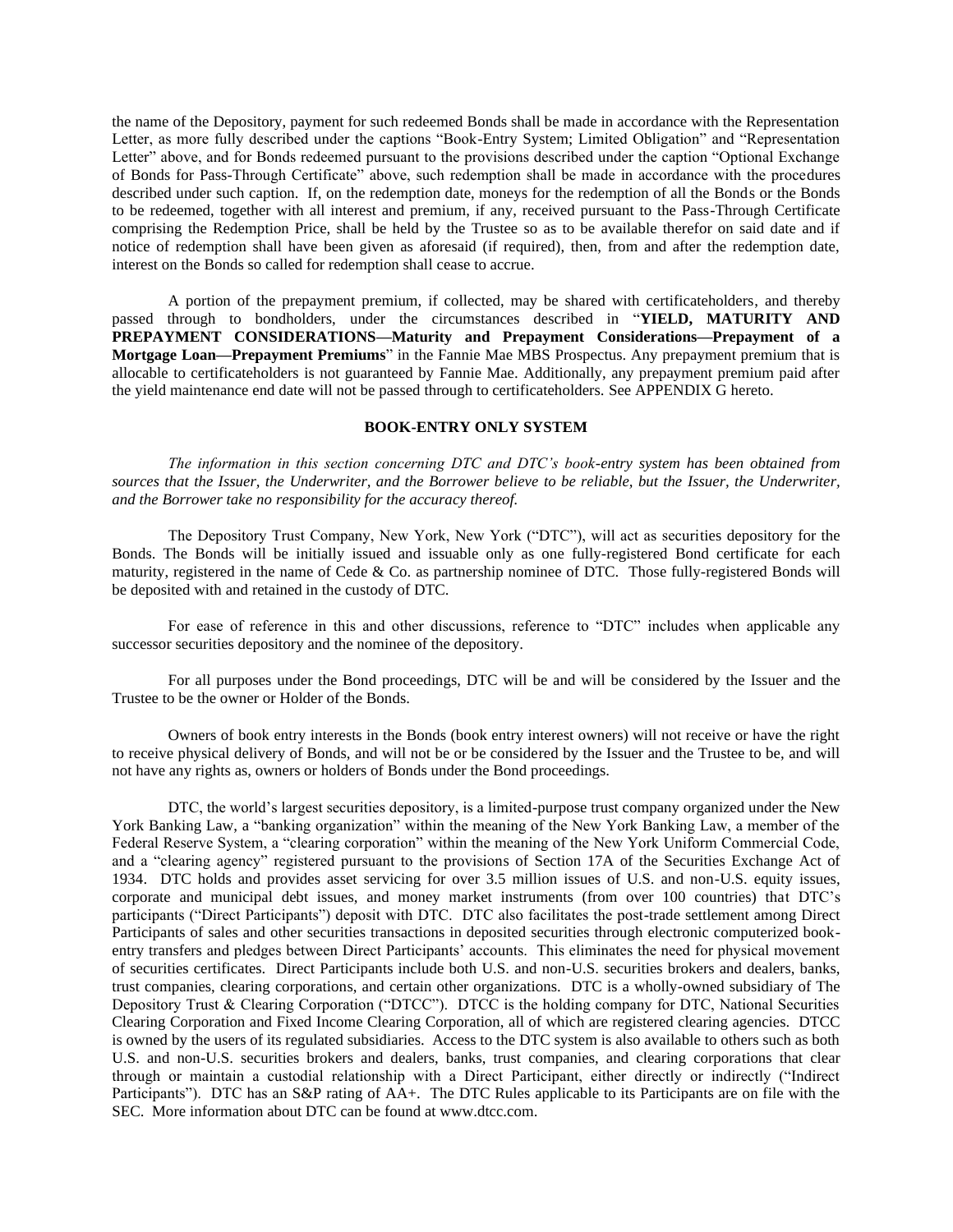Purchases of Bonds under the DTC system must be made by or through Direct Participants, which will receive a credit for the Bonds on DTC's records. The ownership interest of each actual purchaser of each Bond (the book entry interest owner) is in turn to be recorded on the Direct and Indirect Participant's records. Book entry interest owners will not receive written confirmation from DTC of their purchase, but are expected to receive written confirmations providing details of the transaction, as well as periodic statements of their holdings, from the Direct or Indirect Participant through which the book entry interest owner entered into the transaction. Transfers of ownership interests in the Bonds are to be accomplished by entries made on the books of Participants acting on behalf of book entry interest owners. Book entry interest owners will not receive certificates representing their ownership interests in the Bonds, except in the event that use of the book entry system for the Bonds is discontinued (see "DESCRIPTION OF THE BONDS – Transfers Outside Book Entry System" above).

To facilitate subsequent transfers, all Bonds deposited by Direct Participants with DTC are registered in the name of DTC's partnership nominee, Cede & Co., or such other name as may be requested by an authorized representative of DTC. The deposit of Bonds with DTC and their registration in the name of Cede & Co. or such other DTC nominee do not effect any change in actual ownership. DTC has no knowledge of the book entry interest owners (or beneficial owners) of the Bonds; DTC's records reflect only the identity of the Direct Participants to whose accounts such Bonds are credited, which may or may not be the book entry interest owners. Participants will remain responsible for keeping account of their holdings on behalf of their customers.

Conveyance of notices and other communications by DTC to Direct Participants, by Direct Participants to Indirect Participants, and by Direct Participants and Indirect Participants to book entry interest owners, will be governed by arrangements among them, subject to any statutory or regulatory requirements as may be in effect from time to time.

Redemption notices shall be sent to DTC. If less than all of the Bonds within an issue are being redeemed, DTC's practice is to determine by lot the amount of the interest of each Direct Participant in such issue to be redeemed.

Neither DTC nor Cede & Co. (nor any other DTC nominee) will consent or vote with respect to the Bonds unless authorized by a Direct Participant in accordance with DTC's MMI Procedures. Under its usual procedures, DTC mails an Omnibus Proxy to the Issuer as soon as possible after the record date. The Omnibus Proxy assigns Cede & Co.'s consenting or voting rights to those Direct Participants to whose accounts the Bonds are credited on the record date (identified in a listing attached to the Omnibus Proxy).

Redemption proceeds, distributions, and debt service payments on the Bonds will be made to Cede & Co., or such other nominee as may be requested by an authorized representative of DTC. DTC's practice is to credit Direct Participants' accounts upon DTC's receipt of funds and corresponding detail information from the Issuer or the Trustee, on the payable date in accordance with their respective holdings shown on DTC's records. Payments by Participants to book entry interest owners will be governed by standing instructions and customary practices, as is the case with securities held for the accounts of customers in bearer form or registered in "street name," and will be the responsibility of such Participant and not of DTC, the Trustee, or the Issuer, subject to any statutory or regulatory requirements as may be in effect from time to time. Payment of redemption proceeds, distributions, and debt service payments to Cede & Co. (or such other nominee as may be requested by an authorized representative of DTC) is the responsibility of the Issuer or the Trustee, disbursement of such payments to Direct Participants will be the responsibility of DTC, and disbursement of such payments to the book entry interest owners will be the responsibility of Direct and Indirect Participants.

DTC may discontinue providing its services as securities depository with respect to the Bonds at any time by giving reasonable notice to the Issuer or the Trustee. The Issuer may decide to discontinue use of the book entry system if DTC (or a successor securities depository) determines not to continue to act as securities depository for the Bonds. See "DESCRIPTION OF THE BONDS – Transfers Outside Book Entry System" above.

With respect to Bonds registered in the Bond Register in the name of the Nominee, the Issuer and the Trustee shall have no responsibility or obligation to any Participant or to any person on behalf of which such a Participant holds a beneficial interest in the Bonds. Without limiting the immediately preceding sentence, the Issuer and the Trustee shall have no responsibility or obligation with respect to (a) the accuracy of the records of the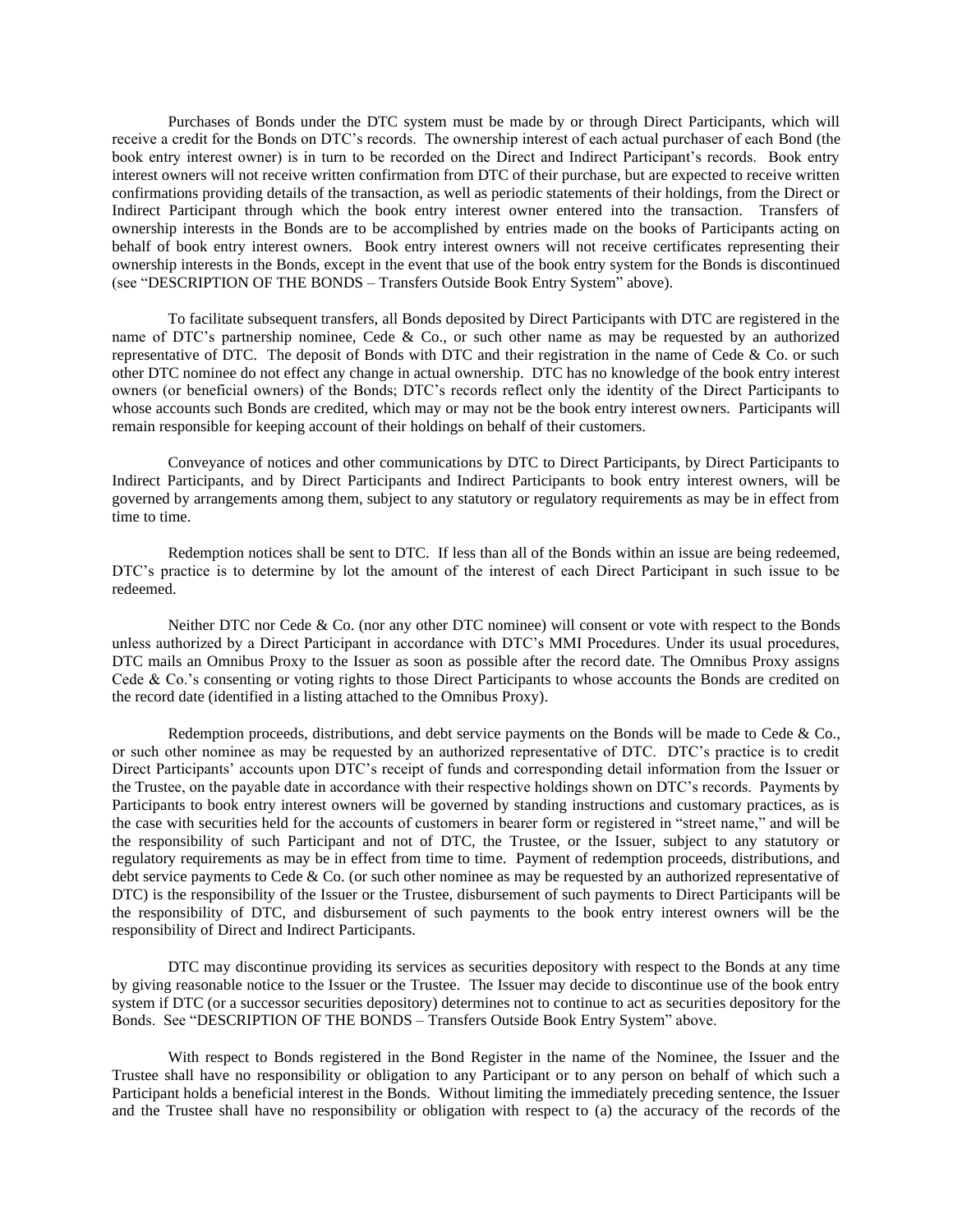Depository, the Nominee or any Participant with respect to any beneficial ownership interest in the Bonds, (b) the delivery to any Participant, Beneficial Owner or any other person, other than the Depository, of any notice with respect to the Bonds, including any redemption notice with respect to the Bonds, including any redemption notice following a failure to purchase the Pass-Through Certificate, (c) the selection by the Depository and the Participants of the beneficial interests in the Bonds to be redeemed in part, or (d) the payment to any Participant, Beneficial Owner or any other person, other than the Depository, of any amount with respect to principal of, premium, if any, or interest on the Bonds. The Issuer and the Trustee may treat and consider the person in whose name each Bond is registered in the Bond Register as the holder and absolute owner of such Bond for the purpose of payment of the principal of, premium, if any, and interest on such Bond, for the purpose of giving redemption notices pursuant to the provisions described under the caption "Notice of Redemption" above and other notices with respect to such Bond, and for all other purposes whatsoever, including, without limitation, registering transfers or exchanges with respect to the Bonds.

### **ANTICIPATED APPLICATION OF FUNDS**

<span id="page-22-0"></span>The proceeds of the Bonds will be used, pursuant to the Financing Agreement, to finance a portion of the cost of the acquisition, rehabilitation and equipping of the Project and to pay certain additional costs related thereto. The Bonds will be secured initially by the proceeds received from the assignment by the Issuer to the Lender of the Mortgage Loan (from funds other than the proceeds of the Bonds, but in an amount equal to the original principal amount of the Bonds) on deposit in the Collateral Security Fund as described herein (see "SUMMARY OF THE BONDS – The Bonds, the Mortgage Loan and the Pass-Through Certificate"). Such proceeds received from the assignment by the Issuer to the Lender held by the Trustee are anticipated, together with Bond proceeds deposited in the Collateral Security Interest Account of the Collateral Security Fund, to be applied by the Trustee to purchase the Pass-Through Certificate, if the conditions to issuance of the Pass-Through Certificate by Fannie Mae and the acquisition of the Pass-Through Certificate by the Trustee described herein are satisfied.

### **SECURITY FOR THE BONDS**

### <span id="page-22-1"></span>**General**

All right, title and interest of the Issuer in and to amounts on deposit in the Collateral Security Fund to be funded at closing in an amount equal to the principal amount of the Bonds; the Pass-Through Certificate, if issued by Fannie Mae and acquired by the Trustee in exchange for amounts on deposit in the Collateral Security Fund; all right, title and interest of the Issuer now owned or acquired after the date of the Indenture in, to and under the Financing Agreement (except Reserved Rights, as defined in the Indenture, and Unassigned Rights, as defined in the Financing Agreement) and the Regulatory Agreement; all Revenues; and all other property which by the express provisions of the Indenture is required to be subject to the lien of the Indenture, and any additional property that, from time to time, by delivery or by writing of any kind, may be subjected to the lien of the Indenture, by the Issuer or by anyone on its behalf, and the Trustee is authorized by the Indenture to receive the same at any time as additional security under the Indenture.

#### **The Pass-Through Certificate**

The Bonds are being issued by the Issuer to finance a portion of the cost of the acquisition, rehabilitation, and equipping of the Project, and pay certain additional costs related thereto. The Bonds will initially be secured by the deposit of the proceeds received from the assignment by the Issuer to the Lender of the Mortgage Loan, including interest, in an amount sufficient to pay the principal of the Bonds plus interest thereon to but not including the Initial Mandatory Redemption Date into certain funds and accounts under the Indenture, as further described herein. Upon the satisfaction of certain conditions set forth in the Indenture, the Trustee will transfer the proceeds of the assignment of the Mortgage Loan plus Bond proceeds on deposit in the Collateral Security Interest Account to acquire the Pass-Through Certificate, backed by the Mortgage Loan on the Project, and to be issued, upon satisfaction of the conditions set forth in the Indenture, by Fannie Mae.

It is expected that the Pass-Through Certificate will be acquired by the Trustee prior to the First Payment Date, and in any event prior to the Initial Mandatory Redemption Date, unless such Initial Mandatory Redemption Date is extended as provided in the Indenture. Principal and interest will initially be paid from funds (including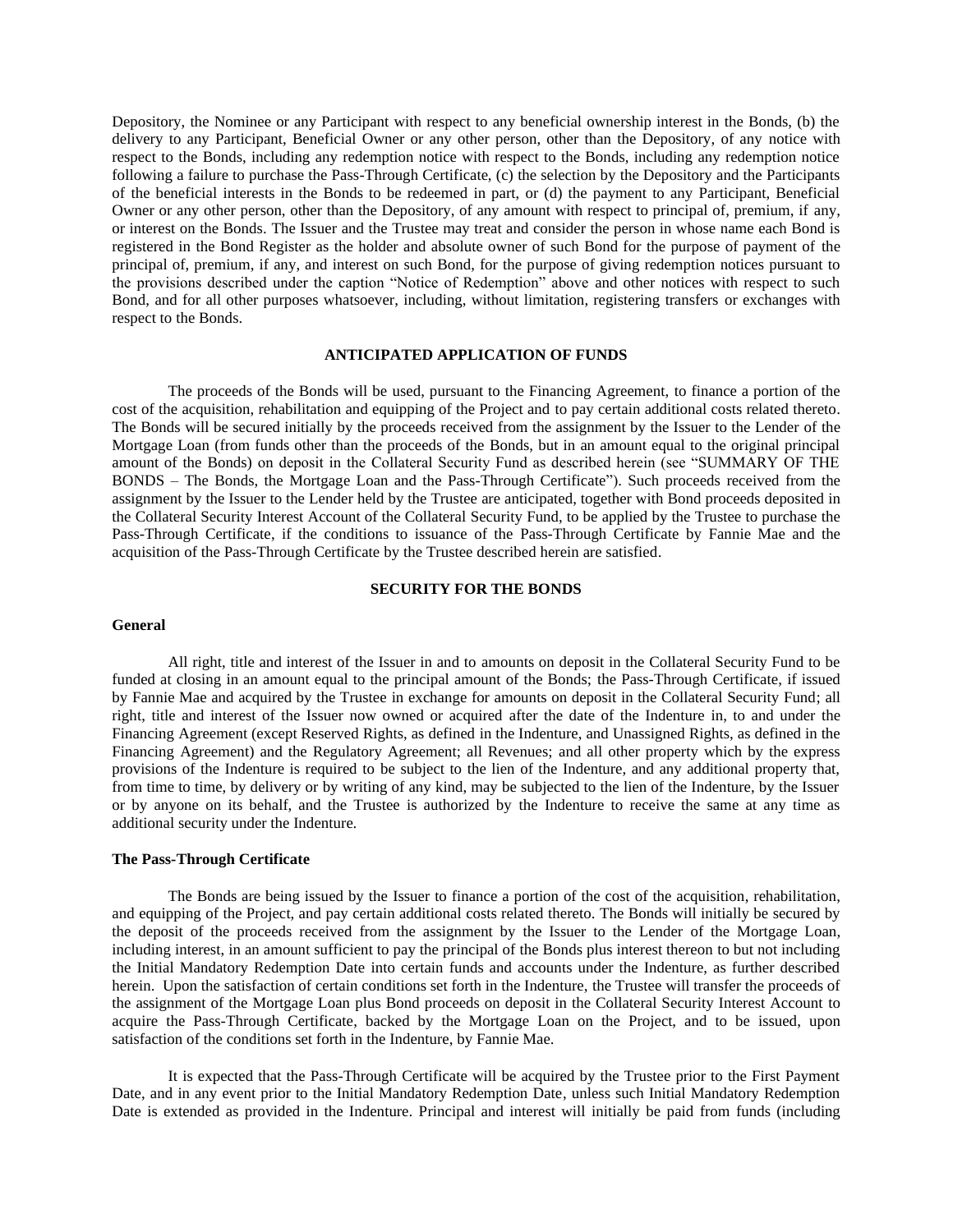accrued interest, if any) on deposit in the Collateral Security Fund until the month following the Purchase Date, at which time payments in an amount equal to the principal and interest paid on the Pass-Through Certificate will be passed through to Bondholders on each Payment Date.

If the Pass-Through Certificate is not acquired by the Trustee prior to the Initial Mandatory Redemption Date (as such date may be extended pursuant to the Indenture), the Bonds will be redeemed at a Redemption Price of par plus accrued interest on the Bonds to but not including the Initial Mandatory Redemption Date (as such redemption date may be extended) from proceeds of the Bonds and other Preference Proof Moneys on deposit in the Collateral Security Fund under the Indenture. See "SUMMARY OF THE BONDS" above.

See "APPENDIX H – TERM SHEET" below for a description of the terms expected to be borne by the Pass-Through Certificate if issued by Fannie Mae and acquired by the Trustee. This description does not purport to be complete. Reference is made to the Fannie Mae MBS Prospectus summarized at APPENDIX G – "FANNIE" MAE MORTGAGE-BACKED SECURITIES PROGRAM" and to the form of proposed Additional Disclosure Addendum attached hereto as APPENDIX I for the complete terms of the Pass-Through Certificate and the rights, duties and obligations of Fannie Mae thereunder.

IF THE PASS-THROUGH CERTIFICATE IS ISSUED BY FANNIE MAE AND ACQUIRED BY THE TRUSTEE AS COLLATERAL FOR THE BONDS, FANNIE MAE'S OBLIGATIONS WILL BE SOLELY AS PROVIDED IN THE PASS-THROUGH CERTIFICATE AND IN THE FANNIE MAE MBS PROSPECTUS SUMMARIZED AT APPENDIX G – "FANNIE MAE MORTGAGE-BACKED SECURITIES PROGRAM" AND IN THE FORM OF PROPOSED ADDITIONAL DISCLOSURE ADDENDUM ATTACHED HERETO AS APPENDIX I. THE OBLIGATIONS OF FANNIE MAE UNDER THE PASS-THROUGH CERTIFICATE WILL BE OBLIGATIONS SOLELY OF FANNIE MAE, A FEDERALLY CHARTERED CORPORATION, AND WILL NOT BE BACKED BY THE FULL FAITH AND CREDIT OF THE UNITED STATES OF AMERICA. THE BONDS ARE NOT AND WILL NOT BE A DEBT OF THE UNITED STATES OF AMERICA NOR ANY OTHER AGENCY OR INSTRUMENTALITY OF THE UNITED STATES OF AMERICA NOR OF FANNIE MAE. THE BONDS ARE NOT AND WILL NOT BE GUARANTEED BY THE FULL FAITH AND CREDIT OF FANNIE MAE NOR THE UNITED STATES OF AMERICA.

#### **Bonds Not a Debt of the State**

The principal installments of, premium, if any, and interest on the Bonds are not general obligations of the Issuer, but are special, limited obligations of the Issuer secured by the Trust Estate, are and will always be payable solely from the revenues and income derived from the Trust Estate (except to the extent paid out of moneys attributable to proceeds of the Bonds or the income from the temporary investment thereof), and are and will always be a valid claim of the owner thereof only against the revenues and income derived from the Trust Estate, which revenues and income may be used for no other purpose than to pay the principal installments of, premium, if any, and interest on the Bonds, except as may be expressly authorized otherwise in the Indenture and in the Financing Agreement. The obligation to pay the principal installments of, premium, if any, and interest on the Bonds do not now and will never constitute a debt or an obligation of the State or any political subdivision thereof and neither the State nor any political subdivision thereof will be liable therefor, within the purview of any constitutional limitation or provision, or a charge against the general credit or taxing powers, if any, of any of them, but will be secured as aforesaid, and will be payable solely from the revenues and income derived from the Trust Estate (except as stated aforesaid). No owner of the Bonds will have the right to compel the exercise of the taxing power, if any, of the State or any political subdivision thereof to pay any principal installment of, premium, if any, or interest on the Bonds. The Issuer has no taxing power. The Bonds are not a debt of the United States of America, the United States Department of Housing and Urban Development or any other federal governmental agency and are not guaranteed by the full faith and credit of the United States.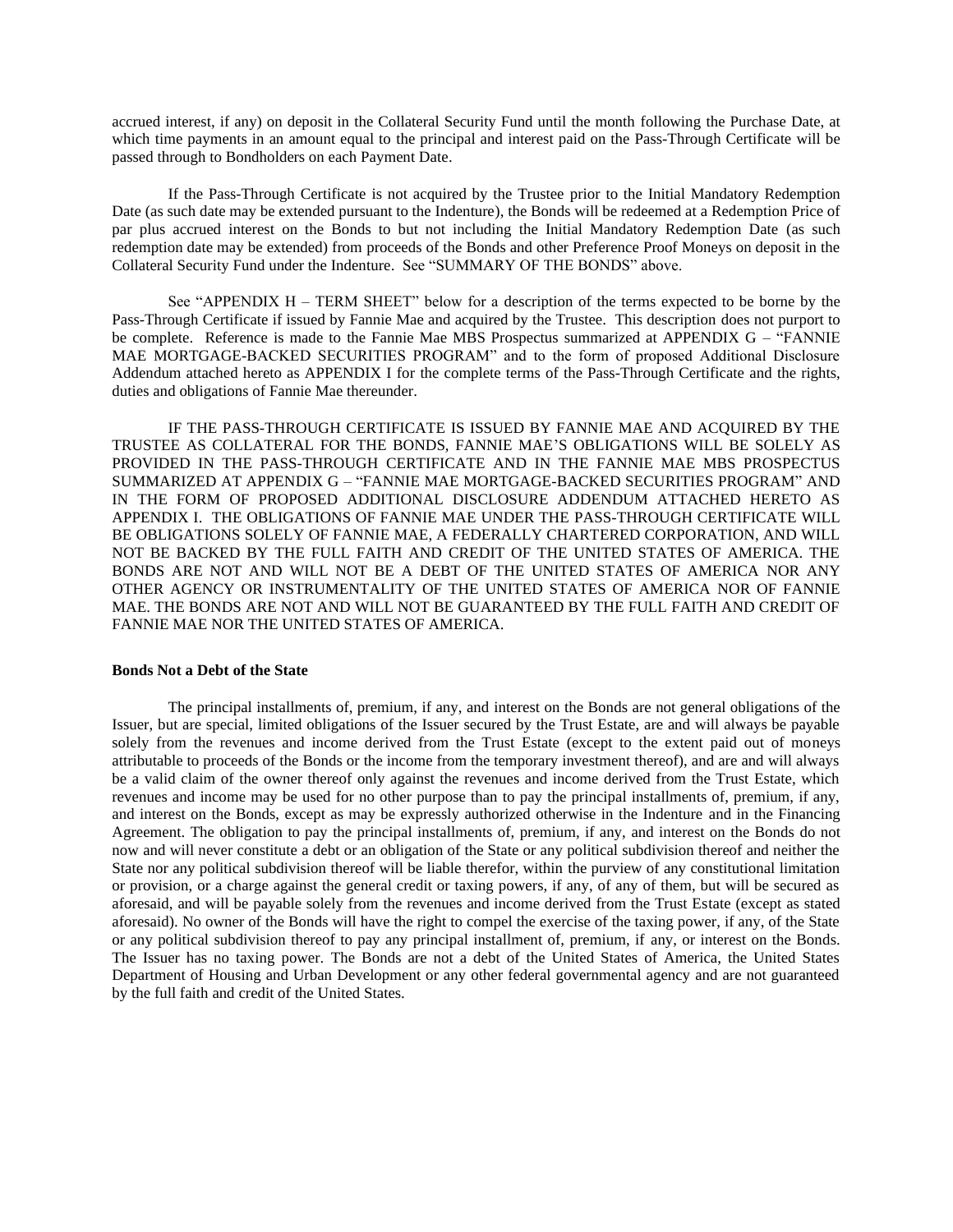### **CERTAIN BONDHOLDERS' RISKS**

<span id="page-24-0"></span>*The purchase of the Bonds will involve a number of risks. In addition to factors set forth elsewhere in this Official Statement, purchasers of Bonds should carefully consider the following risk factors in connection with investment in the Bonds. The following summary does not purport to be comprehensive or definitive, but rather is intended as a brief summary of some of such risk factors.*

### **Bonds are Pass-Through Bonds; Interest Payment Lag**

As described elsewhere herein, except under certain circumstances described under the caption "DESCRIPTION OF THE BONDS – Redemption of Bonds; Prepayment – Mandatory Redemption upon Failure to Purchase the Pass-Through Certificate," and except as otherwise described herein with respect to certain payments prior to the First Payment Date (see subparagraph (e) of "APPENDIX B – SUMMARY OF CERTAIN PROVISIONS OF THE INDENTURE – Collateral Security Fund"), the Bonds are pass-through securities designed to pass through to registered owners of the Bonds principal and interest payments on the Pass-Through Certificate one Business Day after their receipt by the Trustee. Interest payments on the Bonds will equal either accrued interest on the Bonds, or interest payments received by the Trustee on each Distribution Date for the Pass-Through Certificate, which will be the 25th day of each month or the next Business Day if the 25th is not a Business Day. The first Distribution Date is expected to be April 27, 2020\*. Although interest accrues on the Pass-Through Certificate during a calendar month, Fannie Mae will not distribute interest to the Trustee as certificateholder until the Distribution Date in the following calendar month. The Bonds mature on March 1, 2037\*; however, the final principal payment on the Pass-Through Certificate will occur on March 25, 2037\*, and such payment will be passed through to Bondholders on March 26, 2037\*. Because of these delays, the effective yield on the Bonds will be lower than the Pass-Through Rate on the Pass-Through Certificate and the stated interest rate on the Bonds.

#### **Pass-Through Certificate**

If the Pass-Through Certificate is issued by Fannie Mae and acquired by the Trustee as collateral for the Bonds, Fannie Mae's obligations will be solely as provided in the Pass-Through Certificate and in the Fannie Mae MBS Prospectus summarized at APPENDIX G – "FANNIE MAE MORTGAGE-BACKED SECURITIES PROGRAM" and in the form of proposed Additional Disclosure Addendum attached hereto as APPENDIX I. The obligations of Fannie Mae under the Pass-Through Certificate will be obligations solely of Fannie Mae, a federally chartered corporation, and will not be backed by the full faith and credit of the United States of America. The Bonds are not and will not be a debt of the United States of America nor any other agency or instrumentality of the United States of America nor of Fannie Mae. The Bonds are not and will not be guaranteed by the full faith and credit of Fannie Mae nor the United States of America.

It is possible, in the event of the insolvency of Fannie Mae, or the occurrence of some other event precluding Fannie Mae from honoring its obligations to make payments as stated in the Pass-Through Certificate, if issued, that the financial resources of the Borrower will be the only source of payment on the Bonds. There can be no assurance that the financial resources of the Borrower will be sufficient to pay the principal of, premium if any, and interest on the Bonds in the event the Trustee is forced to seek recourse against the Borrower. See "SECURITY FOR THE BONDS" herein.

### **No Acceleration or Early Redemption Upon Loss of Tax Exemption on the Bonds**

The Borrower has covenanted and agreed, pursuant to, among other documents, the Regulatory Agreement, to comply with the provisions of the Code relating to the exclusion from gross income for federal income tax purposes of the interest payable on the Bonds. The financing documents contain provisions and procedures designed to assure compliance with such covenant. See "TAX MATTERS" herein. However, the Borrower's covenant to comply with the requirements of the Code is nonrecourse to the Borrower, and the Borrower's liability is limited to the revenues and assets comprising the Project. Furthermore, the Borrower's failure to comply with such provisions will not constitute an automatic default under the Mortgage Loan. Furthermore, in the event that Fannie Mae calls a default under the Mortgage Loan because of the Borrower's failure to comply with such provisions, it may not give

<sup>\*</sup> Preliminary; subject to change.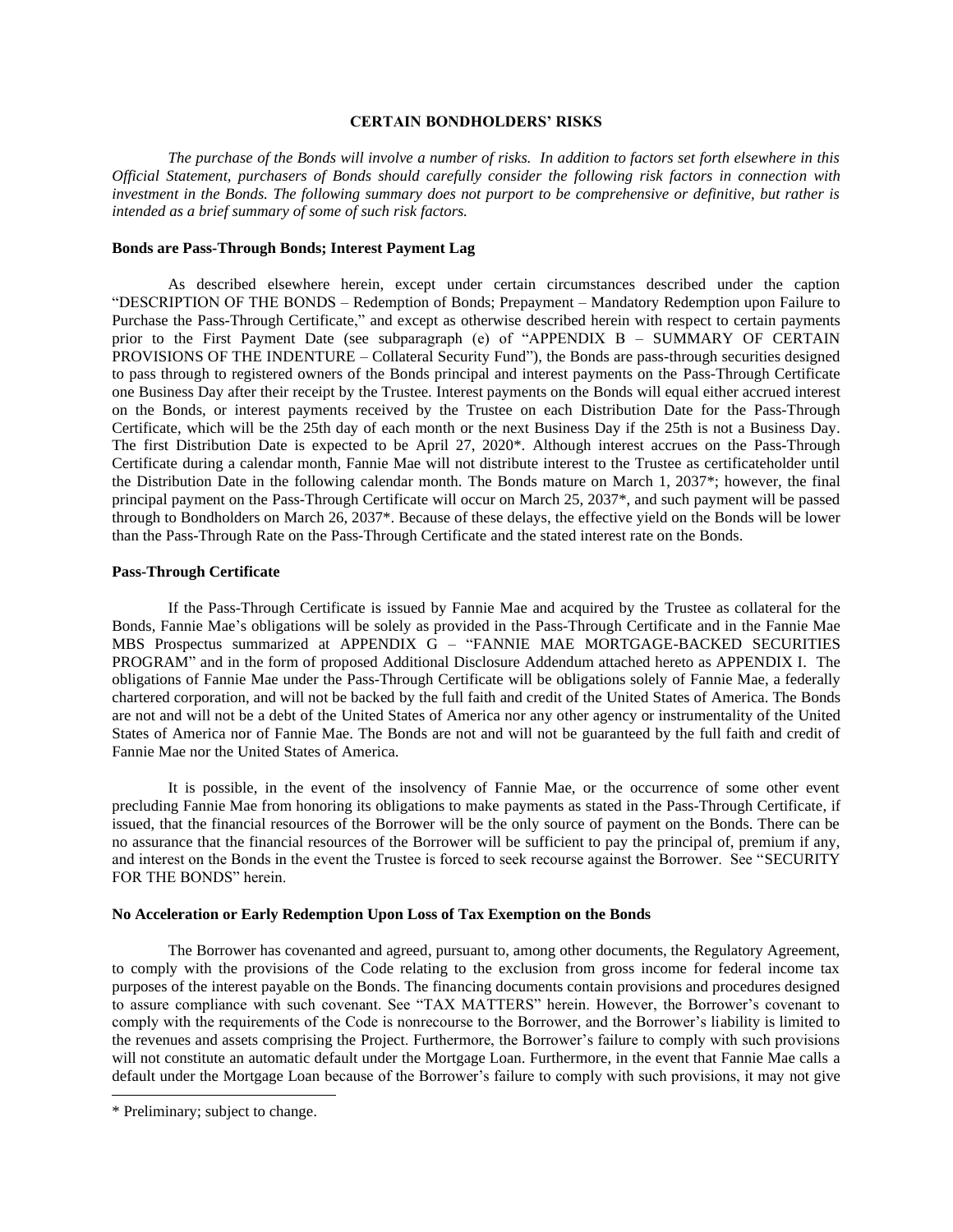rise to a redemption or acceleration of the Bonds (see "Default May Result in Redemption of the Bonds") and is not the basis for an increase in the rate of interest payable on the Bonds, nor will the Borrower's failure to comply with the Regulatory Agreement give rise to a prepayment or acceleration of amounts due under the Pass-Through Certificate, unless directed by Fannie Mae in its sole discretion. Consequently, interest on the Bonds may become includable in gross income for purposes of federal income taxation retroactive to the date of issuance of the Bonds by reason of the Borrower's failure to comply with the requirements of federal tax law, and there is no assurance that either the Issuer, the Trustee or the Bondholders will have remedies available to them to mitigate the adverse economic effects to the Bondholders of such inclusion by reason of the Borrower's noncompliance.

#### **Performance of the Project**

No assurance can be given as to the future performance of the Project. See "Estimated Rental Revenues/Vacancies" below. The economic feasibility of the Project depends in large part upon the ability of the Borrower to maintain substantial occupancy throughout the term of the Bonds at sufficient rents. Occupancy of the Project may be affected by competition from existing housing facilities or from housing facilities which may be constructed in the areas served by the Project. Restrictions imposed under the Code on tenant income and the rent that can be charged could have an adverse effect on the Borrower's ability to satisfy its obligations under the Financing Agreement, especially if operating expenses should increase beyond what was anticipated.

### **Default May Result in Redemption of the Bonds**

A default by the Borrower under the Mortgage Loan may – upon compliance with the terms of the Pass-Through Certificate and the Indenture – result in a mandatory redemption of the Bonds. If Fannie Mae accelerates the Mortgage Loan as a result of any event of default under the Mortgage Loan, the Mortgage Loan will be paid in full, and the stated principal balance of the Pass-Through Certificate will be passed through to the holder of the Pass-Through Certificate. In this case, no yield maintenance or other prepayment premiums will be payable to the Trustee as holder of the Pass-Through Certificate. See "DESCRIPTION OF THE BONDS― Redemption of Bonds; Prepayment — Mandatory Redemption from Principal Payments or Prepayments" herein.

#### **Estimated Rental Revenue/Vacancies**

Due to the inherent uncertainty of future events and conditions, no assurance can be given that revenues generated by the Project will be sufficient to pay expenses of the Project, including without limitation, debt service on the Mortgage Loan, operating expenses, servicing fees, fees due to Fannie Mae, Trustee fees, and fees owed to the Issuer. The ability of the Project to generate sufficient revenues may be affected by a variety of factors including, but not limited to, completion of repairs to the Project, the maintenance of a sufficient level of occupancy, the ability to achieve increases in rents and/or increases under the HAP Contract as necessary to cover debt service and operating expenses, the funding of the HAP Contract, the level of operating expenses, project management, adverse changes in applicable laws and regulations, demand for affordable housing, general economic conditions and other factors in the surrounding market area for the Project. Adverse changes may occur from time to time with respect to any of the preceding factors or other factors or events which may have a negative impact on the occupancy level and rental income of the Project. The Borrower intends to rent 108 of the units in the Project to persons or families of low income and the amount of rent that may be charged for such units may be materially less than market rates. No assurance can be given that the low-income tenants are able to afford the rental rates of the Project, notwithstanding the HAP Contract and albeit at below market rental rates. The rent and affordability restrictions may adversely affect the revenues of the Project.

#### **Estimated Project Expenses; Management**

The success of the Project depends upon economic conditions, successful management of the Project and other factors. Furthermore, should management of the Project prove to be inefficient, increases in operating expenses might exceed increases in rents which are permitted under the financing and regulatory programs, including the HAP Contract, or can be supported by market conditions. The economic feasibility of the Project also depends to a large extent on operating expenses. No assurances can be given that moneys available to the Borrower from operation of the Project will be sufficient to make the required payments on the Financing Agreement and the Mortgage Note.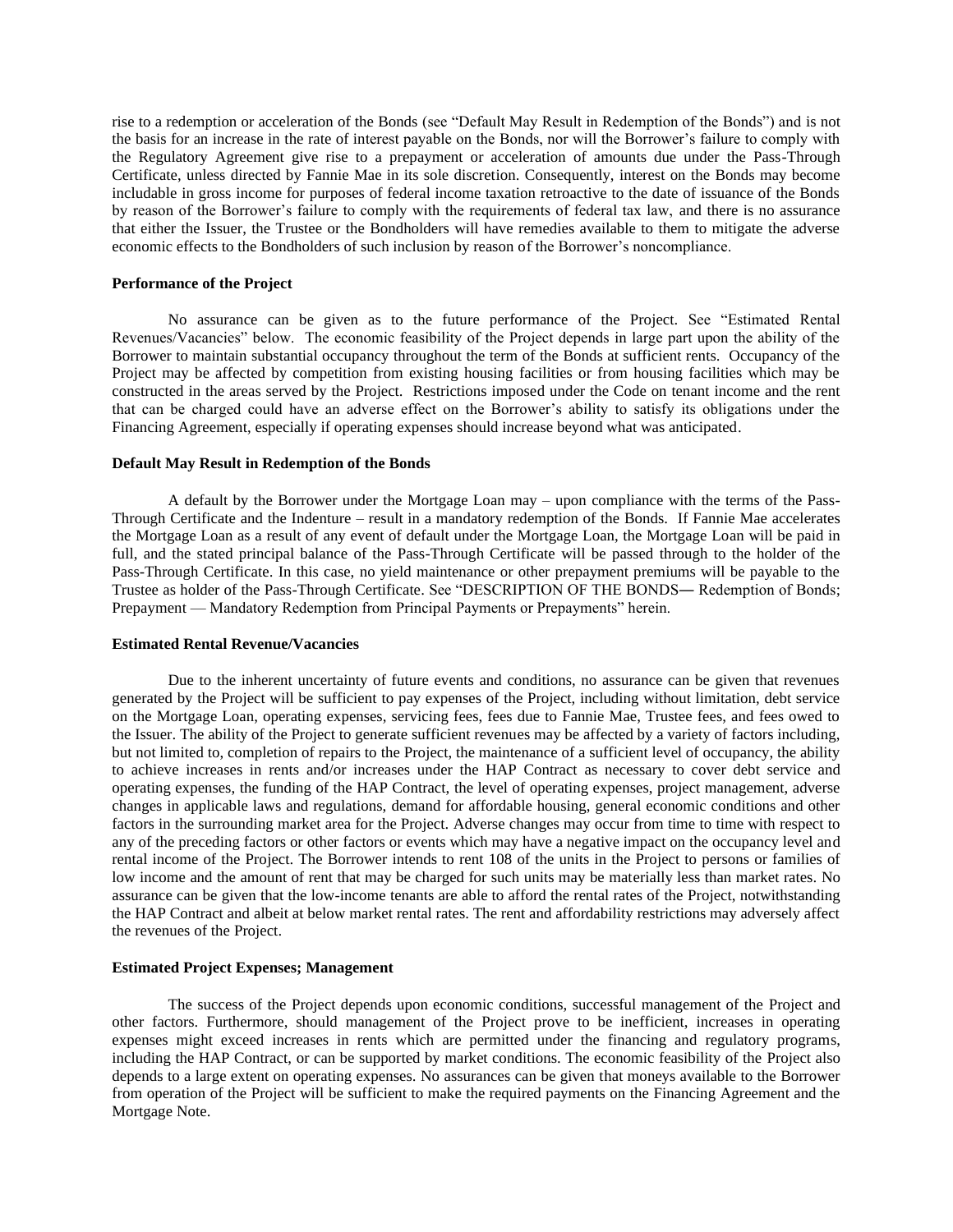#### **Rating**

After the Purchase Date, the rating on the Bonds is based on the credit rating of Fannie Mae. If any event occurs that causes an adverse change to the credit rating of Fannie Mae, such a change may result in a downgrade or withdrawal of the rating on the Bonds.

### **CONTINUING DISCLOSURE**

<span id="page-26-0"></span>The Borrower has undertaken all responsibilities for any continuing disclosure to owners of the Bonds as described below, and the Issuer shall have no liability to the owners or any other person with respect to such disclosures. The Borrower has covenanted for the benefit of owners and Beneficial Owners of the Bonds to provide its audited financial statements and certain financial information and operating data relating to the Borrower by not later than one hundred eighty (180) days after the end of each fiscal year (which fiscal year currently ends on December 31), commencing with the report for the fiscal year ending December 31, 2020 (the "Annual Report"), and to provide notices of the occurrence of certain enumerated events, if material. The Annual Report is required to be filed by the Borrower with the Municipal Securities Rulemaking Board (the "MSRB"). All notices of material events are required to be filed by the Borrower with the MSRB. The specific nature of the information to be contained in the Annual Report and the notices of material events is described in APPENDIX F – "FORM OF CONTINUING DISCLOSURE AGREEMENT." These covenants have been made in order to assist the Underwriter in complying with SEC Rule 15c2-12(b)(5).

The Borrower has not previously been subject to the continuing disclosure requirements of Rule 15c2-12.

#### **TAX MATTERS**

<span id="page-26-1"></span>Legal matters incident to the authorization, validity and issuance of the Bonds are subject to the *unqualified approving opinion of Bryant Miller Olive P.A., Tallahassee, Florida, whose opinion will be available at the time of delivery of the Bonds. It is anticipated that the approving opinion will be in substantially the form attached to this Official Statement as APPENDIX E.*

Section 142(d) of the Code provides an exclusion from federal income tax for interest on certain governmental obligations, such as the Bonds, the proceeds of which are used to provide financing for a "qualified residential rental project". The Bonds shall be exempt from federal income tax if at all times during the Qualified Project Period either 20% or more of the units are set aside for tenants having incomes of 50% or less of area median gross income or 40% or more of the units are set aside for tenants having incomes of 60% or less of area median gross income.

Under the Treasury Regulations, the failure to satisfy the foregoing requirements on a continuous basis or the failure to satisfy any of the other requirements of the Treasury Regulations will, unless corrected within a reasonable period of time of not less than sixty (60) days after such noncompliance is first discovered or should have been discovered, cause loss of the tax exempt status of the Bonds as of the date of issuance of the Bonds, irrespective of the date such noncompliance actually occurred.

The Issuer has established requirements, procedures and safeguards which it believes to be sufficient to ensure the Project's compliance with the requirements of Section 142(d) of the Code and the Treasury Regulations. Such requirements, procedures, and safeguards are incorporated into the Financing Agreement and the Regulatory Agreement. Additionally, no assurance can be given that in the event of a breach of any of the provisions or covenants described above, the remedies available to the Issuer or the Trustee can be judicially enforced in such manner as to assure compliance with Section 142(d) of the Code and therefore to prevent the loss of tax exemption of interest on the Bonds. The opinion of Bond Counsel described below relies, in part, upon certifications by the Borrower as to compliance with Section 142(d) of the Code.

Section 148 of the Code provides that interest on the Bonds will not be excludable from gross income for federal income tax purposes unless (a) the investment of the proceeds of the Bonds meets certain arbitrage requirements and (b) certain "excess" earnings on such investments are rebated to the United States of America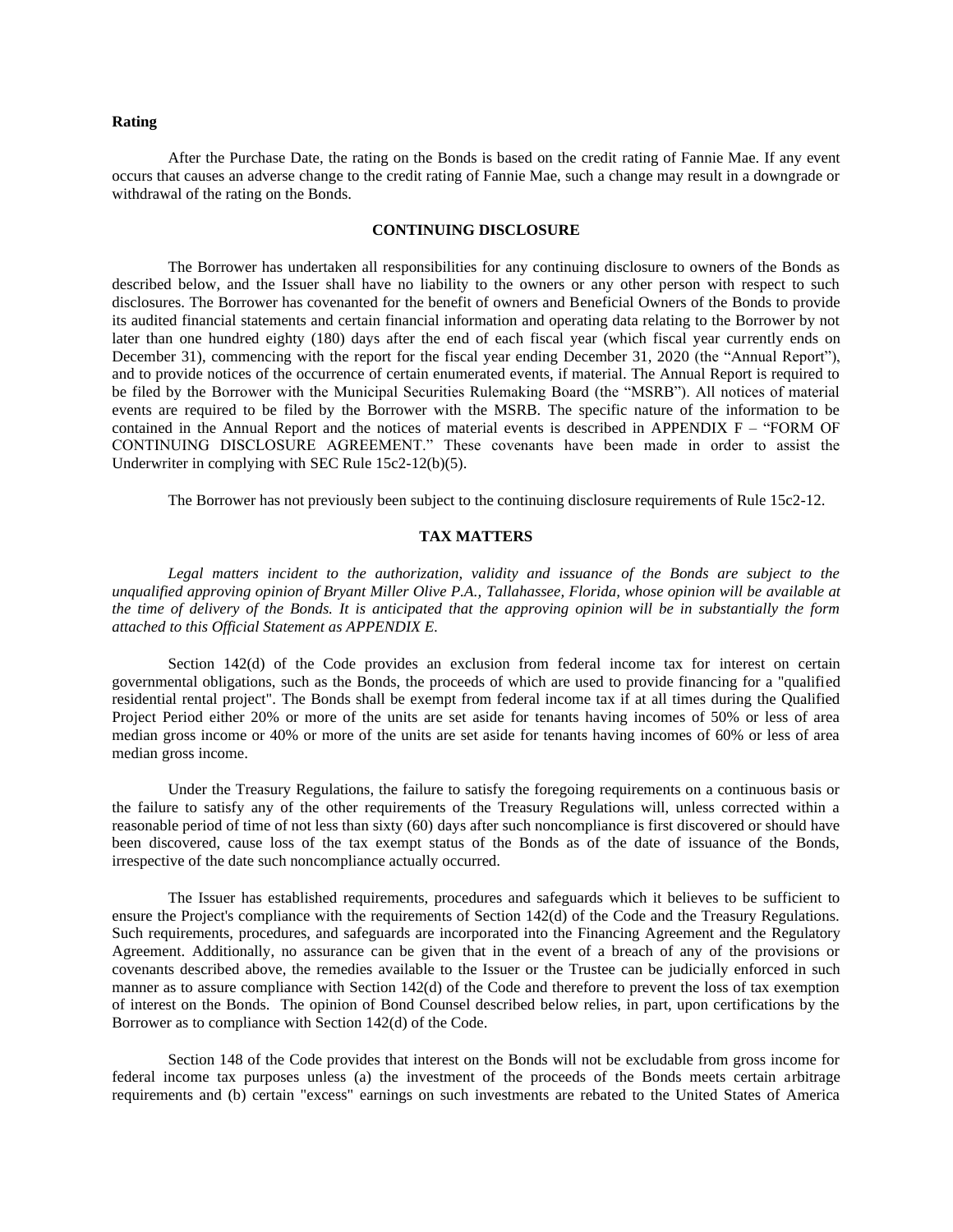(collectively, the "Arbitrage Restrictions"). To the extent that the Arbitrage Restrictions are applicable to the Borrower, the Borrower has covenanted in the Financing Agreement and the Issuer has covenanted in the Indenture, that each will comply with such restrictions. In the event of non-compliance by the Issuer, the Trustee or the Borrower with the Arbitrage Restrictions, interest on the Bonds may be taxable for federal income tax purposes from the date of issuance of the Bonds.

The Issuer and the Borrower have each covenanted to comply with certain other applicable provisions of the Code which are required as a condition to the exclusion from gross income of interest on the Bonds for federal income tax purposes. The Code includes requirements which the Issuer and the Borrower must continue to meet after the issuance of the Bonds in order that interest on the Bonds not be included in gross income for federal income tax purposes. The Issuer's or the Borrower's failure to meet these requirements may cause interest on the Bonds to be included in gross income for federal income tax purposes retroactive to their date of issuance. The Issuer and the Borrower have covenanted in the Indenture, the Financing Agreement and the Regulatory Agreement to take the actions required by the Code in order to maintain the exclusion from gross income for federal income tax purposes of interest on the Bonds.

In the opinion of Bond Counsel, assuming continuing compliance by the Issuer and the Borrower (and, except as permitted by Treasury Regulation Section 1.103-8(b)(6)(iii), any successor owner of the Project) with the above referenced requirements of the Code, interest on the Bonds is excluded from gross income for federal income tax purposes under existing statutes, regulations, rulings and court decisions, except for interest on any Bond for any period during which the Bond is held by a person who is a "substantial user" of the facilities financed by the Bonds or a "related person" within the meaning of Section 147(a) of the Code. Additionally, interest on the Bonds is not an item of tax preference for purposes of the alternative minimum tax.

Except as described above, Bond Counsel will express no opinion regarding the federal income tax consequences resulting from the ownership of, receipt or accrual of interest on, or disposition of the Bonds. Prospective purchasers of the Bonds should be aware that the ownership of Bonds may result in other collateral federal tax consequences, including (i) the denial of a deduction for interest on indebtedness incurred or continued to purchase or carry Bonds or, in the case of a financial institution, that portion of the Bondholder's interest expense allocable to interest on the Bonds, (ii) the reduction of the loss reserve deduction for property and casualty insurance companies, (iii) the inclusion of interest on Bonds in the earnings of certain foreign corporations doing business in the United States of America for purposes of a branch profits tax, (iv) the inclusion of interest on Bonds in the passive income subject to federal income taxation of certain Subchapter S corporations with Subchapter C earnings and profits at the close of the taxable year and (v) the inclusion of interest on Bonds by recipients of certain Social Security and Railroad Retirement benefits for purposes of determining the taxability of such benefits.

During recent years, legislative proposals have been introduced in Congress, and in some cases enacted, that altered certain federal tax consequences resulting from the ownership of obligations that are similar to the Bonds. In some cases, these proposals have contained provisions that altered these consequences on a retroactive basis. Such alteration of federal tax consequences may have affected the market value of obligations similar to the Bonds. From time to time, legislative proposals are pending which could have an effect on both the federal tax consequences resulting from ownership of the Bonds and their market value. No assurance can be given that legislative proposals will not be enacted that would apply to, or have an adverse effect upon, the Bonds.

## PURCHASE, OWNERSHIP, SALE OR DISPOSITION OF THE BONDS AND THE RECEIPT OR ACCRUAL OF THE INTEREST THEREON MAY HAVE ADVERSE FEDERAL TAX CONSEQUENCES FOR CERTAIN INDIVIDUALS AND CORPORATE BONDHOLDERS. PROSPECTIVE BONDOWNERS SHOULD CONSULT WITH THEIR TAX SPECIALISTS FOR INFORMATION IN THAT REGARD.

*Information Reporting and Backup Withholding*. Interest paid on tax-exempt bonds such as the Bonds is subject to information reporting to the Internal Revenue Service in a manner similar to interest paid on taxable obligations. This reporting requirement does not affect the excludability of interest on the Bonds from gross income for federal income tax purposes. However, in conjunction with that information reporting requirement, the Code subjects certain non-corporate owners of Bonds, under certain circumstances, to "backup withholding" at the rate specified in the Code with respect to payments on the Bonds and proceeds from the sale of Bonds. Any amount so withheld would be refunded or allowed as a credit against the federal income tax of such owner of Bonds. This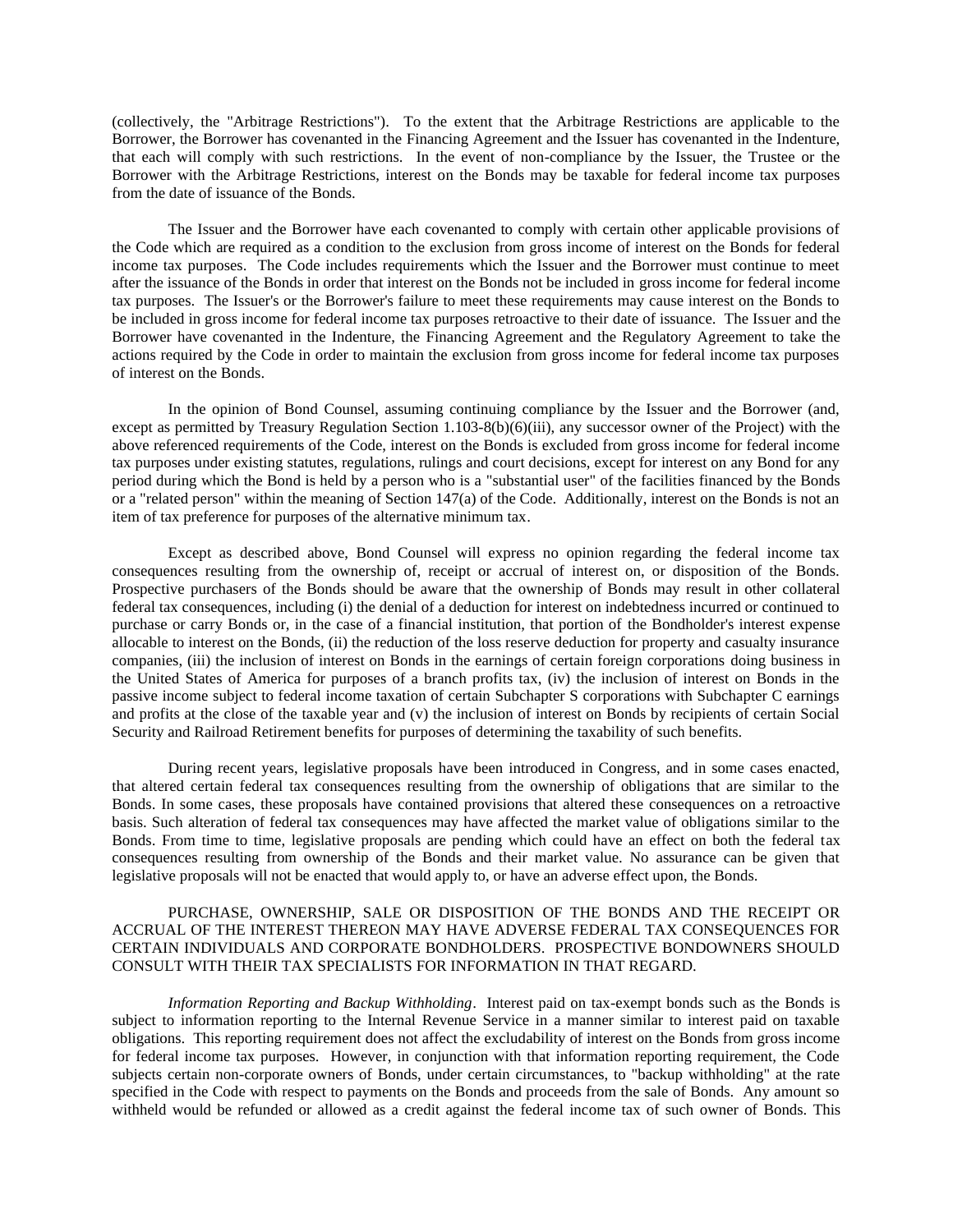withholding generally applies if the owner of Bonds (i) fails to furnish the payor such owner's social security number or other taxpayer identification number ("TIN"), (ii) furnished the payor an incorrect TIN, (iii) fails to properly report interest, dividends, or other "reportable payments" as defined in the Code, or (iv) under certain circumstances, fails to provide the payor or such owner's securities broker with a certified statement, signed under penalty of perjury, that the TIN provided is correct and that such owner is not subject to backup withholding. Prospective purchasers of the Bonds may also wish to consult with their tax advisors with respect to the need to furnish certain taxpayer information in order to avoid backup withholding.

### **NO LITIGATION**

#### <span id="page-28-0"></span>The Issuer

At the time of delivery and payment for the Bonds, the Issuer will deliver, or cause to be delivered, a certificate of the Issuer substantially to the effect that there is no litigation pending or, to the best knowledge of the Issuer, threatened in any court in any way affecting the existence of the Issuer or the title of any member of the Issuer to the office held by such member or employee, or seeking to restrain or enjoin the issuance, sale or delivery of the Bonds or the collection of revenues or assets of the Issuer pledged or to be pledged to pay the principal of and interest on the Bonds, or the pledge thereof, or in any way contesting or affecting the validity or enforceability of the Bonds, the Bond Resolution or documents to which the Issuer is a party or contesting the completeness or accuracy of the Official Statement, or contesting the powers of the Issuer, or its authority with respect to the Bonds, the Bond Resolution and the documents to which the Issuer is a party.

#### The Borrower

At the time of delivery and payment for the Bonds, the Borrower will deliver, or cause to be delivered, a certificate of the Borrower substantially to the effect that there is no litigation of any nature now pending or, to the knowledge of the Borrower or its General Partner, threatened in writing against or adversely affecting the existence of the Borrower or its General Partner, involving the Project in any material respect or seeking to restrain or enjoin the issuance, sale, execution or delivery of the Bonds or the financing of the Mortgage Loan or the financing of the Project, or in any way contesting or affecting the validity or enforceability of the Bonds or the Bond documents to which the Borrower is a party, or any proceedings of the Borrower taken with respect to the sale, execution or delivery thereof, or the application of any moneys or security provided for the payment of the Bonds, or contesting in any way the completeness or accuracy of the Official Statement or any supplement or amendment thereto, or contesting the powers or authority of the Borrower with respect to the Bond documents to which it is a party or challenging the exclusion of interest on the Bonds from gross income for Federal income tax purposes.

### **CERTAIN LEGAL MATTERS**

<span id="page-28-1"></span>Certain legal matters relating to the authorization and validity of the Bonds will be subject to the approving opinion of Bryant Miller Olive P.A., Tallahassee, Florida, Bond Counsel, which will be furnished at the expense of the Borrower (the "Bond Counsel Opinion"). See "APPENDIX E – FORM OF BOND COUNSEL OPINION" hereto. The actual Bond Counsel Opinion to be delivered by Bond Counsel may vary from that text if necessary to reflect facts and law on the date of delivery. Such opinion will speak only as of its date, and subsequent distribution of it by recirculation of this Official Statement or otherwise shall create no implication that Bond counsel has reviewed or expresses any opinion concerning any of the matters referenced in the Bond Counsel Opinion subsequent to its date. Certain legal matters will be passed upon for the Issuer its Counsel, Nabors, Giblin & Nickerson, P.A., Tampa, Florida. Certain legal matters will be passed upon for Fannie Mae by its Office of General Counsel and by its Special Counsel, DLA Piper LLP (US). Certain legal matters will be passed upon for the Borrower by its Counsel, Nelson Mullins Broad and Cassel, Orlando, Florida. Certain legal matters will be passed upon for the Underwriter by its Counsel, Norris George & Ostrow PLLC, Washington, D.C. The various legal opinions to be delivered concurrently with the delivery of the Bonds express the professional judgment of the attorneys rendering the opinions on the legal issues explicitly addressed therein. By rendering the legal opinion, the opinion giver does not become an insurer or guarantor of an expression of professional judgment of the transaction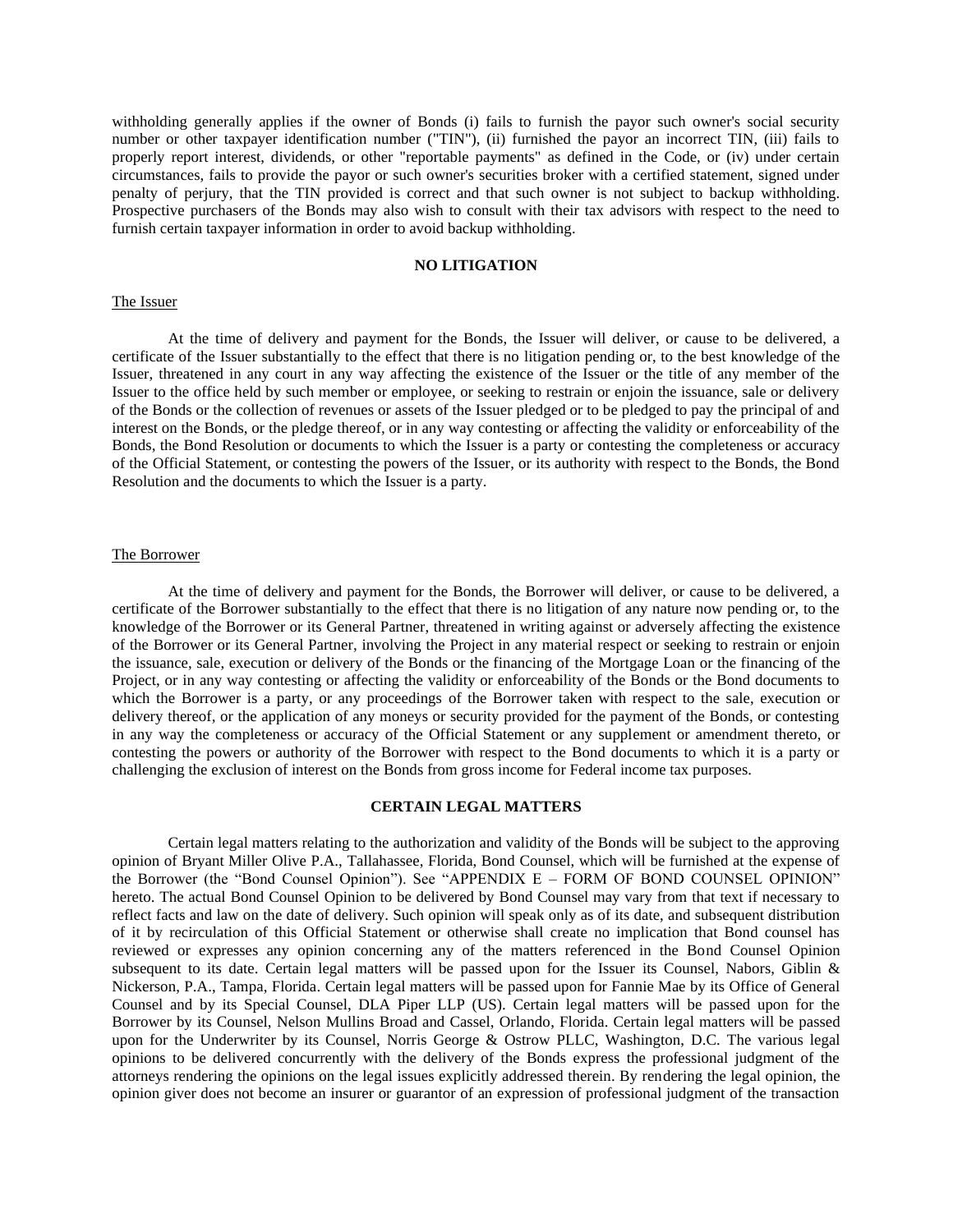opined upon, or of the future performance of parties to such transaction. Nor does the rendering of an opinion guarantee the outcome of any legal dispute that may arise out of the transaction.

#### **LEGALITY OF BONDS FOR INVESTMENT AND DEPOSIT**

<span id="page-29-0"></span>The Act provides that bonds issued thereunder are legal and authorized investments for banks, savings banks, trust companies, building and loan associations, insurance companies, fiduciaries, trustees, guardians and for all public funds of the State or other political corporations or subdivisions of the State. Such bonds are eligible to secure the deposit of public funds of the State, localities, school districts or other political corporations or subdivisions of the State, and shall be security for such deposits to the extent of their value.

### **UNDERWRITING**

<span id="page-29-1"></span>RBC Capital Markets, LLC (the "Underwriter") has agreed, subject to certain conditions, to purchase the Bonds from the Issuer at an aggregate purchase price of \$\_\_\_\_\_\_\_\_\_ and to make a public offering of the Bonds at prices that are not in excess of the public offering prices stated on the cover page of this Official Statement. The Underwriter will be obligated to purchase all such Bonds if any are purchased. The Bonds may be offered and sold to certain dealers (including the Underwriter) at prices lower than such public offering prices, and such public offering prices may be changed, from time to time, by the Underwriter. The Underwriter will receive an underwriting fee for its services in the amount of \$\_\_\_\_\_\_\_\_\_ (which amount does not include the fees and expenses of its counsel).

The Underwriter and its affiliates are full service financial institutions engaged in various activities, that may include securities trading, commercial and investment banking, municipal advisory, brokerage and asset management. In the ordinary course of business, the Underwriter and its affiliates may actively trade debt and if applicable equity securities (or related derivative securities) and provide financial instruments (which may include bank loans, credit support or interest rate swaps) and the Underwriter and its affiliates may engage in transactions for its own accounts involving the securities and instruments made the subject of this securities offering or other offering of the Issuer and/or Borrower. The Underwriter and its affiliates may also communicate independent investment recommendations, market color or trading ideas and publish independent research views in respect of this securities offering or other offerings of the Issuer and/or Borrower. The Underwriter does not make a market in credit default swaps with respect to municipal securities at this time but may do so in the future.

The Underwriter does not guarantee a secondary market for the Bonds and is not obligated to make any such market in the Bonds. No assurance can be made that such a market will develop or continue. Consequently, investors may not be able to resell Bonds should they need or wish to do so for emergency or other purposes.

### **RELATIONSHIPS AMONG THE PARTIES**

<span id="page-29-2"></span>In connection with the issuance of the Bonds, the Issuer, the Borrower and the Underwriter are being represented by the attorneys or law firms identified above under the heading "CERTAIN LEGAL MATTERS." In other transactions not related to the Bonds, each of these attorneys or law firms may have acted as bond counsel or represented the Issuer, the Borrower or the Underwriter or their affiliates, in capacities different from those described in this Official Statement, and there will be no limitations imposed as a result of the issuance of the Bonds on the ability of any of these firms or attorneys to act as bond counsel or represent any of these parties in any future transactions. Potential purchasers of the Bonds should not assume that the Issuer, the Borrower and the Underwriter or their respective counsel or Bond Counsel have not previously engaged in, or will not after the issuance of the Bonds engage in, other transactions with each other or with any affiliates of any of them, and no assurance can be given that there are or will be no past or future relationships or transactions between or among any of these parties or these attorneys or law firms.

### **THE TRUSTEE**

<span id="page-29-3"></span>The Issuer has appointed The Bank of New York Mellon Trust Company, N.A., to serve as Trustee. The Trustee is a national banking association organized and existing under the laws of the United States of America,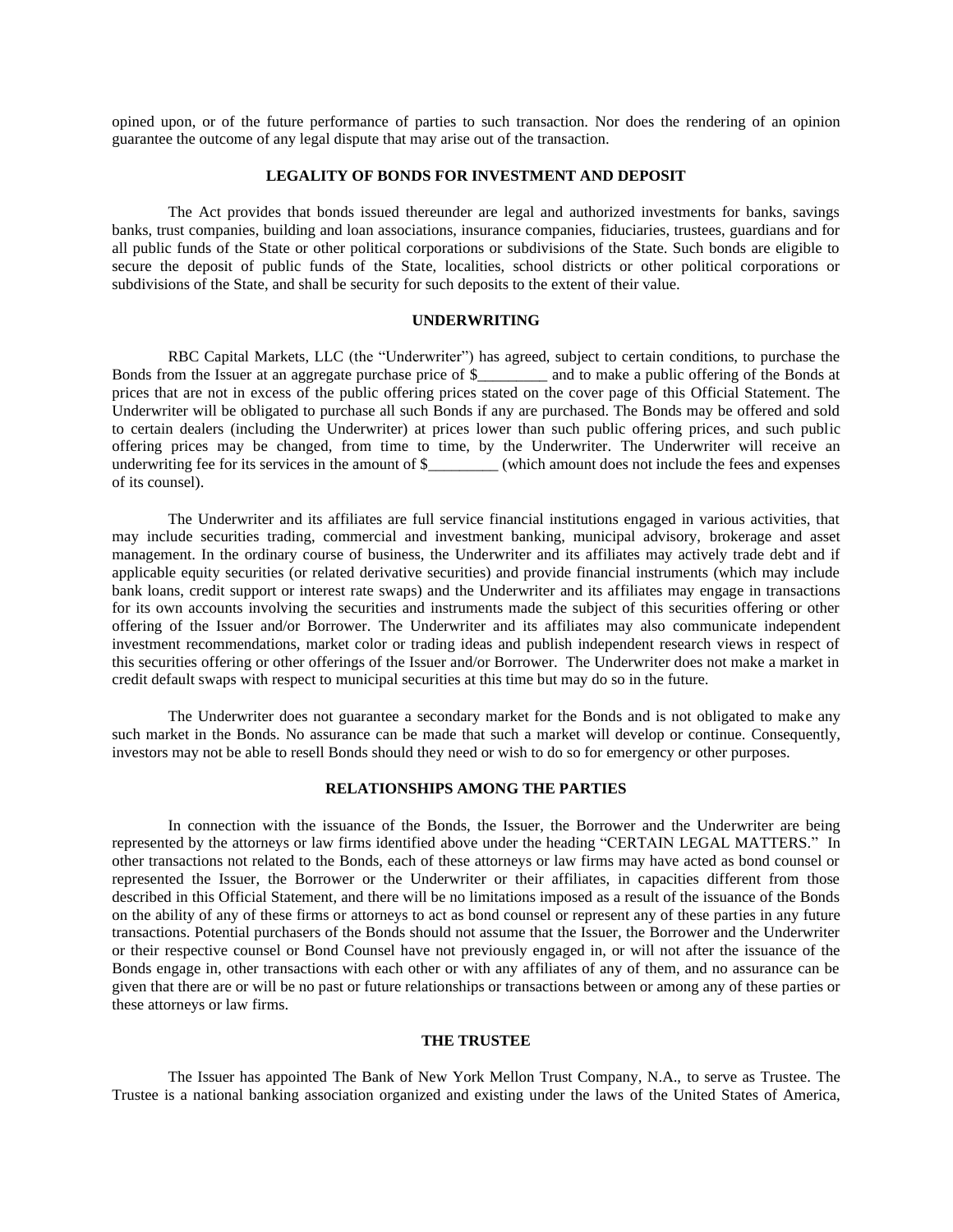having all of the powers of a bank, including fiduciary powers, and is a member of the Federal Deposit Insurance Corporation and the Federal Reserve System. The Trustee is to carry out those duties assignable to it under the Indenture. Except for the contents of this section, the Trustee has not reviewed or participated in the preparation of this Official Statement and assumes no responsibility for the nature, contents, accuracy, fairness or completeness of the information set forth in this Official Statement or for the recitals contained in the Indenture or the Bonds, or for the validity, sufficiency, or legal effect of any of such documents.

Furthermore, the Trustee has no oversight responsibility, and is not accountable, for the use or application by the Issuer of any of the Bonds authenticated or delivered pursuant to the Indenture or for the use or application of the proceeds of such Bonds by the Issuer. The Trustee has not evaluated the risks, benefits, or propriety of any investment in the Bonds and makes no representation, and has reached no conclusions, regarding the value or condition of any assets or revenues pledged or assigned as security for the Bonds, or the investment quality of the Bonds, about all of which the Trustee expresses no opinion and expressly disclaims the expertise to evaluate.

#### **RATING**

<span id="page-30-0"></span>Moody's Investors Service, Inc. (the "Rating Agency") has assigned to the Bonds a rating of "Aaa." Such rating reflects only the view of the Rating Agency and an explanation of the significance of the rating may be obtained from the Rating Agency. There is no assurance that the rating will continue for any given period of time or that it will not be revised or withdrawn entirely by the Rating Agency, if in its judgment, circumstances so warrant. A revision or withdrawal of the rating may have an effect on the market price of the Bonds.

A rating is not a recommendation to buy, sell, or hold the Bonds. There is no assurance that a particular rating will be maintained for any given period of time or that it will not be lowered or withdrawn entirely if, in the judgment of the rating agency originally establishing the rating, circumstances so warrant. The Rating Agency will not undertake responsibility either to bring to the attention of the registered owners of the Bonds any proposed revision or withdrawal of the rating of the Bonds, if issued, or to oppose any such proposed revision or withdrawal. Any such change in or withdrawal of such a rating could have an adverse effect on the market price of the Bonds if a registered owner attempts to sell the same.

The Rating Agency has not assumed any responsibility either to notify the owners of any proposed change in or withdrawal of such rating subsequent to the date of the Official Statement, and the Borrower has such responsibility only in connection with the reporting of events as provided in the Continuing Disclosure Agreement. Neither of them has any responsibility to contest any such revision or withdrawal.

### **FURTHER INFORMATION**

<span id="page-30-1"></span>The information contained in this Official Statement is subject to change without notice and no implication should be derived therefrom or from the sale of the Bonds that there has been no change in the affairs of the Issuer from the date hereof. The foregoing references to and summaries or descriptions of provisions of the Bonds, the Indenture, the Financing Agreement, and the Regulatory Agreement, and all references to other materials not stated to be quoted in full are only brief outlines of some of the provisions thereof and do not purport to summarize or describe all of the provisions thereof. After the Closing Date, copies of the Indenture, the Financing Agreement, and the Regulatory Agreement may be obtained from the Trustee at its designated corporate trust office.

Additional information may be obtained from the undersigned at LIH Magnolia Terrace, LP, 201 Wilshire Avenue, 2nd Floor, Santa Monica, California. Attention: Jacob Levy.

### **DISCLOSURE REQUIRED BY SECTION 517.051(1), FLORIDA STATUTES**

<span id="page-30-2"></span>Rule 69W-400.003, Rules of Government Securities, promulgated by the Florida Department of Banking and Finance, Division of Securities, under Section 517.051(1), Florida Statutes ("Rule 69W-400.003"), requires the Issuer to disclose each and every default as to the payment of principal and interest with respect to obligations issued or guaranteed by the Issuer after December 31, 1975. Rule 69W-400.003 further provides, however, that if the Issuer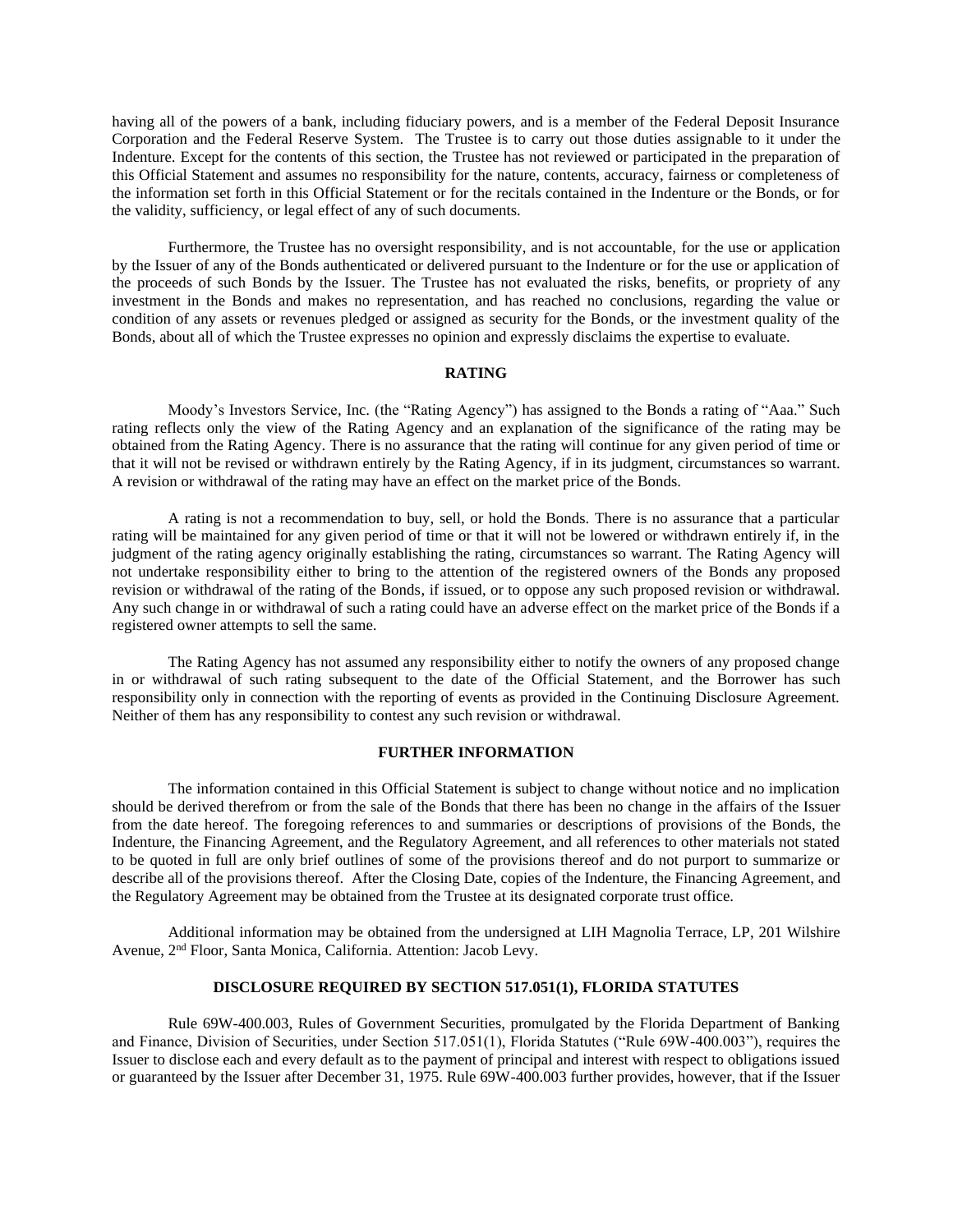in good faith believes that such disclosures would not be considered material by a reasonable investor, such disclosures may be omitted.

The Bonds do not constitute a general debt, liability or obligation of the Issuer, but are instead secured by amounts on deposit under the Indenture and by other security discussed herein. The Bonds are not being offered on the basis of the financial strength of the Issuer. Accordingly, the Issuer, in good faith, believes that disclosure of any such default on bonds with respect to which the Issuer was merely a conduit issuer and which are secured solely by payments of the borrower under a loan agreement, lease agreement or installment sale agreement, would not be considered material by a reasonable investor in the Bonds.

### **CO-FINANCIAL ADVISORS**

<span id="page-31-0"></span>The Hendrickson Company and The Community Concepts Group, Inc. (together, the "Co-Financial Advisors") are serving as Co-Financial Advisors to the Issuer with respect to the planning, structuring and sale of the Bonds. The Co-Financial Advisors assisted in the preparation of this Official Statement and in other matters relating to the planning, structuring and issuance of the Bonds and provided other advice. The Co-Financial Advisors will not bid on or otherwise engage in any underwriting activities with regard to the issuance and sale of the Bonds. The Co-Financial Advisors are not obligated to undertake and have not undertaken to make an independent verification or to assume responsibility for the accuracy, completeness or fairness of the information contained in this Official Statement and is not obligated to review or ensure compliance with continuing disclosure undertakings.

#### **ENFORCEABILITY OF REMEDIES**

The remedies available to the Trustee, the Issuer and the Bondholders upon an Event of Default under the Financing Agreement, the Regulatory Agreement or the Indenture are in many respects dependent upon regulatory and judicial actions which are often subject to discretion and delay. Under existing law and judicial decisions, including specifically the Federal Bankruptcy Code, the remedies provided for under the Federal Bankruptcy Code, the Financing Agreement, the Regulatory Agreement or the Indenture may not be readily available or may be limited.

In addition, the Financing Agreement and the Regulatory Agreement both provide that the payment obligations of the Borrower contained in such agreements (other than certain obligations to the Issuer and the Trustee individually and not on behalf of the Bondholders) will be limited obligations payable solely from the income and assets of the Borrower, and that no partner of the Borrower will have any personal liability for the satisfaction of any payment obligation of the Borrower under such agreements or of any claim against the Borrower arising out of such agreements or the Indenture.

The various legal opinions to be delivered concurrently with the delivery of the Bonds will be qualified as to the enforceability of various legal instruments by limitations imposed by the valid exercise of the constitutional powers of the State and the United States of America and bankruptcy, reorganization, insolvency or other similar laws affecting the rights of creditors generally, and by general principles of equity (regardless of whether such enforceability is considered in a proceeding in equity or at law).

#### **MISCELLANEOUS**

<span id="page-31-1"></span>Any statements in this Official Statement involving matters of opinion, whether or not expressly so stated, are intended as such, and not as representations of fact. This Official Statement is not to be construed as an agreement or contract between the Issuer and the purchasers or owners of any Bonds.

This Official Statement is submitted in connection with the sale of the Bonds and may not be reproduced or used, as a whole or in part, for any other purpose. This Official Statement and the distribution thereof have been duly authorized and approved by the Issuer and the Official Statement has been duly executed and delivered on behalf of the Borrower.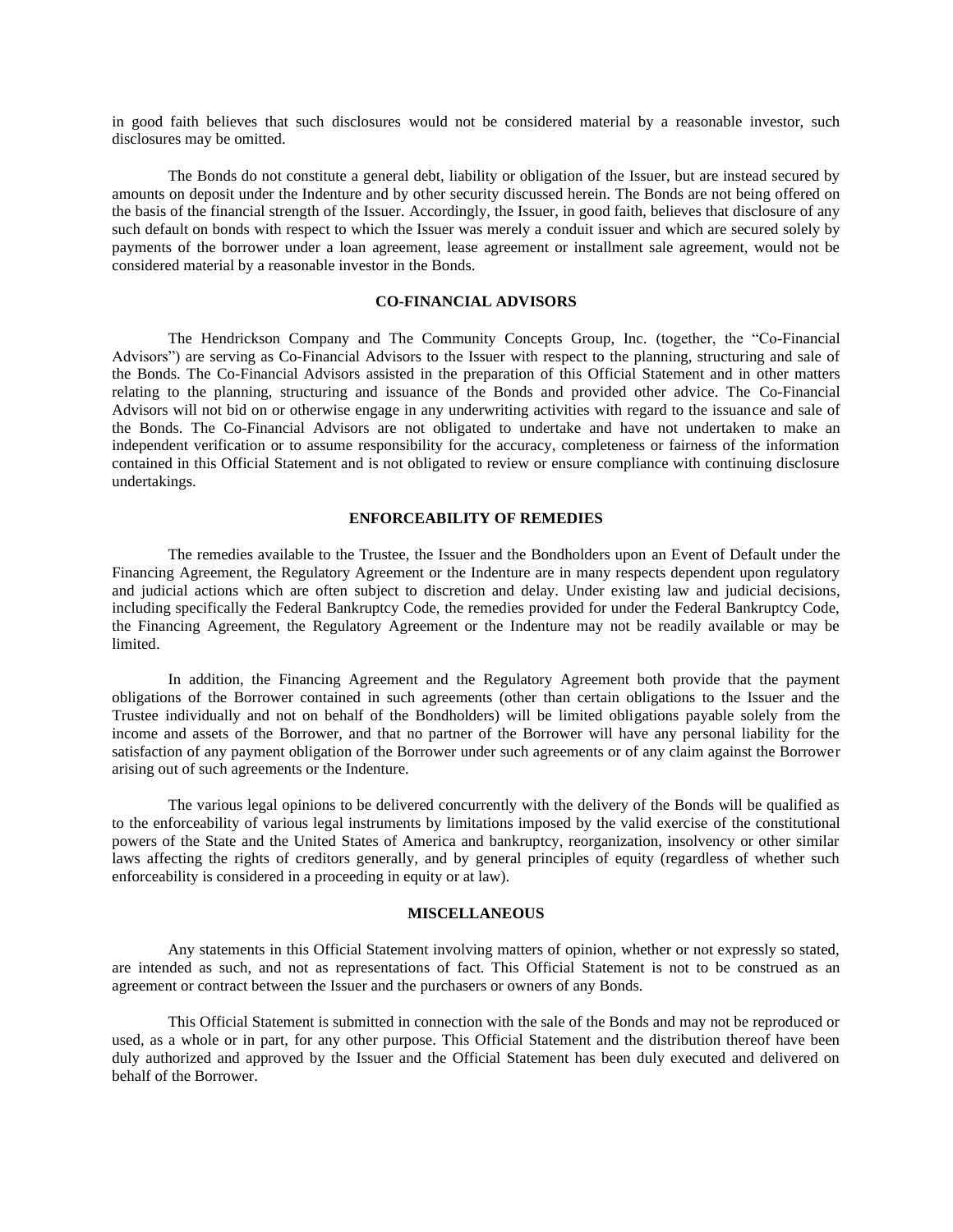# [BORROWER'S SIGNATURE PAGE TO OFFICIAL STATEMENT]

## **LIH MAGNOLIA TERRACE, LP**,

a Florida limited partnership

- By: LIH MAGNOLIA TERRACE GP, LLC, a Florida limited liability company, its general partner
	- By:<br>Name:

Name: Jacob Levy<br>Title: Manager Manager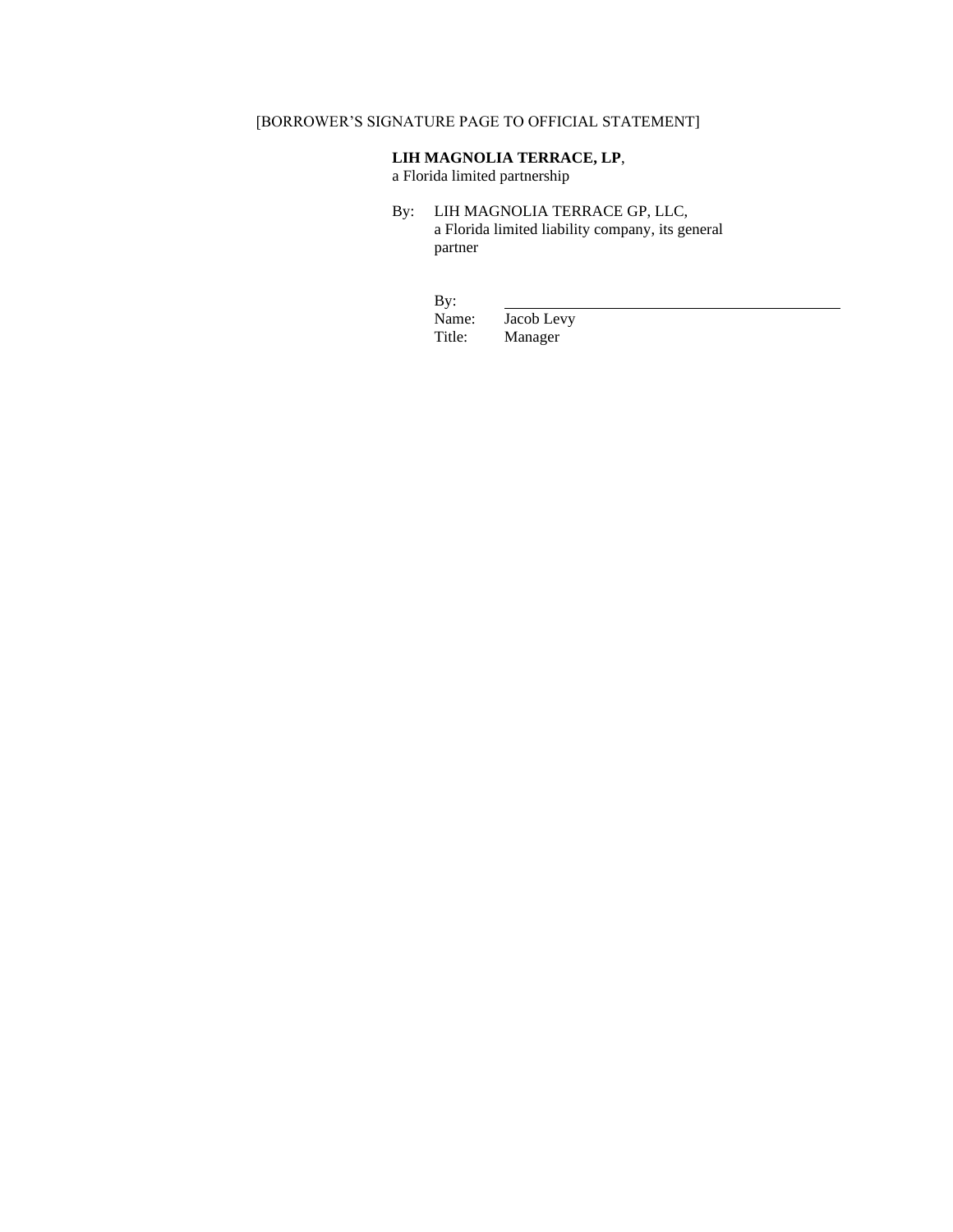### **APPENDIX A**

### **DEFINITIONS OF CERTAIN TERMS**

*The following are definitions of certain terms, or summaries thereof, used in the Indenture or appearing in this Official Statement.*

"Act" has the meaning given to such term in the Indenture.

"Actual/360" means a computation of interest accrual on the basis of a 360 day year and the actual number of calendar days during the applicable month, calculated by multiplying the unpaid principal balance of the Bonds by the Pass-Through Rate, dividing the product by 360, and multiplying the quotient obtained by the actual number of days elapsed in the applicable month.

"Assigned Loan" means the Mortgage Loan assigned to the Lender by the Issuer on the Closing Date.

"Attesting Officer" means such officer or official of the Issuer who in accordance with the Bond Resolution, the laws of the State, the bylaws or other governing documents of the Issuer or practice or custom, regularly certifies official acts and records of the Issuer, and includes any assistant or deputy officer to the principal officer or officers exercising such responsibilities.

"Authorized Borrower Representative" means any officer of the general partner of the Borrower and such additional persons or entities duly designated by the Borrower in writing to act on its behalf.

"Authorized Officer" means the Chair, Vice Chair, or Administrator of the Issuer, or any other person designated to act on behalf of the Issuer by the Bond Resolution.

"Bankruptcy Code" means the Federal Bankruptcy Code, Title 11 of the United States Code.

"Beneficial Owner" means the purchaser of a beneficial interest in the Bonds.

"Bond Counsel" means an attorney at law or a firm of attorneys of recognized expertise in the field of federal income tax matters relating to municipal securities selected by the Issuer.

"Bond Fund" means the Fund created and so designated in the Indenture.

"Bond Register" means the registration books of the Issuer maintained by the Trustee as provided in the Indenture on which registration and transfer of the Bonds is to be recorded.

"Bond Registrar" has the meaning given to such term in the Indenture.

"Bond Resolution" means, collectively, the Resolution of the Issuer adopted on March 15, 2019 and the Resolution of the Issuer adopted by the Issuer on February 13, 2020, authorizing the issuance and sale of the Bonds.

"Bondholder" or "holder" or "owner" of any Bond or any similar term shall mean the person in whose name any Bond is registered.

"Bonds" means the Housing Finance Authority of Leon County, Florida Multifamily Housing Revenue Bonds (Pass-Through – Magnolia Terrace), Series 2020, in the principal amount of \$11,880,000\*, including any bond or bonds, as the case may be, authorized under and secured by the Indenture and issued pursuant to the Indenture.

"Book Entry Bonds" means the Bonds for which a Depository or its Nominee is the Bondholder.

<sup>\*</sup> Preliminary; subject to change.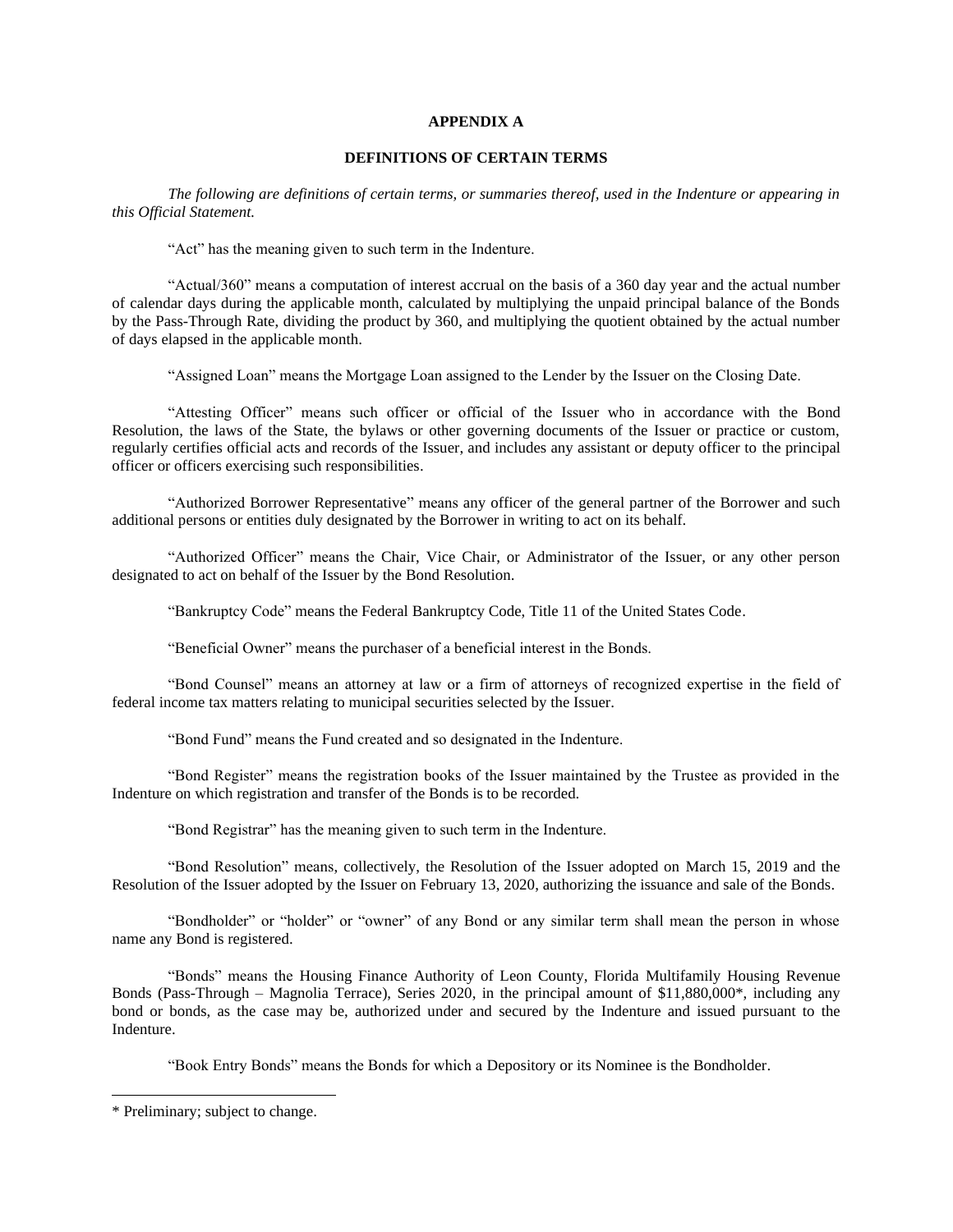"Borrower" means LIH Magnolia Terrace, LP, a Florida limited partnership.

"Business Day" means any day other than a Saturday or Sunday, a day when the fiscal agent or paying agent for the Pass-Through Certificate is closed, a day when the Federal Reserve Bank of New York is closed, or a day when the Federal Reserve Bank is closed in a district where a certificate account is located if the related withdrawal is being made from that certificate account, and, with respect to the Bonds, any such day that is also a day on which the Trustee is open for business.

"Closing Date" means the date the Bonds are initially issued and delivered to the original purchaser thereof.

"Code" means the United States Internal Revenue Code of 1986, as amended, and the Regulations thereunder, or any successor statute, together with corresponding and applicable final, temporary or proposed regulations and revenue rulings issued or amended with respect thereto by the Treasury Department or Internal Revenue Service of the United States.

"Collateral Security Fund" means the Fund of that name established by the Indenture.

"Collateral Security Interest Account" means the Account of that name established by the Indenture.

"Collateral Security Principal Account" means the Account of that name established by the Indenture.

"Costs of Issuance" means costs to the extent incurred in connection with, and allocable to, the issuance of the Bonds within the meaning of Section  $147(g)$  of the Code. For example, "issuance costs" include the following costs, but only to the extent incurred in connection with, and allocable to, the borrowing: underwriters' spread; counsel fees; financial advisory fees; fees paid to an organization to evaluate the credit quality of an issue; trustee fees; paying agent fees; bond registrar, certification and authentication fees; accounting fees; printing costs for bonds and offering documents; public approval process costs; engineering and feasibility study costs; guarantee fees, other than qualified guarantees; and similar costs.

"Costs of Issuance Fund" means the Fund created and so designated in the Indenture.

"Counsel's Opinion" means a written opinion, including opinions supplemental thereto, signed by an attorney or firm of attorneys (who may be counsel for the Issuer, the Borrower or Fannie Mae) acceptable to the Trustee.

"Depository" means, initially, DTC and any replacement securities depository appointed under the Indenture.

"Documents" has the meaning assigned to such term in the Financing Agreement.

"DTC" means The Depository Trust Company, New York, New York.

"Electronic Means" means, (a) with respect to any notice or instruction delivered to the Trustee, "Electronic Means" as defined in the Indenture, or (b), with respect to any other notice or communication delivered under the Indenture, a facsimile transmission or any other electronic means of communication approved in writing by Fannie Mae.

"Event of Default" means any occurrence or event specified as such in the Indenture.

"Exchange Date" has the meaning given to such term in the Indenture.

"Extension Deposit" means the deposit of Preference Proof Moneys described in the Indenture.

"Fannie Mae" means Fannie Mae, a corporation organized and existing under the Federal National Mortgage Association Charter Act, 12 U.S.C., § 1716 et seq., and its successors.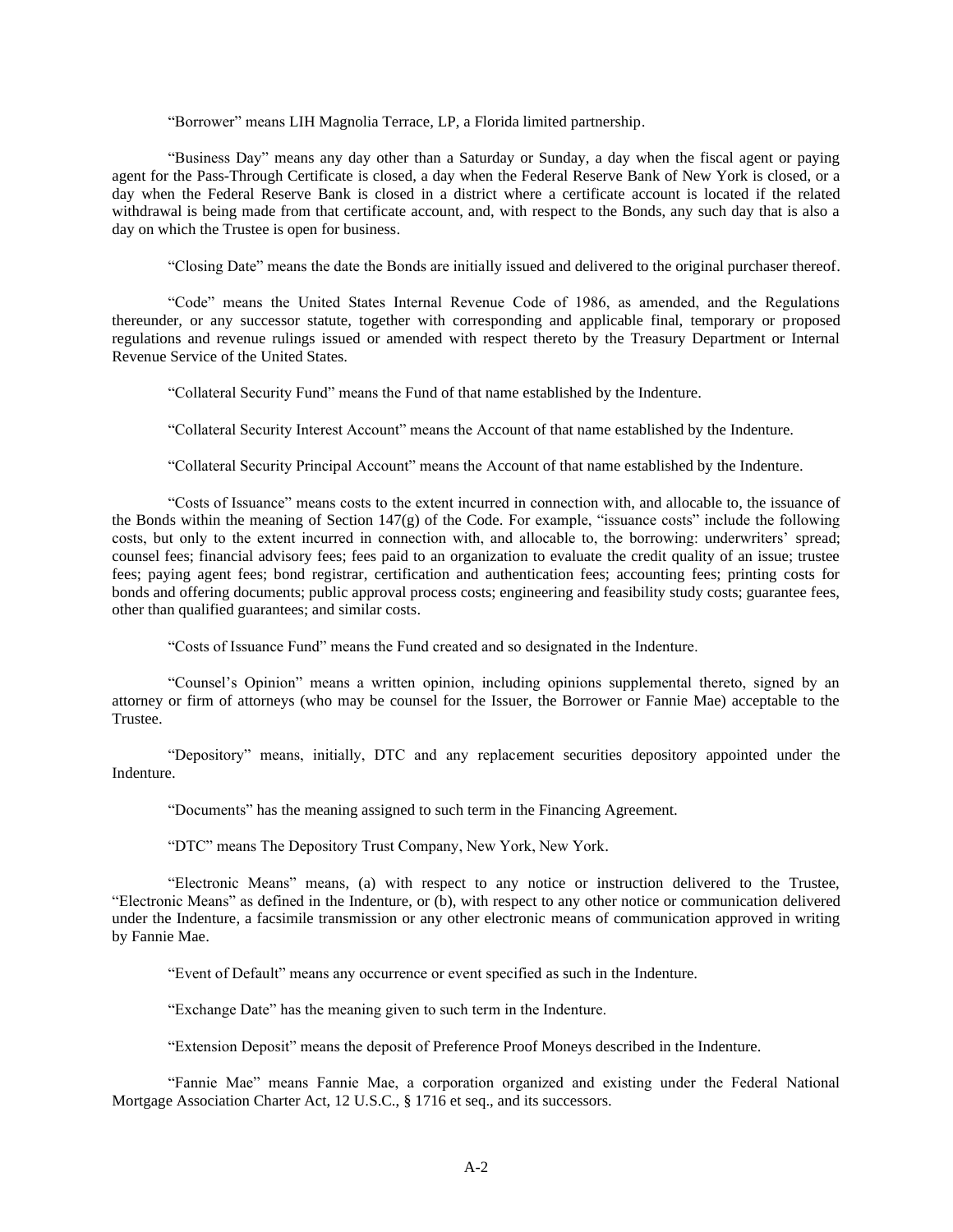"Fannie Mae Trust Indenture" means that certain Trust Indenture of Fannie Mae in its corporate capacity and Fannie Mae in its trustee capacity, dated as of December 1, 2017, (for fully fixed rate mortgage loans) as amended and supplemented, pursuant to which the Pass-Through Certificate is issued.

"Financing Agreement" has the meaning given to such term in the Indenture.

"First Payment Date" means March 26, 2020\*.

"Fund" or "Account" means a fund or account created by or pursuant to the Indenture.

"Government Obligations" means direct obligations of, and obligations on which the full and timely payment of principal and interest is unconditionally guaranteed by, the full faith and credit of the United States of America.

"Highest Rating Category" means, (a) if the Bonds are rated by a Rating Agency, the term "Highest Rating Category" means, with respect to an Investment, that the Investment is rated by each Rating Agency in the highest rating given by that Rating Agency for that general category of security; and (b) if at any time the Bonds are not rated (and, consequently, there is no Rating Agency), then the term "Highest Rating Category" means, with respect to an Investment, that the Investment is rated by S&P or Moody's in the highest rating given by that rating agency for that general category of security. By way of example, the Highest Rating Category for tax-exempt municipal debt established by S&P is "A-1+" for debt with a term of one year or less and "AAA" for a term greater than one year, with corresponding ratings by Moody's of "MIG-1" (for fixed rate) or "VMIG-1" (for variable rate) for one year or less and "Aaa" for greater than one year. If at any time (i) the Bonds are not rated, (ii) both S&P and Moody's rate an Investment and (iii) one of those ratings is below the Highest Rating Category, then such Investment will, nevertheless, be deemed to be rated in the Highest Rating Category if the lower rating is no more than one rating category below the highest rating category of that rating agency. For example, an Investment rated "AAA" by S&P and "Aa3" by Moody's is rated in the Highest Rating Category. If, however, the lower rating is more than one full rating category below the Highest Rating Category of that rating agency, then the Investment will be deemed to be rated below the Highest Rating Category. For example, an Investment rated "AAA" by S&P and "A1" by Moody's is not rated in the Highest Rating Category.

"Indenture" means the Indenture of Trust as it may from time to time be amended, modified or supplemented by Supplemental Indentures.

"Initial Mandatory Redemption Date" means April 28, 2020\*.

"Investment" means any Permitted Investment and any other investment held under the Indenture that does not constitute a Permitted Investment.

"Investment Partner" means HCP-ILP, LLC, a Nevada limited liability company, and its successors and assigns.

"Issuer" has the meaning given to such term in the Indenture.

"Issuer Fee" means the ongoing fee of the Issuer in the amount of 20 basis points (0.20%) of the Outstanding principal amount of the Bonds payable in semiannual installments in arrears on each July 1 and January 1, commencing July 1, 2020, so long as any portion of the Bonds is outstanding.

"Issuer Servicer" means Seltzer Management Group, Inc., and it successors and assigns.

"Issuer Servicer Documents" has the meaning assigned to such term in the Financing Agreement.

<sup>\*</sup> Preliminary; subject to change.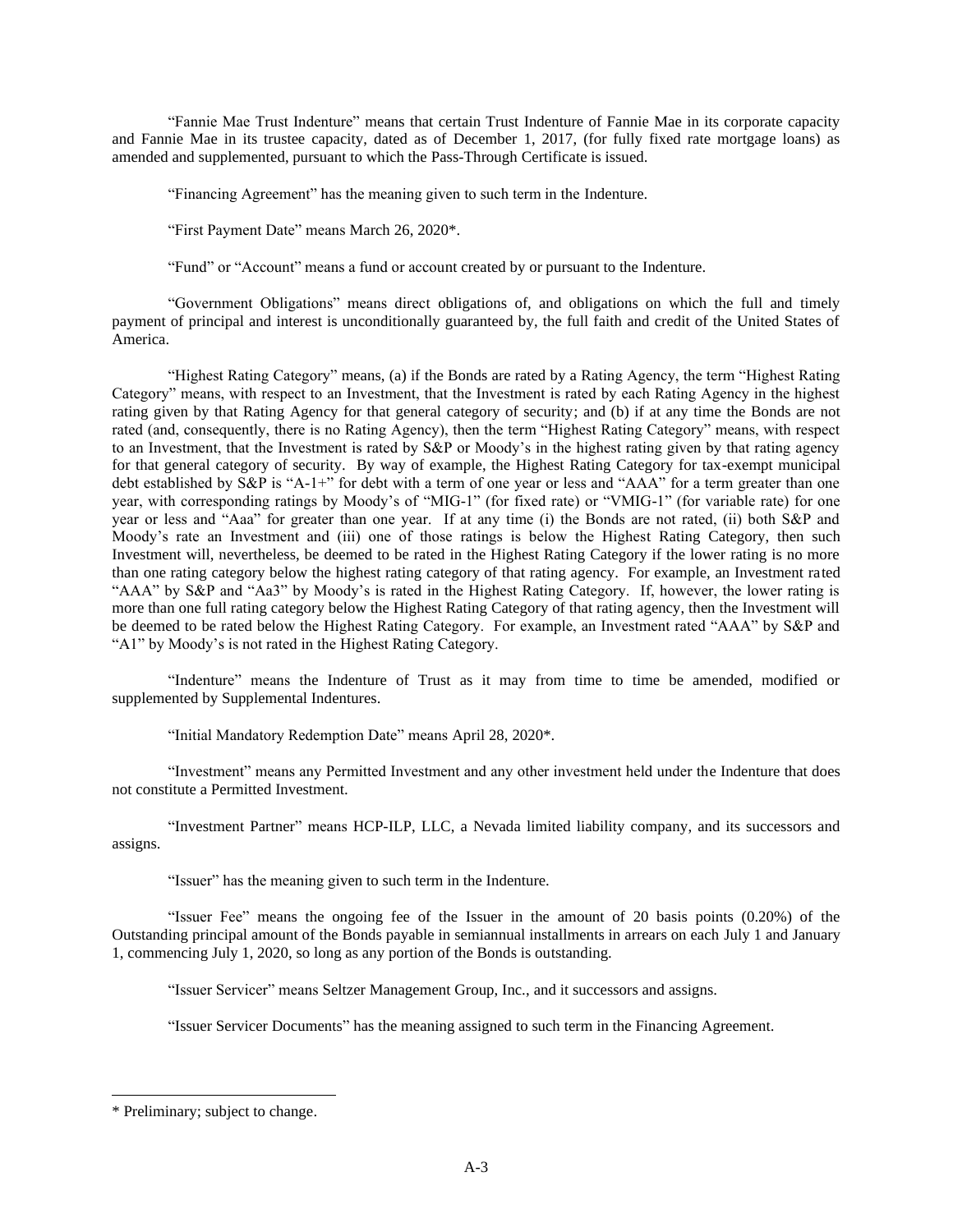"Issuer Servicer Fee" means any fees payable to the Issuer Servicer as required by the Issuer Servicer Documents.

"Lender" means CBRE Multifamily Capital, Inc., a Delaware corporation , and its successors and assigns.

"Loan Agreement" has the meaning given to such term in the Indenture.

"Mandatory Redemption Date" means the date on which the Bonds are subject to mandatory redemption pursuant to the Indenture, including the Initial Mandatory Redemption Date, as such date may be extended pursuant to the Indenture.

"Maturity Date" means March 1, 2037\*. The final payment of principal with respect to the Pass-Through Certificate will be made on March 25, 2037\* (or the next Business Day if such day is not a Business Day) and will be passed through to the Bondholders on the next succeeding Business Day after receipt of the final payment on the Pass-Through Certificate.

"MBS Factor" means the applicable factor posted by Fannie Mae in respect of the Pass-Through Certificate from time to time as the Mortgage Loan amortizes, which represents the percentage of the original balance of the Pass-Through Certificate that is outstanding as of a given date.

"Moody's" means Moody's Investors Service, Inc., a Delaware corporation, and its successors and assigns, or if it is dissolved or no longer assigns credit ratings, then any other nationally recognized statistical rating agency, designated by Fannie Mae, that assigns credit ratings.

"Mortgage" means the Multifamily Mortgage, Assignment of Leases, Rents, Security Agreement and Fixture Filing, dated the Closing Date, together with all riders and exhibits, securing the Mortgage Note, executed by the Borrower with respect to the property described in the Mortgage, as it may be amended, supplemented or restated from time to time, or any security instrument executed in substitution therefor, as such substitute security instrument may be amended, supplemented or restated from time to time.

"Mortgage Loan" means the mortgage loan made to the Borrower by the Issuer with respect to the Project on the Closing Date and assigned to the Lender.

"Mortgage Loan Documents" means, collectively, the Mortgage Note, the Mortgage and all other documents, agreements and instruments evidencing, securing or otherwise relating to the Mortgage Loan, as each such document, agreement or instrument may be amended, supplemented or restated from time to time. Neither the Financing Agreement nor the Regulatory Agreement is a Mortgage Loan Document and neither document is secured by the Mortgage.

"Mortgage Note" means that certain note from the Borrower payable to the order of the Issuer and endorsed by the Issuer, without recourse, to the order of the Lender, evidencing the Borrower's obligation to repay the Mortgage Loan.

"Nominee" means the nominee of the Depository, which may be the Depository, as determined from time to time pursuant to the Indenture.

"Officer's Certificate" means a certificate signed by an Authorized Officer or, if such certificate pertains to official action taken by the Issuer or official records of the Issuer, by an Attesting Officer.

"Operating Fund" means the Fund created and so designated in the Indenture.

"Operating Revenues" means all amounts deposited into the Operating Fund from amounts paid under the Financing Agreement.

<sup>\*</sup> Preliminary; subject to change.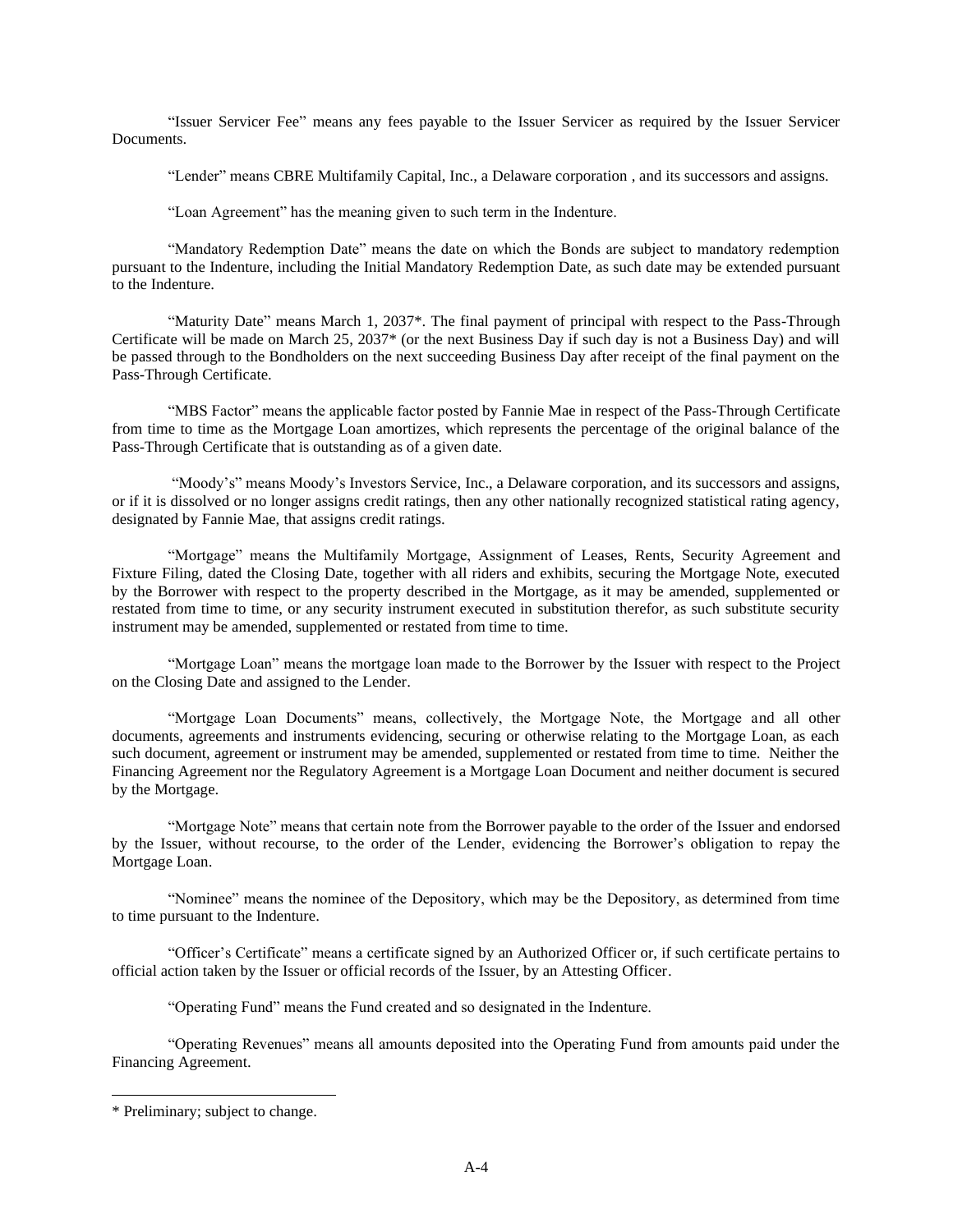"Outstanding" means, when used with reference to the Bonds and as of any particular date, all Bonds theretofore and thereupon being delivered except (a) any Bond cancelled by the Trustee or delivered to the Trustee for cancellation; (b) any Bond for the payment or redemption of which either (i) moneys equal to the principal amount or Redemption Price thereof, as the case may be, with interest to the date of maturity or redemption date, or (ii) specified types of Permitted Investments or moneys in the amounts, of the maturities and otherwise as described and required under the provisions of the Indenture, shall have theretofore been deposited with the Trustee in trust (whether upon or prior to maturity or the redemption date of such Bond) and, except in the case of a Bond to be paid at maturity, as to which a redemption notice shall have been given or provided for in accordance with the provisions of the Indenture, and (c) any Bond in lieu of or in substitution for which another Bond shall have been delivered pursuant to the Indenture.

"Participant" means a member of, or a participant in, the Depository.

"Pass-Through Certificate" means the Guaranteed Mortgage Pass-Through Certificate with respect to the Mortgage Loan bearing interest at the Pass-Through Rate, to be issued to and registered in the name of the Trustee by Fannie Mae pursuant to the Indenture, not including any portion thereof transferred or exchanged pursuant to the Indenture.

"Pass-Through Certificate Purchase Price" means the principal amount outstanding on the Mortgage Loan plus accrued interest on the Pass-Through Certificate at the Pass-Through Rate. Such amount shall equal the original principal amount of the Mortgage Loan (\$11,880,000\*) less any scheduled principal payments on or prepayments of the Mortgage Loan prior to the Purchase Date.

"Pass-Through Certificate Revenues" means all payments made under and pursuant to the Pass-Through Certificate.

"Pass-Through Rate" means the interest rate established with respect to the Pass-Through Certificate, which is  $\_\%$  per annum.

"Payment Date" means (a) the First Payment Date, (b) prior to the Purchase Date and prior to the Initial Mandatory Redemption Date, as such date may be extended pursuant to the Indenture, the 26th day of the month (or the next Business Day if the 26th is not a Business Day), (c) commencing in the first month immediately following the month in which the Purchase Date occurs, one Business Day after each date principal, interest, or premium, if any, payment is made pursuant to the Pass-Through Certificate (which shall be the 25th day of the month, or the next Business Day if the 25th is not a Business Day, after payment is due on the underlying Mortgage Loan), and (d) with respect to any redemption pursuant to the provisions described under the caption "DESCRIPTION OF THE BONDS – Optional Exchange of Bonds for Pass-Through Certificate" herein, the Business Day on which the Trustee receives funds pursuant to the provisions described under the caption "DESCRIPTION OF THE BONDS – Optional Exchange of Bonds for Pass-Through Certificate" herein. The payment of interest on a Payment Date shall relate to the interest accrued during the preceding calendar month. There shall be no further accrual of interest from the Maturity Date to the final Payment Date.

"Permitted Investments" means, to the extent authorized by law for investment of moneys of the Issuer:

(a) Government Obligations; and

(b) subject to the ratings requirements set forth in this definition, shares in any money market mutual fund (including those of the Trustee or any of its affiliates) registered under the Investment Company Act of 1940, as amended, that have been rated AAAm-G or AAAm by S&P or Aaa-mf by Moody's so long as the portfolio of such money market mutual fund is limited to Government Obligations and agreements to repurchase Government Obligations. If the Bonds are rated by a Rating Agency, the money market mutual fund must be rated AAAm-G or AAAm by S&P, if S&P is a Rating Agency, or Aaamf by Moody's, if Moody's is a Rating Agency. If at any time the Bonds are not rated (and, consequently,

<sup>\*</sup> Preliminary; subject to change.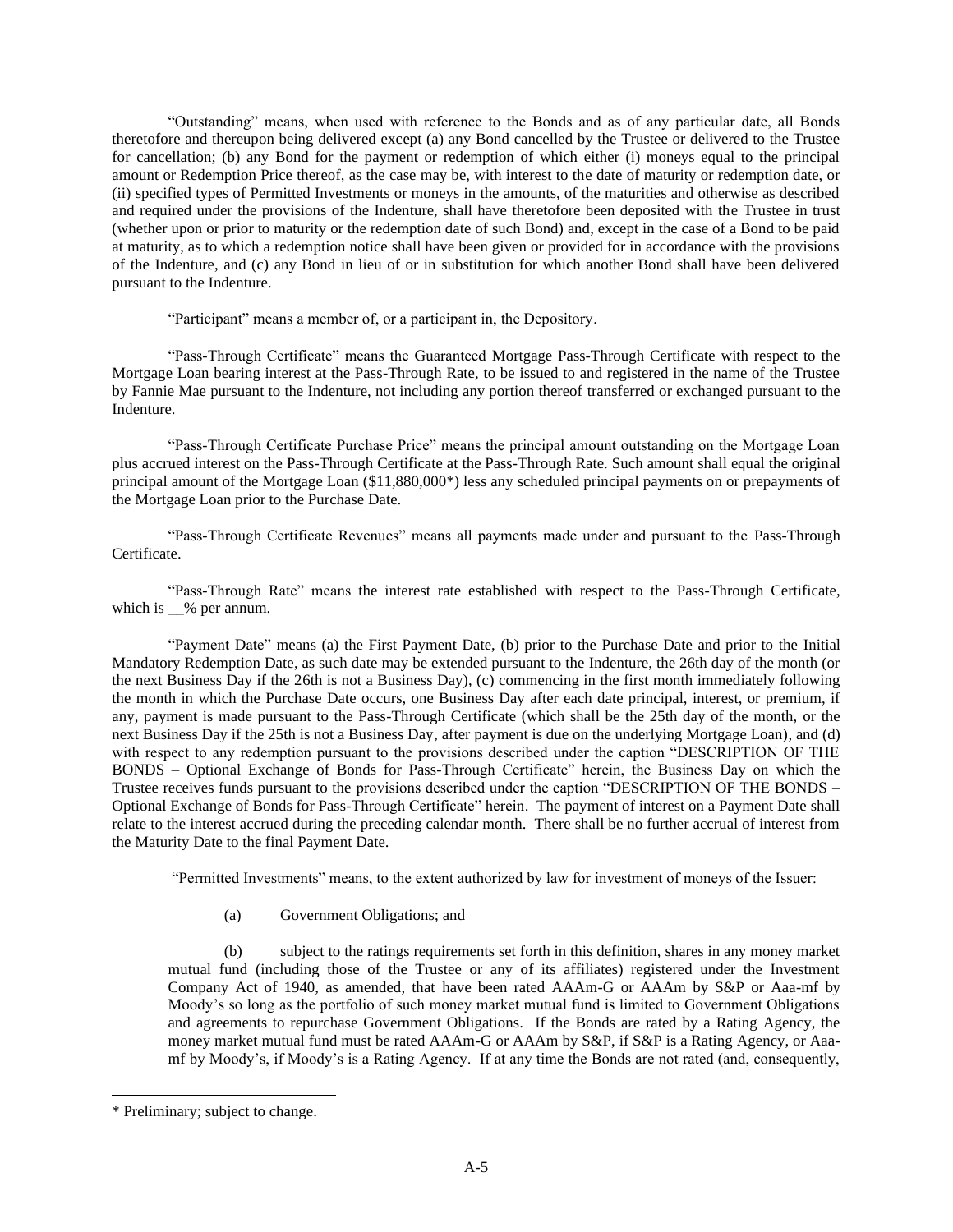there is no Rating Agency), then the money market mutual fund must be rated AAAm-G or AAAm by S&P or Aaa-mf by Moody's. If at any time (i) the Bonds are not rated, (ii) both S&P and Moody's rate a money market mutual fund and (iii) one of those ratings is below the level required by this paragraph, then such money market mutual fund will, nevertheless, be deemed to be rated in the Highest Rating Category if the lower rating is no more than one rating category below the highest rating category of that rating agency.

"Placed in Service Date" means the date the Project is placed in service for purposes of Section 42 of the Code.

"Preference Proof Moneys" means (a) moneys drawn on a letter of credit, (b) proceeds of the Bonds, or (c) moneys in connection with which the Trustee shall have been delivered an opinion of bankruptcy counsel acceptable to it to the effect that the use of such moneys would not be avoidable as a preference under Section 547 of the United States Bankruptcy Code or give rise to a stay under Section 362(a) of the United States Bankruptcy Code.

"Proceeds Fund" means the Fund created and so designated in the Indenture.

"Project" means the multifamily rental housing development, known as Magnolia Terrace, located in Leon County, Florida, on the site described in the Mortgage.

"Purchase Date" means the date on which funds in the Collateral Security Principal Account are applied by the Trustee to the purchase of the Pass-Through Certificate.

"Qualified Financial Institution" means any of: (a) bank or trust company organized under the laws of any state of the United States of America, (b) national banking association, (c) savings bank, a savings and loan association, or an insurance company or association chartered or organized under the laws of any state of the United States of America, (d) federal branch or agency pursuant to the International Banking Act of 1978 or any successor provisions of law or a domestic branch or agency of a foreign bank which branch or agency is duly licensed or authorized to do business under the laws of any state or territory of the United States of America, (e) government bond dealer reporting to, trading with, and recognized as a primary dealer by the Federal Reserve Bank of New York, (f) securities dealer approved in writing by Fannie Mae the liquidation of which is subject to the Securities Investors Protection Corporation or other similar corporation and (g) any other entity which is acceptable to Fannie Mae.

"Rating Agency" means Moody's or any other nationally recognized securities rating agency rating the Bonds, or such rating agency's successors or assigns.

"Rebate Fund" means the Fund created and so designated in the Indenture.

"Record Date" means the last Business Day of the month in the month immediately preceding each Payment Date.

"Redemption Price" means the amount required to be delivered to pay principal of, interest on, and redemption premium, if any, in connection with a redemption of the Bonds in accordance with the Indenture.

"Regulations" means the Income Tax Regulations promulgated or proposed under the Code by the Department of the Treasury, as the same may be amended after the date of the Indenture, including without limitation regulations promulgated by the Department of the Treasury to implement the requirements of Section 148 of the Code.

"Regulatory Agreement" means the Land Use Restriction Agreement relating to the Project, dated as of February 1, 2020, by and among the Issuer, the Trustee and the Borrower, as it may be amended, supplemented or restated from time to time.

"Rehabilitation Account" means the Account of that name created within the Proceeds Fund in the Indenture.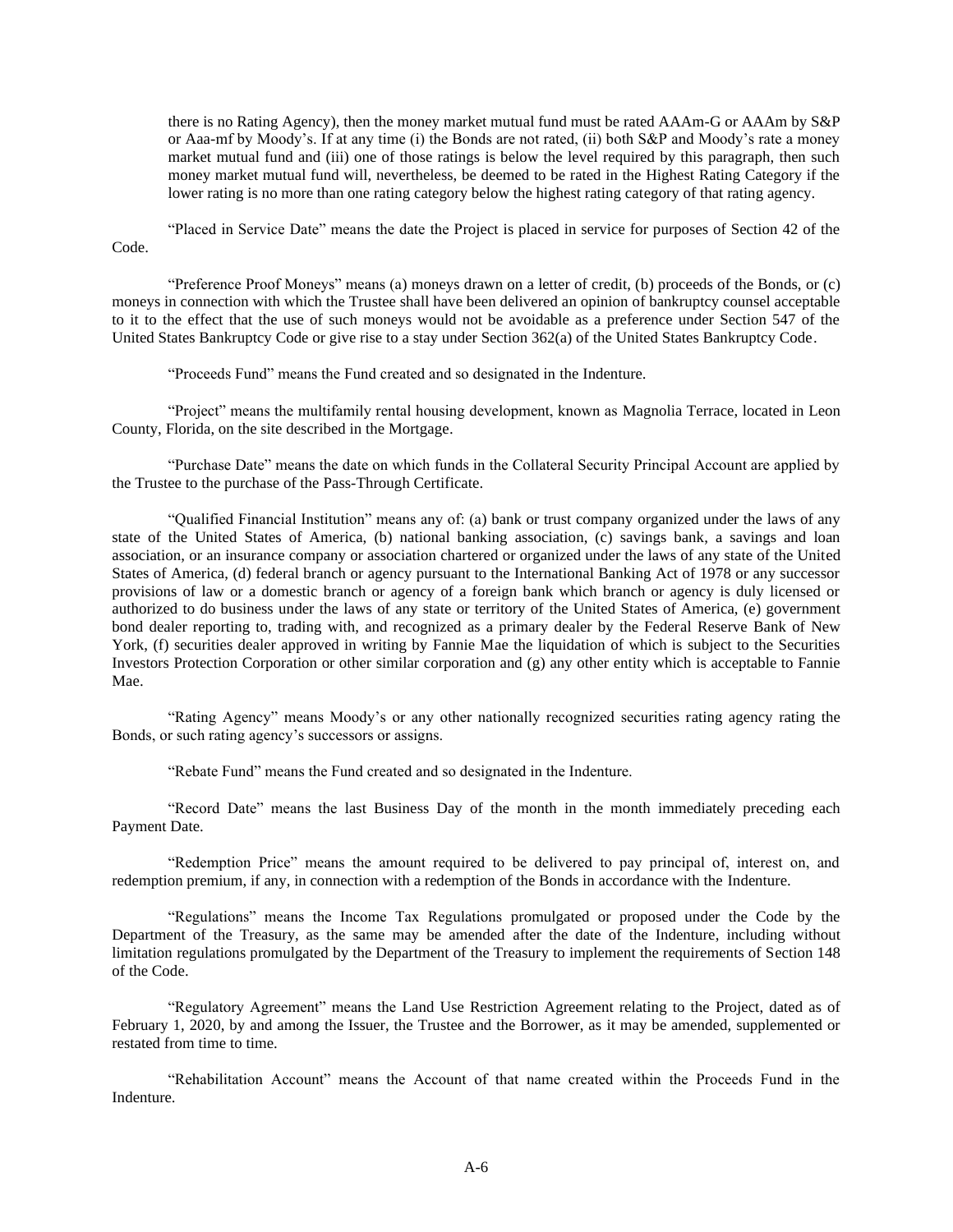"Rehabilitation Agreement" means the provisions relating to rehabilitation of the Project set forth in the Loan Agreement.

"Representation Letter" has the meaning given to such term in the Indenture.

"Request Notice" has the meaning given to such term in the Indenture.

"Reserved Rights" means those certain rights of the Issuer under the Financing Agreement to indemnification and to payment or reimbursement of fees and expenses of the Issuer; its right to receive notices and to enforce notice and reporting requirements; its right to inspect and audit the books, records and premises of the Borrower and of the Project; its right to collect attorneys' fees and related expenses; its right to specifically enforce the Borrower's covenant to comply with applicable federal tax law and State law (including the Act and the rules and regulations of the Issuer, if any); its right to exercise the option to exchange Bonds for the Pass-Through Certificate or redeem such Bonds for cash pursuant to the Indenture; and its right to give or withhold consent to amendments, changes, modifications and alterations to the Financing Agreement.

"Responsible Officer" means any Vice President or Assistant Vice President of the Trustee having regular responsibility for corporate trust matters.

"Revenues" means the Pass-Through Certificate Revenues and the Operating Revenues.

"S&P" means S&P Global Ratings, and its successors and assigns, or if it is dissolved or no longer assigns credit ratings, then any other nationally recognized statistical rating agency, designated by Fannie Mae, that assigns credit ratings.

"Seller Loan" means a loan from Affordable Housing America, Inc., a [\_\_\_\_\_\_\_] corporation, to the Borrower in a principal amount of \$1,000,000.

"State" means the State of Florida.

"Substitute Depository" means a securities depository appointed as successor to DTC under the Indenture.

"Supplemental Indenture" means any indenture duly authorized and entered into after the date of the Indenture between the Issuer and the Trustee amending or supplementing the Indenture in accordance with the provisions of the Indenture.

"Term Sheet" means the Term Sheet relating to the terms of the Mortgage Loan, the Assigned Loan and, when and if issued, the Pass-Through Certificate, dated the Closing Date and attached as an exhibit to the Financing Agreement.

"Transfer Date" has the meaning given to such term in the Indenture.

"Trust Estate" means all the property, rights, moneys, securities and other amounts pledged and assigned to the Trustee pursuant to the Granting Clauses in the Indenture.

"Trustee" means The Bank of New York Mellon Trust Company, N.A.

"Trustee's Fee" means the ongoing compensation and expenses payable to the Trustee as follows: (a) the acceptance fee of the Trustee of \$2,000 payable on the date of issuance and delivery of the Bonds; (b) the annual administration fees and expenses of the Trustee, as Trustee, registrar and paying agent of \$4,250 for the ordinary services of the Trustee rendered under this Indenture during each 12 month period (including the amount payable to The Bank of New York Mellon Trust Company, in its capacity as dissemination agent pursuant to the continuing disclosure agreement related to the Bonds), payable semiannually in advance on each July 1 and January 1, commencing July 1, 2020; (c) the reasonable fees and charges of the Trustee for necessary extraordinary services rendered by it and extraordinary costs and expenses incurred by it under this Indenture as and when the same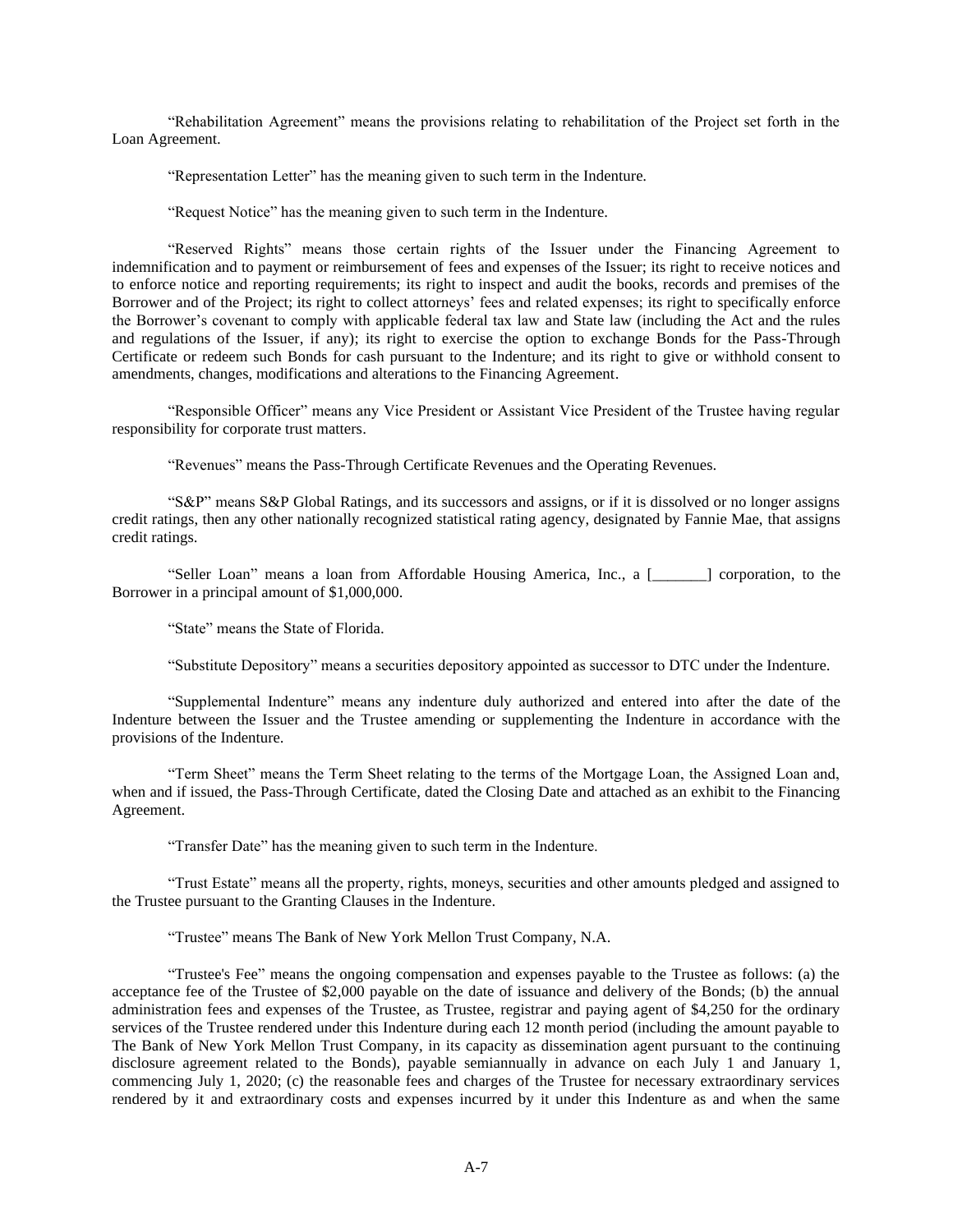become due, including reasonable counsel fees (including in-house counsel fees and fees prior to litigation, at trial, in insolvency proceedings or for appellate proceedings); provided, further, that the Trustee shall not be required to undertake any such extraordinary services unless provision for payment of extraordinary expenses satisfactory to the Trustee shall have been made; and (d) all amounts payable to the Trustee pursuant to the indemnification of the Trustee under the Financing Agreement.

"Underwriter" means RBC Capital Markets, LLC.

[Remainder of page intentionally left blank]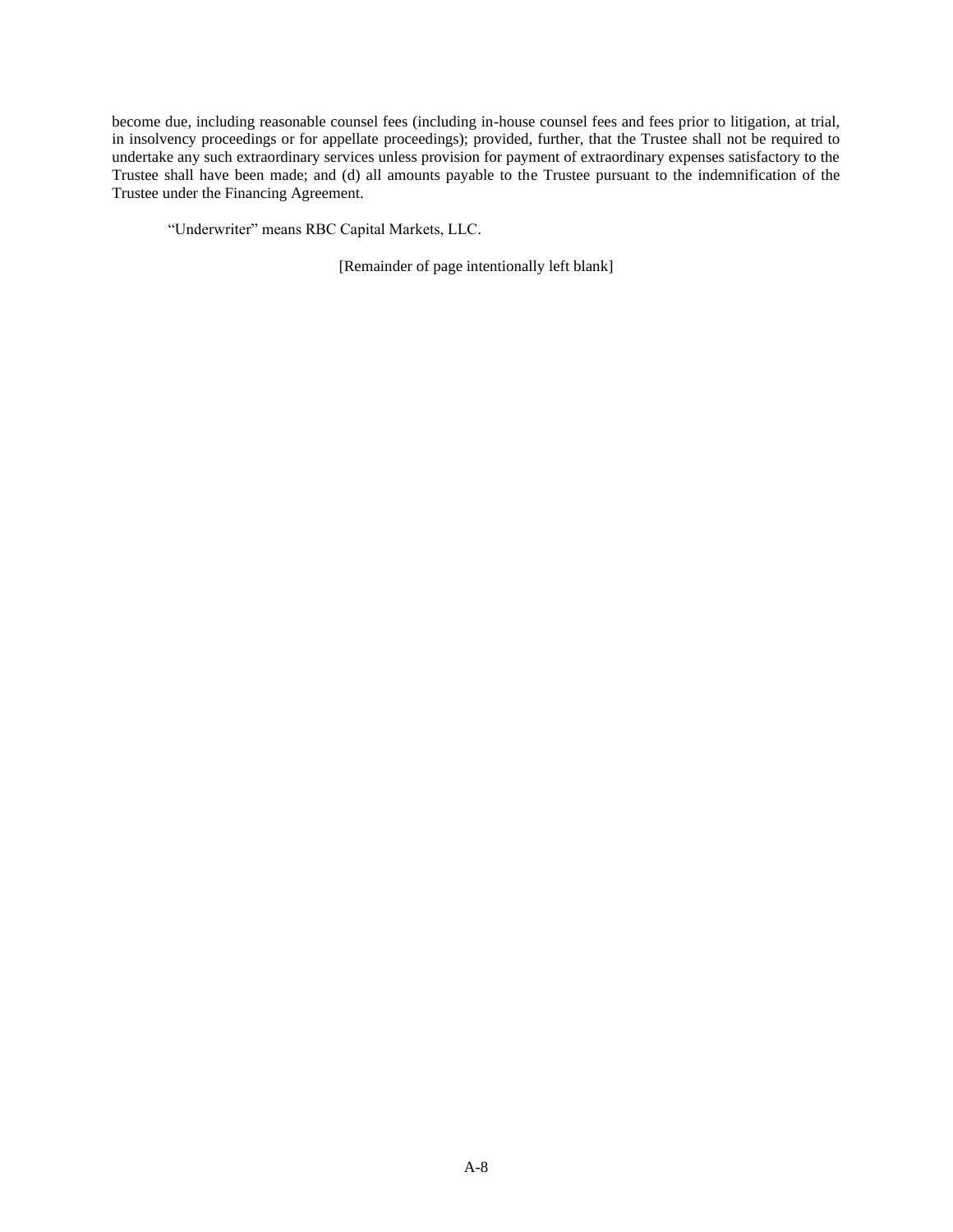## **APPENDIX B**

## **SUMMARY OF CERTAIN PROVISIONS OF THE INDENTURE**

*The following summary of certain provisions of the Indenture does not purport to be complete, and is qualified in its entirety by reference to the specific terms of the Indenture.* 

THE PRINCIPAL INSTALLMENTS OF, PREMIUM, IF ANY, AND INTEREST ON THE BONDS ARE NOT GENERAL OBLIGATIONS OF THE ISSUER, BUT ARE SPECIAL, LIMITED OBLIGATIONS OF THE ISSUER SECURED BY THE TRUST ESTATE, ARE AND WILL ALWAYS BE PAYABLE SOLELY FROM THE REVENUES AND INCOME DERIVED FROM THE TRUST ESTATE (EXCEPT TO THE EXTENT PAID OUT OF MONEYS ATTRIBUTABLE TO PROCEEDS OF THE BONDS OR THE INCOME FROM THE TEMPORARY INVESTMENT THEREOF), AND ARE AND WILL ALWAYS BE A VALID CLAIM OF THE OWNER THEREOF ONLY AGAINST THE REVENUES AND INCOME DERIVED FROM THE TRUST ESTATE, WHICH REVENUES AND INCOME MAY BE USED FOR NO OTHER PURPOSE THAN TO PAY THE PRINCIPAL INSTALLMENTS OF, PREMIUM, IF ANY, AND INTEREST ON THE BONDS, EXCEPT AS MAY BE EXPRESSLY AUTHORIZED OTHERWISE IN THE INDENTURE AND IN THE FINANCING AGREEMENT. THE OBLIGATION TO PAY THE PRINCIPAL INSTALLMENTS OF, PREMIUM, IF ANY, AND INTEREST ON THE BONDS DO NOT NOW AND WILL NEVER CONSTITUTE A DEBT OR AN OBLIGATION OF THE STATE OR ANY POLITICAL SUBDIVISION THEREOF AND NEITHER THE STATE NOR ANY POLITICAL SUBDIVISION THEREOF WILL BE LIABLE THEREFOR, WITHIN THE PURVIEW OF ANY CONSTITUTIONAL LIMITATION OR PROVISION, OR A CHARGE AGAINST THE GENERAL CREDIT OR TAXING POWERS, IF ANY, OF ANY OF THEM, BUT WILL BE SECURED AS AFORESAID, AND WILL BE PAYABLE SOLELY FROM THE REVENUES AND INCOME DERIVED FROM THE TRUST ESTATE (EXCEPT AS STATED AFORESAID). NO OWNER OF THE BONDS WILL HAVE THE RIGHT TO COMPEL THE EXERCISE OF THE TAXING POWER, IF ANY, OF THE STATE OR ANY POLITICAL SUBDIVISION THEREOF TO PAY ANY PRINCIPAL INSTALLMENT OF, PREMIUM, IF ANY, OR INTEREST ON THE BONDS. **THE ISSUER HAS NO TAXING POWER**. THE BONDS ARE NOT A DEBT OF THE UNITED STATES OF AMERICA, THE UNITED STATES DEPARTMENT OF HOUSING AND URBAN DEVELOPMENT OR ANY OTHER FEDERAL GOVERNMENTAL AGENCY AND ARE NOT GUARANTEED BY THE FULL FAITH AND CREDIT OF THE UNITED STATES.

### **Establishment of Funds**

In addition to the Proceeds Fund established under the Indenture, the Trustee shall establish, maintain and hold in trust the following funds, each of which shall be disbursed and applied only as authorized in the Indenture:

- (a) the Bond Fund;
- (b) the Operating Fund;
- (c) the Costs of Issuance Fund;
- (d) the Collateral Security Fund; and
- (e) the Rebate Fund.

### **Application of Revenues**

All Pass-Through Certificate Revenues shall be deposited by the Trustee, promptly upon receipt thereof, to the Bond Fund.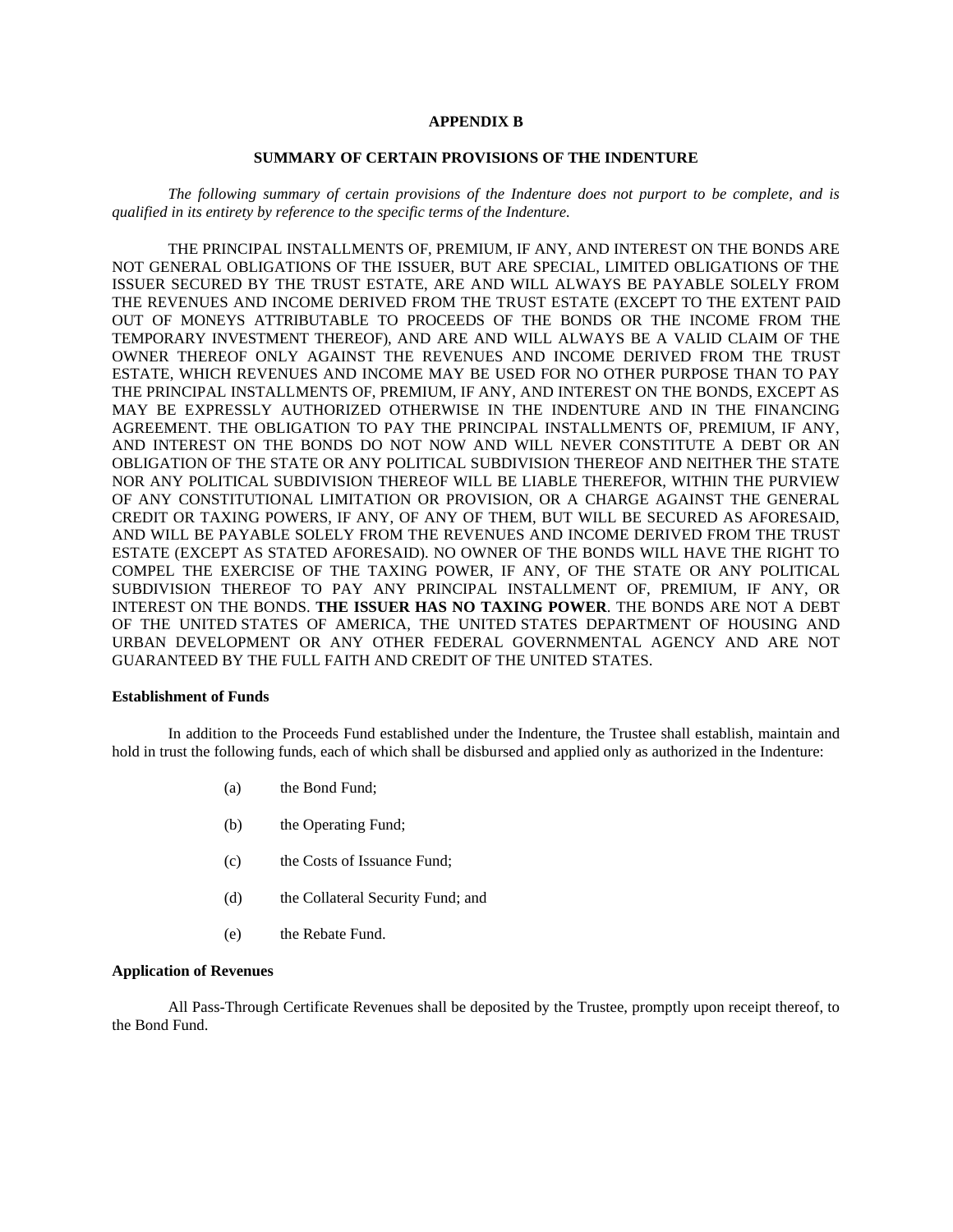## **Application of Operating Fund**

All Operating Revenues shall be deposited into the Operating Fund. Amounts in the Operating Fund shall be withdrawn by the Trustee and used solely to pay: *first*, any amount required to be deposited in the Rebate Fund to the extent sufficient funds are not otherwise made available to the Trustee for such purposes; *second*, the Issuer Fee; *third*, the Issuer Servicer Fee; *fourth*, the Trustee's fee; and *fifth*, the fees and expenses incurred in connection with the determination of rebatable arbitrage. In the event the amounts in the Operating Fund are not equal to the amounts payable from the Operating Fund on any date on which such amounts are due and payable to fund such deficiency, the Trustee shall give notice to the Borrower and the Investment Partner of such deficiency and of the amount of such deficiency and request payment within five Business Days to the Trustee of the amount of such deficiency. No amount shall be charged against the Operating Fund except as expressly provided under this caption.

### **Application of Bond Fund**

The Trustee shall disburse from the Bond Fund, on each Payment Date an amount equal to the amount of the principal, including prepayments, premium, if any, and interest received on the Pass-Through Certificate on or immediately prior to such Payment Date.

#### **Investment of Funds**

The moneys held by the Trustee shall constitute trust funds for the purposes of the Indenture. Any moneys attributable to each of the Funds under the Indenture shall be invested by the Trustee at the written direction of the Borrower (except for the Rebate Fund, which shall be invested by the Trustee at the written direction of the Issuer) in Permitted Investments which mature or are redeemable at par on the earlier of (a) 180 days from the date of investment, or (b) the date on which such funds are expected to be needed for the purposes for which they are held. Notwithstanding anything in the Indenture to the contrary, all amounts in the Bond Fund, the Proceeds Fund, and the Collateral Security Fund shall be invested solely in Permitted Investments described in subparagraph (b) of the definition of Permitted Investments. If the Trustee does not receive written direction from the Borrower regarding the investment of any funds held by the Trustee under the Indenture, the Trustee shall invest such funds in Permitted Investments described in subparagraph (b) of the definition of Permitted Investments. The Trustee may conclusively rely upon the Borrower's written instructions as to both the suitability and legality of the directed investments.

Permitted Investments representing an investment of moneys attributable to any Fund or Account shall be deemed at all times to be a part of such Fund or Account. Such investments shall be sold at the best price obtainable whenever it shall be necessary to do so in order to provide moneys to make any transfer, withdrawal, payment or disbursement from such Fund or Account. In the case of any required transfer of moneys to another such Fund or Account, such investments may be transferred to that Fund or Account in lieu of the required moneys if permitted by the Indenture as an investment of moneys in that Fund or Account.

All Permitted Investments acquired by the Trustee pursuant to the Indenture shall be purchased in the name of the Trustee and shall be held for the benefit of the holders of the Bonds and Fannie Mae pursuant to the terms of the Indenture. The Trustee shall take such actions as shall be necessary to assure that such Permitted Investments are held pursuant to the terms of the Indenture and are subject to the trust and security interest created in the Indenture.

The Trustee shall not be liable or responsible for any loss resulting from any investment made in accordance with the Indenture. The Trustee shall have no liability in respect of losses incurred as a result of the liquidation of any investment prior to its stated maturity or the failure of the Issuer or the Borrower to provide timely written investment direction. Ratings of permitted investments shall be determined at the time of purchase of such permitted investments and without regard to ratings subcategories. The Trustee may make any and all such investments through its own banking department or the banking department of any affiliate and may charge its ordinary and customary fees for such trades, including account maintenance fees. The Trustee or its affiliates may act as sponsor, principal or agent in the acquisition or disposition of investments. The Trustee may commingle investments made under the Funds and Accounts established under the Indenture, but shall account for each separately.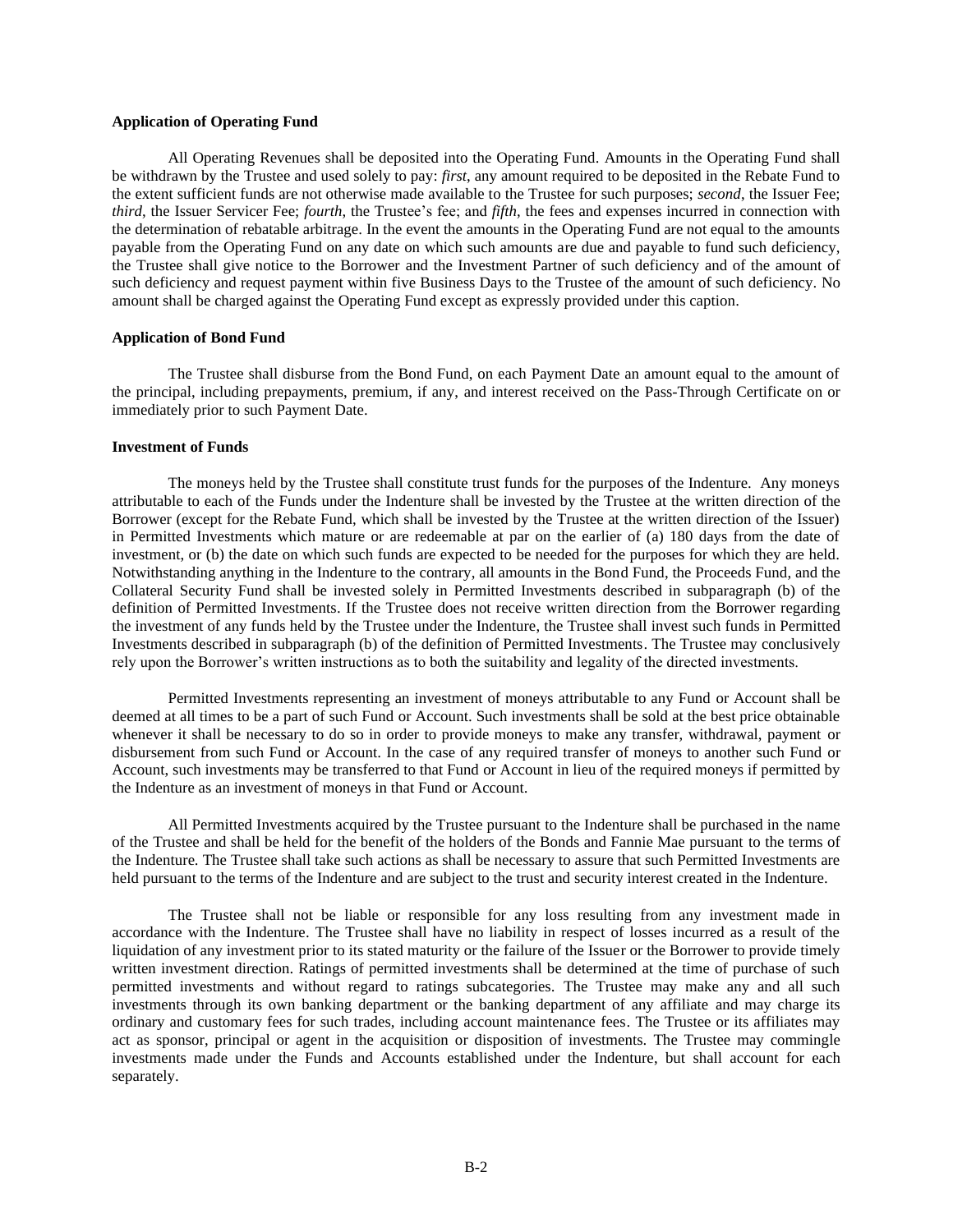In computing for any purpose under the Indenture the amount in any Fund on any date, obligations so purchased shall be valued at the lower of cost or par exclusive of accrued interest, and may be so valued as of any time within four days prior to such date.

The Issuer acknowledges that regulations of the Comptroller of the Currency grant the Borrower the right to receive brokerage confirmations of the security transactions as they occur. The Issuer and the Borrower agree that confirmations of security transactions are not required to be issued by the Trustee for each month in which a monthly statement is rendered, and no statement need be rendered for any fund or account if no activity occurred in such fund or account during such month.

# **Rebate Fund**

The Rebate Fund shall not be subject to the lien or encumbrance of the Indenture, but shall be held in trust for the benefit of the United States of America, and shall be subject to the claim of no other person, including that of the Trustee, the Lender, Fannie Mae, and Bondholders. The interest on any Permitted Investments representing an investment of moneys in the Rebate Fund and any profit arising from the sale thereof shall be retained in the Rebate Fund. Any moneys deposited therein in accordance with the provisions of the Indenture shall be used for no other purpose than to make payments to the United States Treasury, at the time and in the manner and amount specified in the Indenture.

# **Costs of Issuance Fund**

On or before the Closing Date, the Borrower shall deliver to the Trustee for deposit in the Costs of Issuance Fund, amounts to pay Costs of Issuance from sources other than Bond proceeds. The Trustee shall use amounts in the Costs of Issuance Fund to pay the Costs of Issuance on the Closing Date or as soon as practicable thereafter in accordance with written instructions to be given to the Trustee by the Borrower, upon delivery to the Trustee of appropriate invoices for such expenses. Any unexpended amounts attributable to deposits made by the Borrower remaining on deposit in the Costs of Issuance Fund six months after the Closing Date shall be returned to the Borrower and the Costs of Issuance Fund shall be closed.

# **Collateral Security Fund**

(a) There shall be established within the Collateral Security Fund two Accounts: (i) a Collateral Security Principal Account, and (ii) a Collateral Security Interest Account.

(b) On the Closing Date, (i) the payment received by the Trustee from the Lender for the Assigned Loan in an amount equal to the principal amount of the Bonds shall be deposited to the Collateral Security Principal Account, (ii) Bond proceeds in an amount equal to accrued interest on the Bonds from February 1, 2020\* to but not including the Closing Date shall be deposited to the Collateral Security Interest Account, and (iii) Bond proceeds in an amount equal to the interest on the Bonds for the remainder of the month of February, 2020\*, from the Closing Date, to but not including April 28, 2020\*, shall be deposited to the Collateral Security Interest Account (for a total deposit to the Collateral Security Interest Account equal to 87\* days' interest on the Bonds).

(c) Moneys on deposit in the Collateral Security Fund (derived from the amount on deposit in the Collateral Security Principal Account and an amount on deposit in the Collateral Security Interest Account equal to the accrued interest on the Pass-Through Certificate) shall be applied by the Trustee to purchase the Pass-Through Certificate on the Purchase Date.

(d) If the Purchase Date occurs in the same month as the Closing Date (i.e., February 2020\*) or in a subsequent month following the Payment Date for such month then following the Purchase Date the Trustee shall, in the case of the Bonds proceeds, transfer the remaining balance in the Collateral Security Interest Account to the Rehabilitation Account of the Proceeds Fund, or otherwise disburse such funds to the Borrower (after application of moneys therein to pay the accrued interest on the Pass-Through Certificate).

<sup>\*</sup> Preliminary; subject to change.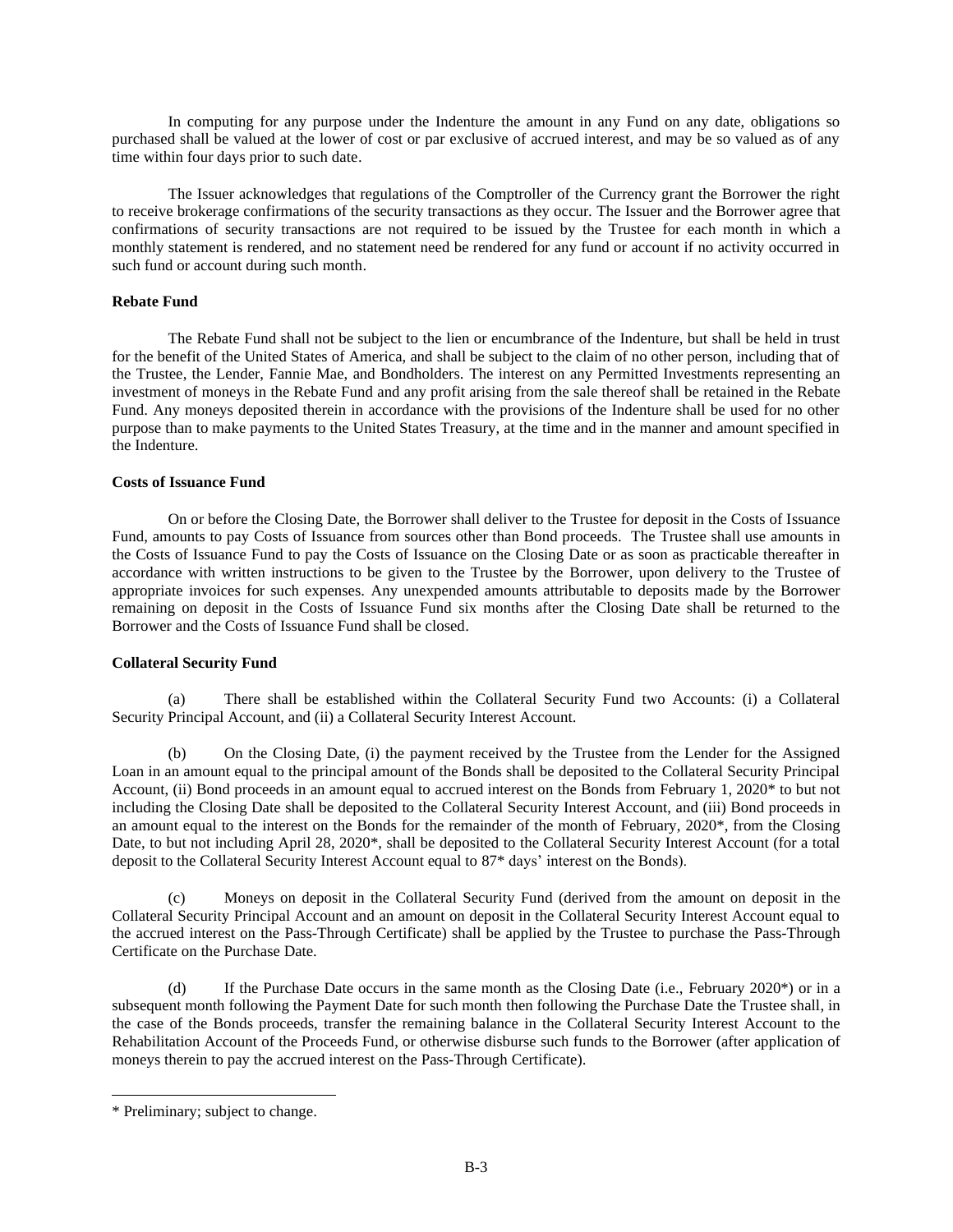(e) If the Purchase Date (i) occurs in a month following the Closing Date (e.g., March 2020\*) and (ii) on or prior to the Payment Date for such month, then the Trustee shall retain the amount on deposit in the Collateral Security Interest Account and apply moneys from such Account to pay the interest on the Bonds on the next Payment Date. So long as payment has already been made or provided for with respect to the Payment Date in the month in which the Purchase Date occurs. Any balance in the Collateral Security Interest Account following such Payment Date shall be, in the case of Bond proceeds, transferred to the Rehabilitation Account of the Proceeds Fund, or otherwise disbursed to the Borrower (after application of moneys therein to pay the accrued interest on the Pass-Through Certificate).

(f) The Borrower may at any time (not later than the last day for which notice of redemption must be given) extend the Initial Mandatory Redemption Date or subsequent Mandatory Redemption Date by depositing Preference Proof Moneys (i) to the credit of the Collateral Security Principal Account in an amount sufficient to pay the principal of the Bonds from the last Payment Date through and including the extended Mandatory Redemption Date, and (ii) to the credit of the Collateral Security Interest Account in an amount sufficient to pay the interest on the Bonds from the last Payment Date to but not including the extended Mandatory Redemption Date (an "Extension Deposit"). The Trustee shall provide notice of such Extension Deposit and the extended Mandatory Redemption Date to Bondholders and the Rating Agency.

(g) Extension Deposits shall continue to be made by the Borrower until the Purchase Date occurs or the Borrower fails to make an Extension Deposit resulting in the mandatory redemption of the Bonds in whole pursuant to the Indenture.

(h) If a Purchase Date has not yet occurred and the Borrower has deferred the Initial Mandatory Redemption Date or any subsequent Mandatory Redemption Date by making an Extension Deposit, the Trustee shall apply amounts on deposit in the Collateral Security Interest Account to pay the preceding month's accrual of interest on the Bonds on the next Payment Date. Whether or not the Purchase Date has been extended, on any Payment Date, the Trustee shall also apply amounts on deposit in the Collateral Security Principal Account equal to the amount set forth in the Mortgage Loan amortization schedule as included in Exhibit A to the Financing Agreement on the first day of the month in which such Payment Date occurs to redeem principal of the Bonds on such Payment Date; such redemption shall be in an amount equal to the preceding month's principal amortization on the Mortgage Loan as set forth in the Mortgage Loan amortization included in Exhibit A to the Financing Agreement.

(i) After the Purchase Date, and after making the transfers set forth in paragraphs (d) and (e) above, the Trustee shall remit to the Borrower any moneys on deposit in the Bond Fund derived from the Mortgage Loan that are not needed to pay debt service on or the Redemption Price of the Bonds due to the operation of the Collateral Security Interest Account.

(j) Moneys on deposit in the Collateral Security Fund shall be invested as provided for under the caption "Investment of Funds" above at a yield not exceeding the yield on the Bonds.

# **Defeasance**

If all Bonds shall be paid and discharged as provided under this caption, then all obligations of the Trustee and the Issuer under the Indenture with respect to all Bonds shall cease and terminate, except only (a) the obligation of the Trustee to pay or cause to be paid to the owners thereof all sums due with respect to the Bonds and to register, transfer and exchange Bonds pursuant to the Indenture, (b) the obligation of the Issuer to pay the amounts owing to the Trustee under the Indenture from the Trust Estate, and (c) the obligation of the Issuer to comply with certain provisions of the Indenture. Any funds held by the Trustee at the time of such termination which are not required for payment to Bondholders or for payment to be made by the Issuer, shall be paid as provided in the Indenture.

Any Bond or portion thereof in an authorized denomination shall be deemed no longer Outstanding under the Indenture if paid or discharged in any one or more of the following ways: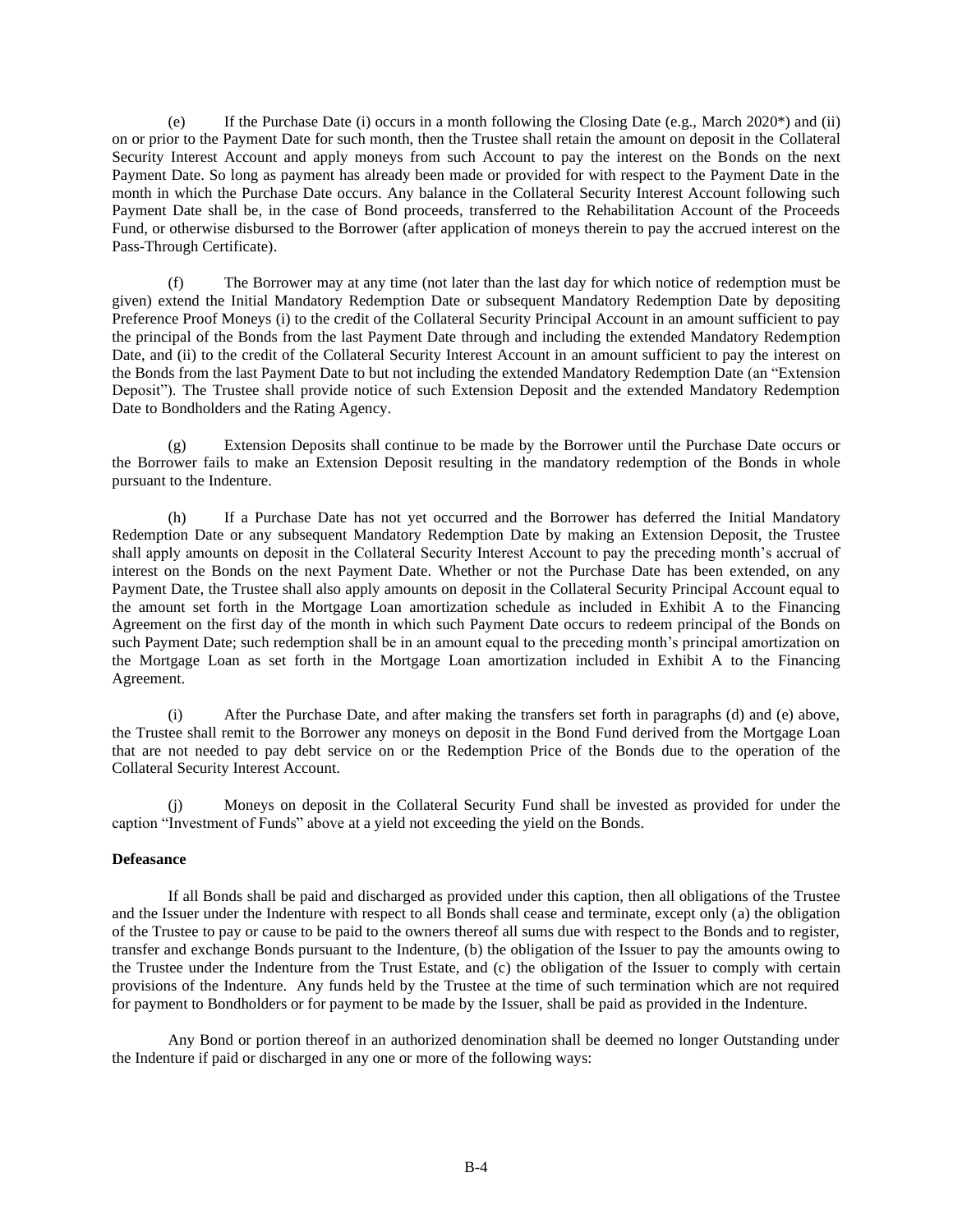(i) by well and truly paying or causing to be paid the principal of and interest on such Bond which have become due and payable; or

(ii) by depositing with the Trustee, in trust, cash which, together with the amounts then on deposit in the Bond Fund and dedicated to this purpose, is fully sufficient to pay when due all principal of, premium, if any, and interest on such Bond to the maturity or earlier redemption date thereof; or

(iii) by depositing with the Trustee, in trust, any investments listed in subparagraph (a) under the definition of Permitted Investments in the Indenture in such amount as in the written opinion of a certified public accountant will, together with the interest to accrue on such Permitted Investments without the need for reinvestment, be fully sufficient to pay when due all principal of, premium, if any, and interest on such Bond to the maturity or earlier redemption date thereof, notwithstanding that such Bond shall not have been surrendered for payment.

Notwithstanding the foregoing, no deposit under clauses (ii) and (iii) above shall be deemed a payment of such Bond until the earlier to occur of:

(i) if such Bond is by its terms subject to redemption within 45 days, proper notice of redemption of such Bond shall have been previously given in accordance with the Indenture to the holder thereof or, in the event such Bond is not by its terms subject to redemption within 45 days of making the deposit under clauses (ii) and (iii) above, the Issuer shall have given the Trustee irrevocable written instructions to mail by first-class mail, postage prepaid, notice to the holder of such Bond as soon as practicable stating that the deposit required by clauses (ii) or (iii) above, as applicable, has been made with the Trustee and that such Bond is deemed to have been paid and further stating such redemption date or dates upon which money will be available for the payment of the principal and accrued interest thereon; or

(ii) the maturity of such Bond.

The Trustee shall be entitled to receive a report from a nationally recognized accounting firm with respect to the matters set forth in clause (iii) above regarding all Bonds to be defeased pursuant to the provisions described under this caption.

#### **No Release of Pass-Through Certificate**

Except as provided under this caption, "Transfer of Pass-Through Certificate" below and "DESCRIPTION OF THE BONDS – Optional Exchange of Bonds for Pass-Through Certificate," the Trustee shall not release and discharge the Pass-Through Certificate from the lien of the Indenture until the principal of, premium, if any, and interest on the Bonds shall have been paid or duly provided for under the Indenture. The Trustee shall not release or assign the Pass-Through Certificate to any person other than a successor Trustee so long as Fannie Mae shall not be in default thereunder.

### **Transfer of Pass-Through Certificate**

While the Bonds are Outstanding, the Trustee shall maintain the Pass-Through Certificate in book entry form in the name of the Trustee and may not sell, assign, transfer or otherwise dispose of the Pass-Through Certificate except pursuant to the provisions described in "DESCRIPTION OF THE BONDS – Optional Exchange of Bonds for Pass-Through Certificate."

### **Modification of Mortgage Terms**

To the extent allowed by applicable State law and upon the Borrower's request, the Issuer shall consent to the modification of, or modify, the amount of time or payment of any installment of principal or interest on the Mortgage Loan or the security for or any terms or provisions of the Mortgage Loan or Mortgage or the security for the same or the rate or rates of interest on the Mortgage Loans, solely to the extent required by federal or State law or regulations.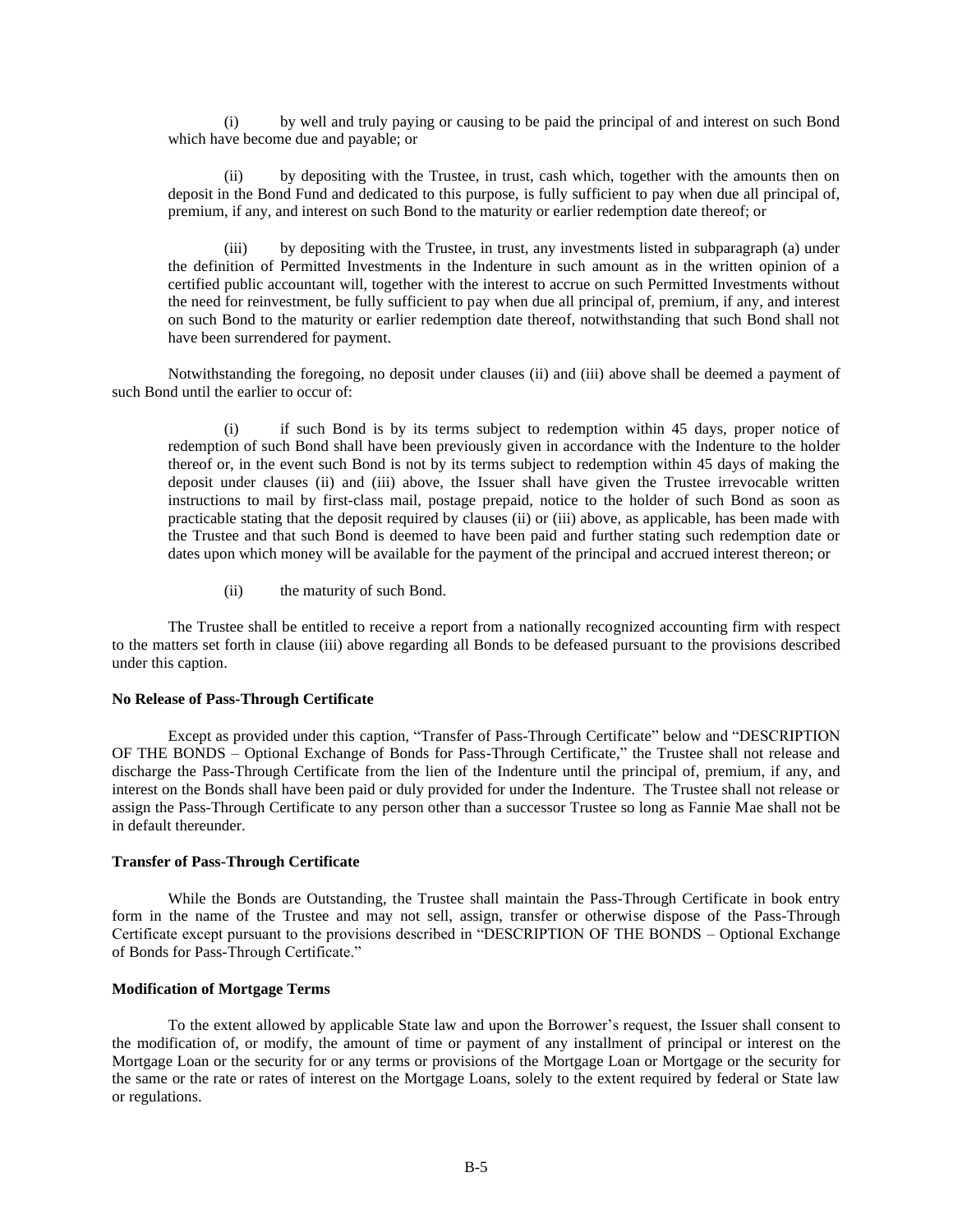## **Events of Default**

Each of the following shall constitute an Event of Default under the Indenture:

(a) failure by Fannie Mae to pay principal, premium, if any, or interest due under the Pass-Through Certificate;

(b) failure to pay the principal, premium, if any, or interest on the Bonds when the same shall become due; or

(c) default in the observance or performance of any other covenant, agreement or condition on the part of the Issuer in the Indenture and the continuation of such default for a period of 90 days after written notice to the Issuer from the Trustee or to the Issuer and the Trustee from the registered owners of at least 75% in aggregate principal amount of the Bonds Outstanding at such time specifying such default and requiring the same to be remedied.

The Trustee, upon any failure by Fannie Mae to distribute to the Trustee any payment required to be made under the terms of the Pass-Through Certificate, shall notify Fannie Mae not later than the next Business Day (all such notices to be promptly confirmed in writing) requiring the failure to be remedied.

The Trustee will immediately notify the Issuer, the Bondholders, the Lender, the Borrower and Fannie Mae after a Responsible Officer obtains knowledge or receives written notice of the occurrence of an Event of Default or an event which would become an Event of Default with the passage of time or the giving of notice, or both.

### **Acceleration; Rescission of Acceleration**

Upon the occurrence of an Event of Default as set forth in subparagraph (a) under the caption "Events of Default" above, the Trustee may, and upon the written request of the holders of not less than 75% in aggregate principal amount of the Bonds then Outstanding, which written request shall acknowledge that the amounts due on the Pass-Through Certificate cannot be accelerated solely by virtue of acceleration of the Bonds, and upon receipt of indemnity satisfactory to it, shall, by notice in writing delivered to the Issuer, declare the principal of all the Bonds then Outstanding and the interest accrued thereon immediately due and payable, and such principal and interest shall thereupon become and be immediately due and payable. Subject to the provisions described under the caption "No Interference or Impairment of Pass-Through Certificate" below, upon the occurrence of an Event of Default as set forth in subparagraph (b) under the caption "Events of Default" above, no action shall be taken by the Trustee, unless an Event of Default has occurred pursuant to subparagraph (a) thereof, in which event the Trustee shall proceed as provided above. An Event of Default as set forth in subparagraph (c) under the caption "Events of Default" above shall not give rise to an acceleration pursuant to the provisions described under this caption; provided, however, that following such an Event of Default, the holder of 100% of the Bonds then Outstanding may direct the Trustee in writing to transfer the Pass-Through Certificate to it or its designee, in which case, the Trustee shall cancel the Bonds upon such release and transfer of the Pass-Through Certificate, and upon such transfer, the Bonds will no longer be Outstanding. In the event any payments are received by the Trustee after the transfer of the Pass-Through Certificate and cancellation of the Bonds, all such payments shall belong to and be transferred to the owner of the Pass-Through Certificate.

Following any Event of Default under the Indenture, or in the event that interest on the Bonds ceases to be excluded from gross income for federal income tax purposes, any Beneficial Owner of the Bonds then Outstanding may direct the Trustee in writing to transfer its proportionate interest in the Pass-Through Certificate to it or its designee, in which case, the Trustee shall transfer and deliver to such requesting Beneficial Owner the Trustee's proportionate beneficial ownership interest in the Pass-Through Certificate promptly following (i) delivery to the Trustee (via DTC withdrawal or DWAC) of the Bonds being exchanged, and (ii) payment by the requesting owner of the Trustee's exchange fee (\$2,500 as of the date of the Indenture) with respect to such Bonds. Such proportionate interest in the Pass-Through Certificate will be in book-entry form. Transfers of the Beneficial Owner's proportionate interest in the Pass-Through Certificate will be made in accordance with (a) the operational arrangements of DTC (or any successor) and (b) current market practices, including the applicable provisions of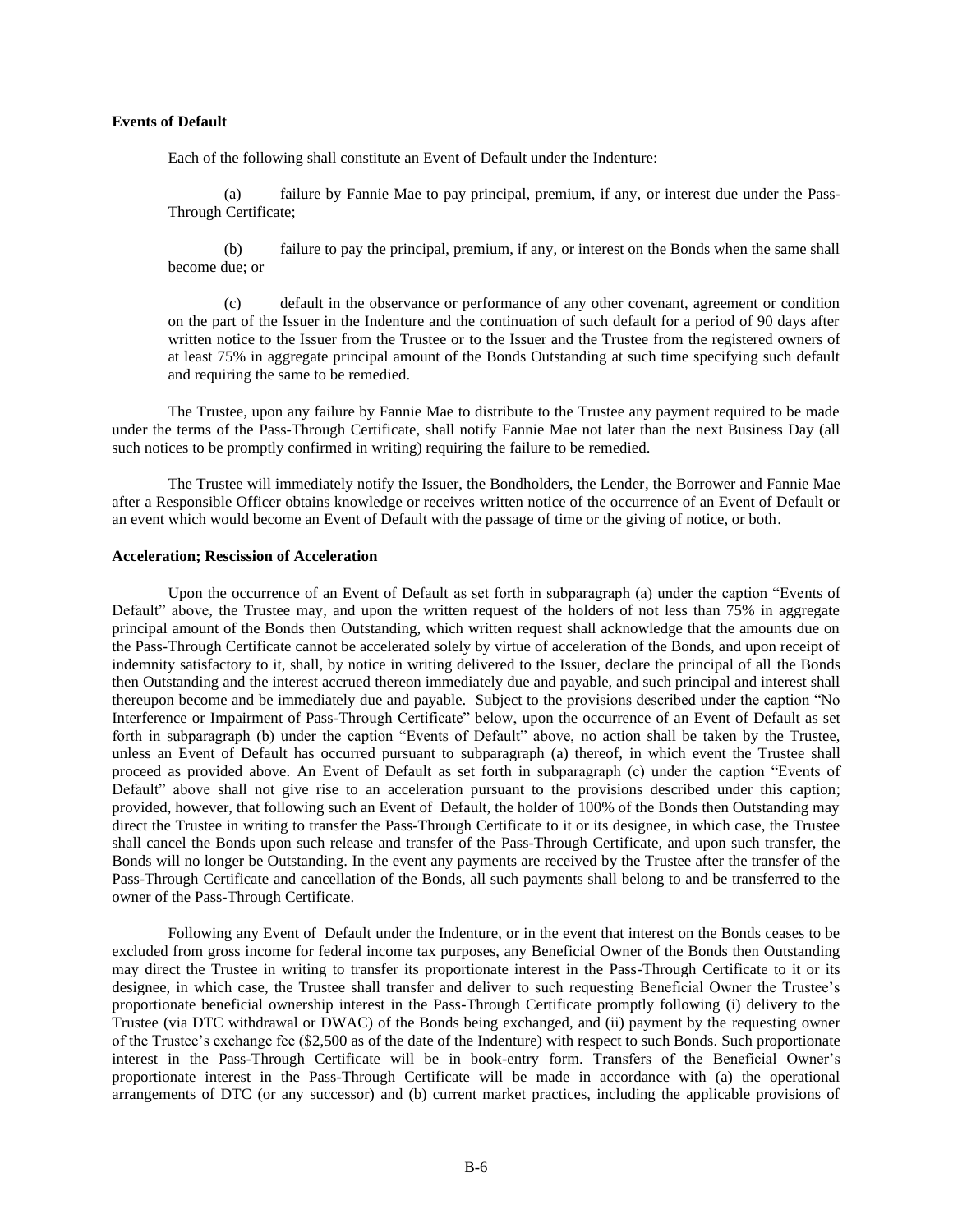SIFMA's Uniform Practices for the Clearance and Settlement of Mortgage-Backed Securities and Other Related Securities. Upon receipt of such Bonds from the requesting Beneficial Owner, the Trustee will promptly cancel the Bonds being exchanged, which will not be reissued. Proportionate interests in the Pass-Through Certificates delivered in such an exchange will not be exchangeable for Bonds.

Interest on such Pass-Through Certificate is not excludable from gross income for federal income tax purposes. Owners of Bonds should consult their own tax advisors concerning that and other tax consequences of any exchange of a Bond for the Pass-Through Certificate.

The acceleration of the Bonds will not constitute a default under, or by itself cause the acceleration of, the Pass-Through Certificate.

If at any time after the Bonds shall have been so declared due and payable, and before any judgment or decree for the payment of the money due shall have been obtained or entered, the Issuer, the Borrower or Fannie Mae, as applicable, shall pay to or deposit with the Trustee a sum sufficient to pay all principal of the Bonds then due (other than solely by reason of such declaration) and all unpaid installments of interest, if any, on all the Bonds then due with interest at the rate borne by the Bonds on such overdue principal and (to the extent legally enforceable) on such overdue installments of interest, and the reasonable expenses of the Trustee shall have been made good or cured or adequate provisions shall have been made therefor, and all other defaults under the Indenture have been made good or cured or waived in writing by the holders of a majority in principal amount of the Bonds then Outstanding, then and in every case, the Trustee on behalf of the holders of all the Bonds shall rescind and annul such declaration and its consequences; but no such rescission and annulment shall extend to or shall affect any subsequent Event of Default, nor shall it impair or exhaust any right or power consequent thereon.

#### **Other Remedies; Rights of Bondholders**

Subject to the provisions described under the caption "No Interference or Impairment of Pass-Through Certificate" below, upon the happening and continuance of an Event of Default the Trustee in its own name and as trustee of an express trust, on behalf and for the benefit and protection of the holders of all Bonds, may also proceed to protect and enforce any rights of the Trustee and, to the full extent that the holders of such Bonds themselves might do, the rights of such Bondholders under the laws of the State or under the Indenture by such of the following remedies as the Trustee shall deem most effectual to protect and enforce such rights:

(a) by pursuing any available remedies under the Financing Agreement, the Regulatory Agreement or the Pass-Through Certificate;

(b) upon an Event of Default as described in subparagraph (a) under the caption "Events of Default" above, only, by realizing or causing to be realized through sale or otherwise upon the security pledged under the Indenture (including the sale or disposition of the Pass-Through Certificate); and

(c) by action or suit in equity, to enjoin any acts or things which may be unlawful or in violation of the rights of the holders of the Bonds and to execute any other papers and documents and do and perform any and all such acts and things as may be necessary or advisable in order to have the respective claims of the Bondholders against the Issuer allowed in any bankruptcy or other proceeding.

If an Event of Default shall have occurred, and if the holders of not less than 75% in aggregate principal amount of the Bonds then Outstanding request the Trustee to exercise one or more of the rights and powers conferred by the Indenture, then the Trustee (upon being indemnified to the satisfaction of the Trustee and subject to the limitations set forth above and in the Indenture) shall be obligated to exercise one or more of the rights and powers conferred by the Indenture as the Trustee, being advised by and in reliance upon counsel, shall deem to be in the best interests of the Bondholders.

No right or remedy by the terms of the Indenture conferred upon or reserved to the Trustee (or to the Bondholders) is intended to be exclusive of any other right or remedy, but each and every such right and remedy shall be cumulative and shall be in addition to any other right or remedy given to the Trustee or to the Bondholders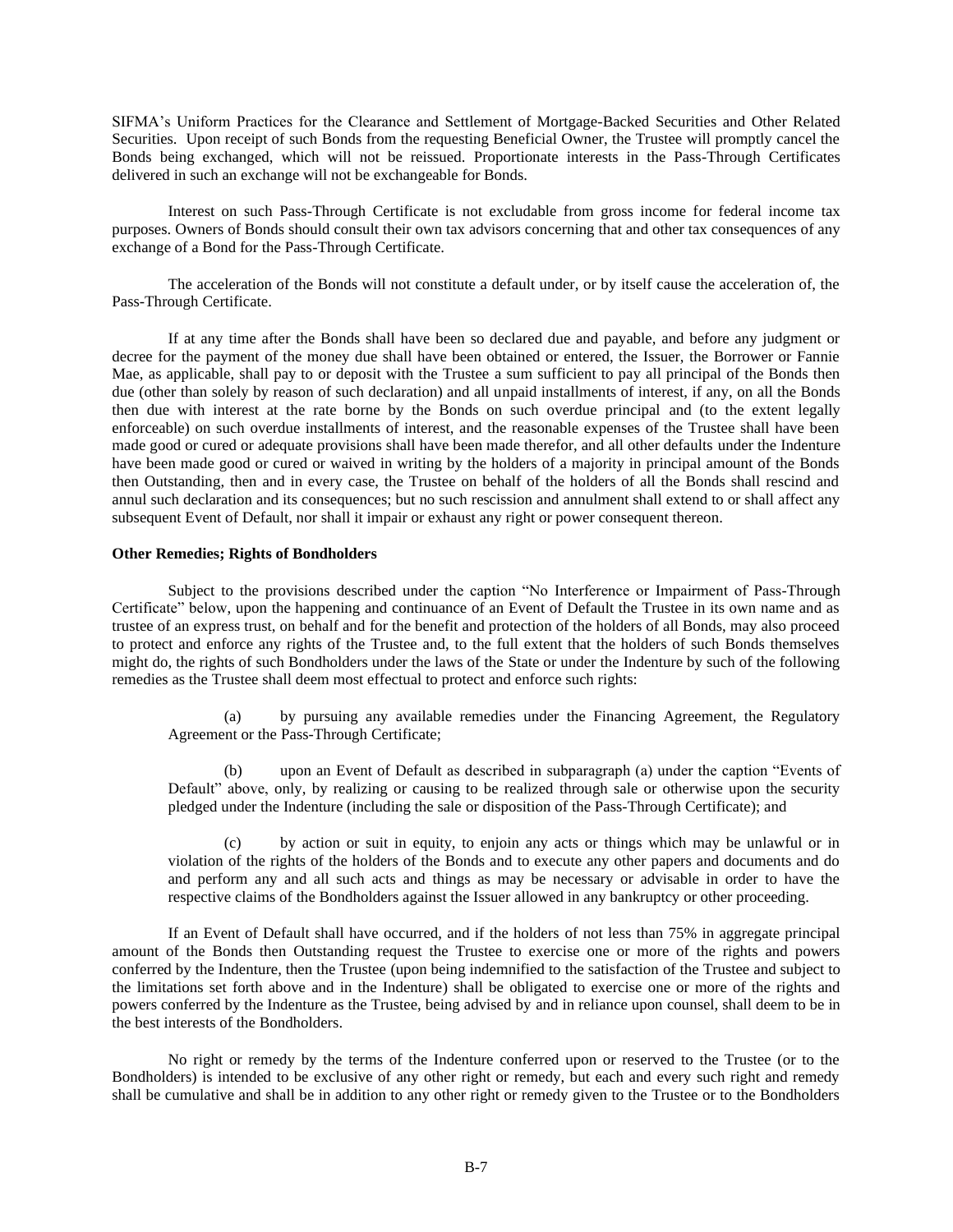under the Indenture, the Financing Agreement, the Regulatory Agreement or the Pass-Through Certificate existing at law or in equity as of or after the date of the Indenture.

No delay or omission to exercise any right or power accruing upon any default or Event of Default shall impair any such right or power or shall be construed to be a waiver of any such default or Event of Default or acquiescence therein and every such right and power may be exercised from time to time as often as may be deemed expedient.

No waiver of any default or Event of Default under the Indenture, whether by the Trustee or by the Bondholders, shall extend to or shall affect any subsequent default or Event of Default or shall impair any rights or remedies consequent thereon.

## **Application of Moneys After Default**

All moneys collected by the Trustee at any time pursuant to the Indenture shall, except to the extent, if any, otherwise directed by a court of competent jurisdiction, be credited by the Trustee to the Bond Fund. Such moneys so credited to the Bond Fund and all other moneys from time to time credited to the Bond Fund shall at all times be held, transferred, withdrawn and applied as prescribed by the provisions of the Indenture.

Subject in all instances to the provisions of the Indenture, in the event that at any time the moneys credited to the Bond Fund, or any other funds held by the Issuer or the Trustee available for the payment of interest or principal then due with respect to the Bonds, shall be insufficient for such payment, such moneys and funds (other than funds held for the payment or redemption of particular Bonds as provided in the Indenture) shall be applied as follows:

(a) only in the event that there has been an Event of Default under the Indenture pursuant to subparagraph (a) under the caption "Events of Default" above as a result of a failure by Fannie Mae to make payments under the Pass-Through Certificate, for payment of all amounts due to the Trustee incurred in performance of its duties under the Indenture and the other documents executed in connection therewith, including, without limitation, the payment of all reasonable fees and expenses of the Trustee incurred in exercising any remedies under the Indenture and the other documents executed in connection with the Indenture;

(b) unless the principal of all of the Bonds shall have become or have been declared due and payable:

(i) *first:* to the payment to the persons entitled thereto of all installments of interest then due in the order of the maturity of such installments, and, if the amount available is not sufficient to pay in full any installment, then to the payment thereof ratably, according to the amounts due on such installment, to the persons entitled thereto, without any discrimination or preference; and

(ii) *second:* to the payment to the persons entitled thereto of the unpaid principal of and premium, if any, on any Bonds which shall have become due, whether at maturity or by call for redemption, in the order in which they became due and payable, and, if the amount available is not sufficient to pay in full all the principal of and premium, if any, on the Bonds so due on any date, then to the payment of principal ratably, according to the amounts due on such date, to the persons entitled thereto, without any discrimination or preference and then to the payment of any premium due on the Bonds, ratably, according to the amounts due on such date, to the persons entitled thereto, without any discrimination or preference; and

(c) if the principal of all of the Bonds shall have become or have been declared due and payable, to the payment of the principal of, premium, if any, and interest then due and unpaid upon the Bonds without preference or priority of principal over interest or of interest over principal, or of any installment of interest over any other installment of interest, or of any Bond over any other Bond, ratably,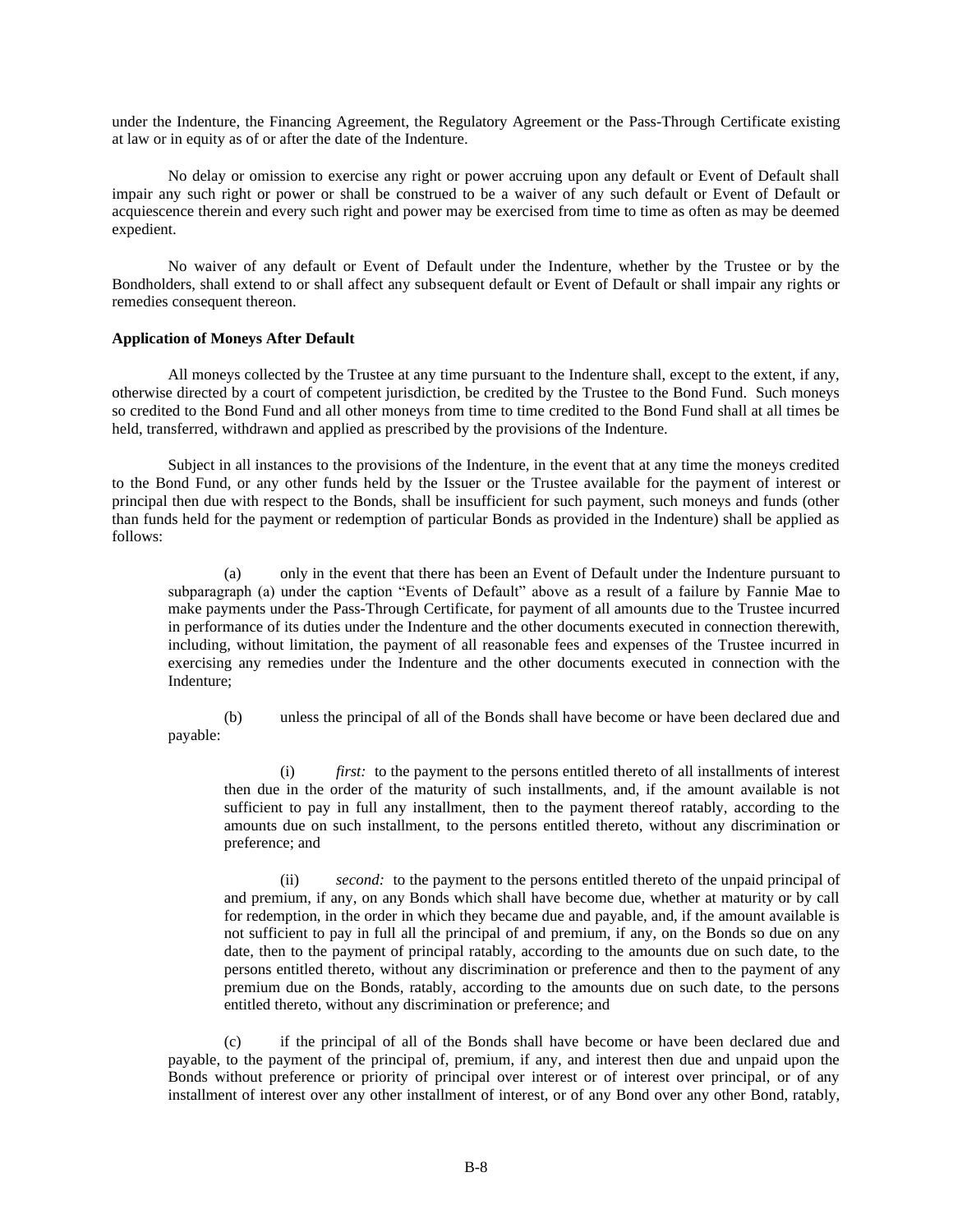according to the amounts due respectively for principal and interest, to the persons entitled thereto without any discrimination or preference except as to any difference in the respective rates of interest specified in the Bonds.

### **Control of Proceedings**

In the case of an Event of Default pursuant to subparagraph (a) under the caption "Events of Default" above, the holders of a majority in aggregate principal amount of the Bonds then Outstanding shall have the right, subject to the provisions of the Indenture, by an instrument in writing executed and delivered to the Trustee, to direct the time, method and place of conducting any proceeding for any remedy available to the Trustee, or exercising any trust or power conferred upon the Trustee; provided, however, that the Trustee shall have the right to decline to follow any such direction if the Trustee shall be advised by counsel that the action or proceeding so directed may not be taken lawfully, or if the Trustee in good faith shall determine that the action or proceeding so directed would involve the Trustee in personal liability or otherwise adversely affect the Trustee or be unjustly prejudicial to Bondholders not parties to such direction.

#### **No Interference or Impairment of Pass-Through Certificate**

Notwithstanding any other provision of the Indenture to the contrary, so long as the Pass-Through Certificate remains outstanding and Fannie Mae is not in default in its payment obligations thereunder, neither the Issuer, the Trustee nor any person under their control shall, without the prior written consent of Fannie Mae, exercise any remedies or direct any proceedings under the Indenture other than to (a) enforce rights under the Pass-Through Certificate, (b) enforce the tax covenants in the Indenture and the Financing Agreement, or (c) enforce rights of specific performance under the Regulatory Agreement; provided, however, that any enforcement under (b) or (c) above shall not include seeking monetary damages other than actions for the Issuer's fees and expenses or the Trustee's fees and expenses.

Nothing contained in the Indenture shall affect or impair the right of any Bondholder to enforce the payment of the principal of, premium, if any, and interest on any Bond at the maturity thereof or the obligation of the Trustee to pay the principal of, premium, if any, and interest on the Bonds issued under the Indenture to the respective holders thereof, at the time, in the place, from the sources and in the manner expressed in the Indenture and in said Bonds.

### **Supplemental Indentures Effective Upon Acceptance**

For any one or more of the following purposes and at any time or from time to time, the Issuer and the Trustee may enter into a Supplemental Indenture which, upon the execution and delivery thereof by an Authorized Officer and by the Trustee, and with the prior written consent of Fannie Mae, but without the necessity of consent of the Bondholders, shall be fully effective in accordance with its terms:

(a) to add to the covenants or agreements of the Issuer contained in the Indenture other covenants or agreements to be observed by the Issuer or to otherwise revise or amend the Indenture in a manner which are/is not materially adverse to the interests of the Bondholders;

(b) to add to the limitations or restrictions contained in the Indenture other limitations or restrictions to be observed by the Issuer which are not contrary to or inconsistent with the provisions of the Indenture as theretofore in effect;

(c) to surrender any right, power or privilege reserved to or conferred upon the Issuer in the Indenture, provided that the surrender of such right, power or privilege is not contrary to or inconsistent with the covenants and agreements of the Issuer contained in the Indenture and is not materially adverse to the interests of the Bondholders;

(d) to confirm, as further assurance, any pledge of the Trust Estate under the Indenture and the subjection to any lien on or pledge of the Trust Estate created or to be created by the Indenture;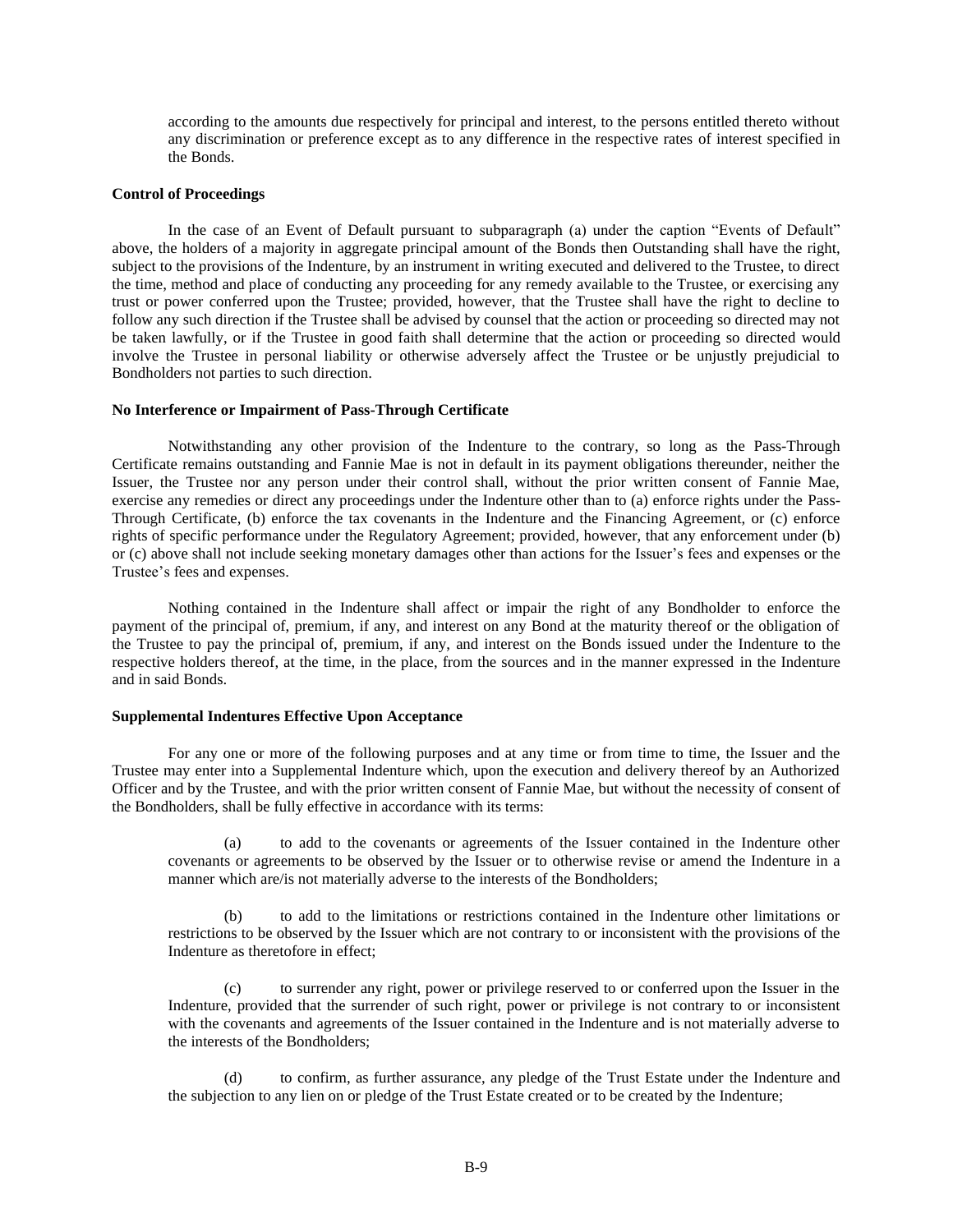(e) to appoint a co-trustee or successor Trustee or successor co-trustee;

(f) to cure any ambiguity, supply any omission or cure or correct any defect or inconsistent provision in the Indenture;

(g) to insert such provisions clarifying matters or questions arising under the Indenture as are necessary or desirable and are not materially adverse to the interests of the Bondholders; and

(h) to make such changes and modifications that are necessary or desirable to provide for all principal, premium, if any, and interest paid with respect to the Bonds are in the exact respective amounts of the payments of principal, premium, if any, and interest paid under and pursuant to the Pass-Through Certificate.

#### **Supplemental Indentures Requiring Consent of Bondholders**

In addition to those amendments to the Indenture which are authorized by the provisions described under the caption "Supplemental Indentures Effective Upon Acceptance" above, any modification or amendment of the Indenture may be made by a Supplemental Indenture with the written consent, given as provided in the Indenture, of Fannie Mae and the holders of at least two thirds in aggregate principal amount of the Bonds Outstanding at the time such consent is given; provided, however, that no such modification or amendment shall (a) permit a change in the terms of redemption or maturity of the principal amount of any Outstanding Bond or an extension of the date for payment of any installment of interest thereon or a reduction in the principal amount of, premium, if any, or the rate of interest on any Outstanding Bond without the consent of the holder of such Bond, (b) reduce the proportion of Bonds the consent of the holders of which is required to effect any such modification or amendment or to effectuate an acceleration of the Bonds prior to maturity, (c) permit the creation of a lien on the Trust Estate pledged under the Indenture prior to or on a parity with the lien of the Indenture, (d) deprive the holders of the Bonds of the lien created by the Indenture upon the Trust Estate (except as expressly provided in the Indenture), without (with respect to (b) through (d)) the consent of the holders of all Bonds then Outstanding, or (e) change or modify any of the rights or obligations of the Trustee without the written consent thereto of the Trustee.

[Remainder of page intentionally left blank]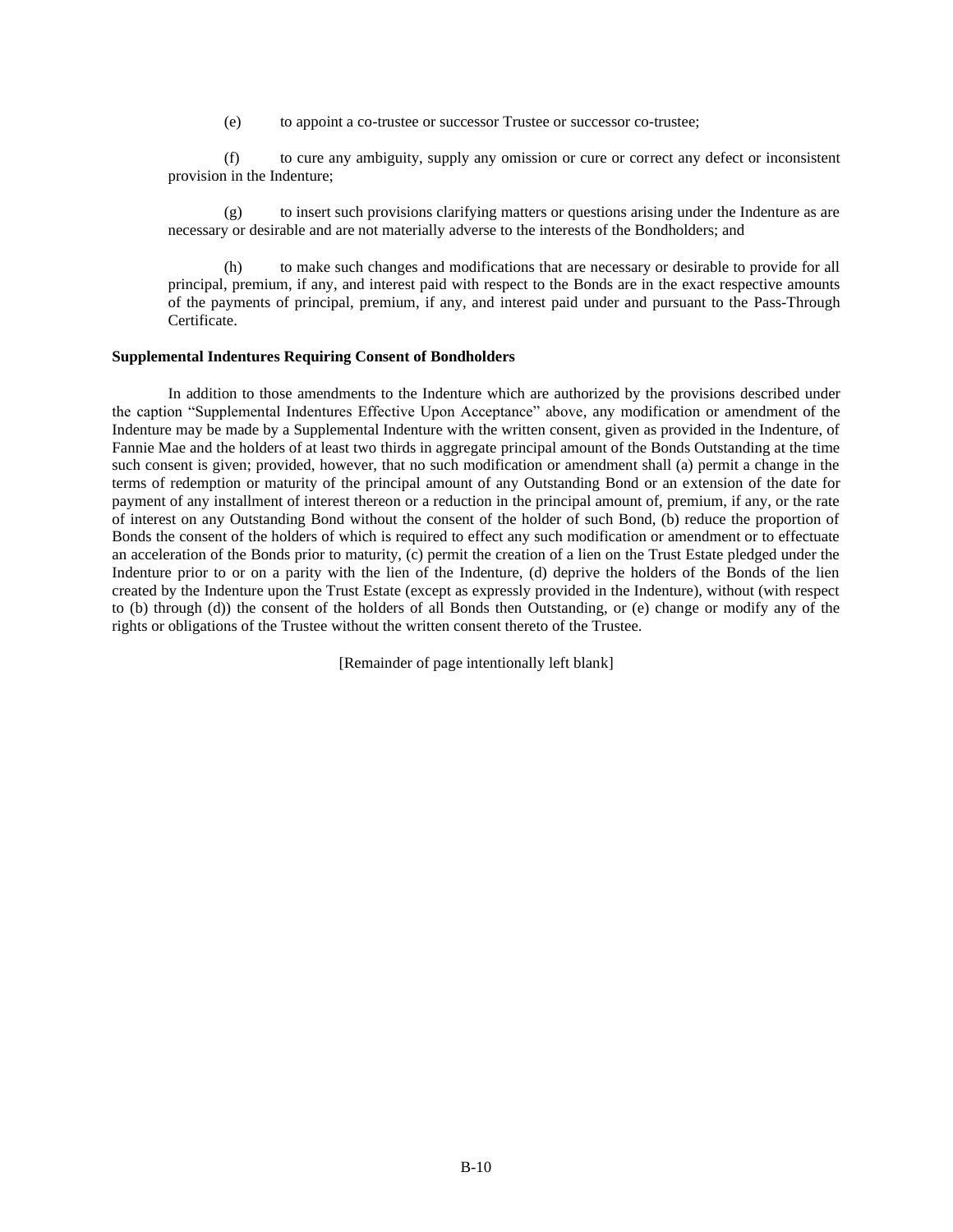## **APPENDIX C**

## **SUMMARY OF CERTAIN PROVISIONS OF THE FINANCING AGREEMENT**

*The summary does not purport to be complete or definitive and is qualified in its entirety by reference to the Financing Agreement, copies of which are on file with the Trustee.*

#### **Amount and Source of Mortgage Loan**

Upon the issuance and delivery of the Bonds, pursuant to the Indenture the Issuer will make the Mortgage Loan to the Borrower and the Borrower will apply the proceeds of the Bonds as provided in the Indenture to pay the Project costs. The Trustee shall apply the proceeds of the Assigned Loan as provided in "APPENDIX B – SUMMARY OF CERTAIN PROVISIONS OF THE INDENTURE – Collateral Security Fund" to secure the Bonds until the Purchase Date and then to purchase the Pass-Through Certificate as directed pursuant to the Indenture. The Borrower accepts the Mortgage Loan from the Issuer, upon the terms and conditions set forth in the Financing Agreement, in the Mortgage Loan Documents and in the Indenture, and subject to the terms and conditions of the Regulatory Agreement. The Issuer has caused the proceeds of the Assigned Loan to be provided to the Trustee for deposit to the Collateral Security Principal Account of the Collateral Security Fund. The Borrower acknowledges its obligation to pay all amounts necessary to pay principal of and interest on the Bonds. The Borrower has made arrangements for the delivery to the Trustee of the Pass-Through Certificate and of certain other Preference Proof Moneys as contemplated in the Financing Agreement and in the Indenture. Payments on the Pass-Through Certificate received by the Trustee shall be credited to amounts due from the Borrower for payment of principal of, premium, if any, and interest on the Bonds.

## **Payment of Fees and Expenses**

In addition to all fees, costs, expenses and other amounts required to be paid by the Borrower under the Mortgage Note, the Borrower shall pay, without duplication, the following fees and expenses:

(a) The Trustee's Fee.

(b) The Issuer Fee and all amounts required to be paid to the Issuer or to any payee designated by the Issuer, all expenses of the Issuer incurred at any time related to the Project or the financing thereof which are not paid from the amounts held under the Indenture, including, without limitation, reasonable legal fees and expenses incurred in connection with the interpretation, performance, enforcement or amendment of any documents relating to the Project or the Bonds or in connection with questions or other matters arising under such documents, which amounts shall be paid not later than 30 days after receipt of an invoice or other request for payment thereof.

(c) The Issuer Servicer Fee.

(d) The fees of the rebate monitor as required by the Tax Certificate and any out-of-pocket expenses of the rebate monitor shall be paid not later than 30 days after receipt of an invoice or other request for payment thereof.

(e) The annual rating maintenance fee, if any, of any Rating Agency then rating the Bonds shall be paid not later than 30 days after receipt of an invoice or other request for payments thereof.

(f) All Costs of Issuance of the Bonds, including, but not limited to, Rating Agency fees, printing expenses, attorneys' fees and underwriters' fees, and all expenses of originating the Mortgage Loan by the Lender and assigning and delivering the Mortgage Loan to Fannie Mae, the Borrower acknowledging that all such fees, costs and expenses (excluding the portions of the ongoing trust administration fees of the Trustee, the Issuer's annual fee and the rebate monitor's fee to the extent included in the Mortgage Note Rate, as such term is defined in the Financing Agreement) must be paid by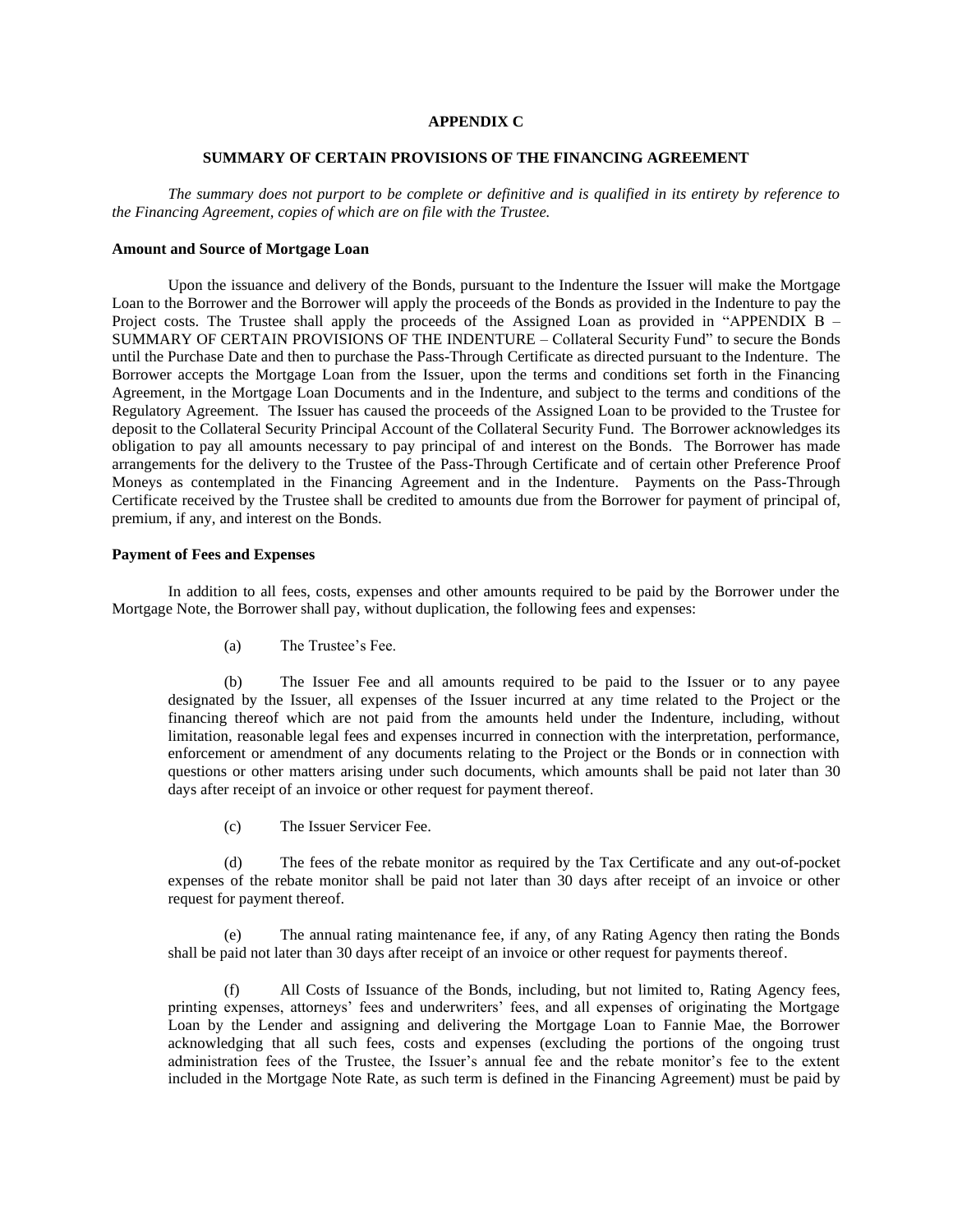the Borrower separate and apart from payments due under the Mortgage Loan and will not be included in the Mortgage Note Rate.

(g) The Costs of Issuance deposit to be made to the Costs of Issuance Fund on the Closing Date pursuant to the Indenture.

The Borrower shall either pay the foregoing items directly or, to the extent such items are to be paid by the Trustee under the Indenture, shall pay as Operating Revenue to the Trustee for deposit to Operating Fund under the Indenture amounts sufficient to enable the Trustee to pay the foregoing items in a timely manner; provided that the Borrower shall pay the Issuer Fee in semiannual installments to the Lender and the Lender shall remit such payments to the Trustee.

The Borrower shall pay through the Lender all fees and expenses not included within the Mortgage Note Rate. All fees and expenses not included in the Mortgage Note Rate shall not be secured by the Mortgage, and shall be subordinate to the Borrower's obligations under the Mortgage Loan in all respects. No such fees or expenses payable to the Issuer or the Trustee shall be paid from the proceeds of the Pass-Through Certificate, except with respect to the Trustee to the extent set forth in the Indenture.

### **Notification of Prepayment of Mortgage Note**

The Lender shall notify the Trustee promptly of the receipt of any prepayment of the Mortgage Note, whether upon acceleration, by reason of application of insurance or condemnation proceeds, optional prepayment or otherwise, unless the Lender has received written evidence that the Borrower has notified the Trustee of such prepayment. If such prepayment results in revisions to the amortization schedule included in Exhibit A to the Financing Agreement, then the Lender shall provide the revised amortization schedule to the Trustee.

## **Term Sheet**

The Lender has delivered on the Closing Date the Term Sheet in the form attached as Appendix H hereto and certifies that the information set forth therein is accurate as of the Closing Date. The Lender agrees that it will promptly advise the Issuer, the Trustee, the Issuer Servicer and the Underwriter in writing of any material changes which occur in the information set forth in the Term Sheet after the Closing Date and before the date on which the Pass-Through Certificate is acquired by the Trustee pursuant to the provisions of the Indenture; provided, however, that except as set forth in the Indenture, such changes may only be made to cure any ambiguity, supply any omission or cure or correct any defect or inconsistent provision in the Term Sheet.

#### **Indemnification**

The Borrower's release and indemnification covenants with respect to the Issuer are set forth in the Rider to the Financing Agreement.

The Borrower covenants and agrees to indemnify, hold harmless and defend the Trustee, the Lender and their respective officers, members, directors, officials, agents and employees and each of them (each an "Indemnified Party") from and against, (a) any and all claims, joint or several, by or on behalf of any person arising from any cause whatsoever in connection with transactions contemplated by the Financing Agreement or otherwise in connection with the Project, the Bonds or the execution or amendment of any document relating thereto; (b) any and all claims, joint or several, arising from any cause whatsoever in connection with the approval of financing for the Project or the making of the Mortgage Loan; (c) any and all claims, joint or several, arising from any act or omission of the Borrower or any of its agents, servants, employees or licensees, in connection with the Mortgage Loan or the Project; (d) all reasonable costs, counsel fees, expenses or liabilities incurred in connection with any such claim, or proceeding brought thereon; (e) any and all claims arising in connection with the issuance and sale, resale or remarketing of any Bonds or any certifications or representations made by any Person (as such term is defined in the Financing Agreement) other than the Issuer or the party seeking indemnification in connection therewith and the carrying out by the Borrower of any of the transactions contemplated by the Bonds, the Indenture, the Regulatory Agreement and the Financing Agreement; (f) any and all claims arising in connection with the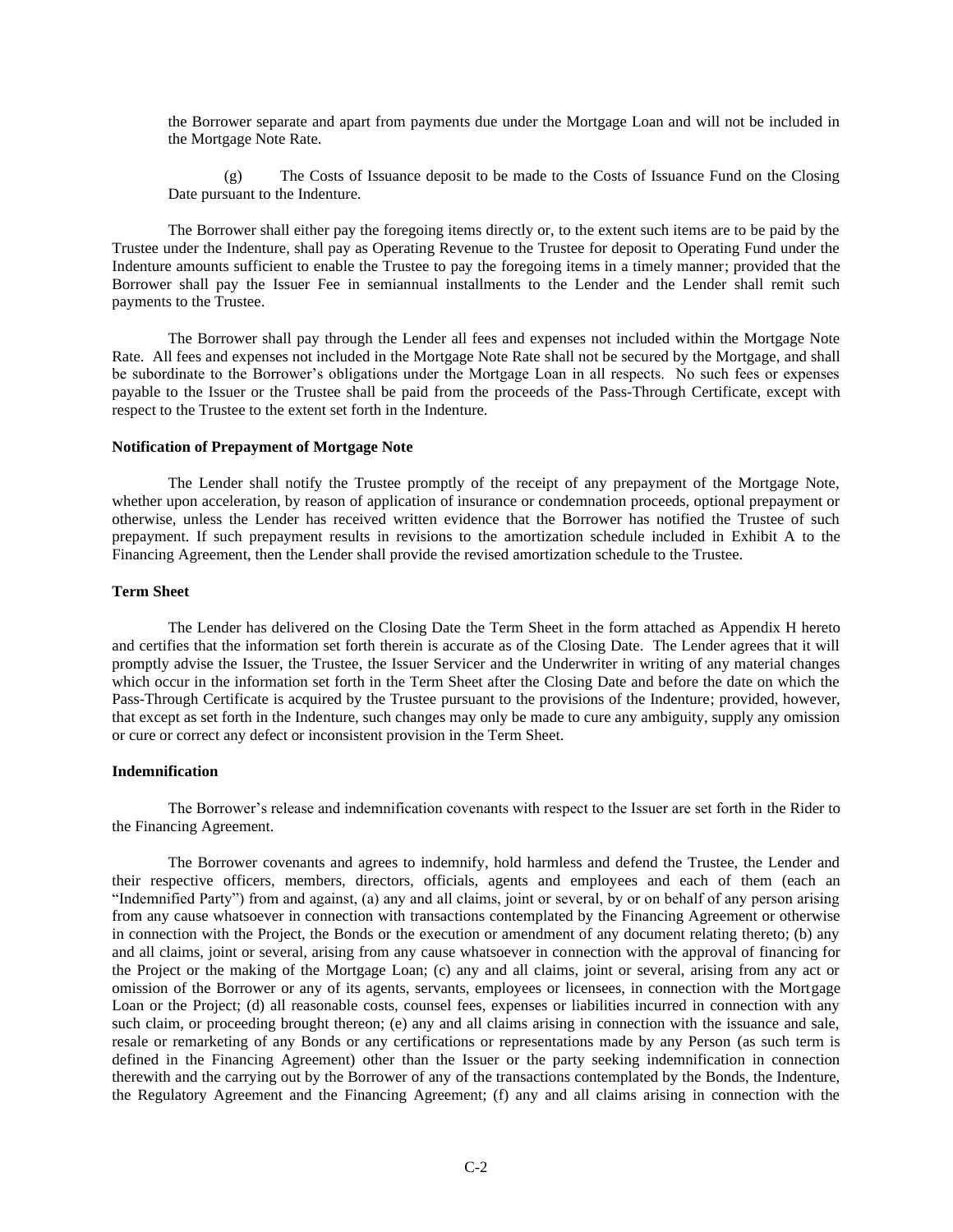operation of the Project, or the conditions thereof, environmental or otherwise, occupancy, use, possession, conduct or management of work done in or about, or from the planning, design, acquisition, installation or construction of, the Project or any part thereof; and (g) any and all losses, claims, damages, liabilities or expenses, joint or several, arising out of or connected with the Trustee's acceptance or administration of the trusts created by the Indenture and the exercise of its powers or duties thereunder or under the Financing Agreement, the Regulatory Agreement or any other agreements in connection therewith to which it is a party; except (i) in the case of the foregoing indemnification of the Trustee or the Lender or any of their respective officers, members, directors, officials and employees, to the extent such damages are caused by the negligence or willful misconduct of such Person; or (ii) in the case of the foregoing indemnification of the Issuer or any of its officers, members, directors, officials and employees, to the extent such damages are caused by the willful misconduct of such Person. In the event that any action or proceeding is brought against any Indemnified Party with respect to which indemnity may be sought under the Financing Agreement, the Borrower, upon written notice from the Indemnified Party, shall assume the investigation and defense thereof, including the employment of counsel selected by the Borrower, subject to the approval of the Indemnified Party in such party's sole but reasonable discretion, and shall assume the payment of all expenses related thereto, with full power to litigate, compromise or settle the same in its sole but reasonable discretion; provided that the Trustee and the Lender shall have the right to review and approve or disapprove any such compromise or settlement. Each Indemnified Party shall have the right to employ separate counsel in any such action or proceeding and participate in the investigation and defense thereof, and the Borrower shall pay the reasonable fees and expenses of such separate counsel; provided, however, that unless such separate counsel is employed with the approval of the Borrower, which approval shall not be unreasonably withheld or delayed, the Borrower shall not be required to pay the fees and expenses of such separate counsel.

Notwithstanding any transfer of the Project to another owner in accordance with the provisions of the Regulatory Agreement, the Borrower shall remain obligated to indemnify each Indemnified Party pursuant to the provisions described under this caption if such subsequent owner fails to indemnify any party entitled to be indemnified under the Financing Agreement, unless such Indemnified Party has consented to such transfer and to the assignment of the rights and obligations of the Borrower under the Financing Agreement.

During any period that Fannie Mae owns the Project and that the provisions described under this caption are applicable to Fannie Mae, Fannie Mae's obligations under this caption shall be limited to acts and omissions of Fannie Mae occurring during the period of Fannie Mae's ownership of the Project.

## **Events of Default**

Each of the following shall constitute an event of default under the Financing Agreement, and the term "Event of Default" shall mean, whenever used in the Financing Agreement, any one or more of the following events:

(i) failure by the Borrower to pay any amounts due under the Financing Agreement at the times and in the amounts required thereby; or

(ii) failure by the Borrower to observe or perform any covenants, agreements or obligations in the Financing Agreement on its part to be observed or performed (other than as provided in clause (a) above) for a period of 30 days after receipt of written notice specifying such failure and requesting that it be remedied, given to the Borrower by any party to the Financing Agreement; provided, however, that if said failure shall be such that it cannot be corrected within such period, it shall not constitute an Event of Default if the failure is correctable without material adverse effect on the Bonds and if corrective action is instituted by the Borrower within such period and diligently pursued until the failure is corrected, and provided further that any such failure shall have been cured within 90 days of receipt of notice of such failure; or

(iii) breach of any of the covenants, agreements or obligations of the Borrower under or the occurrence of a default which is continuing under the Regulatory Agreement, including any exhibits to any of the foregoing not cured within the applicable cure period described therein, if any; or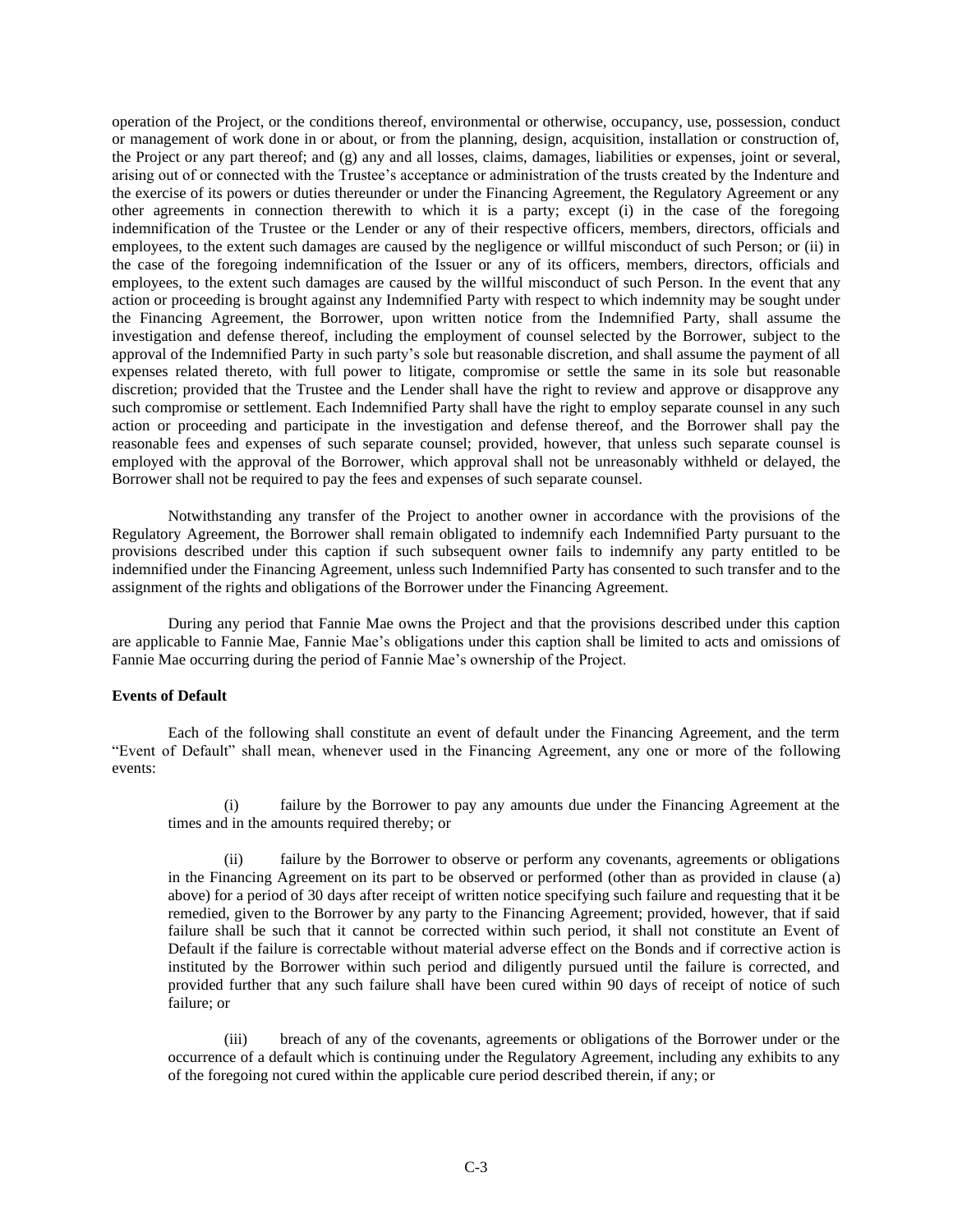(iv) the occurrence of an Event of Default caused by the Borrower under and as defined in the Indenture or under any of the other Bond Documents.

Nothing contained in the provisions of the Financing Agreement described under this caption is intended to amend or modify any of the provisions of the Mortgage Loan Documents nor to bind the Borrower, the Lender or Fannie Mae to any notice and cure periods other than as expressly set forth in the Mortgage Loan Documents.

# **Remedies Upon an Event of Default**

(a) Subject to the provisions of the Financing Agreement described in paragraph (d) below, whenever any Event of Default shall have occurred and be continuing, the Issuer or the Trustee may take any one or more of the following remedial steps:

(i) By any suit, action or proceeding, pursue all remedies existing at law or in equity as of or after the date of the Financing Agreement to collect all amounts then due and thereafter to become due under the Financing Agreement, to enforce the performance of any covenant, obligation or agreement of the Borrower under the Financing Agreement (subject to the nonrecourse provisions of the Financing Agreement and the Regulatory Agreement) or, to enjoin acts or things which may be unlawful or in violation of the rights of the Issuer or the Trustee.

(ii) Take whatever other action at law or in equity may appear necessary or desirable to enforce any monetary obligation of the Borrower under the Financing Agreement or to enforce any other covenant, obligation or agreement of the Borrower under the Financing Agreement, or the Regulatory Agreement.

(iii) Have access to and inspect, examine, audit and make copies of the books and records and any and all accounts, data and income tax and other tax returns of the Borrower.

(b) The provisions of the Financing Agreement described in paragraph (a) above are subject to the condition that if, after any Event of Default, except a default under the Regulatory Agreement, (i) all amounts which would then be payable under the Financing Agreement by the Borrower if such Event of Default had not occurred and was not continuing shall have been paid by or on behalf of the Borrower, and (ii) the Borrower shall have also performed all other obligations in respect of which it is then in default under the Financing Agreement and shall have paid the reasonable charges and expenses of the Issuer and the Trustee, including reasonable attorney fees and expenses paid or incurred in connection with such default, then and in every such case, such Event of Default may be waived and annulled by the Trustee, but no such waiver or annulment shall extend to or affect any subsequent Event of Default or impair any right or remedy consequent thereon.

(c) Subject to the limitations of the Regulatory Agreement and the Financing Agreement, the Issuer, without the consent of the Trustee, but only after written notice to the Trustee, the Borrower, the Lender and Fannie Mae, may take whatever action at law or in equity may appear necessary or desirable to enforce performance and observance of any Reserved Right of the Issuer; provided that, the Issuer may not (i) terminate the Financing Agreement or cause the Mortgage Loan to become due and payable, (ii) cause the Trustee to declare the principal of all the Bonds then Outstanding and the interest accrued thereon to be immediately due and payable, or cause the Trustee to accelerate, foreclose or take any other action or seek other remedies under the Bond Documents, the Mortgage Loan Documents or any other documents contemplated thereby to obtain such performance or observance, (iii) cause the acceleration, foreclosure or taking of any other action or the seeking of any remedies under the Mortgage Loan Documents, (iv) initiate or take any action which may have the effect, directly or indirectly, of impairing the ability of the Borrower to timely pay the principal, interest and other amounts due under the Mortgage Loan, or (v) interfere with or attempt to influence the exercise by Fannie Mae of any of its rights under the Bond Documents or the Mortgage Loan Documents.

(d) Except as required to be deposited in the Rebate Fund pursuant to the Tax Certificate any amounts collected pursuant to action taken under the provisions of the Financing Agreement described under this caption shall, after the payment of the costs and expenses of the proceedings resulting in the collection of such moneys and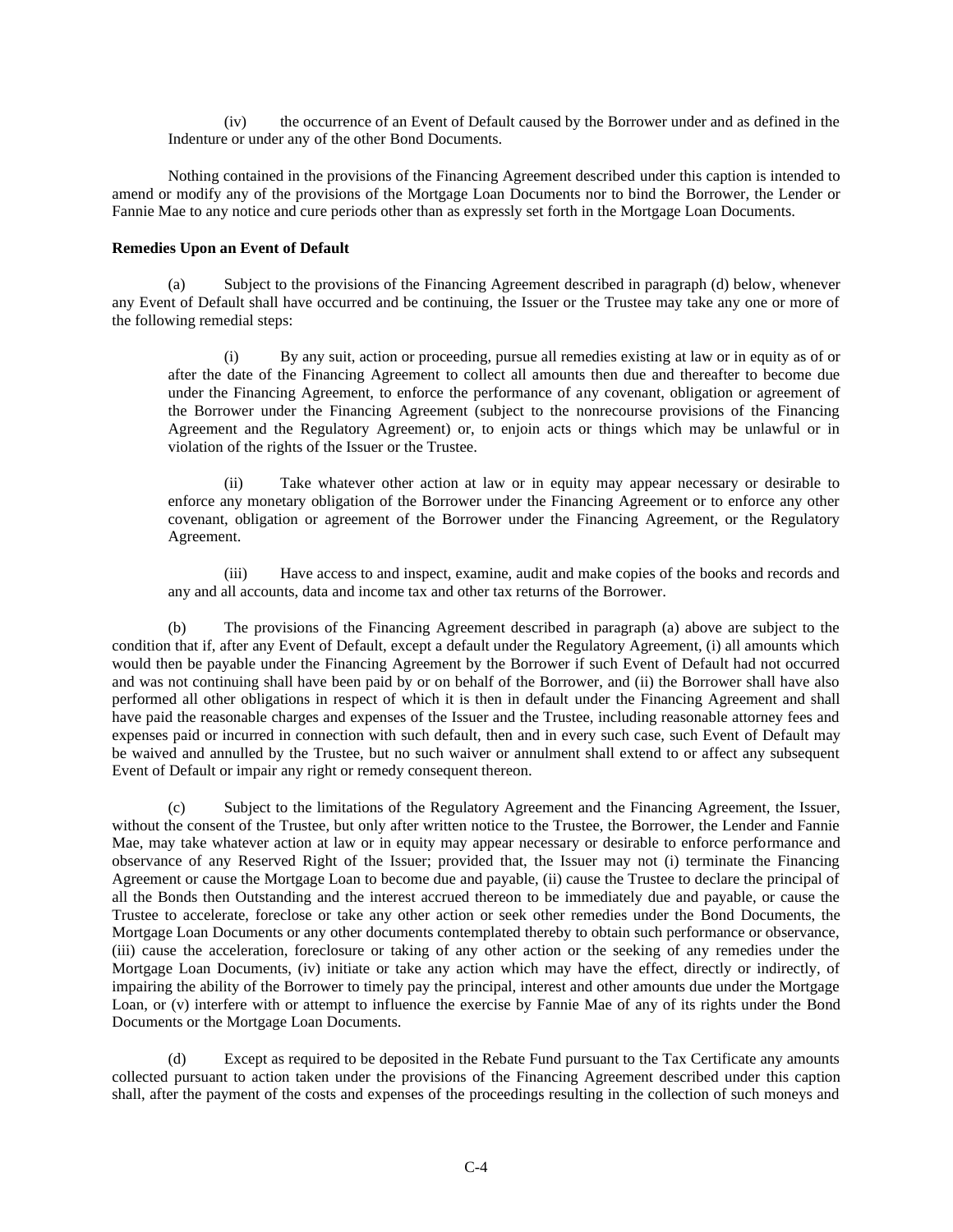of the expenses, liabilities and advances incurred or made by the Trustee, the Issuer, the Lender or Fannie Mae and their respective counsel, be applied in accordance with the provisions of the Indenture. No action taken pursuant to the provisions described under this caption shall relieve the Borrower from the Borrower's obligations pursuant to the provisions described under the caption "Indemnification" above.

(e) No remedy in the Financing Agreement conferred upon or reserved to the Issuer or the Trustee is intended to be exclusive of any other available remedy or remedies, but each and every such remedy shall be cumulative and shall be in addition to every other remedy existing pursuant to any other agreement at law or in equity or by statute as of or after the date of the Financing Agreement.

(f) Notwithstanding any other provision of the Financing Agreement to the contrary, after the Purchase Date, so long as Fannie Mae is not in default under the Pass-Through Certificate, none of the Issuer, the Trustee or any Person under their control shall exercise any remedies or direct any proceedings under the Financing Agreement or the Mortgage Loan Documents, other than to (i) enforce rights under the Pass-Through Certificate, (ii) enforce the tax covenants in the Indenture and the Financing Agreement, or (iii) enforce rights of specific performance under the Regulatory Agreement; provided, however, that any enforcement under (ii) or (iii) above shall not include seeking monetary damages.

# **Default Under Regulatory Agreement**

If the Borrower fails, at any time for any reason, to comply with the requirements of the Regulatory Agreement, then within 30 days after the earlier of the date the violation is discovered by the Issuer or the date the Issuer or the Trustee received notice thereof, the Issuer (if necessary to preserve the exclusion of interest on the Bonds from gross income for federal income tax purposes) or the Trustee, on behalf and at the written direction of the Issuer, shall institute an action for specific performance to correct the violation. The Borrower acknowledges and agrees that were money damages a remedy under the Regulatory Agreement, money damages alone would not be an adequate remedy at law for a default by the Borrower arising from a failure to comply with the Regulatory Agreement, and therefore the Borrower agrees that the remedy of specific performance (subject to the provisions described in paragraph (c) under the caption "Remedies Upon an Event of Default" above) shall be available to the Issuer and the Trustee in any such case.

Notwithstanding the availability of the remedy of specific performance provided for in the paragraph above, promptly upon determining that a violation of the Regulatory Agreement has occurred, the Issuer shall, by notice in writing to the Lender, inform the Lender that a violation of the Regulatory Agreement has occurred; notwithstanding the occurrence of such violation, neither the Issuer nor the Trustee shall have, and each of them acknowledges that they shall not have, any right to cause or direct acceleration of the Mortgage Loan, to enforce the Mortgage Note or to foreclose on the Mortgage.

[Remainder of page intentionally left blank]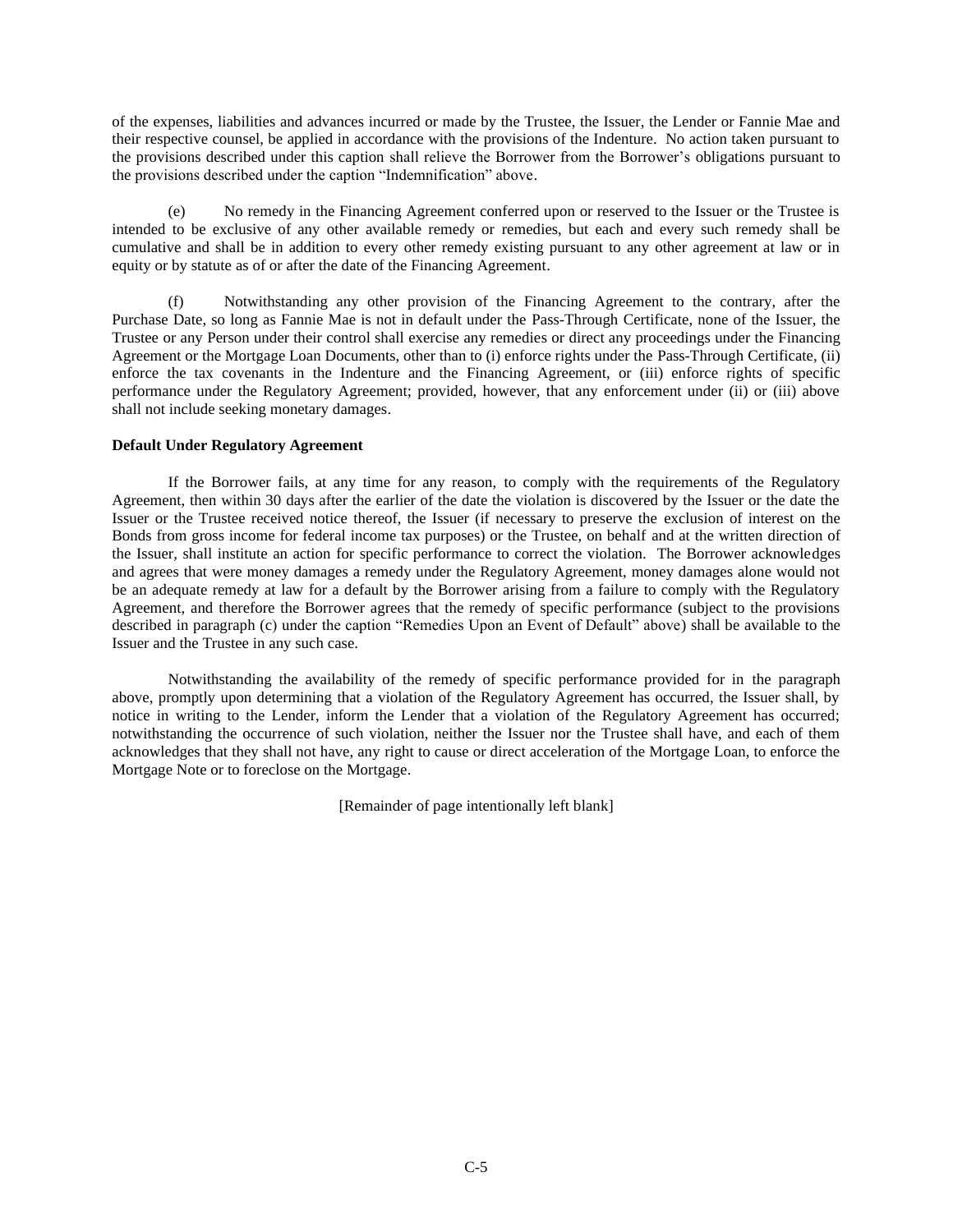## **APPENDIX D**

### **SUMMARY OF CERTAIN PROVISIONS OF THE REGULATORY AGREEMENT**

*The Regulatory Agreement contains terms and conditions relating to the issuance and sale of Bonds under it, including various covenants and security provisions, certain of which are summarized below. This summary does not purport to be comprehensive or definitive and is subject to all of the provisions of the Regulatory Agreement which reference is hereby made, a copy of which is on file with the Trustee. This summary uses various terms defined in the Regulatory Agreement and such terms as used herein shall have the same meanings as so defined.*

The Borrower will execute the Regulatory Agreement with respect to the Development. The Regulatory Agreement contains representations and covenants of the Borrower concerning the acquisition, rehabilitation, and equipping of the Development and the tax-exempt status of the Bonds that must be complied with continuously subsequent to the date of issuance of the Bonds in order that interest on the Bonds be excluded from gross income for federal income tax purposes.

As used herein:

"Affiliated Party" of a person means a person such that (a) the relationship between such persons would result in a disallowance of losses under Section 267 or 707(b) of the Code, or (b) such persons are members of the same controlled group of corporations as defined in Section 1563(a) of the Code, except that "more than 50 percent" shall be substituted for "at least 80 percent" each place it appears therein.

"Applicable Income Limit" means 60% of area median gross income (within the meaning of Section 142(d) of the Code) for the City of Tallahassee, Leon County, Florida, Standard Metropolitan Statistical Area, as determined by the Secretary of the United States Department of the Treasury in a manner consistent with determinations of lower income families and area median gross income under Section 8 of the Housing Act, as amended (or if such program is terminated, under such program as in effect immediately before such termination), including adjustments for family size.

"Available Units" means residential units in a residential rental project that are actually occupied and residential units in the project that are unoccupied and have been leased at least once after becoming available for occupancy, provided that (a) in the case of an acquisition of an existing residential rental project, a residential unit that is unoccupied on the later of (i) the date the Project is acquired or (ii) the issue date of the First Bonds, is not an Available Unit and does not become an Available Unit until it has been leased for the first time after such date, and (b) a residential unit that is not available for occupancy due to renovations is not an Available Unit and does not become an Available Unit until it has been leased for the first time after the renovations are completed.

"Bond Counsel" means a firm of nationally recognized standing in the field of municipal finance law whose opinions are generally accepted by purchasers of public obligations and who is acceptable to the Trustee.

"Certificate of Continuing Program Compliance" means the certificate required to be delivered by the Borrower to the Issuer Servicer pursuant to the Regulatory Agreement.

"Code" means the Internal Revenue Code of 1986, as amended from time to time, including, when appropriate, the statutory predecessor thereof, or any applicable corresponding provisions of any future laws of the United States of America relating to federal income taxation, and except otherwise provided herein or required by the context hereof, includes interpretations thereof contained or set forth in the applicable regulations of the Department of Treasury (including applicable final or temporary regulations and also including regulations issued pursuant to the statutory predecessor of the Code, the applicable rulings of the Internal Revenue Service (including published Revenue Rulings and private letter rulings), and applicable court decisions).

"County" means Leon County, Florida.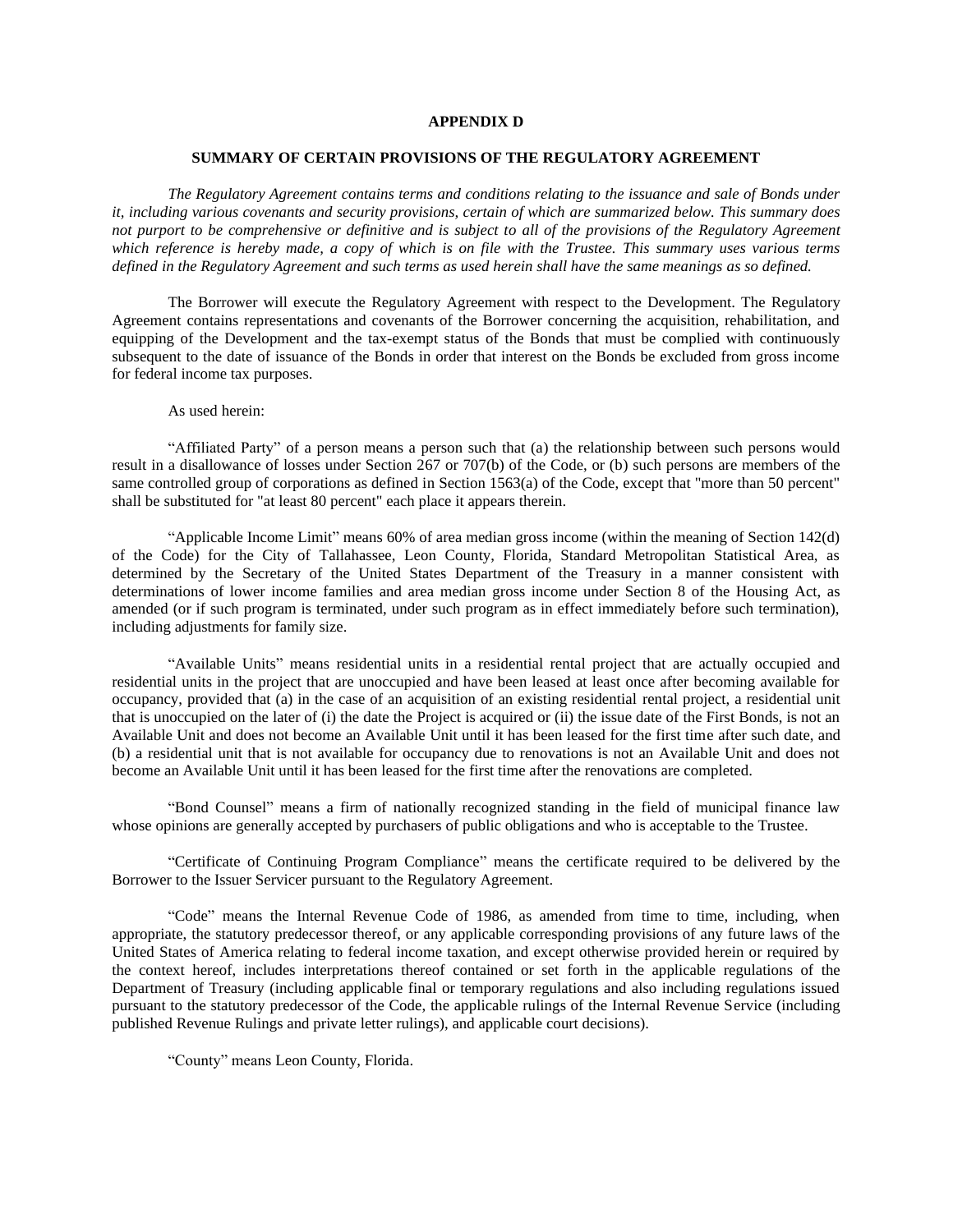"Current Annual Family Income" is determined in accordance with Section 8 of the Housing Act, as amended (or, if such program is terminated, under such program as in effect immediately before such termination), and includes wages and salaries, overtime pay, commissions, fees, tips and bonuses, and other forms of compensation for personal services; net income from operation of a business or a profession; interest, dividends, and other net income of any kind from real or personal property; periodic payments from Social Security, annuities, insurance policies, retirement funds, pensions, disability or death benefits or similar types of periodic receipts; payments in lieu of earnings, such as unemployment and disability compensation, worker's compensation, and severance pay; welfare assistance, periodic and determinable allowances such as alimony and child support; regular pay, special pay, and allowances of a member of the Armed Forces; and other forms of income described in the Income Certification to be provided by the Borrower to the Issuer Servicer as provided in the Regulatory Agreement, but does not include earnings of children under 18, payments received for care of foster children or adults, lump sum insurance payments, inheritances, capital gains and settlements for personal or property losses, amounts received specifically for, or in reimbursement of, the cost of medical expenses, income of a live-in aide, certain student financial assistance, special pay to a member of the Armed Forces who is exposed to hostile fire, amounts received under certain training programs and other social service programs, temporary, nonrecurring or sporadic income, or other forms of income that the Income Certification specifies may be excluded.

"Development" means the multifamily residential rental housing development known as Magnolia Terrace, located on the Land and financed, in part, with proceeds of the Bonds pursuant to the Financing Agreement.

"Eligible Persons" means one or more natural persons or a family, irrespective of race, creed, religion, color, national origin, marital status, handicap or sex.

"Financing Agreement" means that certain Financing Agreement entered into among the Borrower, the Trustee, the Lender, and the Issuer, dated as of February 1, 2020, as amended or supplemented from time to time.

"First Bonds" means the first issue of bonds to which Section 142(d) of the Code applies issued to finance the acquisition of a residential rental project.

"Housing Act" means the United States Housing Act of 1937, as amended from time to time, any successor legislation, and all implementing regulations issued thereunder or in furtherance thereof.

"HUD" means the United States Department of Housing and Urban Development or any successor agency.

"Indenture" means the Indenture of Trust, entered into between the Issuer and the Trustee, dated as of February 1, 2020, as amended or supplemented from time to time, pursuant to which the Bonds are authorized to be issued.

"Issuer Servicer" means, initially, Seltzer Management Group, Inc., or its successors or assigns and thereafter, any Issuer Servicer employed by the Issuer to service the Mortgage Loan and to monitor the Borrower's compliance with the requirements of the Regulatory Agreement, the Indenture, the Financing Agreement and the Construction Loan and Mortgage Servicing Agreement.

"Land" means the real property located in Leon County, Florida, described in an exhibit to the Regulatory Agreement.

"Lower-Income Persons" means Eligible Persons whose Current Annual Family Income does not exceed the Applicable Income Limit; provided, however, that the occupants of a unit shall not be considered to be Lower-Income Persons if all of the occupants of such unit are students (as defined in Section 152(f)(2) of the Code), no one of whom is entitled to file a joint return under Section 6013 of the Code. Notwithstanding the foregoing, a dwelling unit shall not fail to be treated as a dwelling unit that is occupied by Lower-Income Persons merely because such dwelling unit is occupied (a) by an individual who is a student and (i) receiving assistance under Title IV of the Social Security Act, (ii) was previously under the care and placement responsibility of the State agency program responsible for administering a plan under Part B or Part E of Title IV of the Social Security Act, or (iii) enrolled in a job training program receiving assistance under the Job Training Partnership Act or under other similar federal,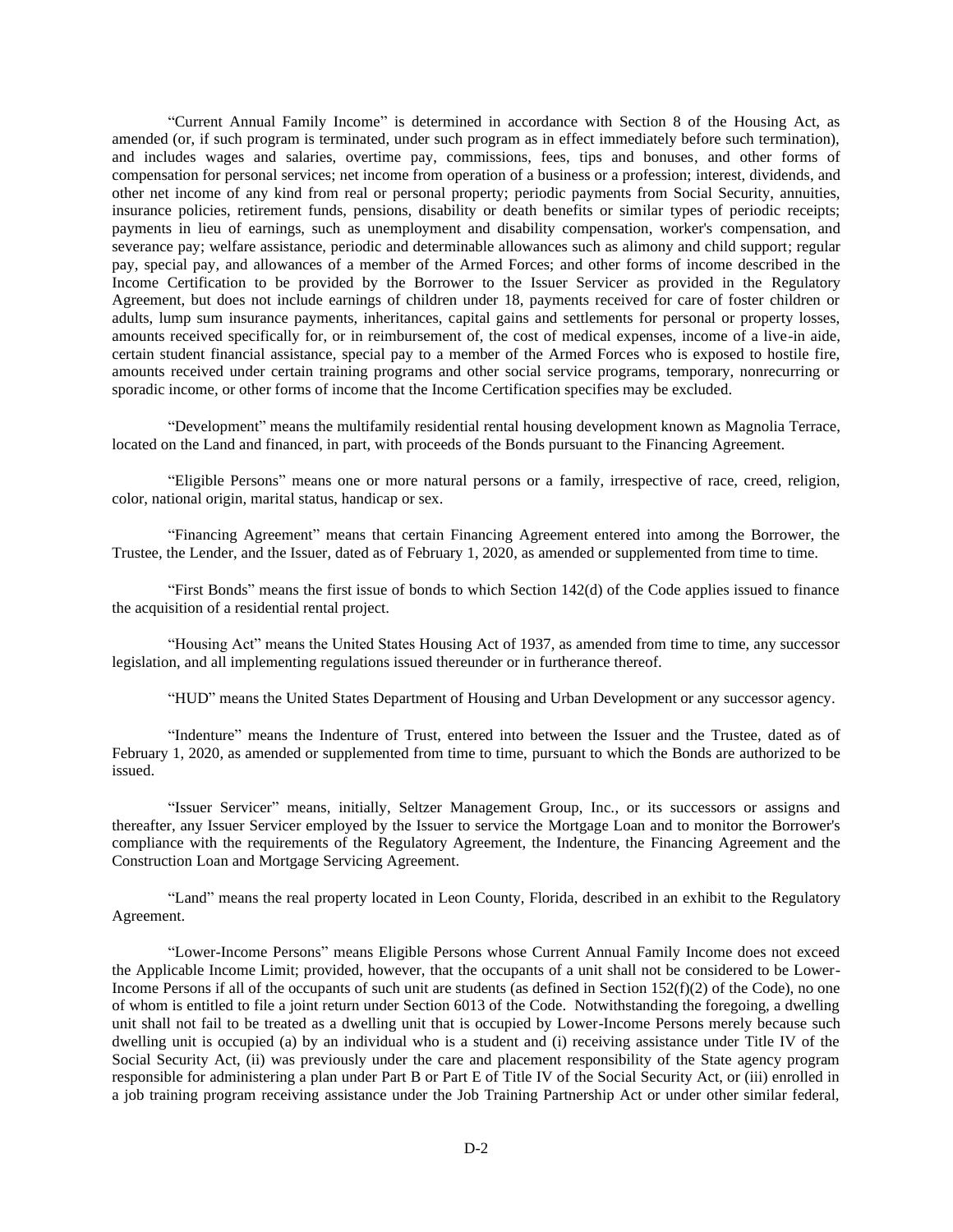State or local laws, or (b) entirely by full-time students if such students are (i) single parents and their children and such parents are not dependents of another individual and such children are not dependents of another individual other than a parent of such children, or (ii) married and file a joint return.

"Mortgage" means Multifamily Mortgage, Assignment of Leases, Rents, Security Agreement and Fixture Filing, dated February , 2020, together with all riders and exhibits, securing the Mortgage Note, executed by the Borrower with respect to the Project, as it may be amended, supplemented, or restated from time to time.

"Mortgage Loan" means the mortgage loan made by the Issuer to the Borrower made pursuant to the Financing Agreement and evidenced by the Mortgage Note.

"Mortgage Note" means the note from the Borrower, dated February \_\_, 2020, payable to the order of the Issuer and endorsed by the Issuer, without recourse, to the order of the Lender.

"Partnership Agreement" means the Amended and Restated Partnership Agreement of the Borrower dated as of February 1, 2020, as the same may be amended from time to time.

"Project" means the acquisition, rehabilitation, and equipping of a multifamily residential housing facility for low, middle, or moderate income persons to be located at 509 E. Magnolia Drive, Tallahassee, Leon County, Florida 32301, more commonly known as Magnolia Terrace Apartments.

"Qualified Project Period" means the period beginning on the later of (a) the first day on which at least 10% of the units in the Development are first occupied and (b) the date the Bonds are issued, and ending on the latest of (i) the date that is fifteen years after the date on which at least 50% of the units in the Development are first occupied, (ii) the first date on which no tax-exempt private activity bonds issued with respect to the Development is outstanding (within the meaning of the Code); (iii) the date on which any assistance provided with respect to the Development under Section 8 of the Housing Act terminates, and (iv) the date which is 30 years from the date of issuance of the Bonds.

"Regulations" means the Income Tax Regulations issued under the Code, as applicable (including applicable final regulations or temporary regulations).

"State" means the State of Florida.

## **Residential Rental Property**

The Borrower has declared its understanding and intent that, during the term of the Regulatory Agreement, the Project is to be owned, managed, and operated, as a "project for residential rental property" as such phrase is utilized in Section 142(d) of the Code and as a "qualifying housing development" as defined in Section 159.603(6), Florida Statutes. To that end, the Borrower has represented, covenanted, and agreed as follows:

(a) The Project will be acquired and rehabilitated for the purpose of providing multifamily rental housing, and the Borrower shall own, manage, and operate the Project as multifamily rental housing, all in accordance with Section 142(d) of the Code and Treasury Regulations Section 1.103-8(b), as the same may be amended from time to time.

(b) Each residential unit in the Development shall be contained in one or more buildings or structures located on the Land and shall be similarly designed, furnished and constructed (except as to number of bedrooms and bathrooms and accessibility features), each of which will contain separate and complete facilities for living, sleeping, eating, cooking and sanitation for an individual or a family, including a living area, a sleeping area, bathing and sanitation facilities and cooking facilities equipped with a cooking range or microwave oven, refrigerator and sink, all of which are separate and distinct from the other units.

(c) None of the units in the Development will at any time be (i) utilized on a transient basis,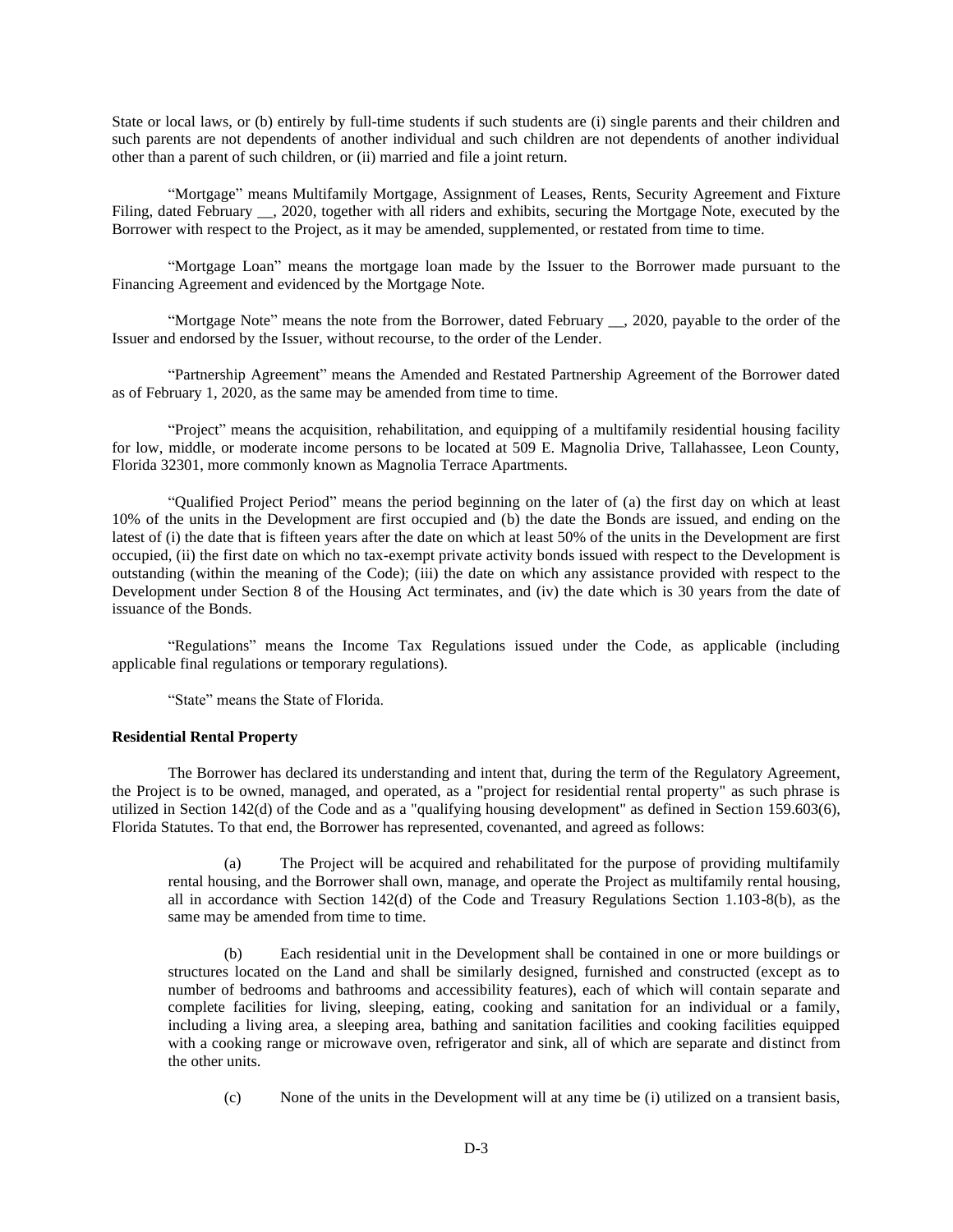(ii) used as a hotel, motel, dormitory, fraternity or sorority house, rooming house, nursing home, hospital, sanitarium, rest home, trailer court, or park, or (iii) rented for initial lease periods of less than six months. No part of the Development will, at any time, be owned or used by a cooperative housing corporation or converted to condominiums.

(d) All of the units will be rented or available for rent on a continuous basis to members of the general public (other than units for a resident manager or maintenance personnel), and the Borrower will not give preference to any particular class or group of persons in renting the units in the Development, except to the extent that units are required to be leased or rented to Lower-Income Persons. Lower-Income Persons who are residents of the Development will have equal access to and enjoyment of all common facilities of the Development at all times. The Borrower will not discriminate against children of any age when renting the units in the Development.

(e) The Land consists of a parcel of real property or parcels of real property that are contiguous except for the interposition of a road, street, stream, or similar property, and the Development comprises buildings, structures, and facilities that are geographically contiguous and functionally related. Any common facilities financed with proceeds of the Bonds (such as swimming pools, recreational facilities, parking areas, and other facilities which are reasonably required for the Development, for example, heating and cooling equipment, trash disposal equipment, or units for resident managers or maintenance or security personnel) are functionally related and subordinate to the Development and are commensurate with its size and intended use.

The Borrower or an Affiliated Party of the Borrower shall not occupy any of the units in the Development; provided, however, that the employee of the Borrower or an Affiliated Party of the Borrower may occupy a unit in a building or structure in the Development that contains five or more units if such employee of the Borrower or an Affiliated Party of the Borrower is a resident manager or other necessary employee (e.g., maintenance and security personnel). No more than two units in the Development shall be occupied by resident managers or maintenance or security personnel.

(g) None of the proceeds of the Bonds (including investment earnings) may be used to provide a skybox or any other private luxury box, an airplane, or a store the principal business of which is the sale of alcoholic beverages for consumption off premises or a facility used primarily for gambling.

The requirements described under this caption shall remain in effect during the term of the Regulatory Agreement (as described under the caption "Term" below).

#### **Lower-Income Persons**

The Borrower has represented, warranted and covenanted as follows:

(a) At all times during the Qualified Project Period, not less than 100% of the Available Units in the Development, other than those units occupied by the Borrower or an Affiliated Party to the Borrower pursuant to paragraph (f) under the caption "Residential Rental Property" above, shall be occupied (or held available for occupancy) on a continuous basis by persons or families at the Applicable Income Limit who are Lower-Income Persons. This occupancy requirement is referred to as the "Lower-Income Requirement").

(b) For purposes of paragraph (a) above, a unit occupied by an individual or family who at the commencement of the occupancy of such unit is a Lower-Income Person shall be counted as occupied by a Lower-Income Person, as applicable, during such individual's or family's tenancy in such unit, even though such individual or family ceases to be a Lower-Income Person. However, a Lower-Income Person whose income as of the most recent Income Certification (as described in the Regulatory Agreement) exceeds 140% of the Applicable Income Limit shall not continue to be treated as a Lower-Income Person if after delivery of such Income Certification, but before the delivery of the next Income Certification, any unit in the building (within the meaning of Section 42 of the Code) is occupied by a new resident who is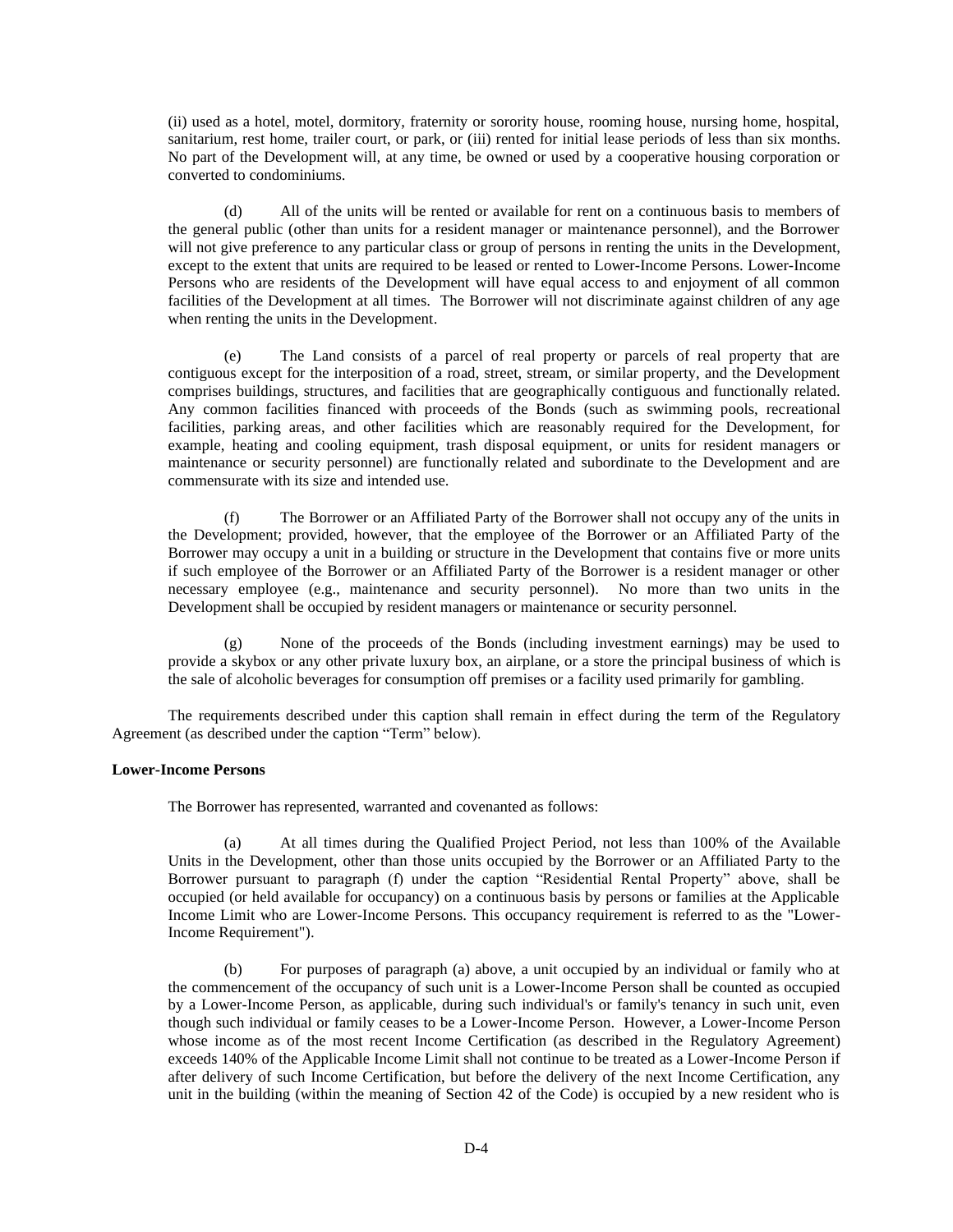not a Lower-Income Person. In addition, a unit that was occupied by a Lower-Income Person shall be counted as occupied by a Lower-Income Person until it is reoccupied other than for a temporary period of not more than 31 days, at which time the unit shall be considered to be occupied by a Lower-Income Person only if the individual or family then occupying the unit satisfies the definition of a Lower-Income Person.

## **Sale and Conversion of Development**

The Borrower shall not sell, assign, convey, or transfer any material portion of the land, fixtures, or improvements constituting a part of the Development, or any material portion of the personal property constituting a portion of the Development during the term of the Regulatory Agreement, without (i) the prior written consent of the Issuer, which consent shall not be unreasonably withheld, and (ii) the Trustee and the Issuer having received an opinion of Bond Counsel to the effect that, in reliance upon such factual certificates as it deems appropriate and subject to such qualifications as may be generally acceptable in the industry, such sale, conveyance, transfer, or assignment will not result, under then-existing law, in interest on the Bonds, or any part thereof, becoming includable in the gross income of the holders thereof for federal income tax purposes. If a material portion of the Development financed with proceeds from the Mortgage Loan is sold during the term of the Regulatory Agreement and such material portion of such Development consisted of personal property or equipment, the proceeds from the sale thereof may be used by the Borrower to purchase property of similar function to be used in connection with the Development; otherwise, the proceeds from such sale shall be applied in accordance with the Mortgage. If such material portion of such Development consists of real property and improvements, the purchaser thereof must execute and deliver to the Borrower and the Trustee a document in form and substance reasonably satisfactory to the Issuer pursuant to which such purchaser shall agree to operate such property in compliance with the terms and conditions of the Regulatory Agreement.

The Borrower shall not sell or otherwise transfer the Development in whole, nor shall there be substituted a new general partner of the Borrower or a change in the controlling ownership interest in the general partner of the Borrower, or other merger, transfer, or consolidation of the Borrower, unless (1) the Borrower has received the prior written consent of the Issuer (which shall respond within a reasonable period of time and shall not unreasonably withhold such consent), (2) the Borrower shall not be in default under the Regulatory Agreement, (3) it is reasonably expected that continued operation of the Development will comply with the requirements of the Regulatory Agreement, (4) the subsequent purchaser or assignee shall execute any document reasonably requested by the Issuer with respect to assuming the obligations of the Borrower under the Regulatory Agreement, (5) the Issuer shall not have any reason to believe that the purchaser or assignee is incapable, financially or otherwise, of complying with or may be unwilling to comply with, the terms of all agreements binding on such purchaser or assignee relating to the Development, (6) the purchaser or assignee, or new general partner or entity acquiring a controlling interest in the general partner of the Borrower, shall have satisfied such other conditions as may be reasonably required by the Issuer under the circumstances, (7) the purchaser or assignee shall have first executed a document in recordable form addressed to the Issuer and the Trustee to the effect that such purchaser or assignee will comply with the terms and conditions of the Regulatory Agreement, the Mortgage, and the Financing Agreement, (8) the Trustee and the Issuer shall receive an opinion of counsel reasonably acceptable to the Issuer to the effect that the purchaser's or assignee's obligations under the Regulatory Agreement, the Mortgage, the Financing Agreement, the Mortgage Note and any other financing documents relating to the Bonds (collectively, the "Mortgage Loan Documents") are enforceable against such purchaser or assignee in accordance with their terms, and (9) the Trustee and the Issuer shall have received an opinion of Bond Counsel to the effect that, in reliance upon such factual certificates as it deems appropriate and subject to such qualifications as may be generally acceptable in the industry, such sale, transfer, disposition or assignment will not result, under then-existing law, in interest on the Bonds, or any part thereof, not being excludable from the gross income of the holders thereof for federal income tax purposes.

It is expressly stipulated and agreed that any sale, transfer, or other disposition of the Development in violation of the provisions described under this caption shall be ineffective to relieve the Borrower of its obligations under the Mortgage Loan Documents. In the event that the purchaser or assignee shall assume the obligations of the Borrower under the Mortgage Loan, the Financing Agreement, and the Regulatory Agreement, the Borrower shall be released from its obligations thereunder, other than its obligations under the Regulatory Agreement and the Financing Agreement arising prior to such date of assumption (unless such obligations are assumed by the purchaser or transferee).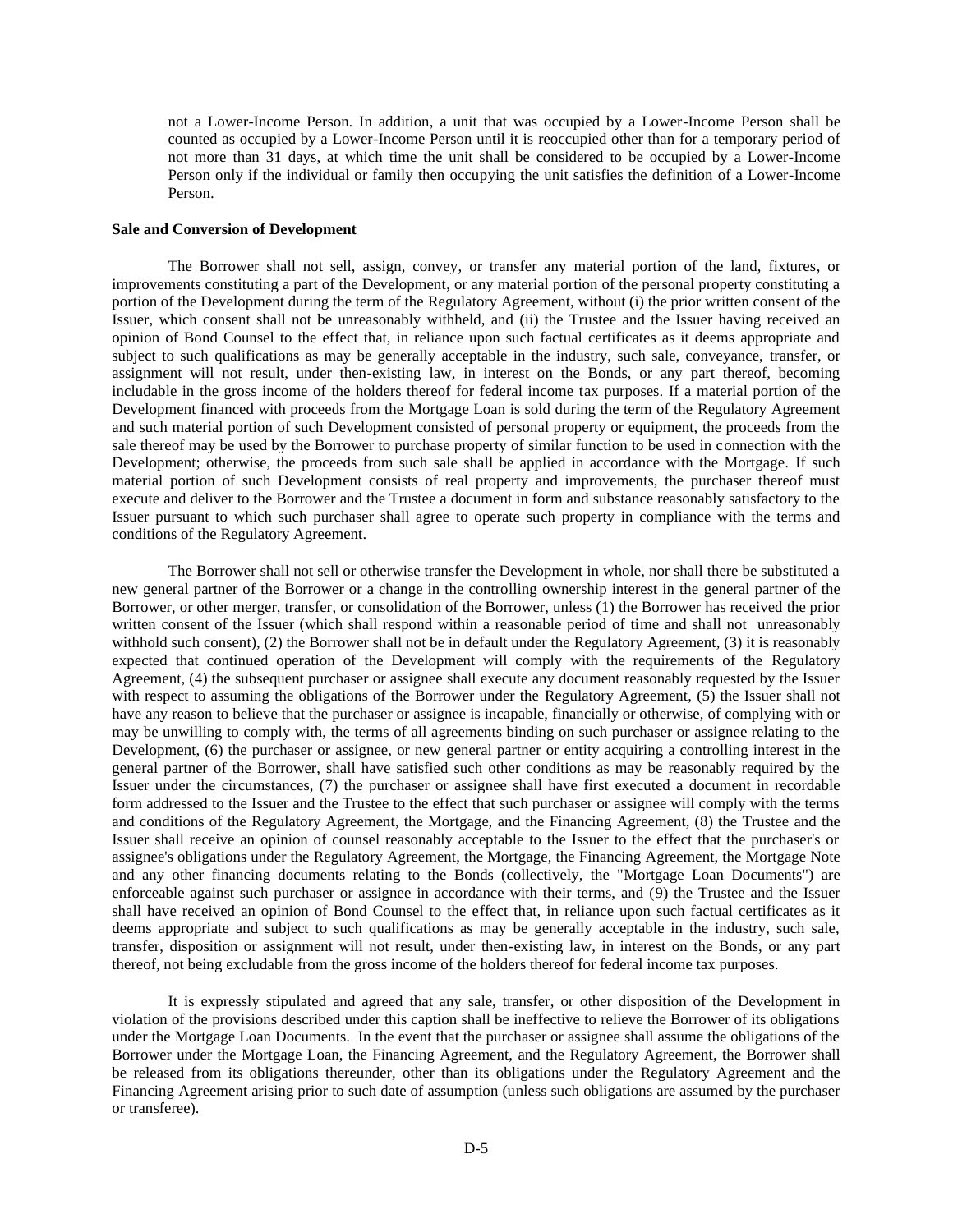Notwithstanding anything described under this caption to the contrary, the restrictions set forth above on the sale, transfer, or other disposition or encumbrance of the Development or any portion thereof shall not be applicable to any of the following: (i) leases of apartment units as contemplated by the Regulatory Agreement, (ii) grants of utility related easements and service or concession related leases or easements, including, without limitation, coin-operated laundry service leases and/or television cable easements on the Development, providing same are granted in connection with the operation of the Development as contemplated by the Regulatory Agreement, (iii) any sale or conveyance to a condemning governmental authority as a direct result of the condemnation or a governmental taking or a threat thereof, (iv) subject to the provisions of the Mortgage, the placing of a subordinate mortgage lien, assignment of leases and/or rents, or security interests on or pertaining to the Development which is made expressly subject and subordinate to the Regulatory Agreement and to the Mortgage, (v) the placing of a mortgage lien, assignment of rents, or security interests on or pertaining to the Development after the payment of all Bonds and the release of the Mortgage, (vi) subject to the provisions of the Mortgage, any transfer of partnership interests in the Borrower, other than with respect to a controlling interest in the general partner, or in the entities which are partners in the Borrower, other than with respect to a controlling interest in the general partner, or (vii) the removal or substitution of the general partner of the Borrower, for cause, in certain events as set forth in the Partnership Agreement, with a designee of the Investment Partner; provided, however, that such general partner shall be an affiliate of the Investment Partner and provided, further, that the Borrower retains ownership of the Development.

### **Term**

The Regulatory Agreement shall remain in full force and effect until the expiration of the Qualified Project Period; provided, however, that the Regulatory Agreement shall automatically terminate in the event of involuntary noncompliance with the provisions of the Regulatory Agreement caused by fire or other casualty, seizure, requisition, foreclosure or transfer by deed in lieu of foreclosure, change in a federal law or an action of a federal agency that prevents the Issuer from enforcing the provisions of the Regulatory Agreement, or condemnation or a similar event (as determined by Bond Counsel), but only if within a reasonable period thereafter (a) the Bonds are retired in full or (b) the proceeds received as a result of such event are used to finance a development that complies with the provisions of the Regulatory Agreement and any other applicable requirements of the Code and the Regulations. In the case of foreclosure or transfer of title by deed in lieu of foreclosure or similar event (as determined by Bond Counsel), such termination will cease to be in effect if, at any time during the remainder of the Qualified Project Period following such event, the Borrower or an Affiliated Party to the Borrower, obtains an ownership interest in the Development for federal tax purposes.

#### **Correction of Noncompliance**

The failure of the Borrower to comply with any of the provisions of the Regulatory Agreement shall not be deemed a default thereunder unless such failure has not been corrected within a period of 60 days immediately following the date that the Borrower, or with respect to the requirements described under the captions "Residential Rental Property" or "Lower-Income Persons" above, any of the parties to the Regulatory Agreement, learned of such failure or should have learned of such failure by the exercise of reasonable diligence (which 60 day period will be extended if (a) such failure cannot reasonably be corrected within such 60 day period, (b) diligent action to correct such failure commences within such 60 day period, (c) such action is diligently pursued until such failure is corrected, and (d) with respect to a failure to comply with any of the requirements described under the captions "Residential Rental Property" or "Lower-Income Persons" above, the Borrower delivers to the Issuer and the Trustee an opinion of Bond Counsel to the effect that such longer cure period will not adversely affect the exclusion of interest on the Bonds from gross income for federal income tax purposes). Not later than the Business Day next succeeding the day on which the Trustee or the Issuer Servicer learns of such failure, the Trustee or the Issuer Servicer shall attempt with reasonable diligence to notify the Borrower of such failure by telephonic communication. The Investment Partner shall have the right, but not the obligation, to cure any default. The Issuer Servicer shall give written notice to the Investment Partner of such default.

#### **Remedies; Enforceability**

(a) The benefits of the Regulatory Agreement shall inure to, and may be enforced by, respectively, (i) the Issuer and the Trustee, (ii) the holders of the Bonds and their successors and assigns to the extent permitted by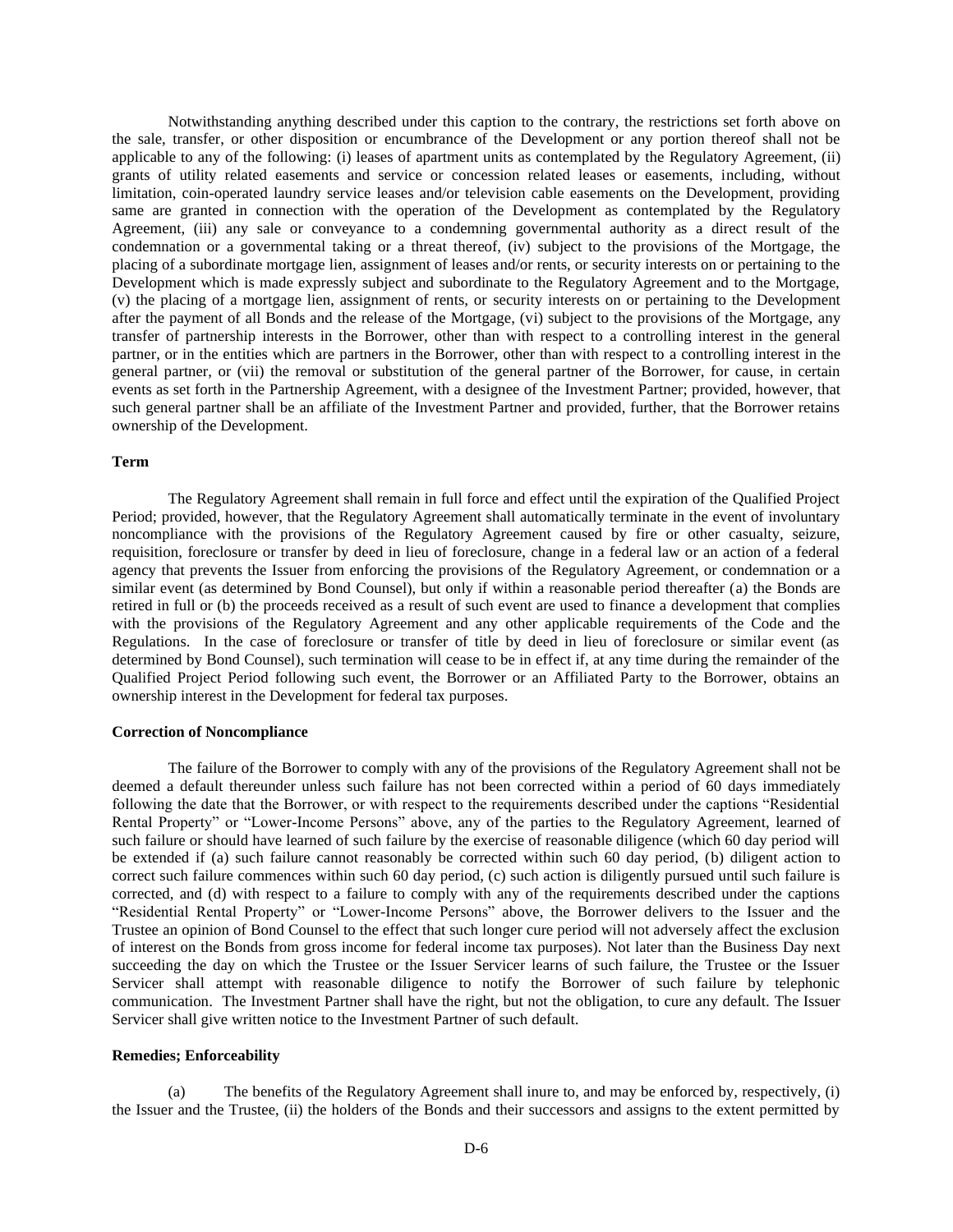the Indenture, and (iii) solely as to certain provisions of the Regulatory Agreement, the Lower-Income Persons and their successors who shall reside or be eligible to reside in units set aside for their occupancy pursuant to the provisions described under the caption "Lower-Income Persons" above for the period set forth under the caption "Term" above, whether or not the Mortgage Loan may be paid in full, and whether or not the Bonds are Outstanding. If a material violation of any of the provisions of the Regulatory Agreement occurs and is not cured within the period provided under the caption "Correction of Noncompliance" above, any or all of such parties may institute and prosecute any proceeding at law or in equity to abate, prevent or enjoin any such violation or attempted violation, or to compel specific performance under the Regulatory Agreement, it being recognized that the beneficiaries of the Borrower's obligations thereunder cannot be adequately compensated by monetary damages in the event of the Borrower's default. Other than the right of the Issuer to terminate the property manager and appoint a new property manager (as provided in paragraph (b) below), the remedies of the beneficiaries of the Regulatory Agreement shall be limited to those described in the preceding sentence.

(b) In addition to such other remedies as may be provided for in the Regulatory Agreement, if a violation of any of the provisions of the Regulatory Agreement occurs which is not corrected during the period provided under the caption "Correction of Noncompliance" above, the Issuer (and only the Issuer) shall have the right (but not the obligation), and is specifically authorized by the Borrower, to terminate the property manager and subject to the approval of the Investment Partner during the 15-year tax credit compliance period, appoint a new property manager of the Development to operate the Development in accordance with the Regulatory Agreement and the Financing Agreement and take all actions necessary, in the reasonable judgment of the Issuer, to cure any default by the Borrower under the Regulatory Agreement, and such new property manager assuming such management thereunder shall be paid by or on behalf of the Borrower, from the rents, revenues, profits and income from the Development, a management fee not to exceed the prevailing management fee paid to managers of similar housing projects in the area of the County. Subject to the provisions described under the caption "Term" above, the provisions described under this caption are imposed upon and made applicable to the Land and shall run with the Land and shall be enforceable against the Borrower or any other person or entity that has or had an ownership interest in the Development at the time of such violation or attempted violation. No delay in enforcing the provisions of the Regulatory Agreement as to any breach or violation shall impair, damage or waive the right of any party entitled to enforce the provisions thereof or to obtain relief against or recover for the continuation or repetition of such breach or violation or any similar breach or violation of the Regulatory Agreement at any later time or times. All rights and remedies provided in the Regulatory Agreement are cumulative, non-exclusive, and in addition to any and all rights and remedies that the parties and beneficiaries thereof may otherwise have.

The Borrower agrees that the appointment of a new property manager may be necessary to serve the public purpose for which the Bonds were issued and to preserve the exclusion from gross income for federal income tax purposes of interest on the Bonds following a violation of the provisions of the Regulatory Agreement which is not cured within the period provided under the caption "Correction of Noncompliance" above. The Borrower expressly consents to, and agrees not to contest, the appointment of a new property manager to operate the Development following a violation by the Borrower of the provisions of the Regulatory Agreement which is not cured as provided under the caption "Correction of Noncompliance" above and thereby waives any and all defenses and objections that might otherwise be raised to any such appointment of a new property manager in accordance with the terms of the Regulatory Agreement. The Borrower further agrees that the Issuer shall have the right to require the Borrower to remove any manager or managing agent whose actions or inactions present a material risk of a breach of the agreements of the Borrower in the Regulatory Agreement, including, without limitation, a material risk of an adverse impact on the excludability from gross income for federal income tax purposes of interest on the Bonds and which action or inaction is not being corrected as provided for under the caption "Correction of Noncompliance" above, upon such manager or managing agent being given 30 days' written notice of any violation of the Regulatory Agreement, and such right shall be expressly acknowledged in any contract between the Borrower and any such manager or managing agent. The Borrower covenants and agrees to diligently and in good faith pursue the appointment and, if required, approval of such a replacement manager or managing agent.

### **Fannie Mae Rider**

The Fannie Mae Rider (the "Rider") attached to the Regulatory Agreement forms an integral part of the Regulatory Agreement and the terms thereof have been incorporated into the Regulatory Agreement.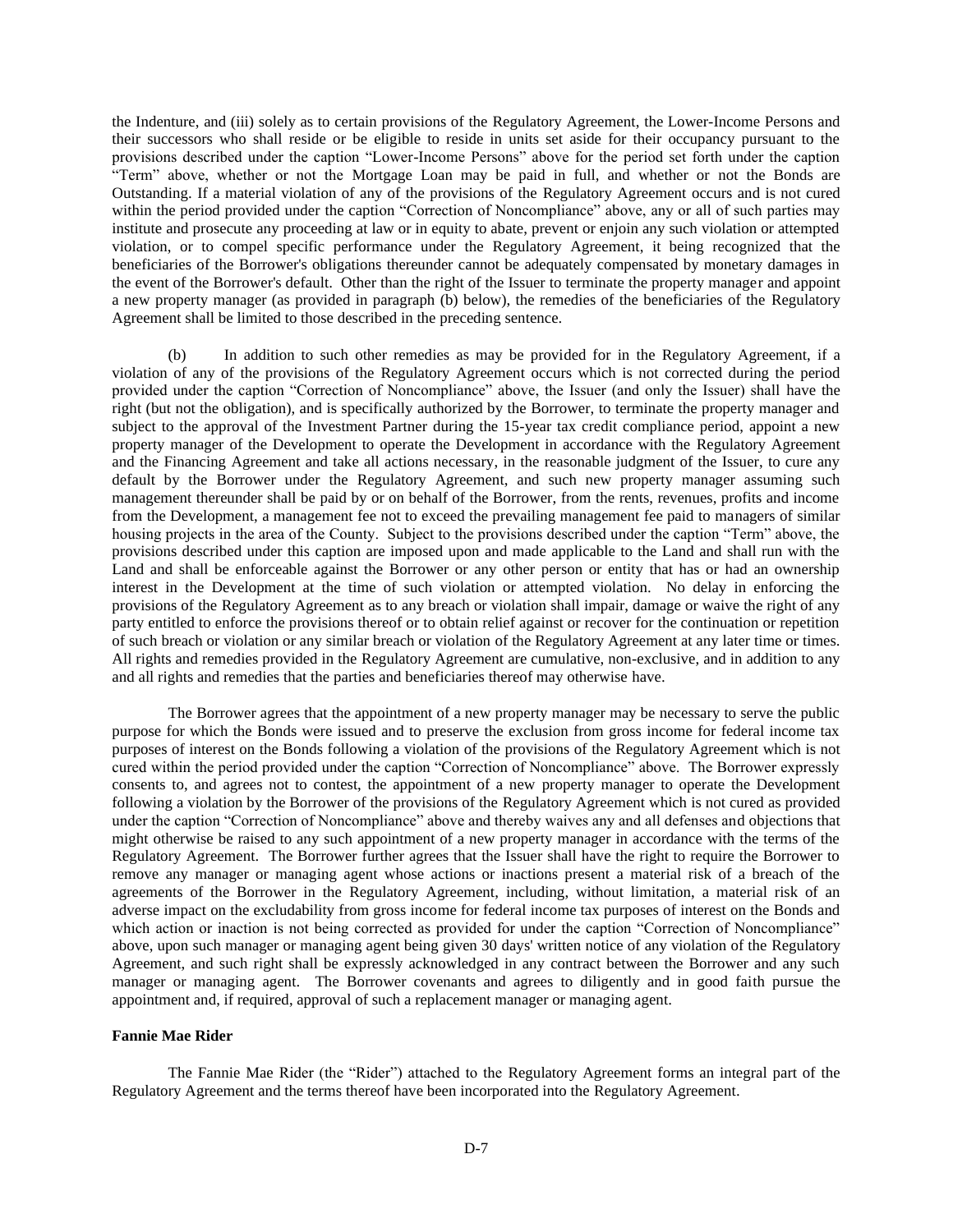1. **Definitions**. All capitalized terms used in the Rider have the meanings given to those terms in the Regulatory Agreement or the Indenture, as applicable.

2. **Applicability**. The Rider shall amend and supplement the Regulatory Agreement. In the event any provision of the Rider conflicts with the Regulatory Agreement, the Rider shall supersede the conflicting provision of the Regulatory Agreement. The Rider shall apply in spite of the fact that the covenants, reservations and restrictions of the Regulatory Agreement run with the land and may be deemed applicable to any successor in interest to the Borrower.

3. **Obligations not Secured by the Mortgaged Property**. The Regulatory Agreement shall not constitute a mortgage, equitable mortgage, deed of trust, deed to secure debt or other lien or security interest in the Mortgaged Property. None of the obligations of the Borrower or any subsequent owner of the Mortgaged Property under the Regulatory Agreement shall be secured by a lien on, or security interest in, the Mortgaged Property. All such obligations are expressly intended to be and shall remain unsecured obligations. The occurrence of an event of default under the Regulatory Agreement shall not impair, defeat or render invalid the lien of the Security Instrument.

4. **Subordination**. The terms, covenants and restrictions of the Regulatory Agreement, other than those set forth in Sections 2, 3, 4, 11, and 15 and the Rider, are and shall at all times remain subject and subordinate, in all respects, to the liens, rights and interests created under the Mortgage Loan Documents. Upon a conveyance or other transfer of title to the Mortgaged Property by foreclosure, deed in lieu of foreclosure or comparable conversion of the Mortgage Loan, the Person who acquires title to the Mortgaged Property pursuant to such foreclosure, deed in lieu of foreclosure or comparable conversion of the Mortgage Loan (unless such Person is the Borrower or a Person related to the Borrower within the meaning of Section 1.103-10(e) of the Regulations, in which event the Regulatory Agreement shall remain in full force and effect in its entirety) shall acquire such title free and clear of the terms, covenants and restrictions of the Regulatory Agreement, other than those set forth in Sections 2, 3, 4, 11, and 15 and the Rider and, from and after the date on which such Person acquires title to the Mortgaged Property, the terms, covenants and restrictions of the Regulatory Agreement, other than those set forth in Sections 2, 3, 4, 11, and 15 and the Rider, shall automatically terminate and be of no force and effect; provided that Sections 2, 3, 4, 11, and 15 and the Rider shall also terminate and be of no force or effect under the circumstances set forth in Section 13 of the Regulatory Agreement.

5. **Obligations Personal**. The Issuer agrees that no owner of the Mortgaged Property (including Fannie Mae) subsequent to the Borrower will be liable for, assume or take title to the Mortgaged Property subject to:

(a) any failure of any prior owner of the Mortgaged Property to perform or observe any representation or warranty, affirmative or negative covenant or other agreement or undertaking under the Regulatory Agreement; and

(b) the payment of any compensation or any accrued unpaid fees, costs, expenses or penalties otherwise owed by any prior owner of the Mortgaged Property under the Regulatory Agreement.

The Borrower and each subsequent owner of the Mortgaged Property shall be responsible under the Regulatory Agreement for its own acts and omissions occurring during the period of its ownership of the Mortgaged Property. All such liability and obligations shall be and remain personal to such person even after such person ceases to be the owner of the Mortgaged Property.

# 6. **Sale or Transfer; or Incurrence of Additional Indebtedness**

(a) **Restrictions Not Applicable to Certain Transfers**. All provisions of the Regulatory Agreement regarding the sale or transfer of the Mortgaged Property or of any interest in the Borrower, including any requirement, limitation or condition precedent for any of (i) the consent of the Issuer or the Trustee to such transfer, (ii) an agreement by any transferee to abide by the requirements and restrictions of the Regulatory Agreement, (iii) transferee criteria or other similar requirements, (iv) an opinion of legal counsel and (v) the payment of any assumption fee, transfer fee, penalty or other charges, shall not apply to any of the following: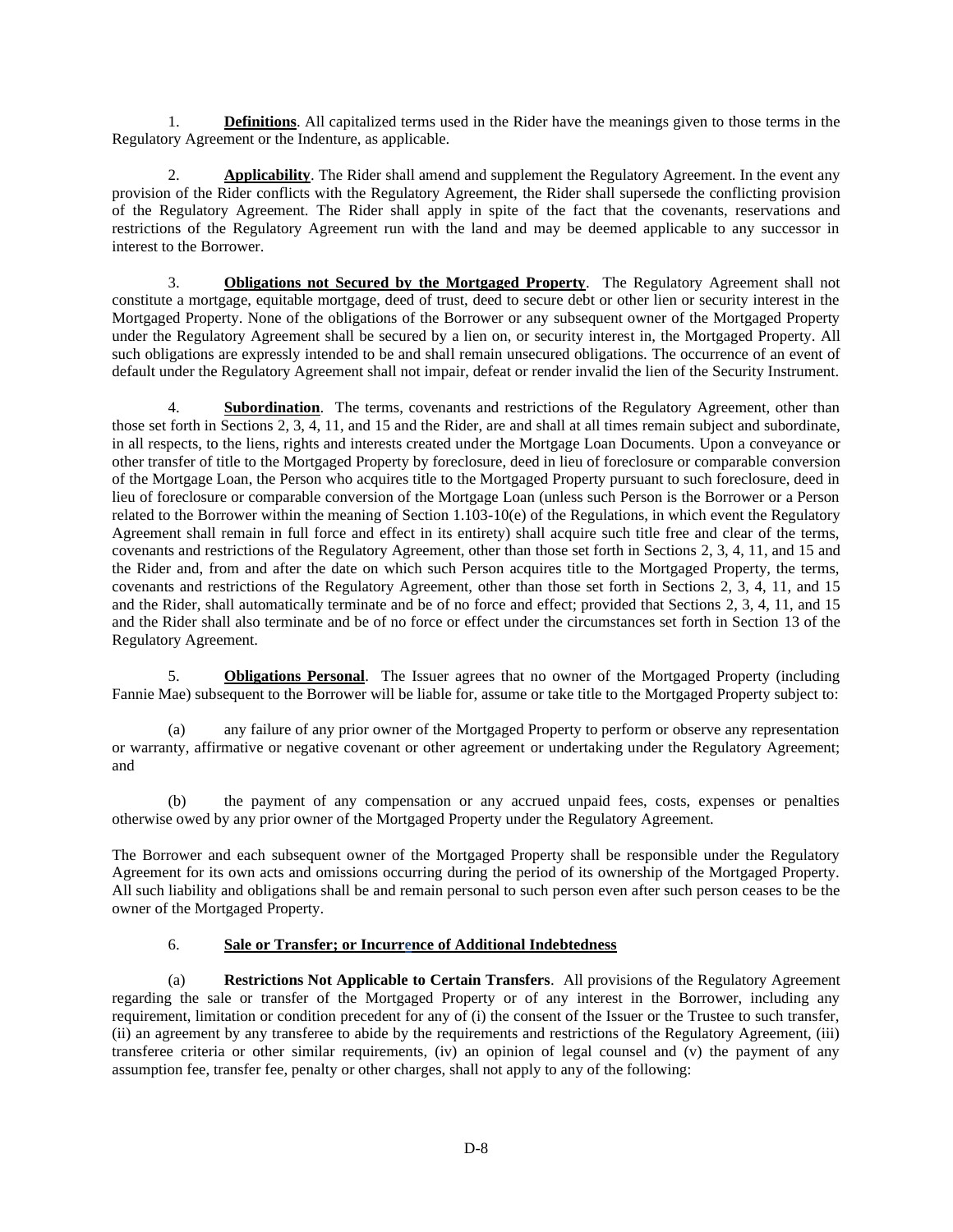(1) any transfer of title to the Mortgaged Property to Fannie Mae or to a third party by foreclosure, deed in lieu of foreclosure or comparable conversion of any lien on the Mortgaged Property or to any subsequent transfer by Fannie Mae (or a third party) following such foreclosure, deed in lieu of foreclosure or comparable conversion;

(2) any execution and delivery of a mortgage, deed of trust, deed to secure debt or other lien by the Borrower to secure any additional indebtedness of the Borrower which is originated by a lender for sale to Fannie Mae or guaranteed or otherwise credit enhanced by Fannie Mae; and

(3) provided that no Bonds are then Outstanding or all Bonds are to be simultaneously fully paid, redeemed or defeased, any execution and delivery of a mortgage, deed of trust, deed to secure debt or other lien by the Borrower to secure any indebtedness incurred by the Borrower which effectively refinances the Mortgage Loan.

(b) **Incurrence of Additional Indebtedness**. All the provisions of the Regulatory Agreement relating to the incurrence of additional indebtedness, including but not limited to any requirement, limitation or condition precedent for the consent of the Issuer to such incurrence of additional indebtedness, will not apply to any "Supplemental Loan" or similar loan, originated by a Fannie Mae DUS lender and sold and/or assigned to Fannie Mae, which is secured by the Property and subordinate in priority of lien to the Mortgage Loan.

(c) **Fannie Mae Rights to Consent Not Impaired**. Nothing contained in the Regulatory Agreement shall affect any provision of the Security Instrument or any other Mortgage Loan Document which requires the Borrower to obtain the consent of Fannie Mae as a precondition to sale, transfer or other disposition of, or any direct or indirect interest in, the Mortgaged Property or of any direct or indirect interest in the Borrower, excluding transfers permitted by the Security Instrument.

(d) **Conclusive Evidence**. Any written consent to a sale or transfer obtained from the Issuer shall constitute conclusive evidence that the sale or transfer is not a violation of the transfer provisions of the Regulatory Agreement.

7. **Damage, Destruction or Condemnation of the Mortgaged Property**. In the event that the Mortgaged Property is damaged or destroyed or title to the property, or any part thereof, is taken through the exercise or the threat of the exercise of the power of eminent domain, the Borrower shall comply with all applicable requirements of the Security Instrument and the other Mortgage Loan Documents.

8. **Regulatory Agreement Default**. Notwithstanding anything contained in the Regulatory Agreement to the contrary:

(a) The occurrence of an event of default under the Regulatory Agreement shall not impair, defeat or render invalid the lien of the Security Instrument.

(b) The occurrence of an event of default under the Regulatory Agreement shall not be or be deemed to be a default under the Mortgage Loan Documents, except as may be otherwise specified in the Mortgage Loan Documents.

9. **Amendments**. The Issuer shall not consent to any amendment, supplement to, or restatement of the Regulatory Agreement without the prior written consent of Fannie Mae.

10. **Termination**. The Regulatory Agreement may be terminated upon agreement by the Issuer, the Trustee, and the Borrower upon receipt of an opinion of a nationally recognized bond counsel acceptable to the Trustee that such termination will not adversely affect the exclusion of the interest on the Bonds from gross income for federal income purposes. So long as the Bonds have been redeemed or are redeemed within a reasonable period thereafter, the Regulatory Agreement shall terminate and be of no further force or effect from and after the date of any transfer of title to the Mortgaged Property by foreclosure, deed in lieu of foreclosure or comparable conversion of any lien on the Mortgaged Property; provided, however, that the preceding provisions of this sentence shall cease to apply and the restrictions contained in the Regulatory Agreement shall be reinstated if, at any time subsequent to the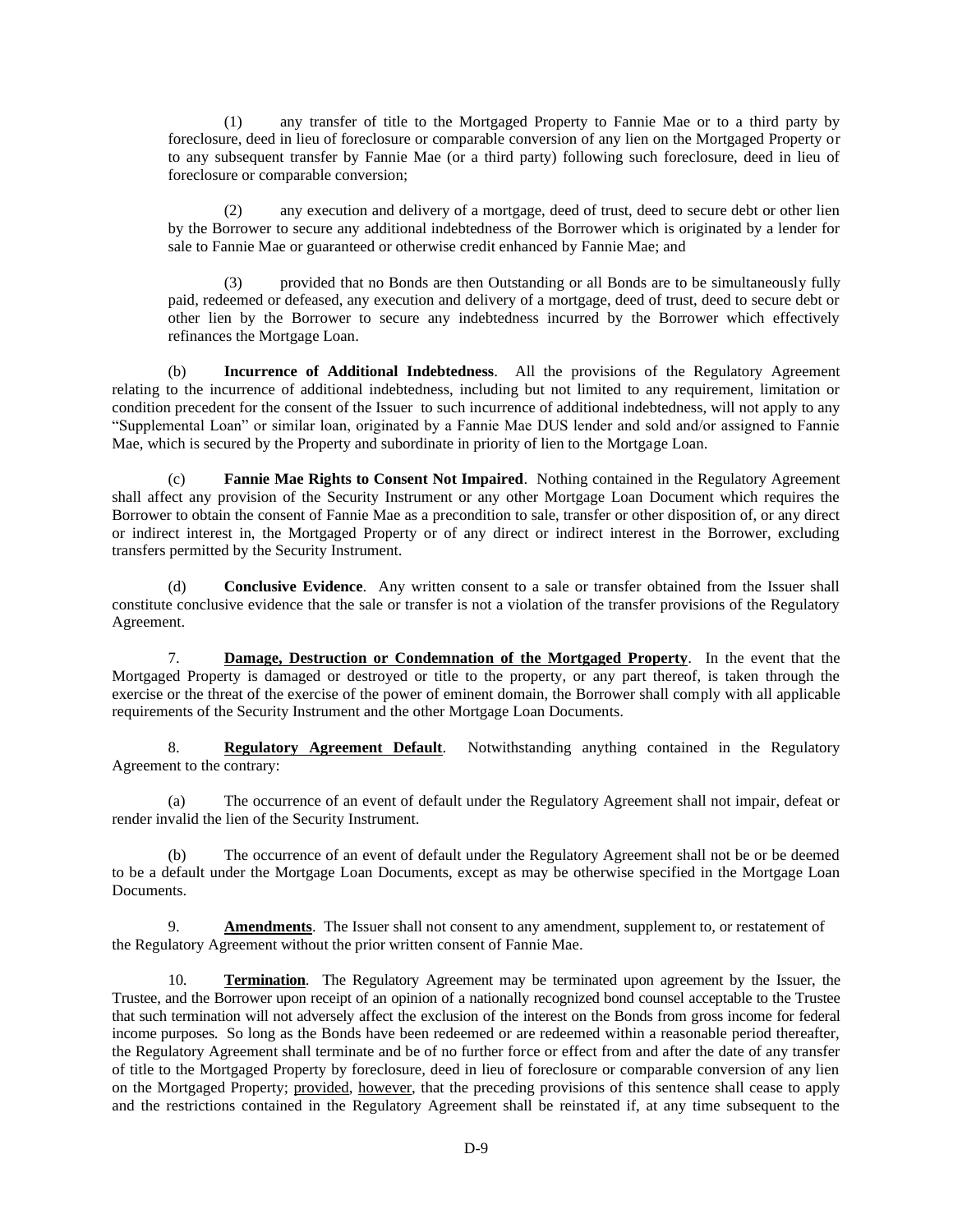termination of such provisions as the result of the foreclosure or the delivery of a deed in lieu of foreclosure or a similar event, the Borrower or any related person (within the meaning of Section 1.103-10(e) of the Regulations) obtains an ownership interest in the Mortgaged Property for federal income tax purposes.

11. **Third-Party Beneficiary**. The parties to the Regulatory Agreement recognize and agree that the terms of the Regulatory Agreement and the enforcement of those terms are essential to the security of Fannie Mae and are entered into for the benefit of various parties, including Fannie Mae. Fannie Mae shall accordingly have contractual rights in the Regulatory Agreement and shall be entitled (but not obligated) to enforce, separately or jointly with the Issuer and/or the Trustee, or to cause the Issuer or the Trustee to enforce, the terms of the Regulatory Agreement. In addition, the Borrower and the Issuer intend that Fannie Mae be a third-party beneficiary of the Regulatory Agreement.

12. **Copies of Notices under the Regulatory Agreement**. Copies of all notices under the Regulatory Agreement shall be sent to the Loan Servicer at the address set forth below or to such other address as the Loan Servicer may from time to time designate:

CBRE Multifamily Capital, Inc. 1861 International Drive, Suite 300 McLean, Virginia 22102 Attention: Servicing

RE: Housing Finance Authority of Leon County, Florida Pass-Through Bonds; Magnolia Terrace; CBRE Multifamily Capital, Inc.

13. **Notices**. Any notice to be given to Fannie Mae shall be sent to Fannie Mae at the address set forth below or to such other address as Fannie Mae may from time to time designate:

> Fannie Mae 1100 15th Street, NW Drawer AM Washington, DC 20005 Attention: Director, Multifamily Asset Management Telephone: (301) 204-8008 Facsimile: (301) 280-2065

RE: Housing Finance Authority of Leon County, Florida Pass-Through Bonds; Magnolia Terrace; CBRE Multifamily Capital, Inc.

with a copy to:

Fannie Mae 1100 15th Street, NW Drawer AM Washington, DC 20005 Attention: Vice President, Multifamily Operations Telephone: (301) 204-8422 Facsimile: (202) 752-8369

RE: Housing Finance Authority of Leon County, Florida Pass-Through Bonds; Magnolia Terrace; CBRE Multifamily Capital, Inc.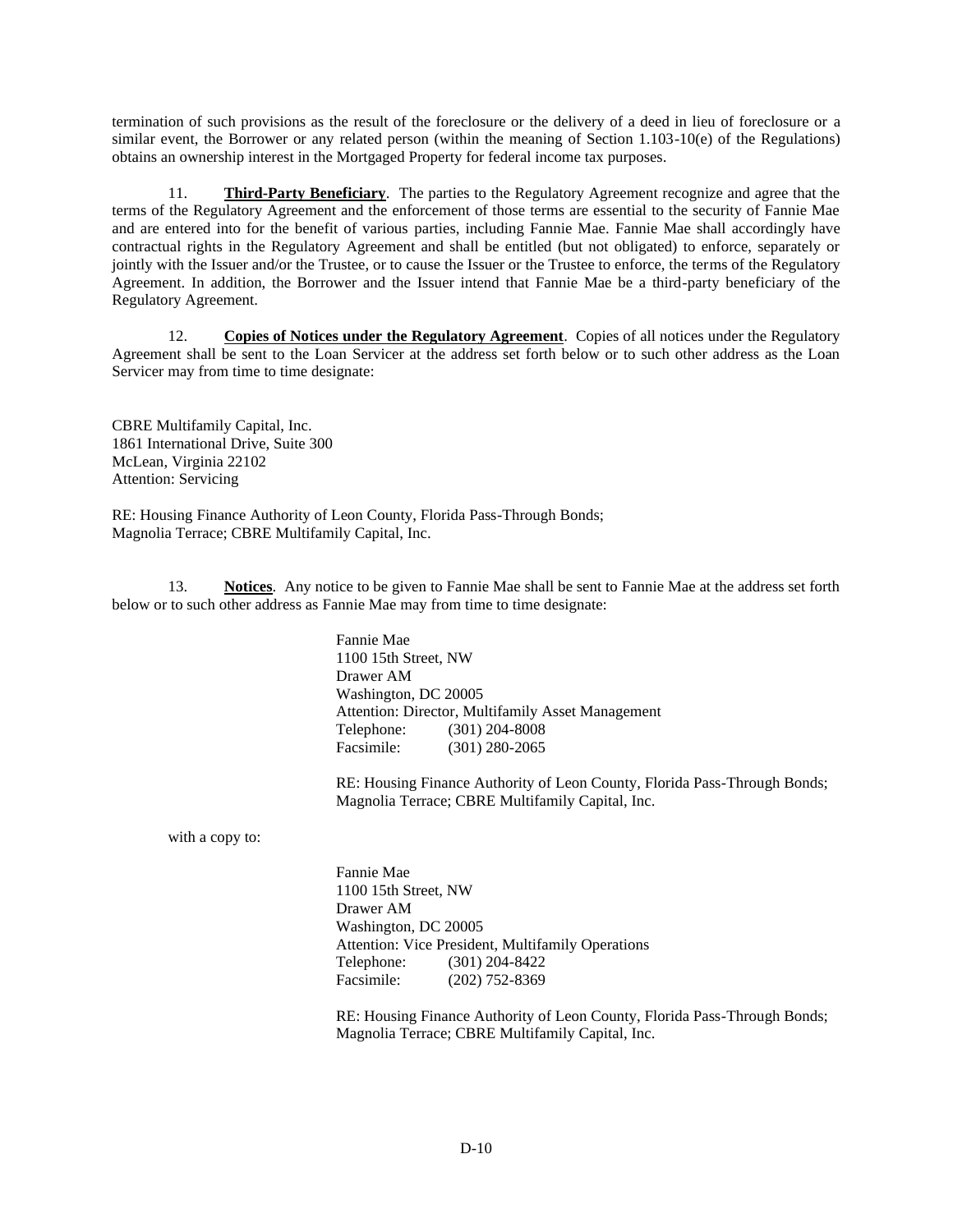## **APPENDIX E**

## **PROPOSED FORM OF OPINION OF BOND COUNSEL**

February  $\_\_$ , 2020

Housing Finance Authority of Leon County, Florida Tallahassee, Florida

> \$11,880,000\* Housing Finance Authority of Leon County, Florida Multifamily Housing Revenue Bonds (Pass-Through – Magnolia Terrace), Series 2020

Ladies and Gentlemen:

We have acted as Bond Counsel to the Housing Finance Authority of Leon County, Florida (the "Issuer") in connection with the issuance and delivery by the Issuer of its \$11,880,000 principal amount of the Housing Finance Authority of Leon County, Florida Multifamily Housing Revenue Bonds (Pass-Through – Magnolia Terrace), Series 2020 (the "Bonds"). The Issuer is a public body corporate and politic, established pursuant to Chapter 159, Part IV, Florida Statutes, as amended; Chapter 2, Article III, Division 3, Sections 2-71 et seq., Leon County Code of Laws, as amended (collectively, the "Act"). The proceeds of the Bonds are being used to fund a loan by the Issuer to LIH Magnolia Terrace, LP, a Florida limited partnership (the "Borrower"), to finance a portion of the cost of the acquisition, rehabilitation and equipping of a multifamily rental housing project (the "Project") to be occupied by "persons or families of low, moderate, or middle income," within the meaning of the Act, [and pay costs of issuance of the Bonds].

In connection with the delivery of this opinion, we have examined the following: (a) the Act; (b) an executed copy of the Indenture of Trust, by and between the Issuer and The Bank of New York Mellon, Trust Company, N.A., Jacksonville, Florida, as trustee (in such capacity, the "Trustee"), dated as of February 1, 2020 (the "Indenture"); (c) an executed copy of the Financing Agreement, by and among the Issuer, the Trustee, CBRE Multifamily Capital, Inc. (the "Lender") and the Borrower, dated as of February 1, 2020 (the "Financing Agreement"); and (d) an executed copy of the Land Use Restriction Agreement, dated as of February 1, 2020, by and among the Issuer, the Borrower, and the Trustee (the "Regulatory Agreement"). In addition, we have examined and relied upon such other agreements, documents, and opinions, including certificates and representations of public officials, officers, and representatives of the Borrower, and various other parties participating in this transaction, as we have deemed relevant and necessary in connection with the opinions set forth below. All terms used herein in capitalized form and not otherwise defined herein shall have the same meanings as ascribed to them under the Indenture and the Financing Agreement.

The Bonds are limited obligations of the Issuer payable, as to principal, premium (if any), and interest, solely from the Trust Estate under the Indenture. The Issuer has no taxing power. The Bonds shall not constitute an obligation, either general or special, of Leon County, Florida (the "County"), the State of Florida (the "State"), or of any local government thereof; and neither, the County, the State, nor any local government thereof shall be liable thereon. Neither the faith, revenues, credit, nor taxing power of the County, the State, or any local government thereof shall be pledged to the payment of the principal of, premium (if any), or interest on the Bonds.

As to questions of fact material to our opinion, we have examined and relied upon representations of the Issuer, the Borrower, the Trustee, and the other parties contained in the certified proceedings related to the issuance of the Bonds, and other certifications of public officials and others persons furnished to us, without undertaking to verify the same by independent investigation. We have not undertaken an independent audit, examination, investigation, or inspection of such matters and have relied solely on the facts, estimates, and circumstances described in such proceedings and certifications. In our examination of the foregoing, we have assumed the

<sup>\*</sup> Preliminary; subject to change.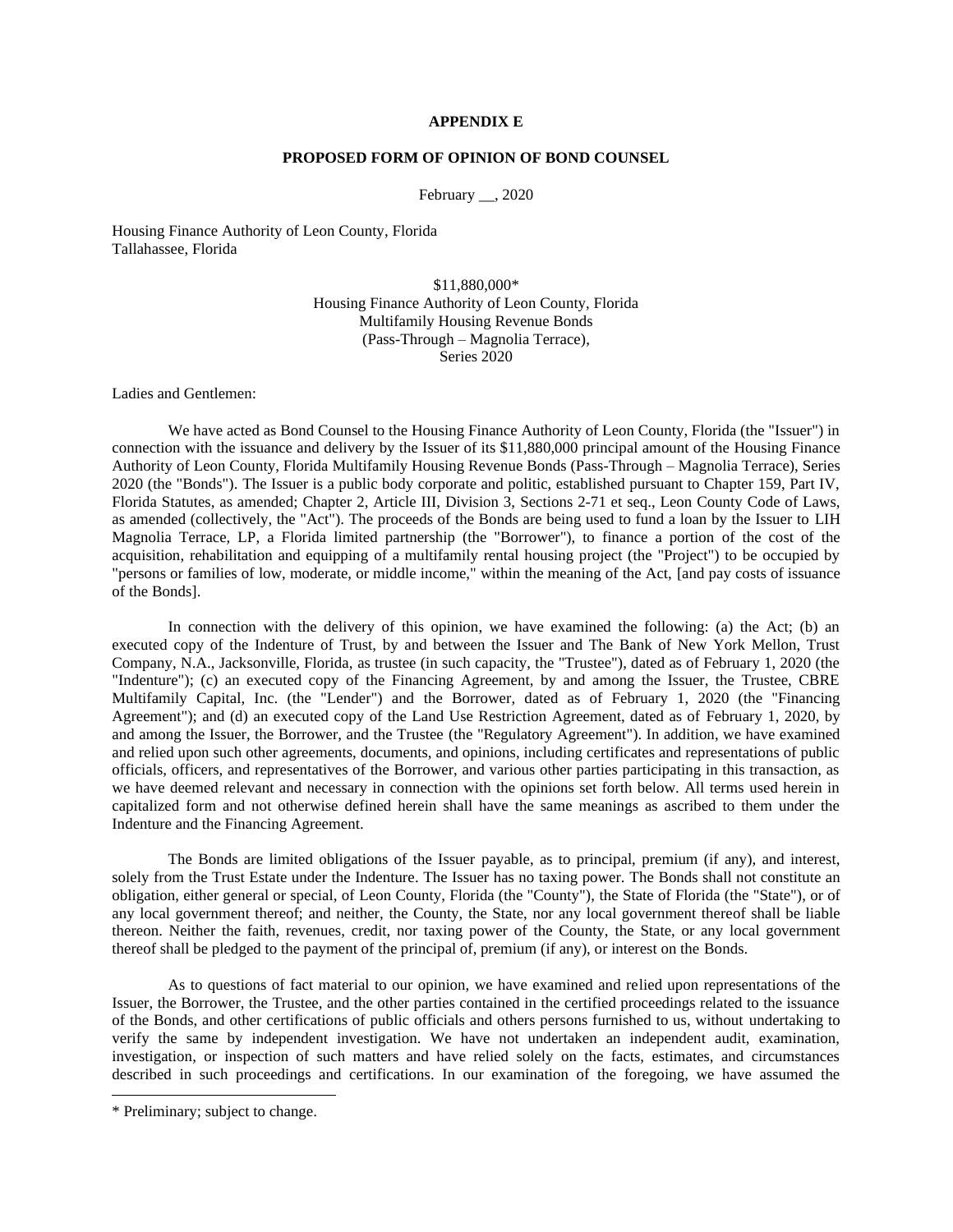genuineness of signatures on all documents and instruments, the authenticity of documents submitted as originals, and the conformity to originals of documents submitted as copies.

In rendering this opinion, we have examined and relied upon the opinion of even date herewith of Nabors, Giblin & Nickerson, P.A., serving as counsel for the Issuer, as to the due creation and valid existence of the Issuer, the due adoption of the resolution adopted by the Issuer on February 13, 2020 (the "Resolution"), authorizing the issuance of the Bonds, the due authorization, execution, and delivery of the Bonds, and the compliance by the Issuer with all conditions precedent to the issuance of the Bonds required under applicable local laws, rules, and regulations.

The opinions set forth below are expressly limited to, and we opine only with respect to, the laws of the State and federal income tax laws of the United States of America.

Based on our examination and the foregoing, we are of the opinion, as of the date hereof, that:

(1) Pursuant to the Act, the Issuer is empowered to enter into and perform its obligations under the Indenture and to issue the Bonds for the purpose of financing the Project.

(2) The Indenture has been duly authorized and executed by the Issuer and, assuming due authorization and execution thereof by the Trustee, is valid and binding upon the Issuer, and is enforceable in accordance with its terms, and the Bonds are entitled to the benefits and security of the Indenture for the payment thereof in accordance with the terms of the Indenture.

(3) The Financing Agreement and the Regulatory Agreement have been duly authorized and executed by the Issuer and, assuming due authorization and execution thereof by the other parties thereto, are valid and binding upon the Issuer, and are enforceable in accordance with their terms.

(4) The Bonds have been duly authorized, executed and issued by the Issuer in accordance with the laws of the State, including the Act, and represent the valid and binding limited obligations of the Issuer, enforceable in accordance with their terms and the terms of the Indenture.

(5) The Internal Revenue Code of 1986, as amended (the "Code"), contains certain requirements which must be met subsequent to the issuance and delivery of the Bonds in order that interest on the Bonds be and remain excludable from gross income for purposes of federal income taxation. Failure to comply with such requirements may cause the interest on the Bonds to become included in gross income retroactive to the date of issue of the Bonds. The Issuer has covenanted in the Indenture and the Borrower has covenanted in the Financing Agreement and the Regulatory Agreement, to take, or refrain from taking, such actions as are required under the Code to maintain the exclusion from gross income of the interest on the Bonds. Assuming continuing compliance by the Issuer and the Borrower with the above described covenants, under existing statutes, regulations, rulings, and judicial decisions, interest on the Bonds is excludable from gross income for federal income tax purposes of the owners of the Bonds, except that such exclusion shall not apply to interest on the Bonds for any period during which the Bonds are held by a person who is a "substantial user" of the Project or a "related person" within the meaning of Section 147(a) of the Code. Additionally, interest on the Bonds is not an item of tax preference for purposes of the federal alternative minimum tax. Other provisions of the Code may give rise to adverse federal income tax consequences to particular owners of the Bonds. We express no opinion regarding other federal tax consequences caused by ownership of, or the receipt or accrual of interest on, or disposition of the Bonds.

In rendering the opinion in paragraph (5) above with respect to the Bonds, we have assumed continuous compliance with certain procedures designed to meet the requirements of Section 142(d) of the Code and the regulations thereunder or applicable thereto, including the requirements that for a period of time specified in Section 142(d) of the Code and the regulations thereunder (i) at least forty percent (40%) of the occupied rental units in a project must be initially occupied, and thereafter occupied or held available for occupancy on a continuous basis, by "individuals whose income is sixty percent (60%) or less of area median gross income," within the meaning of the Code, and (ii) all of the units in a project must be available for rental on a continuous basis.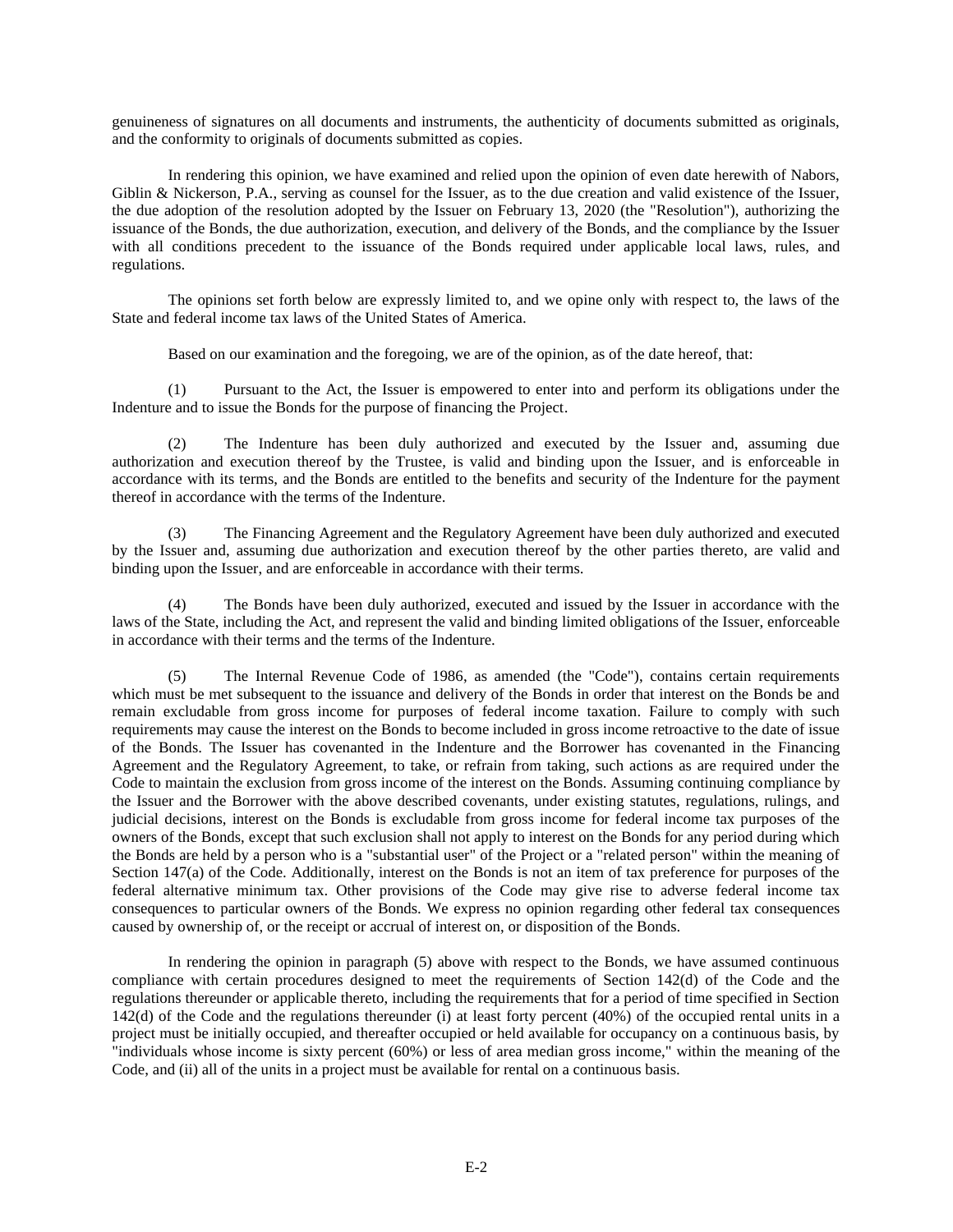All opinions as to the enforceability of the legal obligations of the Issuer set forth herein are subject to and limited by (i) bankruptcy, insolvency, reorganization, moratorium, or similar laws, in each case relating to or affecting the enforcement of creditors' rights, and (ii) applicable laws or equitable principles that may affect remedies or injunctive or other equitable relief.

The scope of our engagement in relation to the issuance of the Bonds has been limited solely to the examination of facts and law incident to rendering the opinions expressed herein, and our services as bond counsel to the Issuer have been limited to delivering the foregoing opinions based on our review of such proceedings and documents as we deem necessary to approve the validity of the Bonds and the tax-exempt status of the interest on the Bonds. We express no opinion as to the financial resources of the Borrower, its ability to provide for payment of the Bonds or the accuracy or completeness of any information that may have been relied upon by anyone in making the decision to purchase Bonds.

This opinion letter should not be construed as offering material, an offering circular, prospectus, or official statement and is not intended in any way to be a disclosure statement used in connection with the sale or delivery of the Bonds. We have not been engaged nor have we undertaken to review or verify and therefore express no opinion herein as to the accuracy, adequacy, fairness, or completeness of any official statement related to the Bonds or any other offering material related to the Bonds. Furthermore, we are not passing on the accuracy or sufficiency of any CUSIP numbers appearing on the Bonds. In addition, other than as expressly set forth herein, we have not passed upon and therefore express no opinion as to the compliance by the Issuer, the Borrower, or any other party involved in this financing with, or the necessity of such parties complying with, any federal securities laws or state "Blue Sky," legal investment or other securities statute, regulation or ruling with respect to the sale or distribution of the Bonds. No opinion is expressed as to the perfection or priority of the lien on the Trust Estate created by the Indenture. Further, we express no opinion regarding federal income or state tax consequences arising with respect to the Bonds other than as expressly set forth herein.

Our opinions expressed herein are predicated upon present laws, facts and circumstances, and we assume no affirmative obligation to update the opinions expressed herein if such laws, facts or circumstances change after the date hereof. The legal opinions set forth herein are intended for the information solely of the addressees hereof and solely for the purpose of the contemplated transactions described herein, and are not to be relied upon by any other person or entity or for any other purpose, or quoted as a whole or in part, or otherwise referred to, in any document, or to be filed with any government or other administrative agency or other person or entity for any other purpose without our prior written consent. The delivery of this letter to a non-client does not create an attorneyclient relationship.

Respectfully submitted,

BRYANT MILLER OLIVE P.A.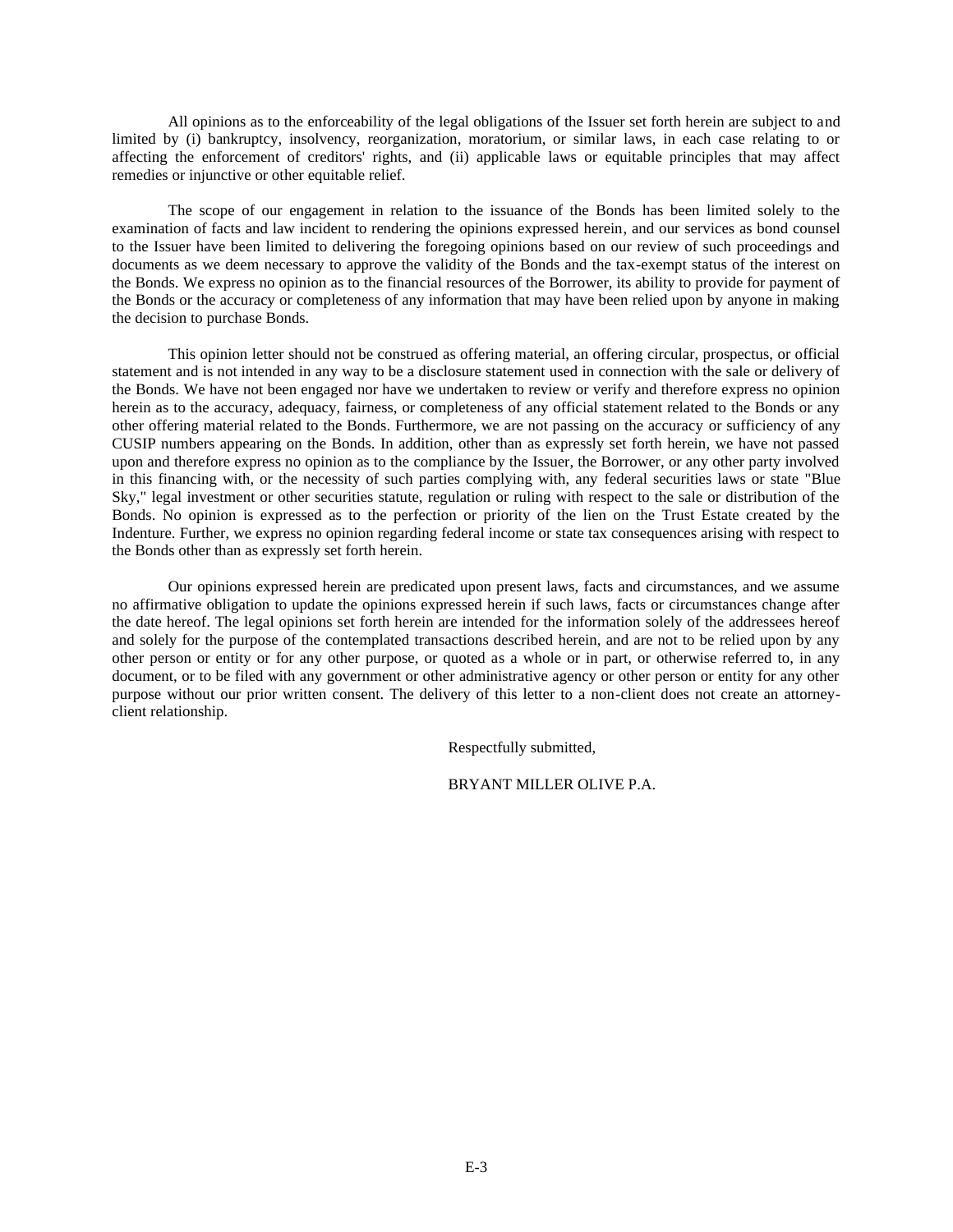### **APPENDIX F**

## **FORM OF CONTINUING DISCLOSURE AGREEMENT**

This Continuing Disclosure Agreement (the "Disclosure Agreement") is dated as of February 1, 2020 and is executed and delivered by LIH Magnolia Terrace, LP, a Florida limited partnership (the "Borrower"), and The Bank of New York Mellon Trust Company, N.A. (the "Dissemination Agent") in connection with the issuance of \$11,880,000\* Multifamily Housing Revenue Bonds (Pass-Through – Magnolia Terrace), Series 2020 (the "Bonds"). The Bonds are being issued pursuant to an Indenture of Trust, dated as of February 1, 2020 (the "Indenture"), between the Housing Finance Authority of Leon County, Florida (the "Issuer") and The Bank of New York Mellon Trust Company, N.A., as Trustee (the "Trustee"). The proceeds of the Bonds are being loaned by the Issuer to the Borrower pursuant to a Financing Agreement, dated as of February 1, 2020, among the Issuer, the Trustee, CBRE Multifamily Capital, Inc. (the "Lender") and the Borrower (the "Financing Agreement"). For valuable consideration, the receipt of which is acknowledged, the Dissemination Agent and the Borrower covenant and agree as follows:

SECTION 1. Purpose of the Disclosure Agreement. This Disclosure Agreement is being executed and delivered by the Borrower and the Dissemination Agent for the benefit of the Bondholders (defined below) and the beneficial owners of the Bonds, and in order to assist the Participating Underwriters (defined below) in complying with the Rule (defined below). The Borrower and the Dissemination Agent acknowledge that the Issuer has undertaken no responsibility with respect to any reports, notices or disclosures provided or required under this Disclosure Agreement, and has no liability to any person, including any Holder of the Bonds, with respect to any such reports, notices or disclosures.

SECTION 2. Definitions. In addition to the definitions set forth in the Indenture and in the Financing Agreement, which apply to any capitalized term used in this Disclosure Agreement unless otherwise defined in this Section or in the first paragraph of this Disclosure Agreement, the following capitalized terms shall have the following meanings:

"Annual Report" shall mean any Annual Report provided by the Borrower pursuant to, and as described in, Sections 3 and 4 of this Disclosure Agreement.

"Bondholder" or the term "Holder", when used with reference to a Bond or Bonds, shall mean any person who shall be the registered owner of any Bond and any beneficial owner thereof.

"Disclosure Representative" shall mean any person designated by the Borrower or his or her designee, in writing to the Dissemination Agent from time to time.

"Dissemination Agent" shall mean the initial Dissemination Agent hereunder, which is The Bank of New York Mellon Trust Company, N.A., or any successor Dissemination Agent designated in writing by the Borrower and acceptable to the Issuer and which has filed with the Borrower a written acceptance of such designation.

"EMMA" shall mean the Electronic Municipal Market Access system maintained by the MSRB for purposes of the Rule.

"Financial Obligation" means a (i) debt obligation; (ii) derivative instrument entered into in connection with, or pledged as security or a source of payment for, an existing or planned debt obligation; or (iii) guarantee of a debt obligation or derivative instrument entered into in connection with, or pledged as security or a source of payment for, an existing or planned debt obligation; provided, however, the term "financial obligation" excludes municipal securities for which a final official statement has been provided to the MSRB consistent with the Rule.

"Listed Events" shall mean any of the events listed in Section 5(a) of this Disclosure Agreement.

"MSRB" shall mean the Municipal Securities Rulemaking Board established pursuant to Section 15B(b)(1) of the Securities Exchange Act of 1934, or any successor thereto or to the functions of the MSRB contemplated by this Disclosure Agreement.

<sup>\*</sup> Preliminary; subject to change.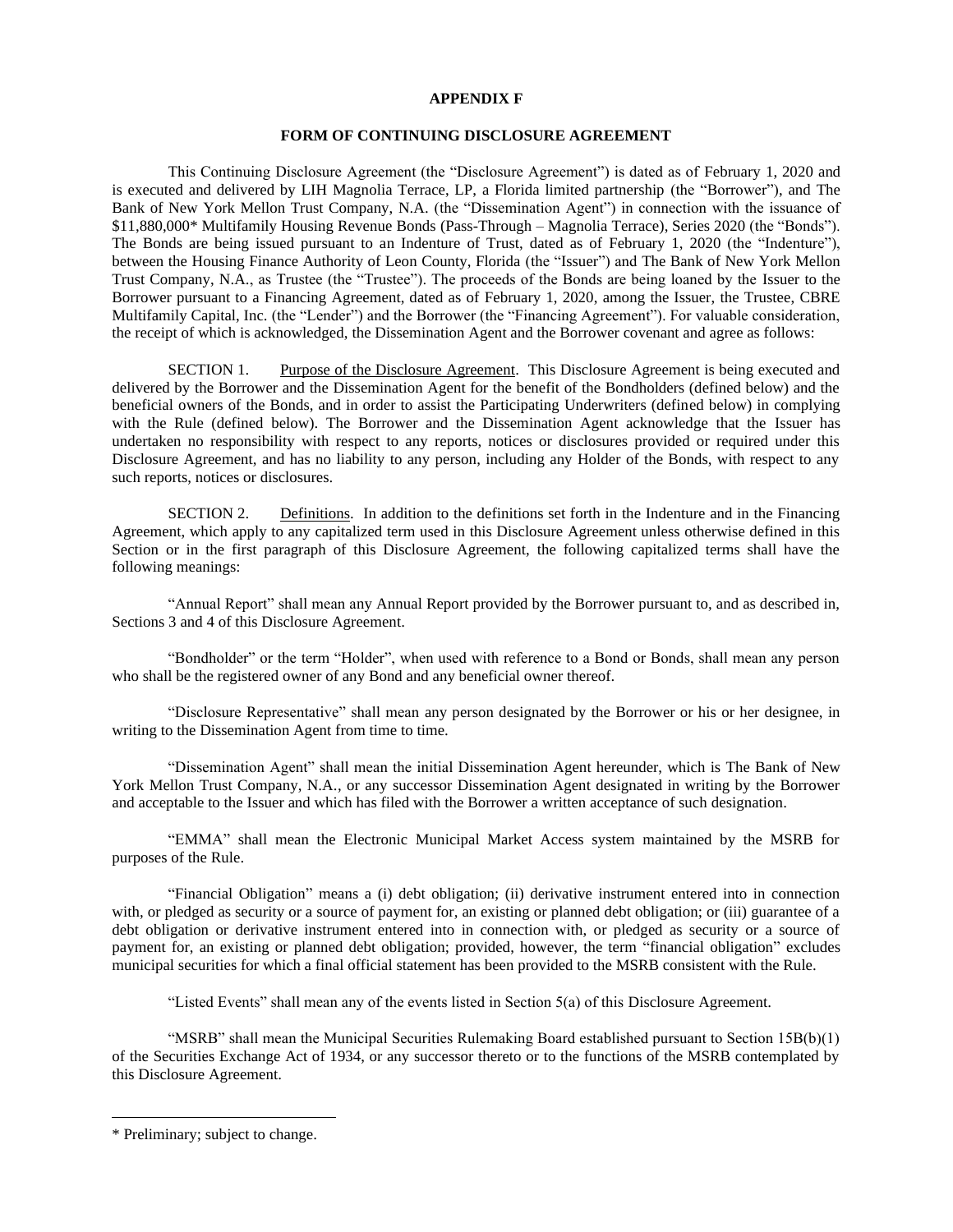"Participating Underwriters" shall mean any or all of the original broker, dealer or municipal securities dealer acting as underwriters of the Bonds required to comply with the Rule in connection with offering of the Bonds.

"Rule" shall mean Rule 15c2-12(b)(5) adopted by the Securities and Exchange Commission under the Securities Exchange Act of 1934, as the same may be amended from time to time.

"Tax-exempt" shall mean that interest on the Bonds is excluded from gross income for federal income tax purposes, whether or not such interest is includable as an item of tax preference or otherwise includable directly or indirectly for purposes of calculating any other tax liability, including any alternative minimum tax or environmental tax.

## SECTION 3. Provision of Annual Reports.

(a) The Borrower shall, or shall cause the Dissemination Agent to, not later than 180 days after the end of each fiscal year of the Borrower, commencing with the Borrower's fiscal year ending December 31, 2020, provide to the MSRB an Annual Report which is consistent with the requirements of Section 4 of this Disclosure Agreement. On or prior to said date (except that in the event the Borrower elects to have the Dissemination Agent file such report, five (5) Business Days prior to such date) such Annual Report shall be provided by the Borrower to the Dissemination Agent together with either (i) a letter authorizing the Dissemination Agent to file the Annual Report with the MSRB, or (ii) a certificate stating that the Borrower has provided the Annual Report to the MSRB and the date on which such Annual Report was provided. In each case, the Annual Report may be submitted as a single document or as separate documents comprising a package, and may cross-reference other information as provided in Section 4 of this Disclosure Agreement; provided that the audited financial statements of the Borrower may be submitted separately from the balance of the Annual Report; and provided further that if the Borrower's audited financial statements are not available by the deadline for filing the Annual Report, they shall be submitted as soon as practicable after they become available and unaudited financial statements shall be included in the Annual Report. The Borrower shall promptly notify the Dissemination Agent of any change in the Borrower's fiscal year. Unless otherwise provided by law, any continuing disclosure information filed pursuant to this Disclosure Agreement shall be provided to the MSRB in an electronic format as shall be prescribed by MSRB Rule G-32, and shall be accompanied by such identifying information as shall be prescribed by MSRB Rule G-32. As of the date hereof, EMMA is the electronic format prescribed by the MSRB.

(b) If by 15 days prior to the date specified in subsection (a) for providing the Annual Report to the MSRB, the Dissemination Agent has not received a copy of the Annual Report, the Dissemination Agent shall contact the Borrower to request a report regarding compliance with the provisions governing the Annual Report.

(c) If the Dissemination Agent is unable to verify that an Annual Report has been provided to the MSRB by the date required in subsection (a), the Dissemination Agent shall send a reminder notice to the Borrower and the Issuer and shall send a notice to the MSRB in substantially the form attached as Exhibit A hereto.

(d) The Dissemination Agent shall file a report with the Borrower, the Issuer and the Trustee (if the Dissemination Agent is not the Trustee) certifying that the Borrower has filed a report (directly or through the Dissemination Agent) purporting to be an Annual Report pursuant to this Disclosure Agreement, and stating the date it was provided (if such report was provided).

## SECTION 4. Content of Annual Reports.

(a) The Borrower's Annual Report shall contain its audited financial statements for the prior fiscal year, prepared in accordance with generally accepted accounting principles.

(b) Any or all of the items listed above may be incorporated by reference from other documents, including financial statements provided under (a) above, the original Official Statement for the Bonds, or other official statements of debt issues with respect to which the Borrower is an "obligated person" (as defined by the Rule), which have been (i) made available to the public on the MSRB's Electronic Municipal Markets Access (EMMA) System, the current internet web address of which is www.emma.msrb.org, or (ii) filed with the Securities and Exchange Commission. If the document incorporated by reference is a final official statement, it must be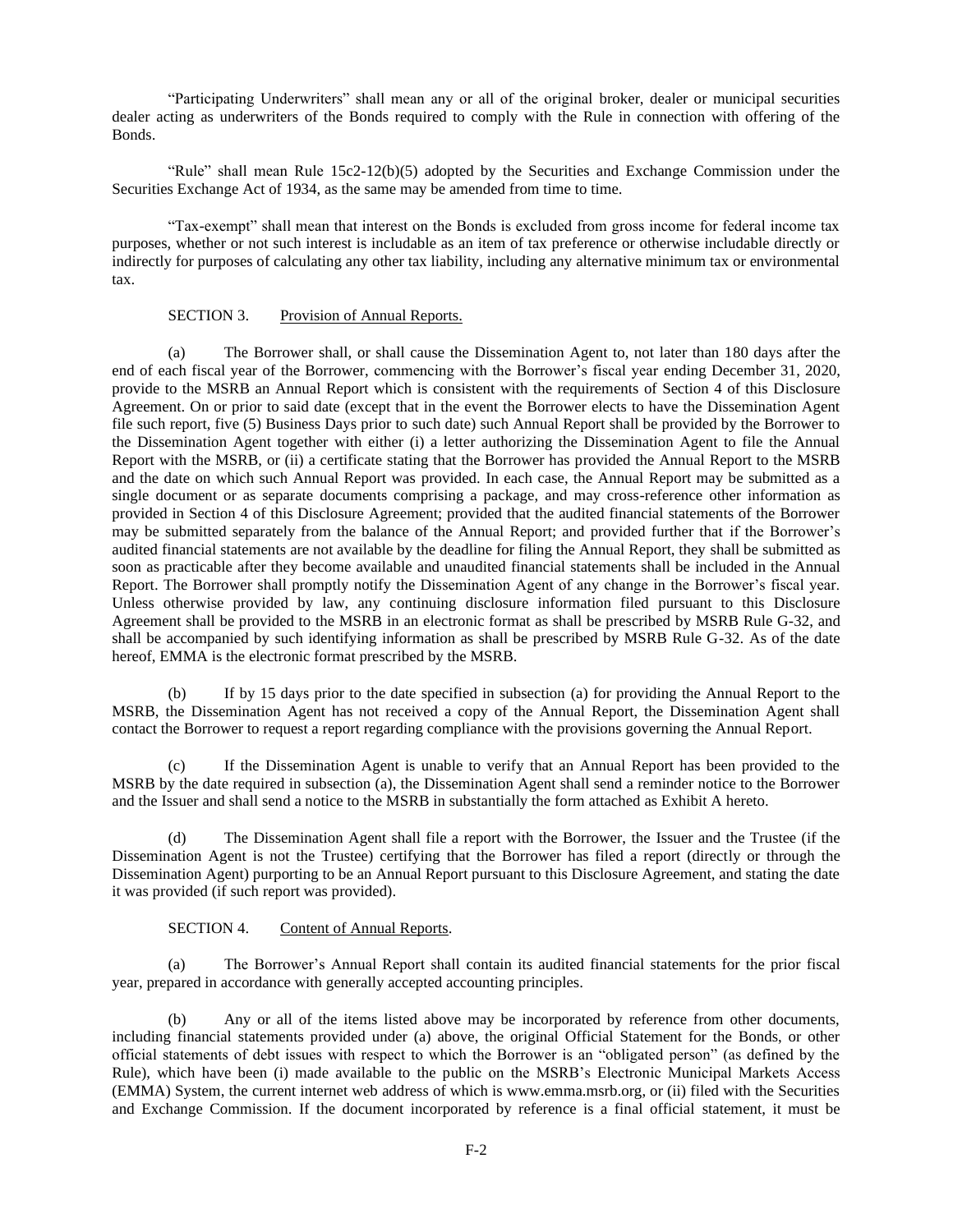available from the MSRB. The Borrower shall clearly identify each such other document so incorporated by reference.

# SECTION 5. Reporting of Listed Events.

(a) The Borrower shall, or shall cause the Dissemination Agent to, give notice of the occurrence of any of the following Listed Events relating to the Bonds to the MSRB in a timely manner not later than ten (10) Business Days after the occurrence of any such Listed Event;

- (1) principal and interest payment delinquencies;
- (2) non-payment related defaults, if material;
- (3) unscheduled draws on debt service reserves reflecting financial difficulties;
- (4) unscheduled draws on credit enhancements reflecting financial difficulties;
- (5) substitution of credit or liquidity providers or their failure to perform;

(6) adverse tax opinions, the issuance by the Internal Revenue Service of proposed or final determinations of taxability, Notices of Proposed Issue (IRS Form 5701-TEB) or other material notices of determinations with respect to the tax status of the Bonds, or other material events affecting the tax status of the Bonds;

- (7) modifications to the rights of holders of the Bonds, if material;
- (8) Bond calls, if material, and tender offers;
- (9) defeasances;
- (10) release, substitution, or sale of property securing repayment of the Bonds, if material;
- (11) rating changes;
- (12) bankruptcy, insolvency, receivership or similar event of the Borrower;

Note to clause (12): For the purposes of the event identified in clause (12) above, the event is considered to occur when any of the following occur: the appointment of a receiver, fiscal agent or similar officer for the Borrower in a proceeding under the U.S. Bankruptcy Code or in any other proceeding under state or federal law in which a court or government authority has assumed jurisdiction over substantially all of the assets or business of the Borrower, or if such jurisdiction has been assumed by leaving the existing governing body and officials or officers in possession but subject to the supervision and orders of a court or governmental authority, or the entry of an order confirming a plan of reorganization, arrangement or liquidation by a court or governmental authority having supervision or jurisdiction over substantially all of the assets or business of the Borrower;

(13) the consummation of a merger, consolidation, or acquisition involving the Borrower or the sale of all or substantially all of the assets of the Borrower, other than in the ordinary course of business, the entry into a definitive agreement to undertake such an action or the termination of a definitive agreement relating to any such actions, other than pursuant to its terms, if material;

(14) appointment of a successor or additional trustee or the change of the name of the trustee, if material;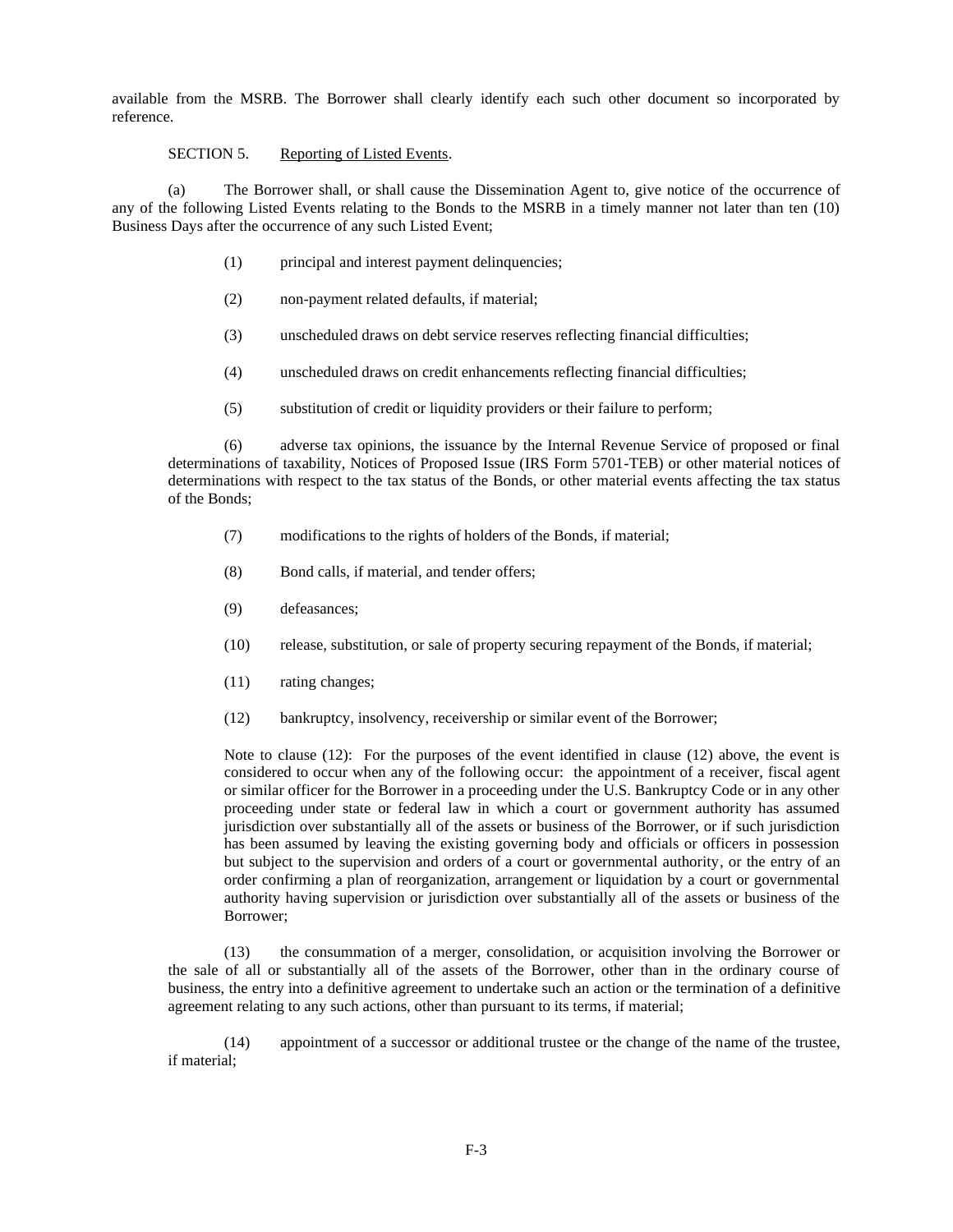(15) incurrence of a Financial Obligation of the Borrower, if material, or agreement to covenants, events of default, remedies, priority rights, or other similar terms of a Financial Obligation of the Borrower, any of which affect security holders, if material; and

(16) default, event of acceleration, termination event, modification of terms, or other similar events under the terms of a Financial Obligation of the Borrower, any of which reflect financial difficulties.

(b) The Dissemination Agent shall, promptly after obtaining actual knowledge of the occurrence or possible occurrence of any of the Listed Events set forth in subsection (a) above, contact the Disclosure Representative and inform such person of the event. "Actual knowledge" for purposes of this subsection (b) shall mean actual knowledge of an officer of the Corporate Trust Administration of the Dissemination Agent.

(c) Whenever the Borrower obtains knowledge of the occurrence of a Listed Event set forth in clauses  $(2)$ ,  $(7)$ ,  $(8)$  (relating to Bond calls only),  $(10)$ ,  $(13)$  or  $(14)$  of subsection (a) above, whether because of a notice from the Dissemination Agent pursuant to subsection (b) or otherwise, the Borrower shall as soon as possible determine if such event would constitute material information for Bondholders, and if such event is determined by the Borrower to be material, the Borrower shall, or shall cause the Dissemination Agent to, give notice of such event to the MSRB not later than ten (10) Business Days after the occurrence of such event.

(d) If the Borrower elects to have the Dissemination Agent file notice of any Listed Event, the Borrower will provide the notice to the Dissemination Agent within 5 Business Days after the occurrence of the Listed Event, along with an instruction to file the notice with the MSRB.

SECTION 6. Termination of Reporting Obligation. This Disclosure Agreement may be terminated by either party to this Disclosure Agreement upon thirty days' written notice of termination delivered to the other party to this Disclosure Agreement; provided the termination of this Disclosure Agreement is not effective until (i) the Borrower, or its successor, enters into a new continuing disclosure agreement with a dissemination agent who agrees to continue to provide, to the MSRB and the Holders of the Bonds, all information required to be communicated pursuant to the rules promulgated by the Securities and Exchange Commission or the MSRB, (ii) a nationally recognized bond counsel or counsel expert in federal securities laws provides an opinion that the new continuing disclosure agreement is in compliance with all applicable state and federal securities laws, and (iii) notice of the termination of this Disclosure Agreement is provided to the MSRB.

The Dissemination Agent shall be fully discharged at the time any such termination is effective. Notwithstanding the foregoing, this Disclosure Agreement shall terminate (i) automatically upon payment or provisions for payment of the Bonds or (ii) when all of the Bonds are or are deemed to be no longer outstanding by reason of redemption or legal defeasance or at final maturity.

### SECTION 7. Dissemination Agent.

(a) The Borrower may, from time to time, appoint or engage a Dissemination Agent to assist it in carrying out its obligations under this Disclosure Agreement, and may discharge any such Dissemination Agent, with or without appointing a successor Dissemination Agent. If at any time there is not any other designated Dissemination Agent, the Trustee shall be the Dissemination Agent.

(b) The Dissemination Agent, or any successor thereof, may at any time resign and be discharged of its duties and obligations hereunder by giving not less than thirty (30) days written notice to the Issuer, the Borrower and the registered owners of the Bonds, specifying the date when such resignation shall take effect. Such resignation shall take effect upon the date a successor shall have been appointed by the Borrower or by a court upon the application of the Dissemination Agent.

(c) In case the Dissemination Agent, or any successor thereof, shall resign or shall be removed or shall become incapable of acting, or shall be adjudged a bankrupt or insolvent, or if a receiver, liquidator or conservator of the Dissemination Agent or of its property shall be appointed, or if any public officer shall take charge of control of the Dissemination Agent, or of its property or affairs, the Borrower shall forthwith appoint a Dissemination Agent to act. The Borrower shall give or cause to be given written notice of any such appointment to the Bondholders, the Trustee (if the Trustee is not the Dissemination Agent) and the Issuer.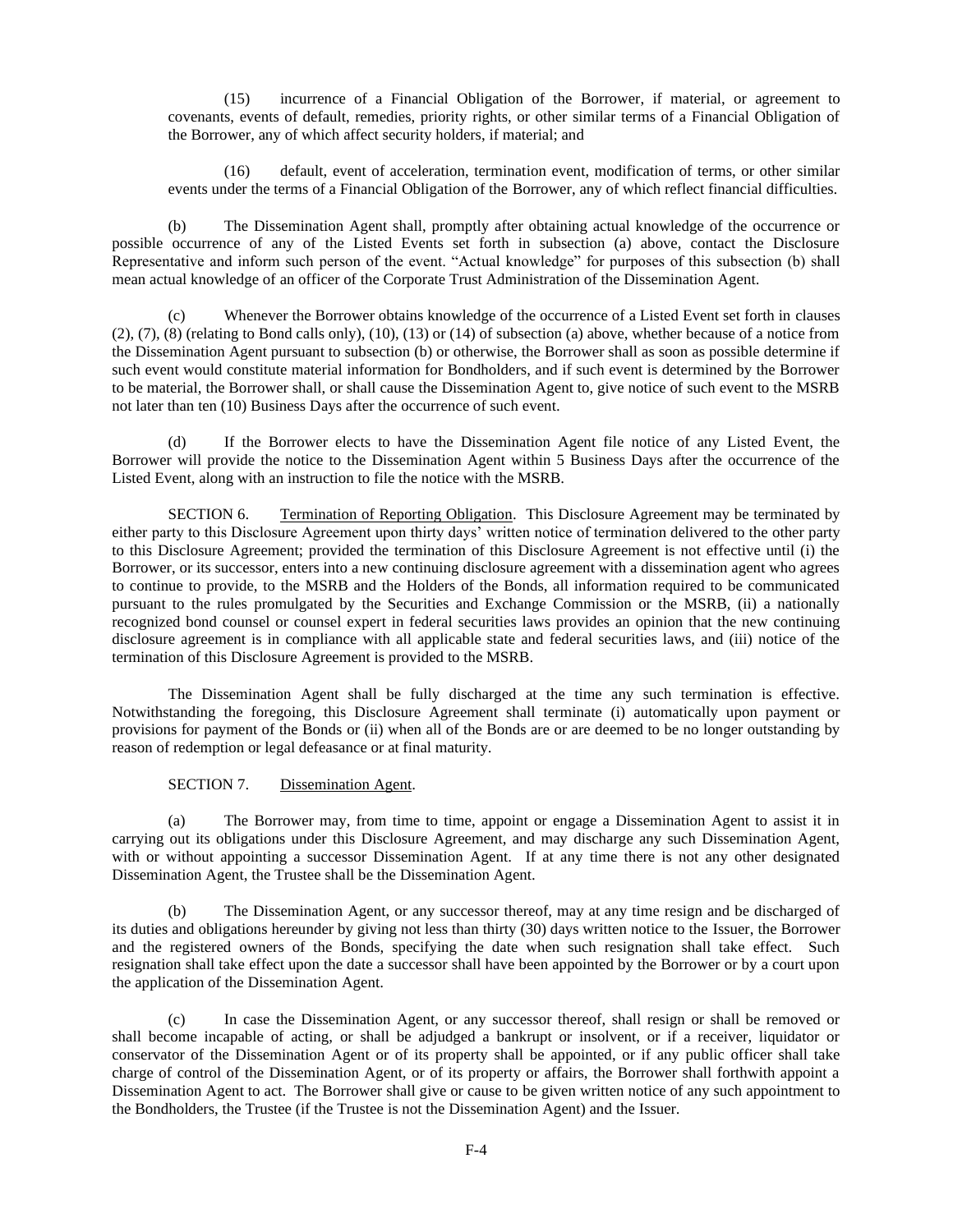(d) Any company into which the Dissemination Agent may be merged or with which it may be consolidated or any company resulting from any merger or consolidation to which it shall be a party or any company to which such Dissemination Agent may sell or transfer all or substantially all of its corporate trust business, shall be the successor to such Dissemination Agent, without any further act or deed.

SECTION 8. Amendment; Waiver. Notwithstanding any other provision of this Disclosure Agreement, the Borrower and the Dissemination Agent may amend this Disclosure Agreement (and the Dissemination Agent shall agree to any amendment not modifying or otherwise affecting its duties, obligations or liabilities in such a way as they are expanded or increased) and any provision of this Disclosure Agreement may be waived, if all of the following conditions are satisfied: (1) such amendment is made in connection with a change in circumstances that arises from a change in legal (including regulatory) requirements, a change in law (including rules or regulations) or in interpretations thereof, or a change in the identity, nature or status of the Borrower or the type of business conducted thereby, (2) this Disclosure Agreement as so amended would have complied with the requirements of the Rule as of the date of this Disclosure Agreement, after taking into account any amendments or interpretations of the Rule, as well as any change in circumstances, (3) the Borrower shall have delivered an opinion of counsel, addressed to the Issuer, the Borrower, the Dissemination Agent and the Trustee, to the same effect as set forth in clause (2) above, (4) either (i) the Borrower shall have delivered to the Issuer, the Trustee and the Dissemination Agent an opinion of counsel, or a determination by a person, in each case unaffiliated with the Borrower (such as bond counsel) and acceptable to the Borrower, to the effect that the amendment does not materially impair the interests of the Holders of the Bonds or (ii) the Holders of the Bonds consent to the amendment to this Disclosure Agreement pursuant to the same procedures as are required for amendments to the Indenture with consent of the Holders of the Bonds pursuant to the Indenture as in effect on the date of this Disclosure Agreement, and (5) the Borrower shall have delivered copies of such opinion(s) and amendment to the MSRB. The Dissemination Agent may rely and act upon such opinions.

SECTION 9. Additional Information. Nothing in this Disclosure Agreement shall be deemed to prevent the Borrower from disseminating any other information, using the means of dissemination set forth in this Disclosure Agreement or any other means of communication, or including any other information in any Annual Report or notice of the occurrence of a Listed Event, in addition to that which is required by this Disclosure Agreement. If the Borrower chooses to include any information in any Annual Report or notice of the occurrence of a Listed Event, in addition to that which is specifically required by this Disclosure Agreement, the Borrower shall have no obligation under this Disclosure Agreement to update such information or include it in any future Annual Report or notice of the occurrence of a Listed Event. Nothing in this Disclosure Agreement shall be deemed to prevent the Dissemination Agent from providing a notice or disclosure as it may deem appropriate pursuant to any other capacity it may be acting in related to the Bonds.

SECTION 10. Default. In the event of a failure of the Borrower or the Dissemination Agent to comply with any provision of this Disclosure Agreement, the Dissemination Agent may (and, at the request of any of the Holders of at least 25% of the aggregate principal amount of Outstanding Bonds who have provided security and indemnity deemed acceptable to the Dissemination Agent, shall), or any party who can establish beneficial ownership of any of the Bonds, or any Bondholder may, after providing fifteen (15) days written notice to the Borrower to give the Borrower opportunity to comply within such fifteen-day period, take such actions as may be necessary and appropriate to compel performance, including seeking mandamus or specific performance by court order, in order to cause the Borrower to comply with its obligations under this Disclosure Agreement. A default under this Disclosure Agreement shall not be deemed an Event of Default under the Indenture or under the Financing Agreement, and the sole remedy available to the Dissemination Agent, any beneficial owners of the Bonds or the Bondholders under this Disclosure Agreement in the event of any failure of the Borrower or the Dissemination Agent to comply with this Disclosure Agreement shall be an action to compel performance.

SECTION 11. Duties, Immunities and Liabilities of Dissemination Agent. The Dissemination Agent shall have only such duties as are specifically set forth in this Disclosure Agreement. To the extent that the Dissemination Agent is required under the terms of this Disclosure Agreement to report any information, it is only required to report information that it receives from the Borrower in the form in which it is received, and the Dissemination Agent shall be under no responsibility or duty with respect to the accuracy and content of the information which it receives from the Borrower. The Borrower agrees to indemnify and save the Dissemination Agent, its officers, directors, employees and agents harmless against any loss, expense and liabilities which it may incur arising out of or in the exercise or performance of its powers and duties hereunder, including the costs and expenses (including reasonable attorneys' fees and expenses) of defending against any claim of liability, but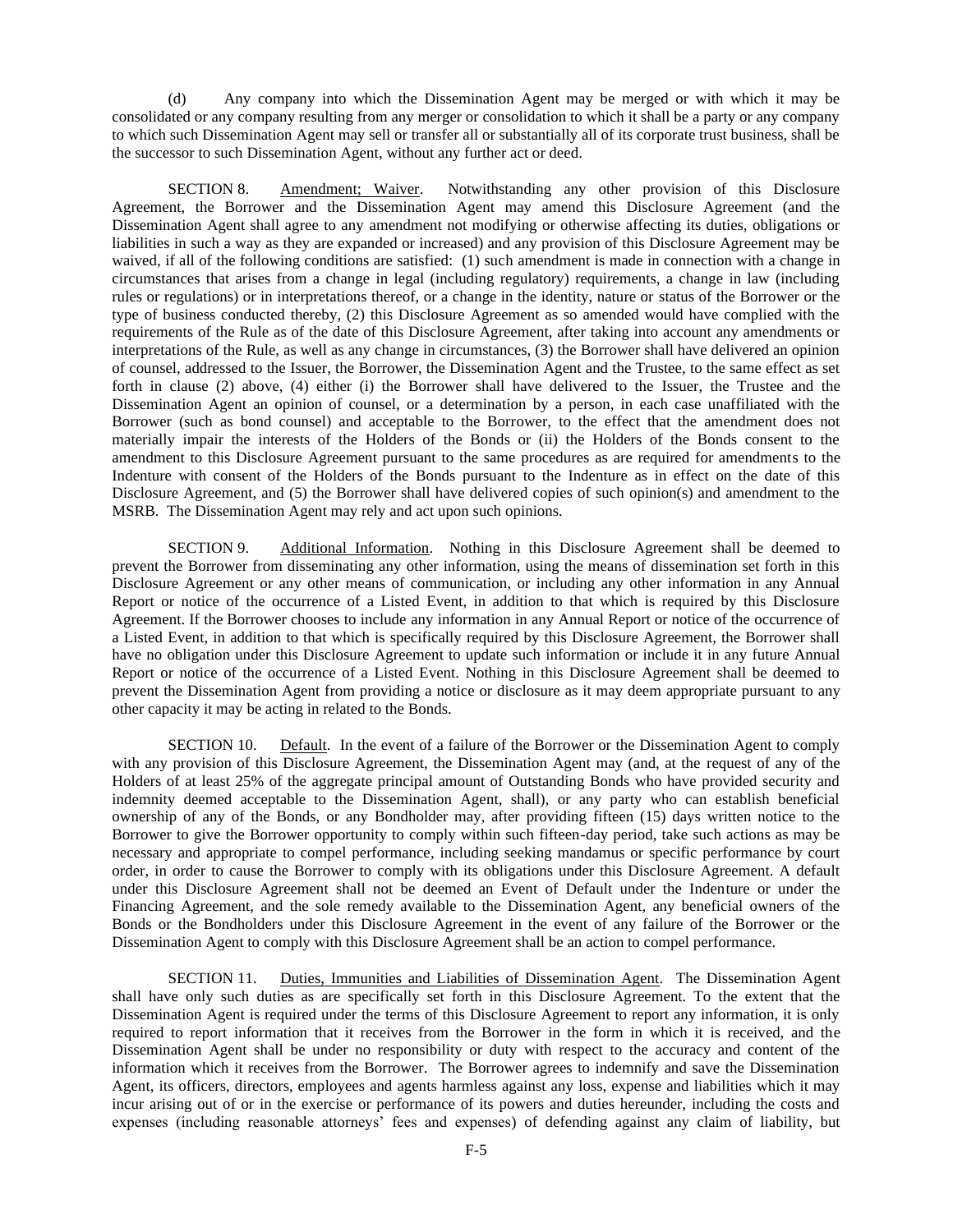excluding liabilities due to the Dissemination Agent's negligence or misconduct. The obligations of the Borrower under this Section shall survive resignation or removal of the Dissemination Agent and payment of the Bonds.

Unless otherwise provided by contract with the Dissemination Agent, the Borrower shall pay or cause to be paid to the Dissemination Agent after reasonable notice to the Borrower in light of the reimbursement sought to be received, reasonable reimbursement for its reasonable expenses, charges, counsel fees and expenses and other disbursements and those of its attorneys, agents, and employees, incurred in and about the performance of its powers and duties hereunder. The Borrower shall indemnify and save the Dissemination Agent harmless against any expenses and liabilities which it may incur in the exercise and performance of its powers and duties hereunder which are not due to its negligence or default. None of the provisions contained in this Disclosure Agreement shall require the Dissemination Agent to expend or risk its own funds or otherwise incur financial liability in the performance of any of its duties or in the exercise of any of its rights or powers. The obligations of the Borrower under this Section to compensate the Dissemination Agent, to pay or reimburse the Dissemination Agent for expenses, disbursements, charges and counsel fees and to indemnify and hold harmless the Dissemination Agent shall survive the termination of this Disclosure Agreement.

In no event shall the Dissemination Agent be liable for incidental, indirect, special, consequential or punitive damages (including, but not limited to, lost profits), even if the Dissemination Agent has been advised of the likelihood of such loss or damage and regardless of the form of action.

SECTION 12. Transmission of Notices, Documents and Information. Unless otherwise required by the MSRB, all notices, documents and information provided to the MSRB pursuant to this Disclosure Agreement shall be provided to the MSRB's Electronic Municipal Markets Access (EMMA) system, the current internet web address of which is www.emma.msrb.org.

All notices, documents and information provided to the MSRB shall be provided in an electronic format as prescribed by the MSRB and shall be accompanied by identifying information as prescribed by the MSRB.

SECTION 13. Beneficiaries. This Disclosure Agreement shall inure solely to the benefit of the Issuer, the Borrower, the Trustee, the Dissemination Agent, the Participating Underwriters, parties who can establish beneficial ownership of the Bonds and the Holders from time to time of the Bonds, and shall create no rights in any other person or entity.

SECTION 14. Counterparts. This Disclosure Agreement may be executed in several counterparts, each of which shall be an original and all of which shall constitute but one and the same instrument.

SECTION 15. Notices. The parties hereto may be given notices required hereunder at the addresses set forth for them in the Financing Agreement or the Indenture.

SECTION 16. Applicable Law. This Disclosure Agreement shall be governed by the laws of the State of Florida, and by applicable federal laws.

[Remainder of Page Intentionally Left Blank]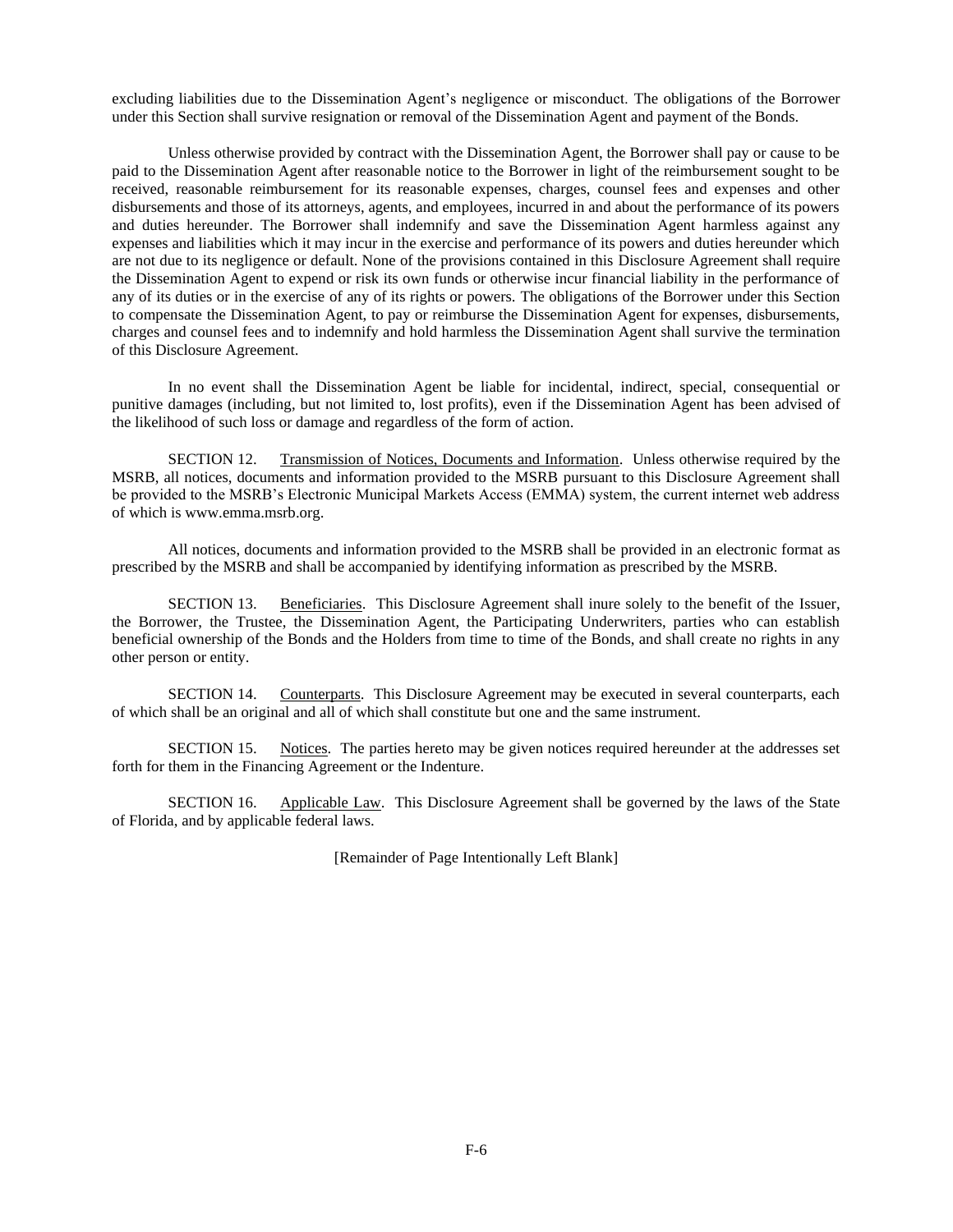# [SIGNATURE PAGE TO CONTINUING DISCLOSURE AGREEMENT]

BORROWER:

## **LIH MAGNOLIA TERRACE, LP**,

a Florida limited partnership

By: LIH MAGNOLIA TERRACE GP, LLC, a Florida limited liability company, its general partner

| By:    |            |
|--------|------------|
| Name:  | Jacob Levy |
| Title: | Manager    |

DISSEMINATION AGENT:

# **THE BANK OF NEW YORK MELLON TRUST COMPANY, N.A.**

By: Name: Title: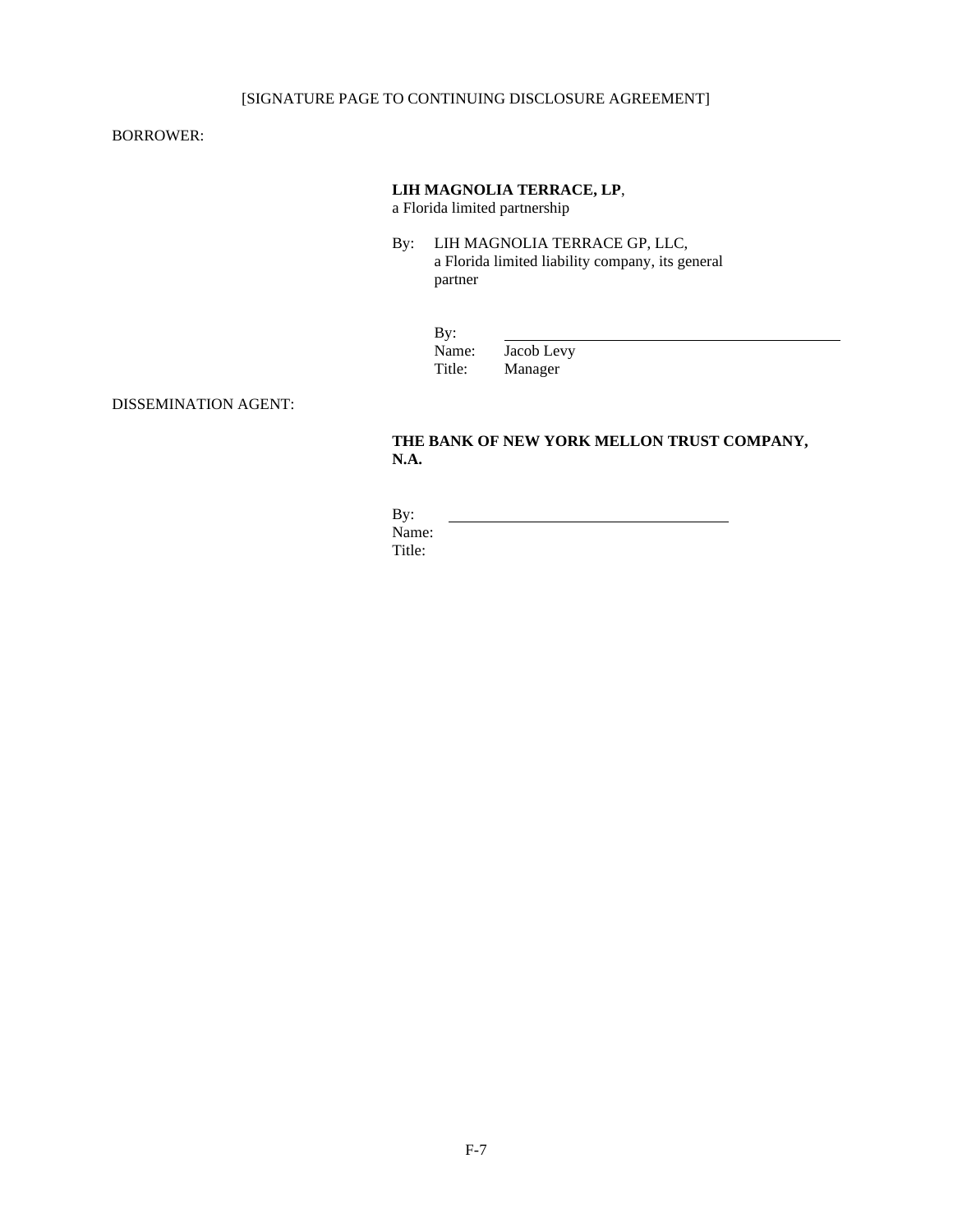## **EXHIBIT A**

## **TO CONTINUING DISCLOSURE AGREEMENT**

## **NOTICE TO MSRB OF FAILURE TO FILE ANNUAL REPORT**

Name of Issuer: Housing Finance Authority of Leon County, Florida (the "Issuer").

Name of Bond Issue: \$11,880,000\* Multifamily Housing Revenue Bonds (Pass-Through – Magnolia Terrace), Series 2020

Name of Borrower: LIH Magnolia Terrace, LP

Date of Issuance: \_\_\_\_\_\_\_\_\_\_\_\_ \_\_, 2020

NOTICE IS HEREBY GIVEN that the Borrower has not yet provided an Annual Report with respect to the above-named Bonds as required by the Continuing Disclosure Agreement by and between LIH Magnolia Terrace, LP (the "Borrower"), and The Bank of New York Mellon Trust Company, N.A. (the "Dissemination Agent"), dated as of February 1, 2020. The Borrower has informed the Dissemination Agent that the Annual Report will be filed with the Dissemination Agent by \_\_\_\_\_\_

Dated:

### **THE BANK OF NEW YORK MELLON TRUST COMPANY, N.A**, as Dissemination Agent

By: Name: Title:

cc: Borrower Issuer

<sup>\*</sup> Preliminary; subject to change.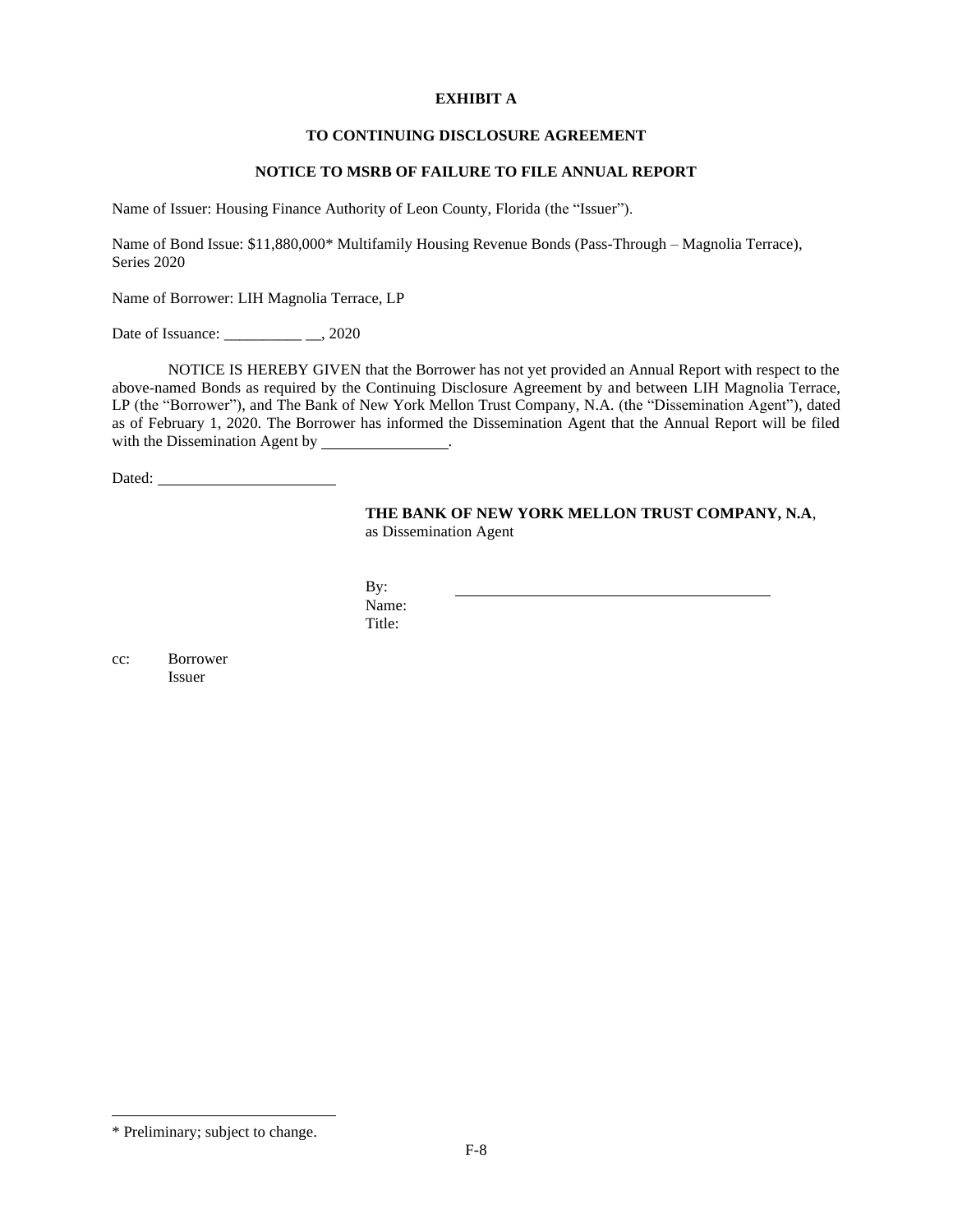#### **APPENDIX G**

### **FANNIE MAE MORTGAGE-BACKED SECURITIES PROGRAM**

*This summary of the Fannie Mae Mortgage-Backed Securities Program, the Fannie Mae Certificates and the documents referred to herein has not been provided or approved by Fannie Mae, does not purport to be comprehensive and is qualified in its entirety by reference to the Fannie Mae MBS Prospectus (Multifamily Fixed-Rate Yield Maintenance) for Guaranteed Mortgage Pass-Through Certificates (the "Fannie Mae MBS Prospectus")*  which will be available and can be found, if and when the Pass-Through Certificate is issued, by inputting the *CUSIP shown in Appendix H hereto into Fannie Mae's multifamily disclosure, DUS Disclose*  [\(https://mfdusdisclose.fanniemae.com/#/home\)](https://mfdusdisclose.fanniemae.com/#/home)*. The template for the Fannie Mae MBS Prospectus can be found at*  <https://www.fanniemae.com/resources/file/mbs/pdf/fixed-rate-yield-maintenance-120119.pdf>*. The template for the Fannie Mae MBS Prospectus may change from time to time. The Fannie Mae MBS Prospectus, if and when available, will consist of the template for the Fannie Mae MBS Prospectus applicable at the time of the issuance of the Pass-Through Certificate with the cover page completed with the Pass-Through Certificate specific information, an Additional Disclosure Addendum substantially in the form attached as APPENDIX I hereto, and an Annex A containing information substantially consistent with the Term Sheet attached hereto as APPENDIX H.*

This summary highlights information contained in the Fannie Mae MBS Prospectus which will be available if and when the Pass-Through Certificate is issued. As a summary, it speaks in general terms without giving details or discussing any exceptions. Before buying the Pass-Through Certificates, an investor should have the information necessary to make a fully informed investment decision. For that, an investor must read the Fannie Mae MBS Prospectus in its entirety (and any documents to which Fannie Mae refers an investor in the Fannie Mae MBS Prospectus).

| Pass-Through                           | Guaranteed Mortgage MBS Certificates (Multifamily Residential Mortgage<br>Loans).                                                                                                                                                                                                                                                                                                                                                                                                                                                                                                                                                                                                    |
|----------------------------------------|--------------------------------------------------------------------------------------------------------------------------------------------------------------------------------------------------------------------------------------------------------------------------------------------------------------------------------------------------------------------------------------------------------------------------------------------------------------------------------------------------------------------------------------------------------------------------------------------------------------------------------------------------------------------------------------|
| Pass-Through Certificate Issuer<br>and | Fannie Mae is a government-sponsored enterprise that was chartered by the<br>U.S. Congress in 1938 under the name "Federal National Mortgage<br>Association" to support liquidity and stability in the secondary mortgage<br>market, where existing mortgage loans are purchased and sold. The address of<br>its principal office is 1100 15th Street, NW, Washington, DC 20005; the<br>telephone number is $800-2FANNIE$ (800-232-6643).                                                                                                                                                                                                                                            |
|                                        | Fannie Mae has been under conservatorship since September 6, 2008. The<br>conservator, the Federal Housing Finance Agency, succeeded to all rights,<br>titles, powers and privileges of Fannie Mae and of any shareholder, officer or<br>director of the company with respect to the company and its assets. For<br>additional information on the conservatorship, see "FANNIE MAE -<br>Regulation and Conservatorship" in the Fannie Mae MBS Prospectus.                                                                                                                                                                                                                            |
|                                        | Fannie Mae's regulators include the Federal Housing Finance Agency, the<br>U.S. Department of Housing and Urban Development, the Securities and<br>Exchange Commission, and the U.S. Department of the Treasury. The Office<br>of Federal Housing Enterprise Oversight, the predecessor of the Federal<br>Housing Finance Agency, was Fannie Mae's safety and soundness regulator<br>prior to enactment of the Federal Housing Finance Regulatory Reform Act of<br>2008.                                                                                                                                                                                                             |
|                                        | On September 7, 2008, Fannie Mae entered into a senior preferred stock<br>purchase agreement with the U.S. Department of the Treasury pursuant to<br>which Fannie Mae issued to it one million shares of senior preferred stock and<br>a warrant to purchase, for a nominal price, shares of common stock equal to<br>79.9% of the outstanding common stock of Fannie Mae. Nevertheless,<br>Fannie Mae alone is responsible for making payments under its<br>guaranty. The Pass-Through Certificate if issued by Fannie Mae and<br>acquired by the Trustee and payments of principal and interest on the<br>Pass-Through Certificate will not be guaranteed by the United States and |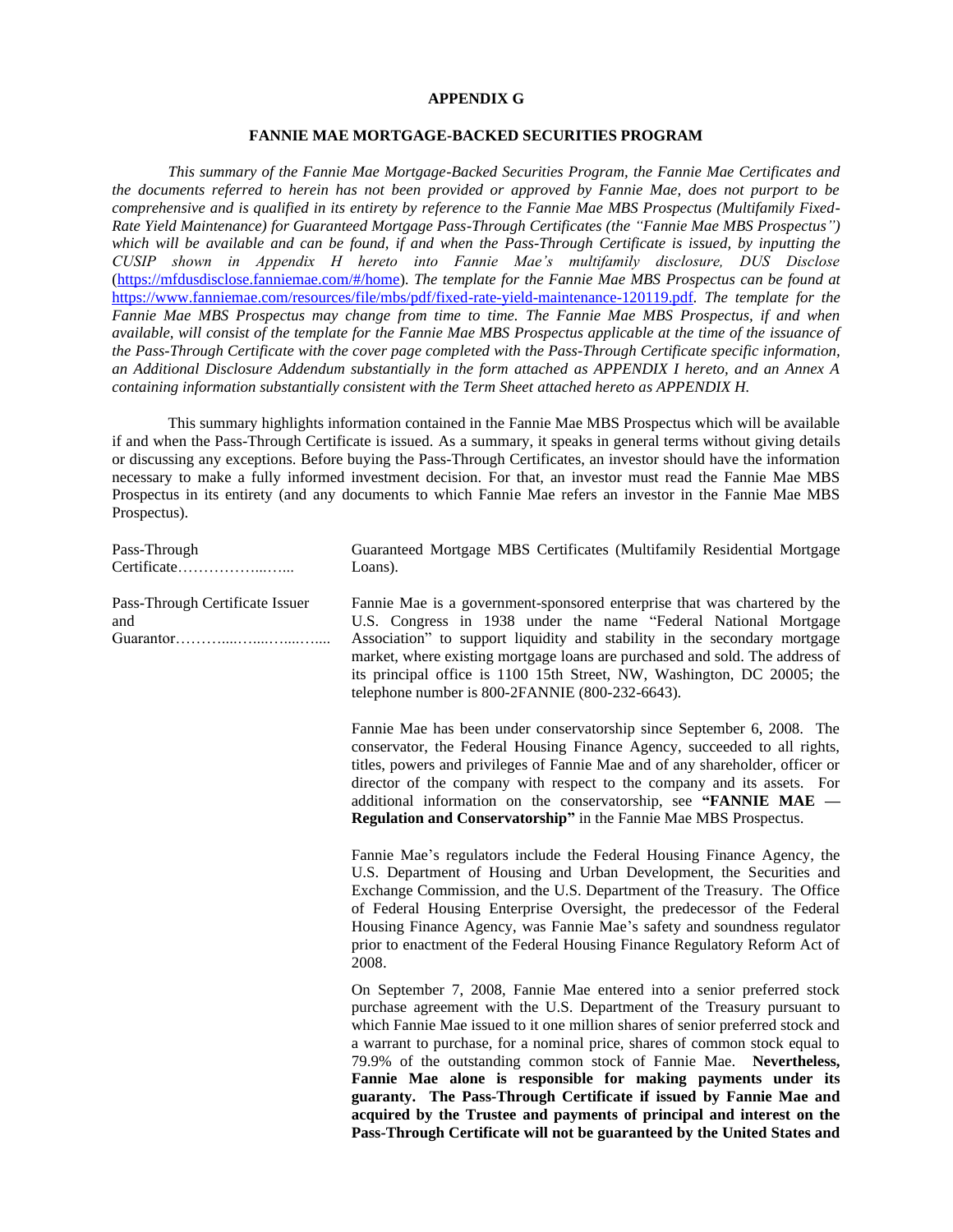|                                                  | do not constitute a debt or obligation of the United States or any of its<br>agencies or instrumentalities other than Fannie Mae.                                                                                                                                                                                                                                                                                                                                                                                                                                                                                                                 |
|--------------------------------------------------|---------------------------------------------------------------------------------------------------------------------------------------------------------------------------------------------------------------------------------------------------------------------------------------------------------------------------------------------------------------------------------------------------------------------------------------------------------------------------------------------------------------------------------------------------------------------------------------------------------------------------------------------------|
| Sponsor and Depositor                            | Fannie Mae is the sponsor of the Pass-Through Certificate and the depositor<br>of the Mortgage Loan into the trust.                                                                                                                                                                                                                                                                                                                                                                                                                                                                                                                               |
| Pass-Through<br>Description<br>of<br>Certificate | The Pass-Through Certificate if issued by Fannie Mae and acquired by the<br>Trustee will represent a pro rata undivided beneficial ownership interest in the<br>Mortgage Loan. Fannie Mae will issue the Pass-Through Certificate in book-<br>entry form on the book-entry system of the U.S. Federal Reserve Banks. The<br>book-entry Pass-Through Certificates will not be convertible into physical<br>certificates.                                                                                                                                                                                                                           |
| Minimum Denomination                             | Fannie Mae will issue the Pass-Through Certificates in minimum<br>denominations of \$1,000, with additional increments of \$1.                                                                                                                                                                                                                                                                                                                                                                                                                                                                                                                    |
| Issue Date                                       | The date specified on the front cover page of the Fannie Mae MBS<br>Prospectus, which is the first day of the month in which the Pass-Through<br>Certificates are issued.                                                                                                                                                                                                                                                                                                                                                                                                                                                                         |
| Settlement Date                                  | The date specified on the front cover page of the Fannie Mae MBS<br>Prospectus, which is a date no later than the last business day of the month in<br>which the issue date occurs.                                                                                                                                                                                                                                                                                                                                                                                                                                                               |
| Distribution Date                                | The 25th day of each month is the date designated for payments to the Trustee<br>as holder of the Pass-Through Certificate, if issued, as specified on the front<br>cover page of the Fannie Mae MBS Prospectus. If that day is not a Business<br>Day, payments will be made on the next Business Day. The first Distribution<br>Date for the Pass-Through Certificate will occur in the month following the<br>month in which the Pass-Through Certificate is issued. For example, if the<br>issue date is March 1, the first distribution date is April 25 or, if April 25 is<br>not a Business Day, the first Business Day following April 25. |
| Maturity Date                                    | The date specified on the front cover page of the Fannie Mae MBS<br>Prospectus, which is the date that the final payment is due on the Mortgage<br>Loan.                                                                                                                                                                                                                                                                                                                                                                                                                                                                                          |
| Use of Proceeds                                  | The Pass-Through Certificates are backed by the Mortgage Loan that Fannie<br>Mae recently acquired or already owned. Fannie Mae is issuing the Pass-<br>Through Certificates either in exchange for the recently acquired Mortgage<br>Loan or for cash proceeds that are generally used for purchasing other<br>mortgage loans or for general corporate purposes.                                                                                                                                                                                                                                                                                 |
| Interest                                         | On each Distribution Date, Fannie Mae will pass through on the Pass-<br>Through Certificate, if issued, one month's interest at the Pass-Through Rate<br>specified on the front cover page of the Fannie Mae MBS Prospectus.                                                                                                                                                                                                                                                                                                                                                                                                                      |
|                                                  | Because Fannie Mae's guaranty requires it to supplement amounts received<br>by the trust as required to permit timely payment of interest, the amount of<br>interest distributed to certificateholders on a Distribution Date will not be<br>affected by any loss mitigation measure taken with respect to, or other loan<br>modification made to, the Mortgage Loan while it remains in the trust.                                                                                                                                                                                                                                               |
|                                                  | Fannie Mae will receive collections on the Mortgage Loan on a monthly<br>basis. The period Fannie Mae uses to differentiate between collections in one<br>month and collections in another month is called the due period. The due<br>period is the period from and including the second calendar day of the<br>preceding month to and including the first calendar day of the month in which                                                                                                                                                                                                                                                     |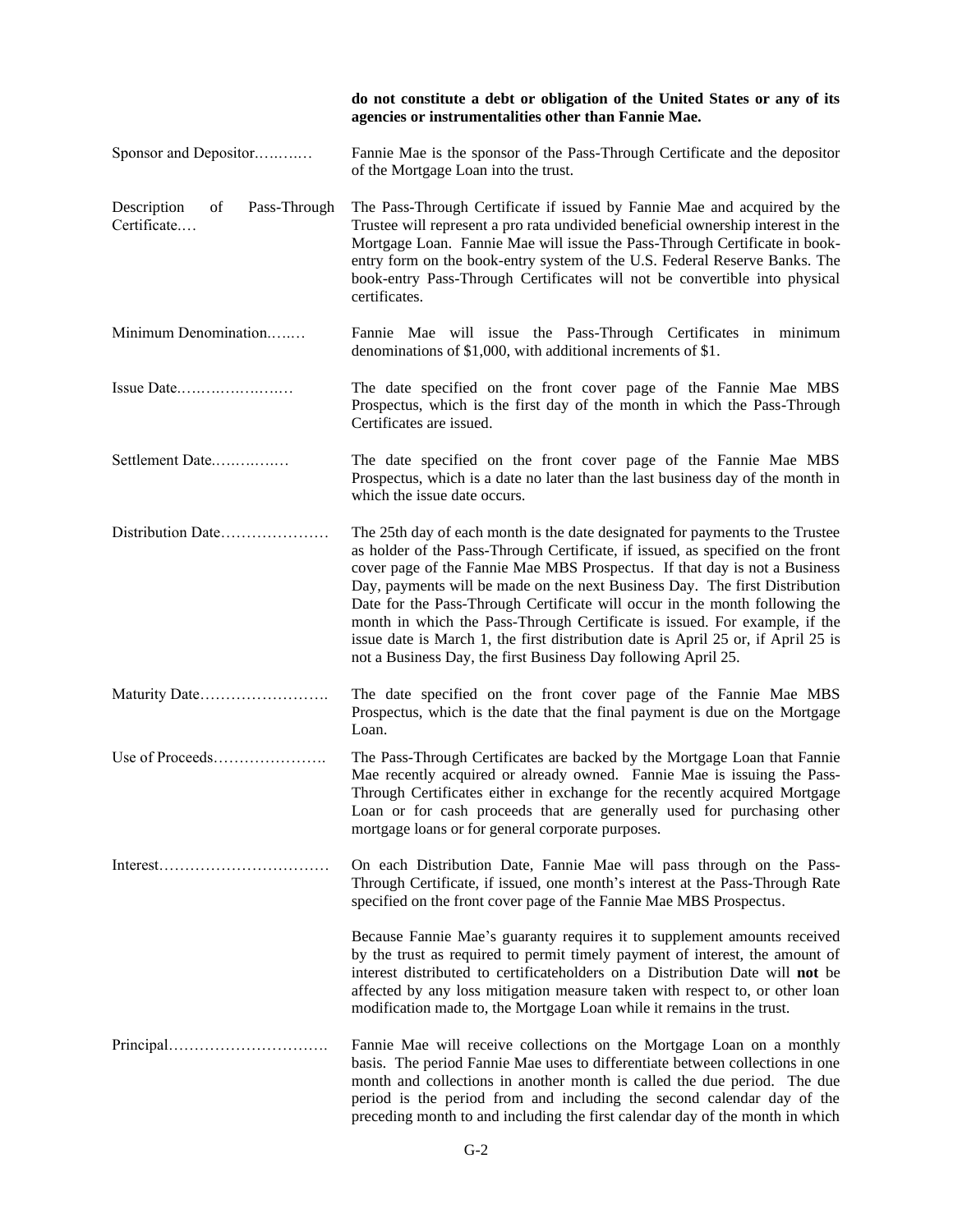the Distribution Date occurs.

On each Distribution Date, Fannie Mae will pass through principal of the Pass-Through Certificate, if issued, as follows:

- the aggregate amount of the scheduled principal due on the Mortgage Loan in the pool during the related due period; and
- the aggregate amount of all unscheduled principal payments received as specified below:
	- o the stated principal balance of the Mortgage Loan as to which prepayment in full was received during the calendar month immediately preceding the month in which that Distribution Date occurs;
	- o the stated principal balance of the Mortgage Loan if it was purchased from the pool during the calendar month immediately preceding the month in which that Distribution Date occurs; and
	- o the amount of any partial prepayments on the Mortgage Loan that were received during the calendar month immediately preceding the month in which that Distribution Date occurs.

Because Fannie Mae's guaranty requires it to supplement amounts received by the trust as required to permit timely payment of the principal amounts specified above, the amount of principal distributed to certificateholders on a Distribution Date will **not** be affected by any loss mitigation measure, taken with respect to, or other loan modification made to, the Mortgage Loan while it remains in the trust.

Fannie Mae may treat a prepayment in full received on the first Business Day of a month as if the prepayment were received on the last Business Day of the preceding month. If Fannie Mae does so, Fannie Mae passes through these prepayments on the Distribution Date in the same month in which the prepayment actually was received. For example, if a prepayment on the Mortgage Loan in full is actually received on the first Business Day of April, it would be treated as if it had been received on the last business day of March and, therefore, would be passed through on April 25 (or the next Business Day, if April 25 is not a Business Day).

The Mortgage Loan permits the reamortization of principal after an involuntary partial prepayment caused by the receipt of proceeds from insurance or condemnation. A reamortization of the Mortgage Loan will cause a change in the amount of principal that is passed through to holders of the Pass-Through Certificate.

Monthly Pool Factors…………… Fannie Mae publishes the monthly pool factor for each issuance of its certificates on or about the fourth Business Day of each month. If an investor multiplies the monthly pool factor by the original principal balance of the Pass-Through Certificate, the investor will obtain the current principal balance of the Pass-Through Certificate, after giving effect to the monthly principal payment to be passed through on the Distribution Date in that month. The most current pool factor is generally available on Fannie Mae's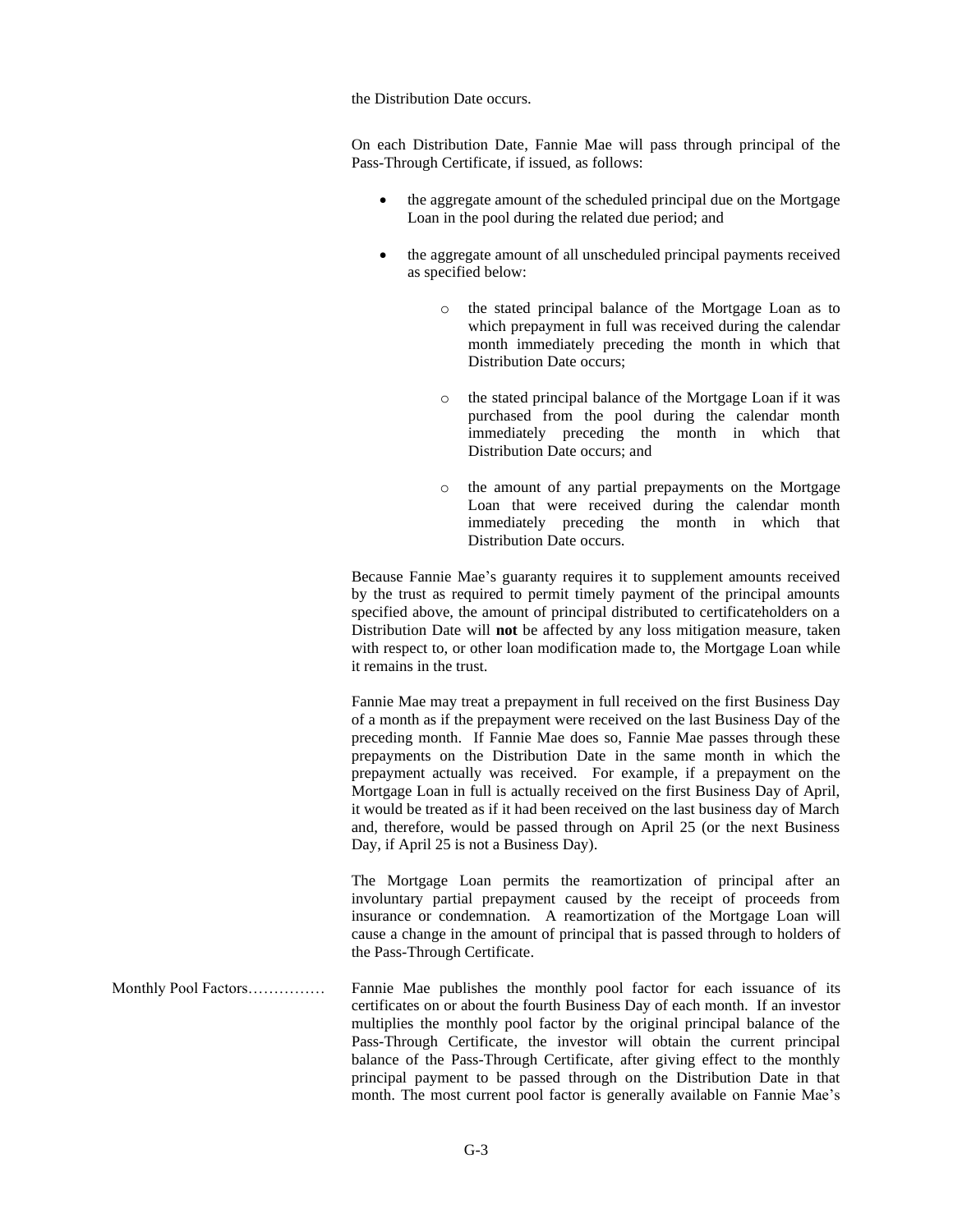|                             | website and can be accessed through DUS Disclose.                                                                                                                                                                                                                                                                                                                                                                                                                                                                                                                                                                                                                                                                           |
|-----------------------------|-----------------------------------------------------------------------------------------------------------------------------------------------------------------------------------------------------------------------------------------------------------------------------------------------------------------------------------------------------------------------------------------------------------------------------------------------------------------------------------------------------------------------------------------------------------------------------------------------------------------------------------------------------------------------------------------------------------------------------|
|                             | Fannie Mae guarantees to the trust that on each Distribution Date it will<br>supplement amounts received by the trust as required to permit payments on<br>the related Pass-Through Certificate in an amount equal to:                                                                                                                                                                                                                                                                                                                                                                                                                                                                                                      |
|                             | one month's interest on the Pass-Through Certificates, as described<br>$\bullet$<br>in "-Interest" above; and                                                                                                                                                                                                                                                                                                                                                                                                                                                                                                                                                                                                               |
|                             | the aggregate amounts of scheduled and unscheduled principal<br>$\bullet$<br>payments described in "-Principal" above.                                                                                                                                                                                                                                                                                                                                                                                                                                                                                                                                                                                                      |
|                             | In addition, Fannie Mae guarantees to the trust that it will supplement<br>amounts received by the trust as required to make the full and final payment<br>of the unpaid principal balance of the certificates on the Distribution Date in<br>the month of the maturity date specified on the front cover page of the Fannie<br>Mae MBS Prospectus.                                                                                                                                                                                                                                                                                                                                                                         |
|                             | Certificateholders have limited rights to bring proceedings against the U.S.<br>Department of the Treasury if Fannie Mae fails to pay under its guaranty. The<br>total amount that may be recovered from Treasury is subject to limits imposed<br>in the senior preferred stock purchase agreement. For a description of<br>certificateholders' rights to proceed against Fannie Mae and the Treasury, see<br>"FANNIE MAE—Certificateholders' Rights under the Senior Preferred<br>Stock Purchase Agreement" in the Fannie Mae MBS Prospectus.                                                                                                                                                                              |
| Optional Prepayment Premium | A borrower may voluntarily prepay the Mortgage Loan in full. Except during<br>the open period, the Mortgage Loan requires payment of a prepayment<br>premium if the Mortgage Loan is prepaid voluntarily, as disclosed on Annex<br>A. A portion of the prepayment premium, if any, collected by Fannie Mae<br>may be shared with certificateholders under the circumstances described in<br>"YIELD, MATURITY AND PREPAYMENT CONSIDERATIONS-<br>Maturity and Prepayment Considerations-Prepayment of a Mortgage<br>Loan" in the Fannie Mae MBS Prospectus. Fannie Mae does not guarantee to<br>the trust the payment of any prepayment premiums.                                                                             |
| Master Servicing/Servicing  | Fannie Mae is responsible as master servicer for certain duties. Fannie Mae<br>has contracted with the mortgage servicer identified on Annex A to perform<br>servicing functions for Fannie Mae subject to Fannie Mae's supervision.<br>Fannie Mae refers to this servicer or any successor servicer as Fannie Mae's<br>primary servicer. In certain limited circumstances, Fannie Mae may act as<br>primary servicer. For a description of Fannie Mae's duties as master servicer<br>and the responsibilities of Fannie Mae's primary servicer, see "THE TRUST<br>DOCUMENTS-Collections and Other Servicing Practices"<br>and<br>"FANNIE MAE PURCHASE PROGRAM—Servicing Arrangements" in<br>the Fannie Mae MBS Prospectus. |
|                             | For the Pass-Through Certificate, if issued, any day other than a Saturday or<br>Sunday, a day when the fiscal agent or paying agent is closed, a day when the<br>Federal Reserve Bank of New York is closed or is authorized or obligated by<br>law or executive order to remain closed, or, for purposes of withdrawals from<br>a certificate account, a day when the Federal Reserve Bank is closed in the<br>district where the certificate account is maintained if the related withdrawal is<br>being made from that certificate account.                                                                                                                                                                             |
| Trust Documents             | If issued, the Pass-Through Certificate will be issued pursuant to the 2017                                                                                                                                                                                                                                                                                                                                                                                                                                                                                                                                                                                                                                                 |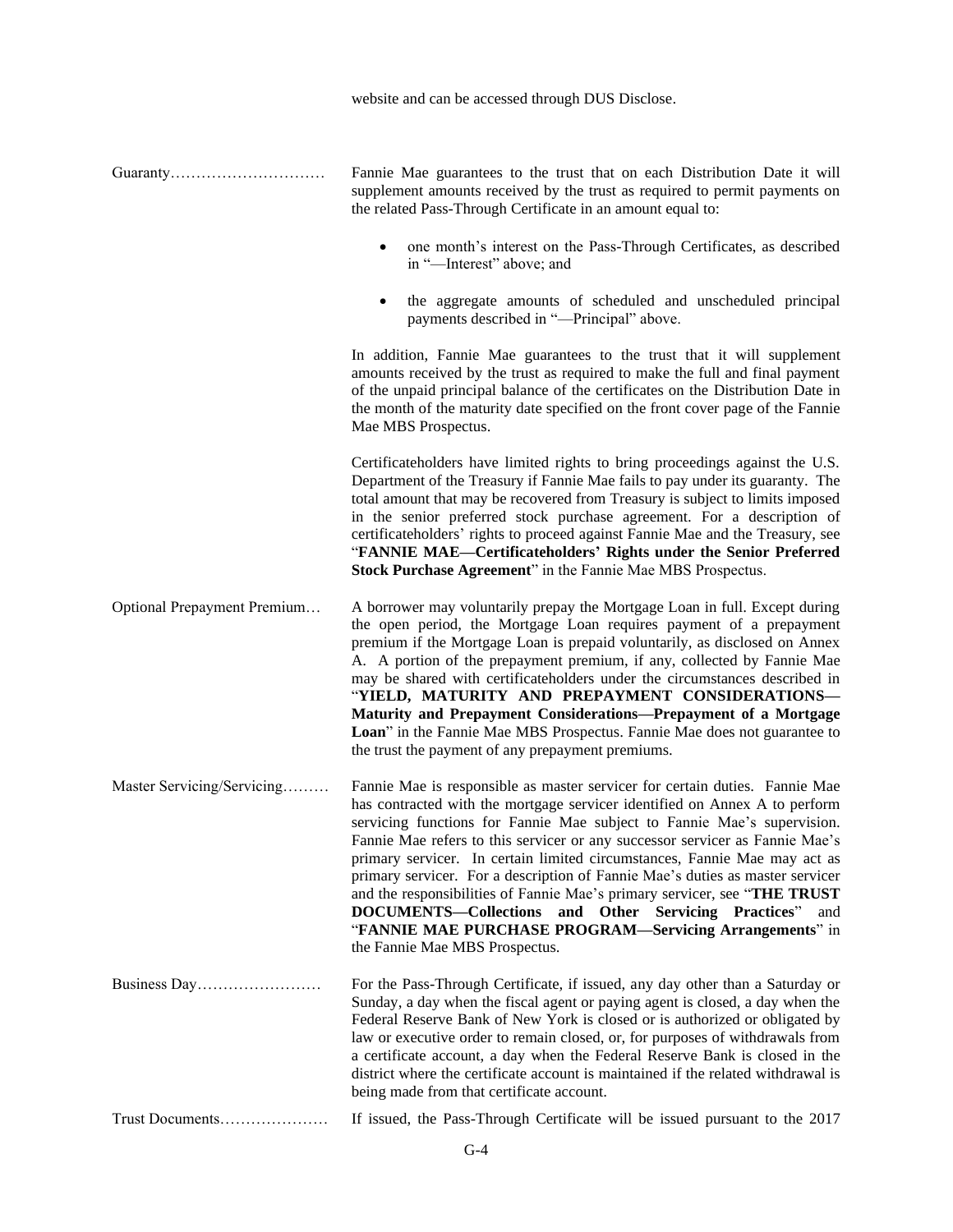|                                                                           | Multifamily Master Trust Agreement effective as of December 1, 2017, as<br>supplemented by a trust issue supplement for that issuance. Fannie Mae<br>summarizes certain pertinent provisions of the trust agreement in the Fannie<br>Mae MBS Prospectus. An investor should refer to the trust agreement and the<br>related trust issue supplement for a complete description of an investor's<br>rights and obligations as well as those of Fannie Mae in its various capacities.<br>The trust agreement and the related trust issue supplement is available on<br>Fannie Mae's website.                                     |
|---------------------------------------------------------------------------|-------------------------------------------------------------------------------------------------------------------------------------------------------------------------------------------------------------------------------------------------------------------------------------------------------------------------------------------------------------------------------------------------------------------------------------------------------------------------------------------------------------------------------------------------------------------------------------------------------------------------------|
| $Trustee. \ldots \ldots \ldots \ldots \ldots \ldots \ldots \ldots \ldots$ | Fannie Mae serves as the trustee for the trust pursuant to the terms of the trust<br>agreement and the related trust issue supplement.                                                                                                                                                                                                                                                                                                                                                                                                                                                                                        |
|                                                                           | An entity designated by Fannie Mae to perform the functions of a paying<br>agent. The Federal Reserve Bank of New York currently serves as Fannie<br>Mae's paying agent for the Pass-Through Certificate.                                                                                                                                                                                                                                                                                                                                                                                                                     |
|                                                                           | An entity designated by Fannie Mae to perform certain administrative<br>functions for the trust. The Federal Reserve Bank of New York currently<br>serves as Fannie Mae's fiscal agent for the Pass-Through Certificates.                                                                                                                                                                                                                                                                                                                                                                                                     |
| Multifamily Mortgage Loan Pool                                            | The Mortgage Loan is a fixed-rate loan included in one of the following<br>categories:                                                                                                                                                                                                                                                                                                                                                                                                                                                                                                                                        |
|                                                                           | Fixed rate loans with monthly payments of interest only during their<br>$\bullet$<br>entire loan terms, with a balloon payment of all outstanding principal<br>at maturity;                                                                                                                                                                                                                                                                                                                                                                                                                                                   |
|                                                                           | Fixed-rate loans with monthly payments of interest only during<br>$\bullet$<br>specified initial periods, followed by monthly payments of principal<br>and interest for their remaining loan terms, with a balloon payment<br>of all outstanding principal at maturity;                                                                                                                                                                                                                                                                                                                                                       |
|                                                                           | Fixed-rate loans with monthly payments of interest only during<br>$\bullet$<br>specified initial periods, followed by monthly payments of principal<br>and interest that fully amortize over their remaining loan terms;                                                                                                                                                                                                                                                                                                                                                                                                      |
|                                                                           | Fixed-rate loans with monthly payments of principal and interest<br>٠<br>during their entire loan terms, with a balloon payment of all<br>outstanding principal at maturity; and                                                                                                                                                                                                                                                                                                                                                                                                                                              |
|                                                                           | Fixed-rate loans that fully amortize over their loan terms.                                                                                                                                                                                                                                                                                                                                                                                                                                                                                                                                                                   |
| Multifamily Mortgage Loans                                                | The Mortgage Loan was acquired from a multifamily mortgage loan seller<br>that Fannie Mae has approved. The Mortgage Loan may have been originated<br>by the seller or may have been acquired by the seller from the originator of<br>the loan, which may or may not be an approved mortgage loan seller. Each<br>mortgage loan that Fannie Mae acquires either meets Fannie Mae's published<br>standards (except to the extent that Fannie Mae permits waivers from those<br>standards) or is reviewed by Fannie Mae before delivery to determine its<br>suitability. Fannie Mae may modify its standards from time to time. |
| Types of Property                                                         | The Mortgage Loan is secured by a lien on one or more of the following<br>types of property:                                                                                                                                                                                                                                                                                                                                                                                                                                                                                                                                  |
|                                                                           | Multifamily residential properties;                                                                                                                                                                                                                                                                                                                                                                                                                                                                                                                                                                                           |
|                                                                           | Cooperative housing projects;                                                                                                                                                                                                                                                                                                                                                                                                                                                                                                                                                                                                 |

• Dedicated student housing;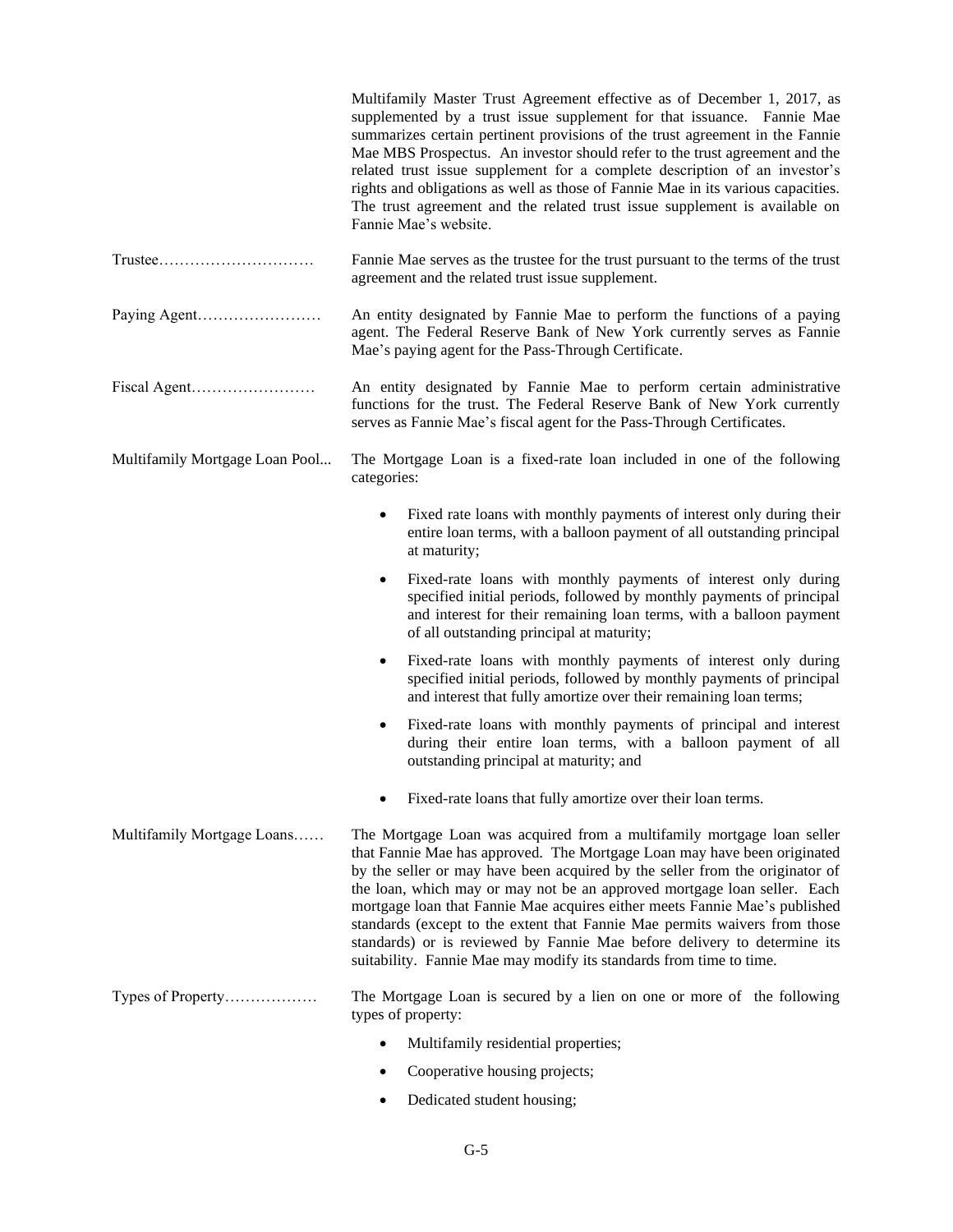|                                  | Manufactured housing communities;                                                                                                                                                                                                                                                                                                                                                                                                                                                                                                                                                                                                                                           |
|----------------------------------|-----------------------------------------------------------------------------------------------------------------------------------------------------------------------------------------------------------------------------------------------------------------------------------------------------------------------------------------------------------------------------------------------------------------------------------------------------------------------------------------------------------------------------------------------------------------------------------------------------------------------------------------------------------------------------|
|                                  | Military housing; or                                                                                                                                                                                                                                                                                                                                                                                                                                                                                                                                                                                                                                                        |
|                                  | Seniors housing.                                                                                                                                                                                                                                                                                                                                                                                                                                                                                                                                                                                                                                                            |
|                                  | Annex A discloses the type of property securing the Mortgage Loan in the<br>pool and the priority of its lien. Any type of property may also be considered<br>affordable housing; Annex A discloses certain affordable housing<br>characteristics.                                                                                                                                                                                                                                                                                                                                                                                                                          |
| Termination                      | The trust will terminate when the certificate balance of the Pass-Through<br>Certificates has been reduced to zero, and all required distributions have been<br>passed through to certificateholders. Fannie Mae has no unilateral option to<br>cause an early termination of the trust other than by purchasing the Mortgage<br>Loan from the pool for a reason permitted by the trust documents.                                                                                                                                                                                                                                                                          |
| Federal Income Tax Consequences. | The mortgage pool will be classified as a fixed investment trust. Each<br>beneficial owner of a Pass-Through Certificate will be treated as the owner of<br>a pro rata undivided interest in the Mortgage Loan included in the pool.<br>Accordingly, each owner will be required to include in income its pro rata<br>share of the entire income from the Mortgage Loan in the pool, and generally<br>will be entitled to deduct its pro rata share of the expenses of the trust, subject<br>to the limitations described in the Fannie Mae MBS Prospectus. See<br>"MATERIAL FEDERAL INCOME TAX CONSEQUENCES-Application<br>of Revenue Ruling 84-10-Expenses of the Trust." |
| Legal Investment Considerations  | Under the Secondary Mortgage Market Enhancement Act of 1984, the Pass-<br>Through Certificates offered by the Fannie Mae MBS Prospectus will be<br>considered "securities issued or guaranteed by the Federal National<br>Mortgage Association." Nevertheless, an investor should consult its own<br>legal advisor to determine whether and to what extent the certificates of an<br>issuance constitute legal investments for such investor.                                                                                                                                                                                                                               |
| ERISA Considerations             | For the reasons discussed in "ERISA CONSIDERATIONS" in the Fannie<br>Mae MBS Prospectus, an investment in the Pass-Through Certificates by a<br>plan subject to the Employee Retirement Income Security Act ("ERISA") will<br>not cause the assets of the plan to include the Mortgage Loan underlying the<br>Pass-Through Certificate or the assets of Fannie Mae under the fiduciary<br>provisions of ERISA or the prohibited transaction provisions of ERISA or<br>section 4975 of the Internal Revenue Code of 1986, as amended (the "Code").                                                                                                                           |

(Remainder of Page Intentionally Left Blank)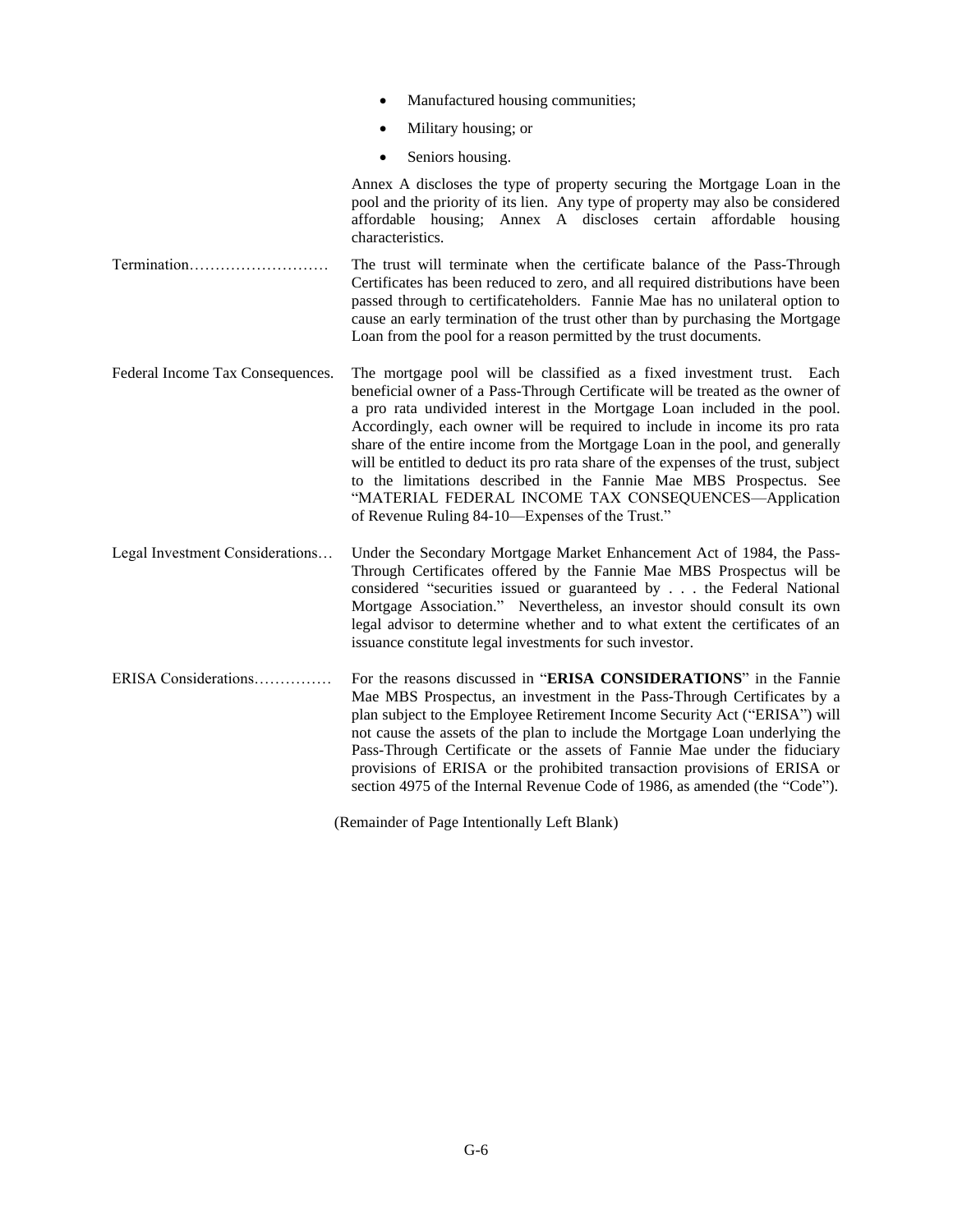## **APPENDIX H**

### **TERM SHEET**

Information provided by Lender for Preliminary Official Statement

*Represents an excerpt of the term sheet schedules to the Annex A, edited for purposes of the Preliminary Official Statement*

| <b>Information Contained Herein is Preliminary and Subject to Change</b> |              |
|--------------------------------------------------------------------------|--------------|
| <b>Pool Statistics</b>                                                   |              |
| Issuance UPB (\$) (anticipated)                                          | \$11,880,000 |
| Maximum Issuance Principal Balance                                       | \$11,880,000 |
| <b>Security Maturity Date</b>                                            | 03/01/2037   |
| Term to Maturity (months)                                                | 204          |
| Weighted Average Remaining Term to Maturity (months)                     | 204          |
| Amortization Term (months)                                               | 420          |
| <b>Security Funds Transfer Type</b>                                      | Wire         |
| Security Type                                                            | <b>MBS</b>   |
| <b>Transaction ID Pool Number</b>                                        |              |
| <b>CUSIP</b>                                                             |              |
| Settlement Date (anticipated)                                            | $/2020$ ]    |
| Pool Issue Date (anticipated)                                            | /01/20201    |
| MBS First Payment Date (anticipated)                                     | 04/27/2020   |
| Number of Loans                                                          |              |

| <b>Loan Information</b>                        |                                                                 |
|------------------------------------------------|-----------------------------------------------------------------|
| Seller Name                                    | CBRE Multifamily Capital, Inc.                                  |
| <b>Servicer Name</b>                           | CBRE Multifamily Capital, Inc.                                  |
| <b>First Loan Payment Date</b>                 | 04/01/2020 Estimated                                            |
| Note Date                                      | $02/$ /2020                                                     |
| Loan Maturity Date                             | 03/01/2037                                                      |
| Original UPB (\$)                              | \$11,880,000                                                    |
| Loan Issuance UPB / Unit $(\$)$                | \$110,000                                                       |
| Pass-Through Rate to Investor                  | $\%$                                                            |
| Note Rate                                      | $\frac{0}{0}$                                                   |
| Original Loan Term (months)                    | 204                                                             |
| Remaining Loan Term (months)                   | 204                                                             |
| Original Amortization Term (Months)            | 420                                                             |
| Amortization Type                              | <b>Amortizing Balloon</b>                                       |
| Interest Only Term (Months)                    | $\Omega$                                                        |
| <b>Interest Only End Date</b>                  | N/A                                                             |
| Interest Type                                  | Fixed                                                           |
| <b>Interest Accrual Method</b>                 | Act/360                                                         |
| Prepayment Lockout Term (months)               | N/A                                                             |
| Yield Maintenance Premium Period, Years 1-16.5 | Yield maintenance from the Closing Date through                 |
| (anticipated)                                  | August 31, 2036 (198 months). <sup>1</sup> Thereafter, a 1%     |
|                                                | prepayment penalty shall apply through November 30,             |
|                                                | 2036 (3 months). <sup>2</sup> Thereafter, no prepayment premium |
|                                                | shall apply.                                                    |
| Prepayment Premium End Date                    | 08/31/2036 (YM); 11/30/2036 (1%)                                |
| <b>Lien Priority</b>                           | <b>First Lien</b>                                               |
| Loan Purpose                                   | Acquisition & Moderate Rehabilitation                           |
| Ownership Interest                             | Fee Simple                                                      |
| Balloon Maturity (Y/N)                         | Y                                                               |

 $<sup>1</sup>$  A portion of this prepayment premium, if collected, may be shared with certificateholders under the circumstances described in</sup> "YIELD, MATURITY AND PREPAYMENT CONSIDERATIONS—Maturity and Prepayment Considerations—Prepayment of a Mortgage Loan" in the Fannie Mae MBS Prospectus.

<sup>&</sup>lt;sup>2</sup> No portion of this prepayment premium, if collected, will be shared with certificateholders under any circumstances as is described in "YIELD, MATURITY AND PREPAYMENT CONSIDERATIONS—Maturity and Prepayment Considerations— Prepayment of a Mortgage Loan" in the Fannie Mae MBS Prospectus.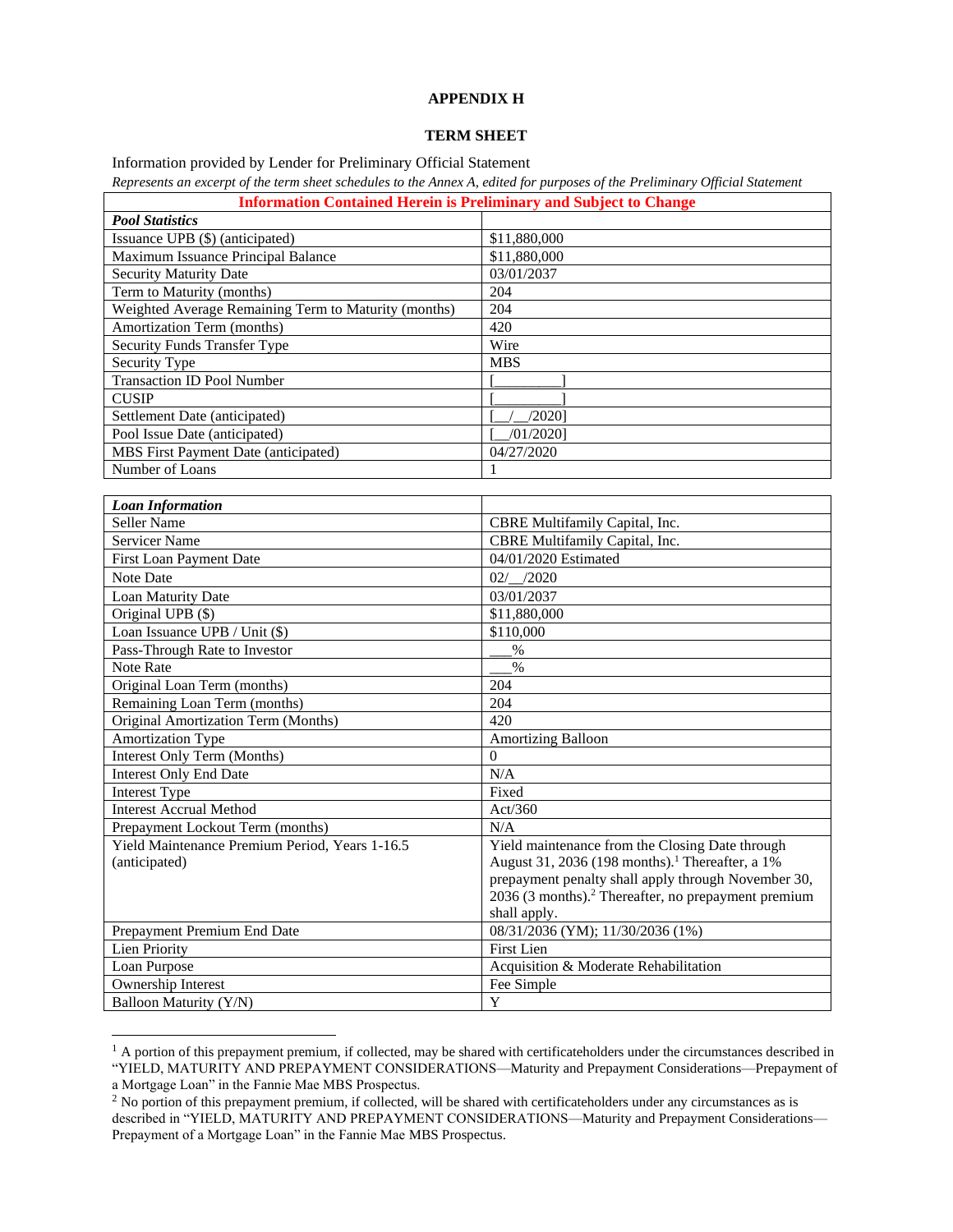| Additional Debt (Y/N) (anticipated)                                                                                       | N                                         |
|---------------------------------------------------------------------------------------------------------------------------|-------------------------------------------|
| Cross Collateralized (Y/N)                                                                                                | N                                         |
| Cross Defaulted (Y/N)                                                                                                     | N                                         |
| Tax Escrow (Y/N)                                                                                                          | Y                                         |
| Pricing Tier                                                                                                              | $\overline{2}$                            |
| Tier Drop Eligible                                                                                                        | Y                                         |
| Good Faith Deposit (anticipated)                                                                                          | 2.00%                                     |
| <b>MBS</b> Disclosure                                                                                                     | Yes, see comments below <sup>†</sup>      |
| <b>Modified Loss Share</b>                                                                                                | N                                         |
| Physical Occupancy (anticipated)                                                                                          | 3.70%                                     |
| Physical Occupancy As-Of-Date (anticipated)                                                                               | 1/28/2020                                 |
| Underwritten Economic Occupancy (anticipated)                                                                             | 4.00%                                     |
| Underwritten Total Income (anticipated)                                                                                   | \$1,354,252                               |
| Underwritten Total Operating Expense (anticipated)                                                                        | \$646,081 (includes replacement reserves) |
| Underwritten Annual Replacement Reserves (anticipated)                                                                    | \$32,400                                  |
| UW NCF (anticipated)                                                                                                      | \$708,171                                 |
| Property Value (anticipated)                                                                                              | \$13,200,000 <sup>†</sup>                 |
| Property Value As-Of-Date (anticipated)                                                                                   | 1/17/2020                                 |
| Maximum Allowable LTV                                                                                                     | 90%                                       |
| Underwritten Actual LTV (anticipated)                                                                                     | 90%                                       |
| Monthly Debt Service (anticipated)                                                                                        | $\frac{1}{2}$                             |
| Minimum Allowable DSCR                                                                                                    | $1.15x*$                                  |
| Underwritten Actual DSCR (anticipated)                                                                                    | 1.17x                                     |
| <b>Estimated Actual DSCR Interest Only</b>                                                                                | N/A                                       |
| <sup>†</sup> Property Valuation – CBRE Multifamily Capital, Inc., for its UW Value, is using the purchase price + capital |                                           |

† Property Valuation – CBRE Multifamily Capital, Inc., for its UW Value, is using the purchase price + capital improvements to be included in the Rehabilitation Reserve Agreement; this is lower than the appraiser's concluded value

| <b>CRA</b> Information                        |                                                         |
|-----------------------------------------------|---------------------------------------------------------|
| <b>Property Name</b>                          | <b>Magnolia Terrace Apartments</b>                      |
| Address                                       | 509 East Magnolia Drive                                 |
| <b>Property County</b>                        | Leon                                                    |
| Units                                         | 108                                                     |
| Property Type                                 | Multifamily, Affordable                                 |
| Affordable Housing Type                       | LIHTC and Project Based Section 8                       |
| % Units with Income or Rental Restrictions    | 100%                                                    |
| # of Units At or Below 30% Area Median Income | 0 (See "Income and Rent Restrictions" section of the    |
|                                               | Preliminary Official Statement for more detail)         |
| # of Units At or Below 50% Area Median Income | 0 (See "Income and Rent Restrictions" section of the    |
|                                               | Preliminary Official Statement for more detail)         |
| # of Units At or Below 60% Area Median Income | 108 (See "Income and Rent Restrictions" section of the  |
|                                               | Preliminary Official Statement for more detail)         |
| HAP Contract $(Y/N)$                          | Y                                                       |
| Remaining Term of HAP Contract (months)       | 240 Months                                              |
| <b>Additional Affordability Detail</b>        | See "Income and Rent Restrictions" section contained in |
|                                               | the Preliminary Official Statement for further detail   |
| Age Restricted $(Y/N)$                        | N                                                       |

<sup>\*</sup> Preliminary; subject to change.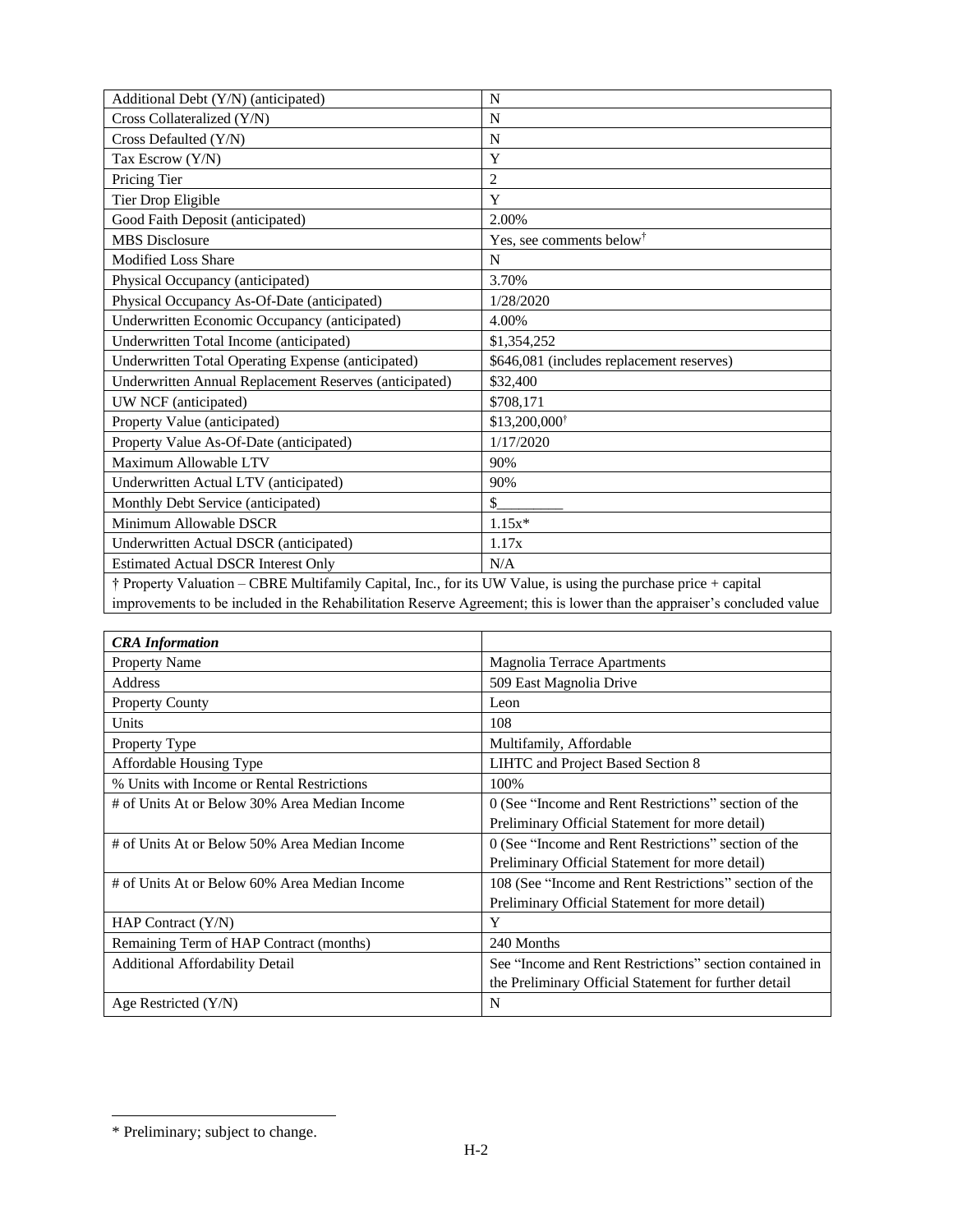#### **APPENDIX I**

#### **FORM OF PROPOSED ADDITIONAL DISCLOSURE ADDENDUM**

*The following information supplements the information in the Fannie Mae MBS Prospectus. In the event of any inconsistency between the information provided in this Addendum and the information in the Fannie Mae MBS Prospectus, the information in this Addendum shall prevail.*

The mortgage loan is an affordable housing loan and, accordingly, the mortgaged property is subject to affordable housing regulatory requirements that impose income restrictions on tenants of the mortgaged property. See "**The Mortgage Loans—Affordable Housing Loans**"; "**RISK FACTORS—RISKS RELATING TO YIELD AND PREPAYMENT—Prepayments Relating to Specific Types of Mortgage Loans and Mortgaged Properties—***The successful operation of a mortgaged property securing an affordable housing mortgage loan may depend upon additional factors*"; and "**RISK FACTORS—RISKS RELATING TO YIELD AND PREPAYMENT—Prepayments Relating to Specific Types of Mortgage Loans and Mortgaged Properties—** *An affordable housing mortgage loan may be secured by a mortgaged property that has received an allocation of low-income housing tax credits but that fails to remain in compliance with the requirements for maintaining eligibility to receive the tax credits due to operations of the property or a casualty on the property*" in the Fannie Mae MBS Prospectus for additional information.

The MBS certificates will initially serve as collateral for a tax exempt issue of multifamily housing bonds (the "Bonds") issued by the California Municipal Finance Authority (the "Issuer") pursuant to and secured by an indenture of trust by and between the Issuer and Wilmington Trust, N.A., as trustee, and will be held as collateral for the Bonds. The mortgage loan documents provide that the mortgage loan is cross-defaulted with certain agreements relating to the Bonds entered into at the time of the issuance of the Bonds, including but not limited to the indenture authorizing the Bonds and any housing regulatory agreements that limit rents, impose income restrictions or otherwise restrict the use of the property.

Because the mortgage loan documents provide that the mortgage loan is cross-defaulted with certain of the agreements relating to the Bonds, a default under any of the cross-defaulted documents may trigger an event of default on the mortgage loan. If Fannie Mae accelerates the mortgage loan as a result of any event of default under the mortgage loan, the mortgage loan will be paid in full, and the stated principal balance of the MBS certificates will be passed through to the holder of the MBS certificates. In this case, no yield maintenance or other prepayment premiums will be payable to the holder of the MBS certificates.

In addition to the matters described above, the eligible multifamily lender acquiring the mortgage loan may request the disclosure of additional matters relating to the mortgage loan or upon delivery of the mortgage loan to Fannie Mae, in Fannie Mae's discretion it may determine that matters identified in the Term Sheet attached as APPENDIX H hereto or otherwise may need to be disclosed in the Additional Disclosure Addendum provided in connection with the issuance of the MBS certificates.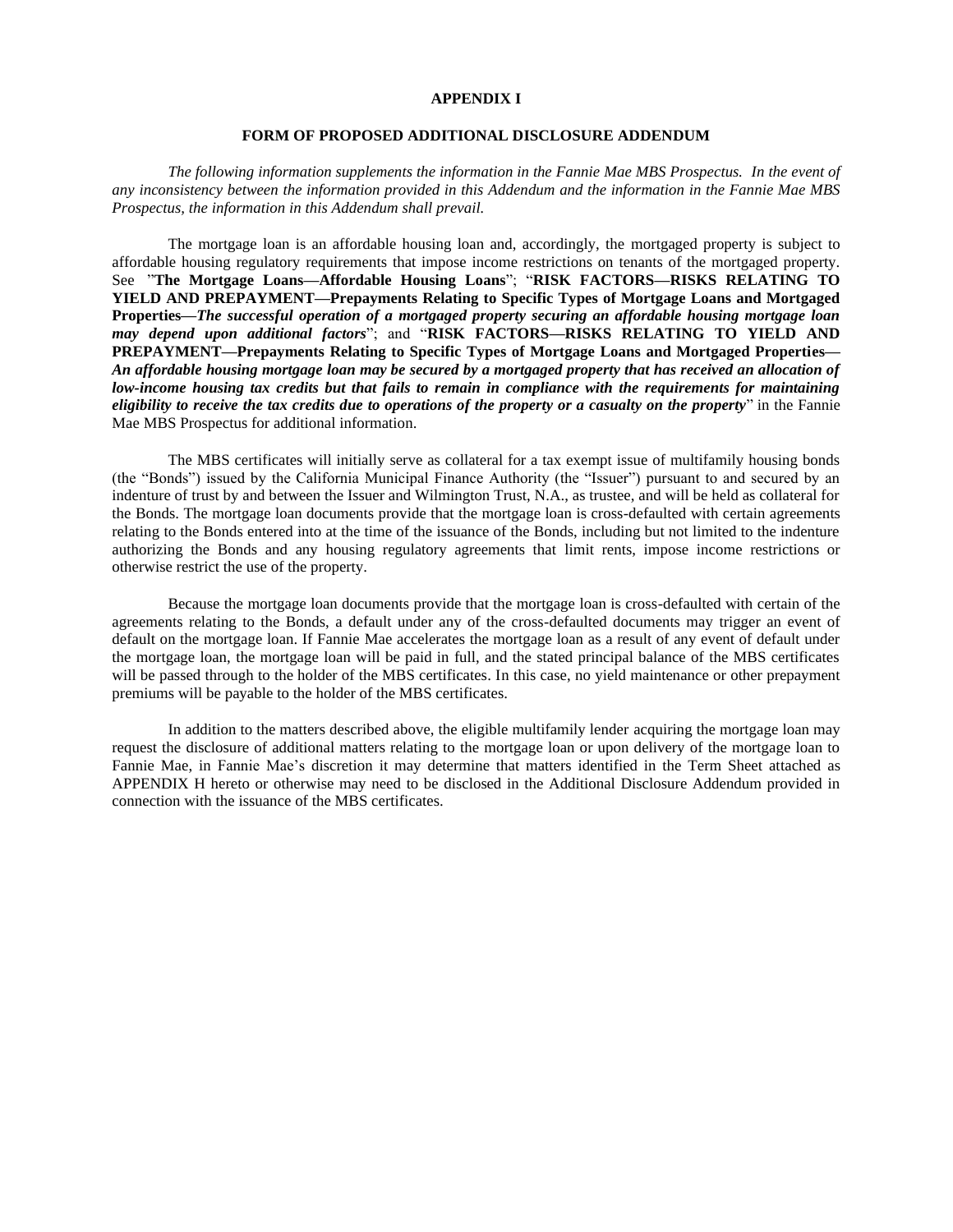#### **APPENDIX J**

#### **FORM OF NOTICE OF REQUEST TO EXCHANGE**

Housing Finance Authority of Leon County, Florida Multifamily Housing Revenue Bonds (Pass-Through – Magnolia Terrace), Series 2020

Attention: Chair Housing Finance Authority of Leon County, Florida 918 Railroad Avenue Tallahassee, Florida 32310

Attention: Corporate Trust Department The Bank of New York Mellon Trust Company, N.A. 10161 Centurion Parkway N Jacksonville, Florida 32256

The undersigned, a Beneficial Owner of the Housing Finance Authority of Leon County, Florida Multifamily Housing Revenue Bonds (Pass-Through – Magnolia Terrace), Series 2020 (the "Bonds"), hereby requests The Bank of New York Mellon Trust Company, N.A., as trustee (the "Trustee") to exchange Bonds in an original face amount and current principal amount equal to \$\_\_\_\_\_\_\_\_\_\_ and \$\_\_\_\_\_\_\_\_\_\_, respectively, for a like original face amount and current principal amount of the Pass-Through Certificate on \_\_\_\_\_\_\_\_ \_\_, 20\_\_ (the "Exchange Date"), and has arranged with its securities dealer (and/or DTC participant) to deliver such Bonds to the Trustee (via DTC withdrawal or DWAC) on or before the Exchange Date).

The undersigned acknowledges and agrees that the Issuer has the option, in the Issuer's sole discretion, of either (i) delivering to the Beneficial Owner of the Bonds its proportional interest in the Pass-Through Certificate based upon its proportional interest in the Bonds, or (ii) redeeming the Beneficial Owner's Bonds for an amount equal to par plus accrued interest to the date of redemption, all as more fully provided in the Indenture. The undersigned further agrees that the Issuer, the Trustee and Fannie Mae shall not have any liability to the Beneficial Owner arising from (1) the exercise by the Issuer in its sole discretion of the option to exchange for or redeem the Bonds, (2) any exchange or redemption of Bonds effected hereby, or (3) any of the costs or expenses hereof.

If the Issuer elects to exchange Bonds for a like original face amount and current principal amount of the Pass-Through Certificate, once the DTC DWAC has been verified and approved by the Trustee, the Trustee is hereby requested to deliver free the above-referenced original face and current principal amount of the Pass-Through Certificate in accordance with (a) the operational arrangements of DTC (or any successor) and (b) current market practices, including the applicable provisions of SIFMA's Uniform Practices for the Clearance and Settlement of Mortgage-Backed Securities and Other Related Securities in accordance with the Beneficial Owner's Fed delivery instructions.

If the Issuer elects to redeem Bonds, once the DTC DWAC has been verified and approved by the Trustee, the Trustee is hereby requested to transfer the above-referenced current principal amount of the Pass-Through Certificate to or upon the order of the Issuer in exchange for an amount equal to par plus accrued interest to the date of redemption (less any interest to be received by the Beneficial Owner on the next Payment Date if the redemption occurs between the Record Date and such Payment Date), and apply the proceeds of such transfer to the payment of the Redemption Price of the Bonds and the Trustee shall cancel the Bonds.

The undersigned Beneficial Owner shall pay the Trustee's exchange fee in the amount of \$2,500 by wire transfer on the Exchange Date. If the Exchange Date is subsequent to a Record Date and prior to a corresponding certificate payment date for the Bonds, the Trustee shall wire the applicable principal and interest payments on the Bonds to the undersigned Beneficial Owner using the Beneficial Owner's wire transfer instructions set forth below.